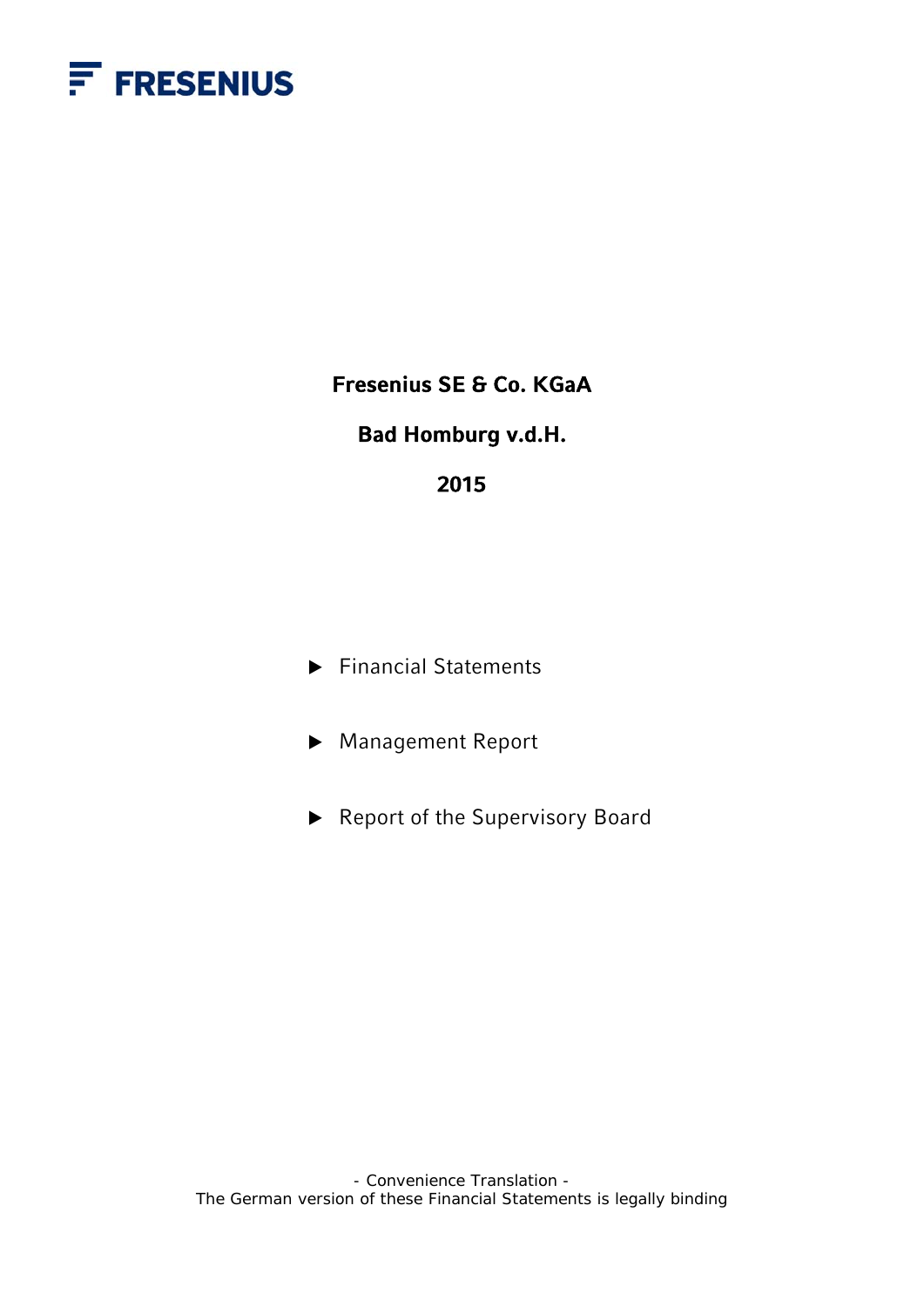# Fresenius SE & Co. KGaA, Bad Homburg v. d. Höhe

# Balance Sheet as of December 31, 2015

### **Assets**

|                                             | Note<br>Dec 31, 2015 |             |             | Dec 31, 2014 |             |
|---------------------------------------------|----------------------|-------------|-------------|--------------|-------------|
|                                             |                      | <b>kEUR</b> | <b>kEUR</b> | <b>kEUR</b>  | <b>kEUR</b> |
| A. Fixed Assets                             | (3)                  |             |             |              |             |
| Intangible assets<br>ı.                     |                      |             | 1,220       |              | 1,221       |
| II. Tangible assets                         |                      |             | 54,594      |              | 57,071      |
| III. Financial assets                       |                      |             | 8,397,575   |              | 8,372,800   |
|                                             |                      |             | 8,453,389   |              | 8,431,092   |
| <b>B. Current assets</b>                    |                      |             |             |              |             |
| Accounts receivable and                     |                      |             |             |              |             |
| other assets                                | (4)                  |             |             |              |             |
| 1. Trade accounts receivable                |                      |             |             | 0            |             |
| 2. Accounts receivable from related parties |                      | 2,382,300   |             | 2,502,337    |             |
| 3. Other assets                             |                      | 52,508      | 2,434,808   | 62,669       | 2,565,006   |
| II. Cash and cash equivalents               | (5)                  |             | 144,423     |              | 281,361     |
|                                             |                      |             | 2,579,231   |              | 2,846,367   |
| C. Deferred expense                         | (6)                  |             | 32,832      |              | 41,441      |

| 065.<br>$-1$<br>.74<br>ຯ∪∠ | .90C |
|----------------------------|------|
|                            |      |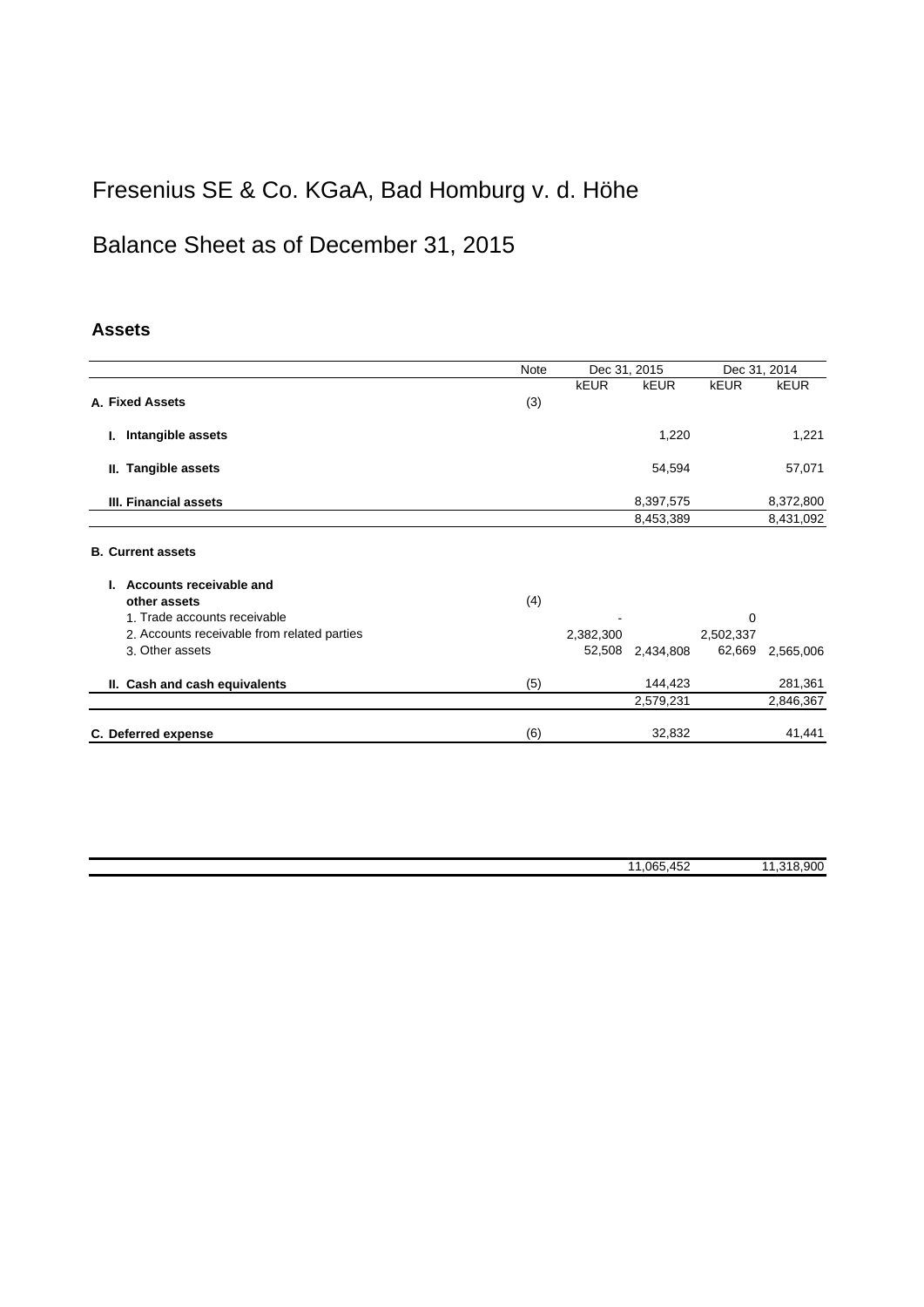|                                          | <b>Note</b>       | Dec 31, 2015 | Dec 31, 2014 |
|------------------------------------------|-------------------|--------------|--------------|
|                                          |                   | <b>kEUR</b>  | <b>kEUR</b>  |
| A. Shareholders' equity                  |                   |              |              |
| I. Subscribed capital                    | (7, 8, 9, 10, 11) |              |              |
| Ordinary shares                          |                   | 545,728      | 541,533      |
| II. Capital reserves                     | (12)              | 2,779,211    | 2,694,955    |
| III. Other reserves                      | (13)              | 2,107,395    | 2,002,395    |
| IV. Retained earnings                    | (14)              | 300,199      | 239,216      |
|                                          |                   | 5,732,533    | 5,478,099    |
|                                          |                   |              |              |
| <b>B.</b> Special reserve for investment |                   |              |              |
| government grants                        | (15)              | 8            | 9            |
| C. Accruals                              | (16)              |              |              |
| 1. Pensions and similar obligations      |                   | 52,700       | 44,827       |
| 2. Accruals for income taxes             |                   | 70,571       | 68,753       |
| 3. Other accruals                        |                   | 32,577       | 25,110       |
|                                          |                   | 155,848      | 138,690      |
| <b>D.</b> Liabilities                    | (17)              |              |              |
| 1. Convertible bonds                     |                   | 500,008      | 500,044      |
| 2. Bank loans                            |                   | 916,863      | 1,070,476    |
| 3. Trade accounts payable                |                   | 4,213        | 2,258        |
| 4. Accounts payable to related parties   |                   | 3,695,688    | 4,067,504    |
| 5. Other liabilities                     |                   | 60,291       | 61,820       |
|                                          |                   | 5,177,063    | 5,702,102    |
|                                          |                   | 11,065,452   | 11,318,900   |

## **Liabilities and shareholders' equity**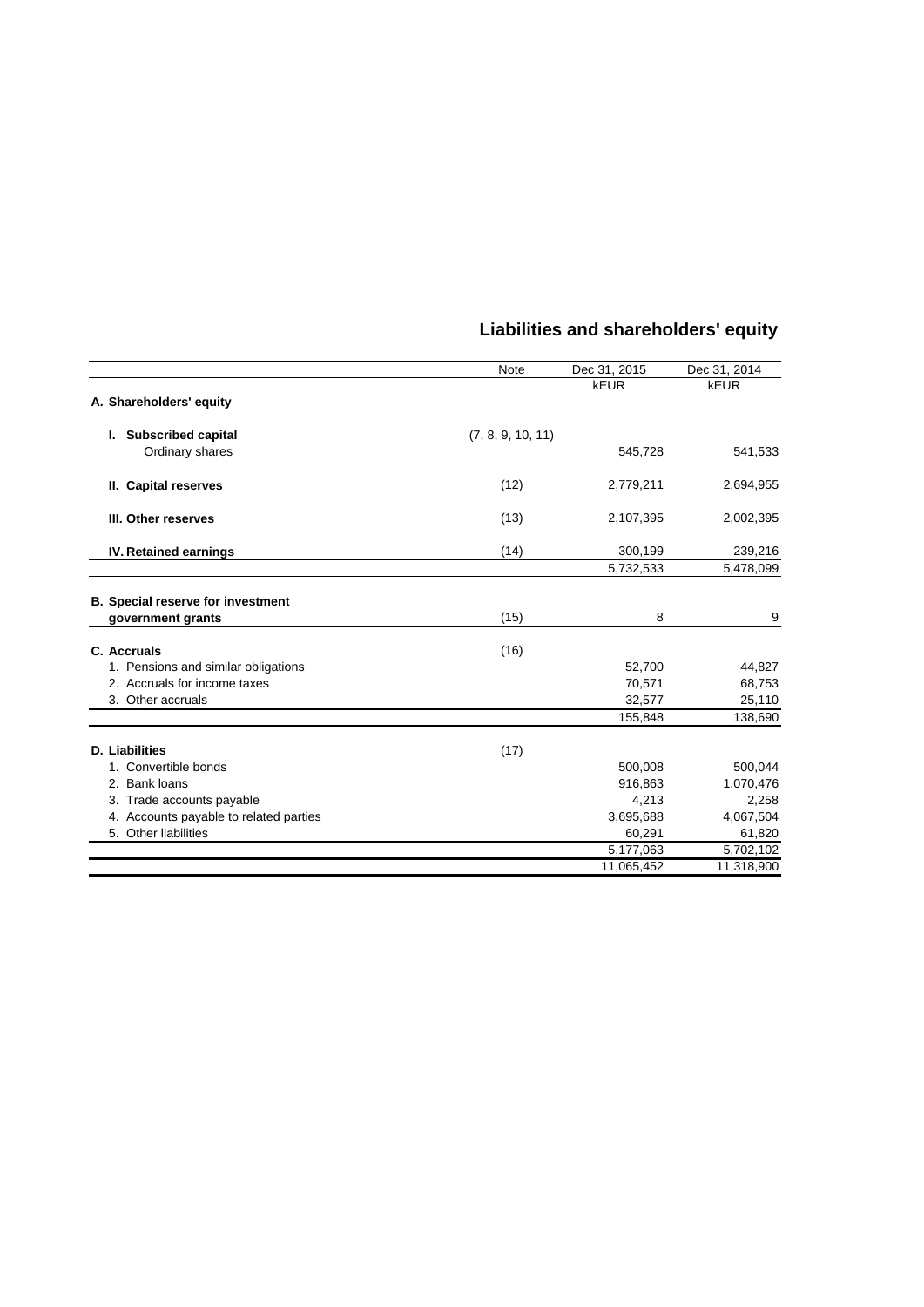# Fresenius SE & Co. KGaA, Bad Homburg v. d. Höhe

## Profit and Loss Statement January 1 to December 31, 2015

|                                                          | Note | 2015        | 2014        |
|----------------------------------------------------------|------|-------------|-------------|
|                                                          |      | <b>kEUR</b> | <b>kEUR</b> |
|                                                          |      |             |             |
| Income from participations<br>1.                         | (20) | 547,959     | 631,295     |
| Other operating income<br>2.                             | (21) | 311,366     | 213,044     |
| Personnel expenses<br>3.                                 | (22) | $-40,396$   | $-31,584$   |
| Depreciation and amortization on intangible assets<br>4. |      |             |             |
| and on property, plant and equipment                     | (23) | $-4,672$    | $-4,407$    |
| Other operating expenses<br>5.                           | (24) | $-305,256$  | $-204,177$  |
| Net interest<br>6.                                       | (26) | $-44,523$   | $-62,620$   |
| Write-offs of financial assets<br>7.                     |      | 0           | -742        |
| 8. Profit from ordinary activities                       |      | 464,478     | 540,809     |
| Income taxes<br>9.                                       | (27) | $-59,694$   | $-62,142$   |
| 10. Other taxes                                          |      | -527        | -482        |
| 11. Net income                                           |      | 404.257     | 478.185     |
| 12. Retained earnings brought forward                    |      | 942         | 31          |
| 13. Increase of other reserves                           |      | $-105,000$  | $-239,000$  |
| 14. Retained earnings                                    |      | 300,199     | 239,216     |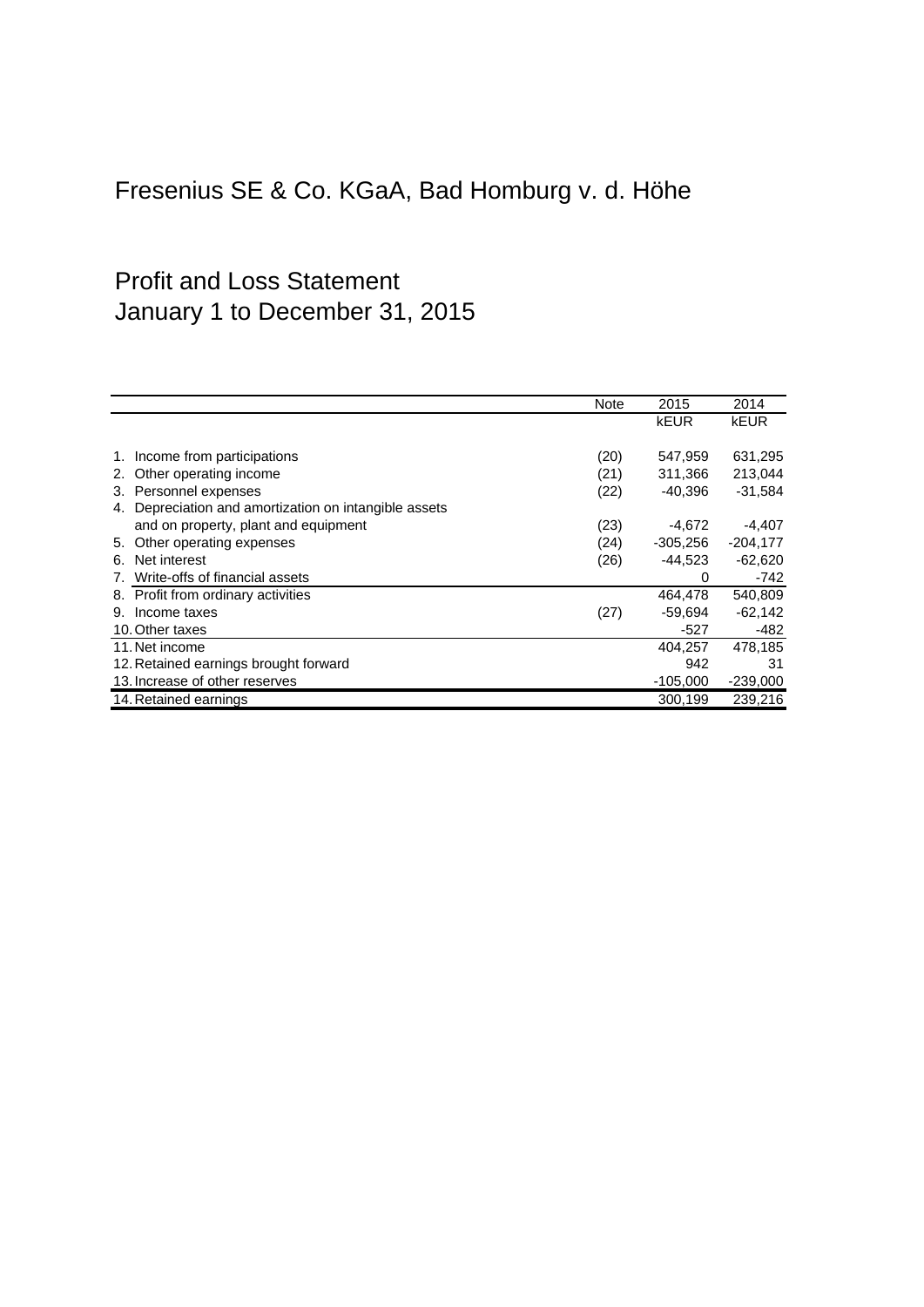### **Notes Fresenius SE & Co. KGaA**

### **(1) Structure**

The Fresenius Group is as of December 31, 2015, divided into four legally independent business segments:

- Fresenius Medical Care
- Fresenius Kabi
- Fresenius Helios
- Fresenius Vamed

Fresenius SE & Co. KGaA owns the stakes in the management companies and functions as an operating holding.

The reporting currency of Fresenius SE & Co. KGaA is the euro. In order to make the presentation clearer, amounts are shown in € thousand. Amounts under €1,000.00 after rounding are marked with  $\sqrt{2}$ .

The list of investments of Fresenius SE & Co. KGaA, registered in Bad Homburg v.d.H., will be shown in the enclosure to the Notes.

### **(2) Accounting principles and standards of valuation**

Acquired **intangible assets** are valued at purchase cost less regular amortization. The useful life is normally between 2 and 5 years, for personal computer auxiliary programs the useful life is 2 years, and for know-how up to 5 years.

The value of **investments in property, plant and equipment** is stated at the cost of the assets less regular linear depreciation.

The following useful lives were used for calculating depreciation:

| Office and factory buildings                     | 10 - 40 years |
|--------------------------------------------------|---------------|
| Technical equipment and machinery                | 5 - 10 years  |
| Other fixtures and fittings, tools and equipment | 3 - 10 years. |

Assets with purchase cost of up to €150.00 are fully written off in the year of addition.

Depreciable movable non-current assets with a value of more than €150.00 and less than €1,000.00 are grouped into a collective item which is dissolved through profit and loss by one fifth in the year of capitalization and the following four years each.

Extraordinary depreciation is carried out, provided that the carrying book value is other than temporarily impaired.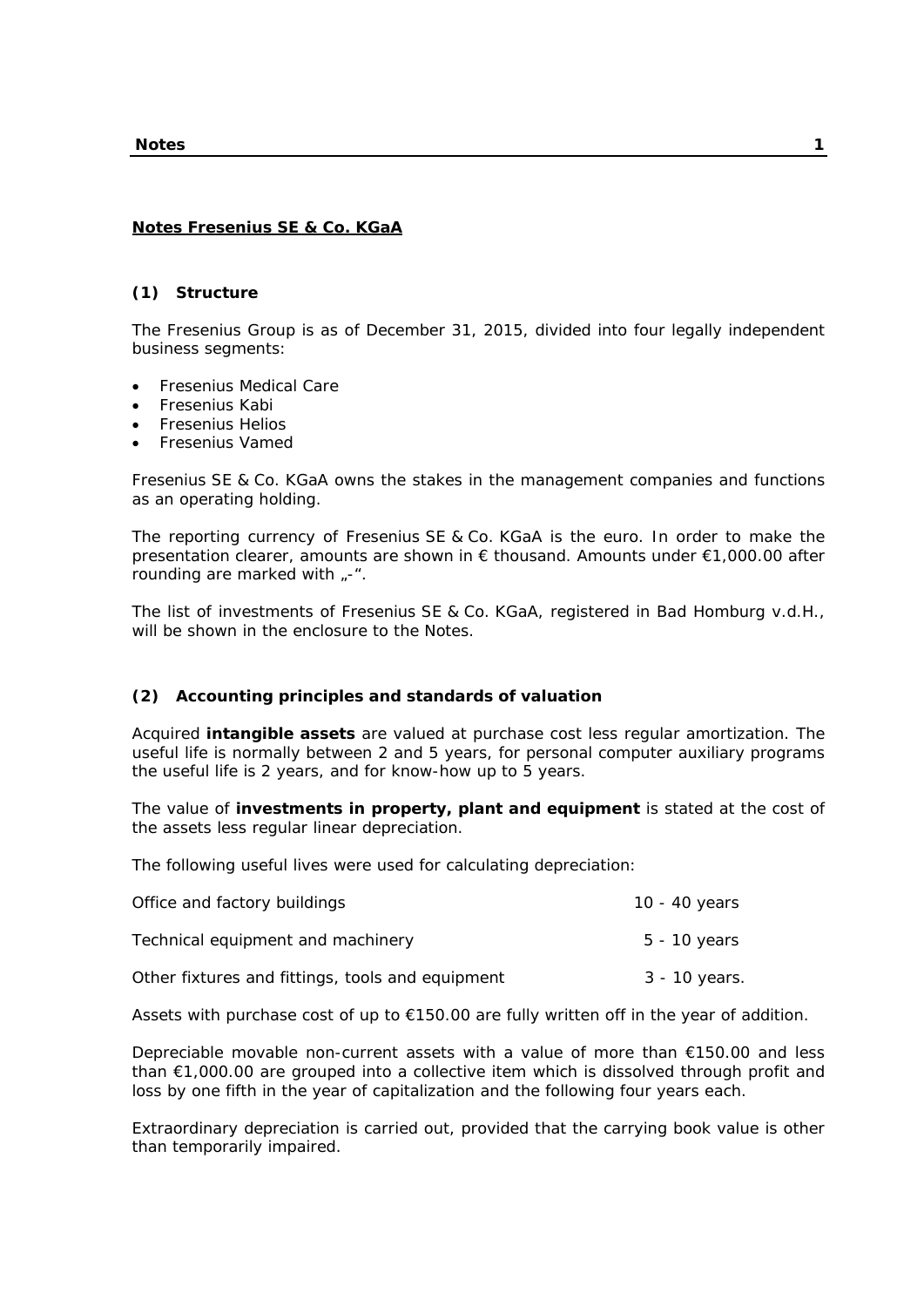**Financial assets** are valued at purchase price or, if the asset is other than temporarily impaired the lower market value.

The lower value of non-current assets resulting from write-downs to fair value has to be reversed if the reasons for the extraordinary write-down no longer apply (Section 253 (5) HGB).

**Accounts receivable and other assets** are stated at nominal value reduced by individual allowance if necessary.

No **deferred tax** is to be recognized for temporary differences in valuations in the tax and financial reporting balance sheets as long as the net difference would result in an asset.

The **subscribed capital** is carried at its nominal amount.

The **special reserve with equity portion** that was built according to Section 247 (3) HGB in previous years can be retained according to the option in Art. 67 (3) sentence 1 EGHGB.

The **pension obligation** is determined according to actuarial principles on the basis of biometric probabilities as in the reference tables by Dr. Klaus Heubeck 2005 (RT 2005 G) using the Projected Unit Credit-Method. Future expected remuneration and pension increases are taken into account in calculating the obligation. Remuneration is currently adjusted depending on age by between 3% and 4% and pensions by 1.75%. The company specific fluctuation rate that is also taken into consideration for the calculation has been between 0% and 18%. The actuarial interest rate applicable to the pension obligation was 3.89%. This interest rate is based on the last-seven-yearaverage discount rate for an estimated remaining life of 15 years as determined and published by the German Federal Bank (Deutsche Bundesbank).

Pursuant to Section 253 (1) sentence 3 HGB (security-based pension obligations), the value of the provisions for the employee financed life work time account (Demografiefonds) is based on the performance of the asset value of the corresponding plan reinsurance.

The asset values used to offset the provisions are calculated at their fair values.

**Tax accruals and other accruals** are accounted for recognizable risks and uncertain liabilities at the amounts to be paid and calculated on the basis of a reasonable commercial assessment. Long term accruals are accounted for taking into account future price and cost increases and are discounted with the last-seven-year-average discount rate that corresponds to the remaining life of the accrual.

**Liabilities** are valued at their settlement amounts.

**Foreign currency items** are translated with the foreign exchange rate at the time of origin or the hedging rate for hedging transactions.

Assets and liabilities with a remaining life of up to a year and carried at foreign currencies are translated at the average closing spot rate according to section 256a HGB.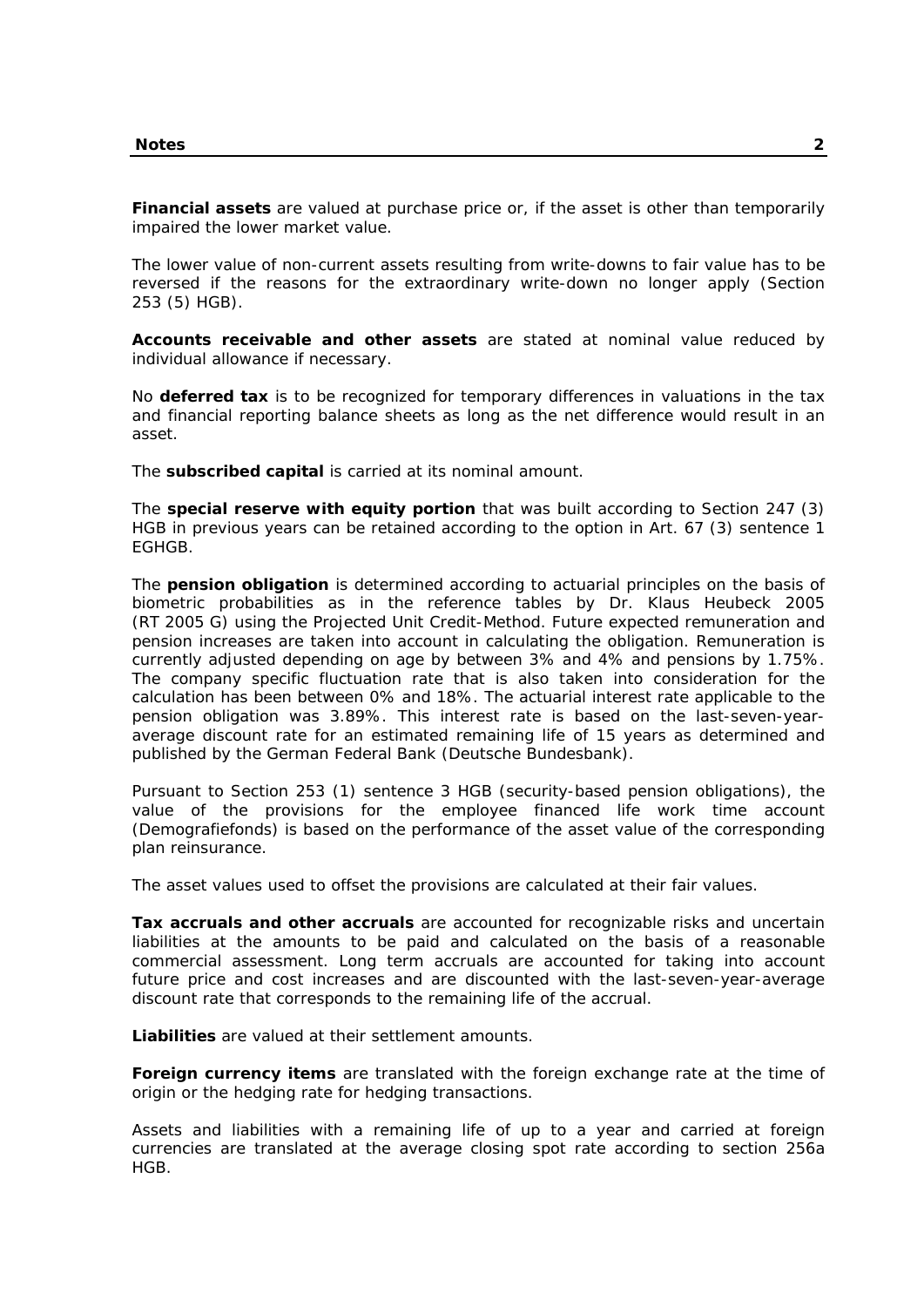Assets and liabilities with a remaining expected life of over one year and carried at foreign currencies are translated at inception at the foreign currency exchange rate, while at the balance sheet date the lowest closing spot rate is used for translating assets and the highest closing spot rate is used for translating liabilities. If the conditions to apply hedge accounting are met, the hedging financial instruments and the underlying transactions are combined in a hedge and valued either using the 'Durchbuchungsmethode' or the 'Einfrierungsmethode'. In the first case changes in value are recognized in the income statement. In the second case the transaction is recognized at inception only and changes in value resulting from the hedged risk are not subsequently recorded in the balance sheet or statement of income.

Gains and losses from translation to euro of items carried at foreign currencies are recognized in the statement of income under "Other operating income" or "Other operating expenses".

**Derivative financial instruments** are contracted for hedging purposes only. Both interest rate and foreign currency derivatives are contracted for hedging.

Besides hedging instruments for cash pool balances and loans in foreign currencies that Group Companies have borrowed from Fresenius SE & Co. KGaA or that Fresenius SE & Co. KGaA has borrowed from Group Companies or banks, Fresenius SE & Co. KGaA acquires hedging instruments from banks, that are mirrored by agreements between Fresenius SE & Co. KGaA and its affiliated companies at nearly the same conditions. The affiliated companies use these agreements to hedge their operating businesses against foreign currency risks.

Derivative financial instruments are measured at fair value at balance sheet date. According to German Commercial Law accounting principles and standards of valuation any remeasurement losses are recognized in earnings while remeasurement gains are not taken into account. When the conditions for hedge accounting are met, the underlying asset and the hedging instrument are considered together so that effects of the hedge are only recognized in earnings when the underlying transaction takes place ('Einfrierungsmethode').

Income and expense from profit transfer agreements is recorded in the same reporting period in which it arises given that earnings from affiliated companies are precise enough at the time of preparing the financial statements and is assured according to reasonable commercial assessment.

Income from affiliates is recorded at the date when the distribution of earnings is decided.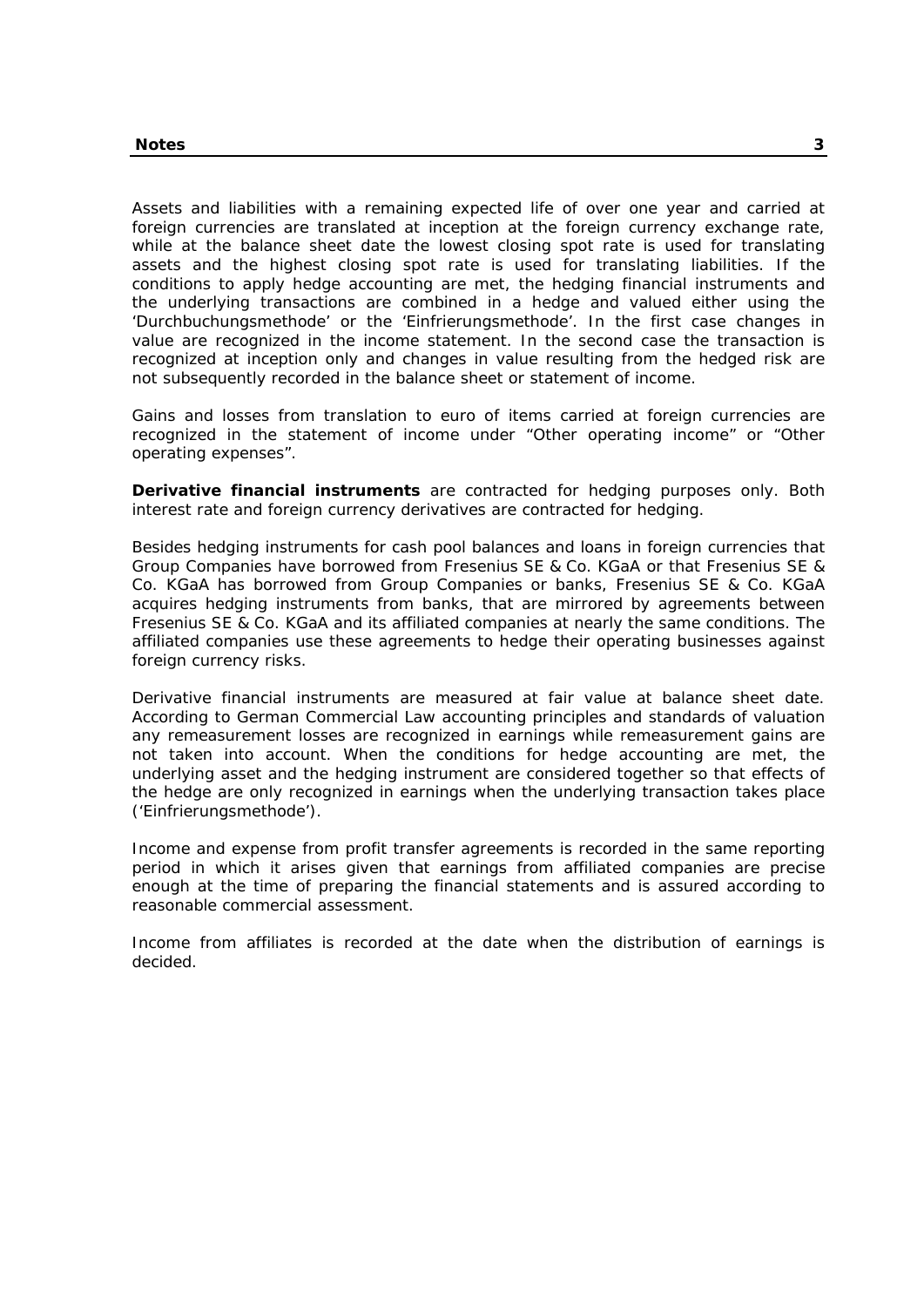### **Notes on balance sheet**

### **(3) Fixed assets**

The following is a breakdown of fixed assets and their development:

|                                                                                              | <b>Acquisition and manufacturing costs</b> |           |             |                   |                           |  |
|----------------------------------------------------------------------------------------------|--------------------------------------------|-----------|-------------|-------------------|---------------------------|--|
|                                                                                              | As of<br>Jan. 01,<br>2015                  | Additions | Disposals   | Reclassifications | As of<br>Dec. 31,<br>2015 |  |
| $\epsilon$ in thousands                                                                      |                                            |           |             |                   |                           |  |
| <b>Intangible Assets</b>                                                                     |                                            |           |             |                   |                           |  |
| Concessions, industrial and<br>similar rights and assets as<br>well as licenses acquired for |                                            |           |             |                   |                           |  |
| consideration                                                                                | 2,308<br>320<br>0                          | 0         | 2,628       |                   |                           |  |
|                                                                                              | 2,308                                      | 320       | $\Omega$    | $\Omega$          | 2,628                     |  |
| <b>Tangible Assets</b>                                                                       |                                            |           |             |                   |                           |  |
| Land, leasehold and<br>buildings including buildings<br>on third party property              | 113,139                                    | 21        | 0           | $\mathbf 0$       | 113,160                   |  |
| Plant and machinery                                                                          | 620                                        | 251       | $\mathbf 0$ | $\Omega$          | 871                       |  |
| Other fixtures and fittings,<br>tools and equipment                                          | 13,563                                     | 1,513     | 1,579       | 5                 | 13,502                    |  |
| Payments on account and<br>tangible assets in course of                                      |                                            |           |             |                   |                           |  |
| construction                                                                                 | 361                                        | 143       | $\mathbf 0$ | $-5$              | 499                       |  |
|                                                                                              | 127,683                                    | 1,928     | 1,579       | $\overline{0}$    | 128,032                   |  |
| <b>Financial assets</b>                                                                      |                                            |           |             |                   |                           |  |
| Shares in related parties                                                                    | 7,404,094                                  |           | 0           | $\mathbf 0$       | 7,404,094                 |  |
| Loans to related parties                                                                     | 952,831                                    | 1,593     | 0           | 0                 | 954,424                   |  |
|                                                                                              | 8,356,925                                  | 1,593     | $\Omega$    | $\overline{0}$    | 8,358,518                 |  |
| <b>Fixed assets</b>                                                                          | 8,486,916                                  | 3,841     | 1,579       | Ω                 | 8,489,178                 |  |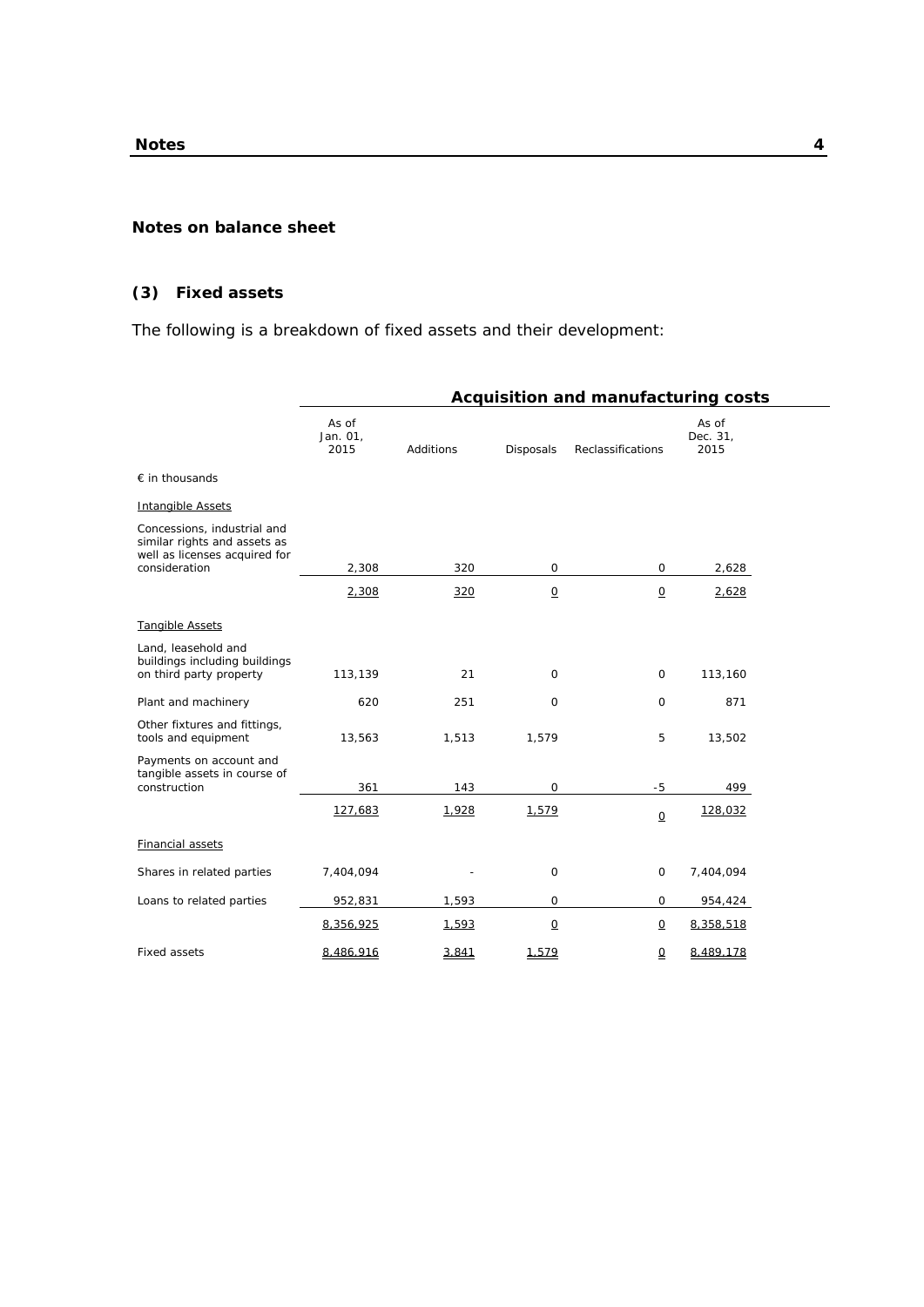| Write-ups/                                                                      |                                                     |                                    |                |                             |                                                        |                  |                 |
|---------------------------------------------------------------------------------|-----------------------------------------------------|------------------------------------|----------------|-----------------------------|--------------------------------------------------------|------------------|-----------------|
|                                                                                 |                                                     | Depreciation                       |                |                             |                                                        |                  | Carrying amount |
| $\epsilon$ in thousands<br><b>Intangible Assets</b>                             | Cumulated<br>depreciation<br>as of<br>Jan. 01, 2015 | <b>Additions</b><br>(depreciation) | Write-<br>ups  | Disposals<br>(depreciation) | Cumulated<br>depreciation<br>as of<br>Dec. 31,<br>2015 | Dec. 31,<br>2015 | Dec. 31, 2014   |
| Concessions, industrial and                                                     |                                                     |                                    |                |                             |                                                        |                  |                 |
| similar rights and assets as<br>well as licenses acquired for<br>consideration  | 1,087                                               | 321                                | $\circ$        | 0                           | 1,408                                                  | 1,220            | 1,221           |
|                                                                                 | 1,087                                               | 321                                | $\overline{o}$ | $\overline{0}$              | 1,408                                                  | 1,220            | 1,221           |
| <b>Tangible Assets</b>                                                          |                                                     |                                    |                |                             |                                                        |                  |                 |
| Land, leasehold and<br>buildings including buildings<br>on third party property | 60.280                                              | 2.771                              | $\circ$        | $\circ$                     | 63.051                                                 | 50.109           | 52,859          |
| Plant and machinery                                                             | 451                                                 | 56                                 | $\circ$        | $\mathbf 0$                 | 507                                                    | 364              | 169             |
| Other fixtures and fittings,<br>tools and equipment                             | 9,881                                               | 1,524                              | $\circ$        | 1,525                       | 9,880                                                  | 3,622            | 3,682           |
| Payments on account and<br>tangible assets in course of<br>construction         | $\circ$                                             | $\circ$                            | O              | 0                           | 0                                                      | 499              | 361             |
|                                                                                 | 70,612                                              | 4,351                              | $\overline{o}$ | 1,525                       | 73,438                                                 | 54,594           | 57,071          |
| Financial assets                                                                |                                                     |                                    |                |                             |                                                        |                  |                 |
| Shares in related parties                                                       | 187                                                 | $\mathbf 0$                        | $\circ$        | 0                           | 187                                                    | 7,403,907        | 7,403,907       |
| Loans to related parties                                                        | $-16,062$                                           | 0                                  | $-23,182$      | $\circ$                     | $-39,244$                                              | 993,668          | 968,893         |
|                                                                                 | $-15,875$                                           | 0                                  | $-23,182$      | $\overline{o}$              | $-39,057$                                              | 8,397,575        | 8,372,800       |
| <b>Fixed assets</b>                                                             | 55,824                                              | 4,672                              | $-23,182$      | 1,525                       | 35,789                                                 | 8,453,389        | 8,431,092       |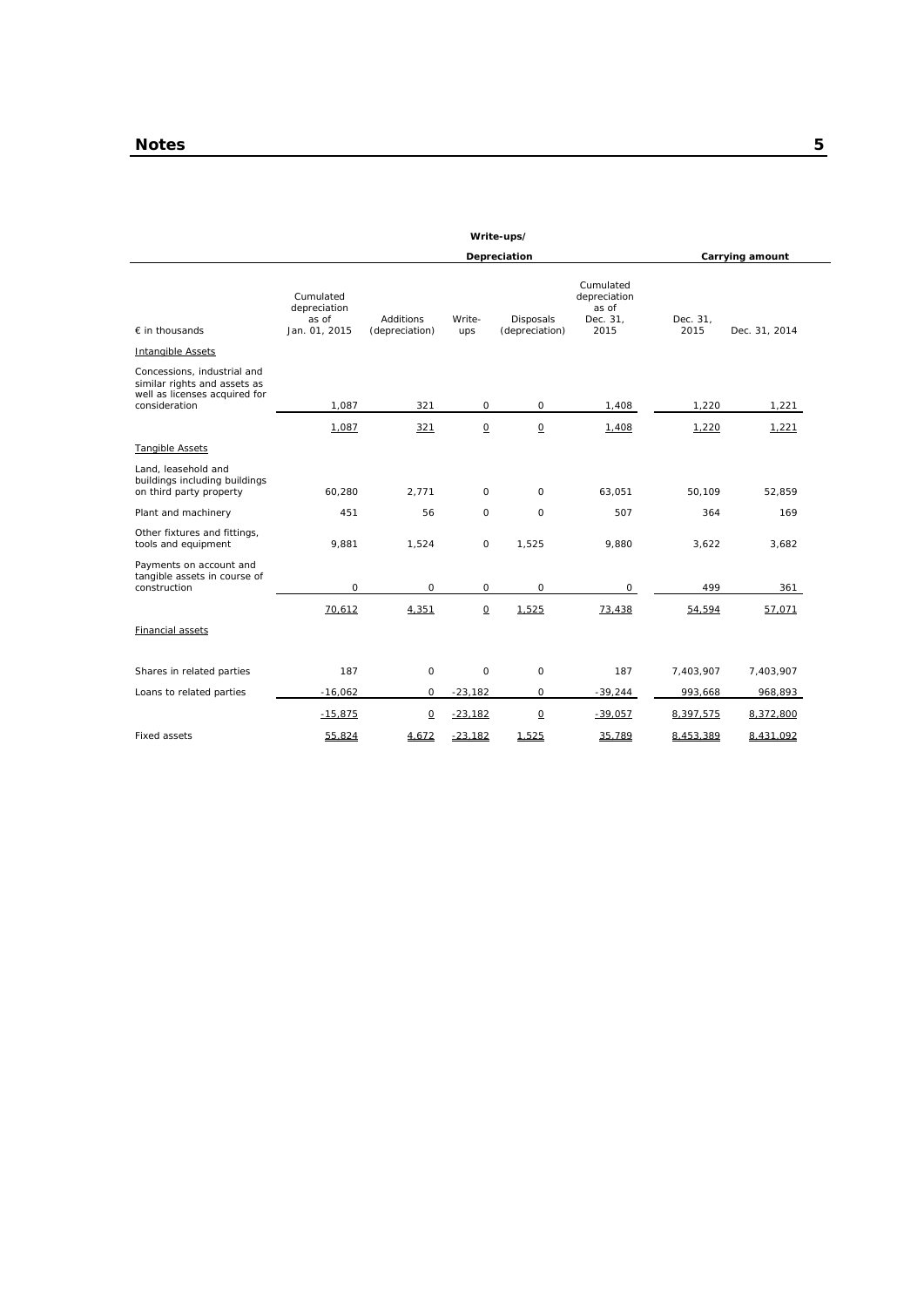### **Notes 6**

### **Financial assets**

As of December 31, 2015, Fresenius SE & Co. KGaA owns stakes in the following domestic management companies for business segments:

- Fresenius Medical Care AG & Co. KGaA, Hof an der Saale
- Fresenius Kabi AG, Bad Homburg v.d.H.
- Fresenius ProServe GmbH, Bad Homburg v.d.H.

The percentage of Fresenius Medical Care AG & Co. KGaA´s ("FMC-AG & Co. KGaA") subscribed capital held by Fresenius SE & Co. KGaA at the end of fiscal year 2015 was 30.91% (previous year 31.09%). Fresenius SE & Co. KGaA continued to hold 100% of the management companies of the business segments Fresenius Kabi (Fresenius Kabi AG) as well as Fresenius Helios and Fresenius Vamed (both held through Fresenius ProServe GmbH) on December 31, 2015. Through Fresenius ProServe GmbH, Fresenius SE & Co. KGaA holds 100% in HELIOS Kliniken GmbH and a 77% stake in VAMED AG.

Fresenius SE & Co. KGaA holds all of the stakes of the following domestic property management and service companies as well as foreign finance companies:

- Fresenius Biotech Beteiligungs GmbH
- Fresenius Immobilien-Verwaltungs-GmbH
- Fresenius Immobilien-Verwaltungs-GmbH & Co. Objekt Schweinfurt KG
- Fresenius Immobilien-Verwaltungs-GmbH & Co. Objekt St. Wendel KG
- Fresenius Immobilien-Verwaltungs-GmbH & Co. Objekt Friedberg KG
- Hyginus Publisher GmbH
- Fresenius Versicherungsvermittlungs GmbH
- Fresenius Medical Care Management AG
- Fresenius Finance B.V.
- Fresenius Finance II B.V.
- Fresenius US Finance I, Inc.
- Fresenius US Finance II, Inc.
- Fresenius Konzernfinanzierung Erste GmbH
- Fresenius Konzernfinanzierung Zweite GmbH

All of the subscribed capital of Fresenius Netcare GmbH is indirectly held via Fresenius Versicherungsvermittlungs GmbH.

Loans to related parties include mainly US-Dollar loans to American affiliated companies. Some of these loans are hedged against exchange rate fluctuations and bound in a hedging relationship. €23.2 million foreign exchange gains have been recognized in other operating income as of December 31, 2015 following the "Durchbuchungsmethode". This effect is shown as a write-up in the statement of changes in fixed assets. In the profit and loss statement, other operating expenses includes losses from the hedging instruments in the same amount that offset the foreign exchange gains.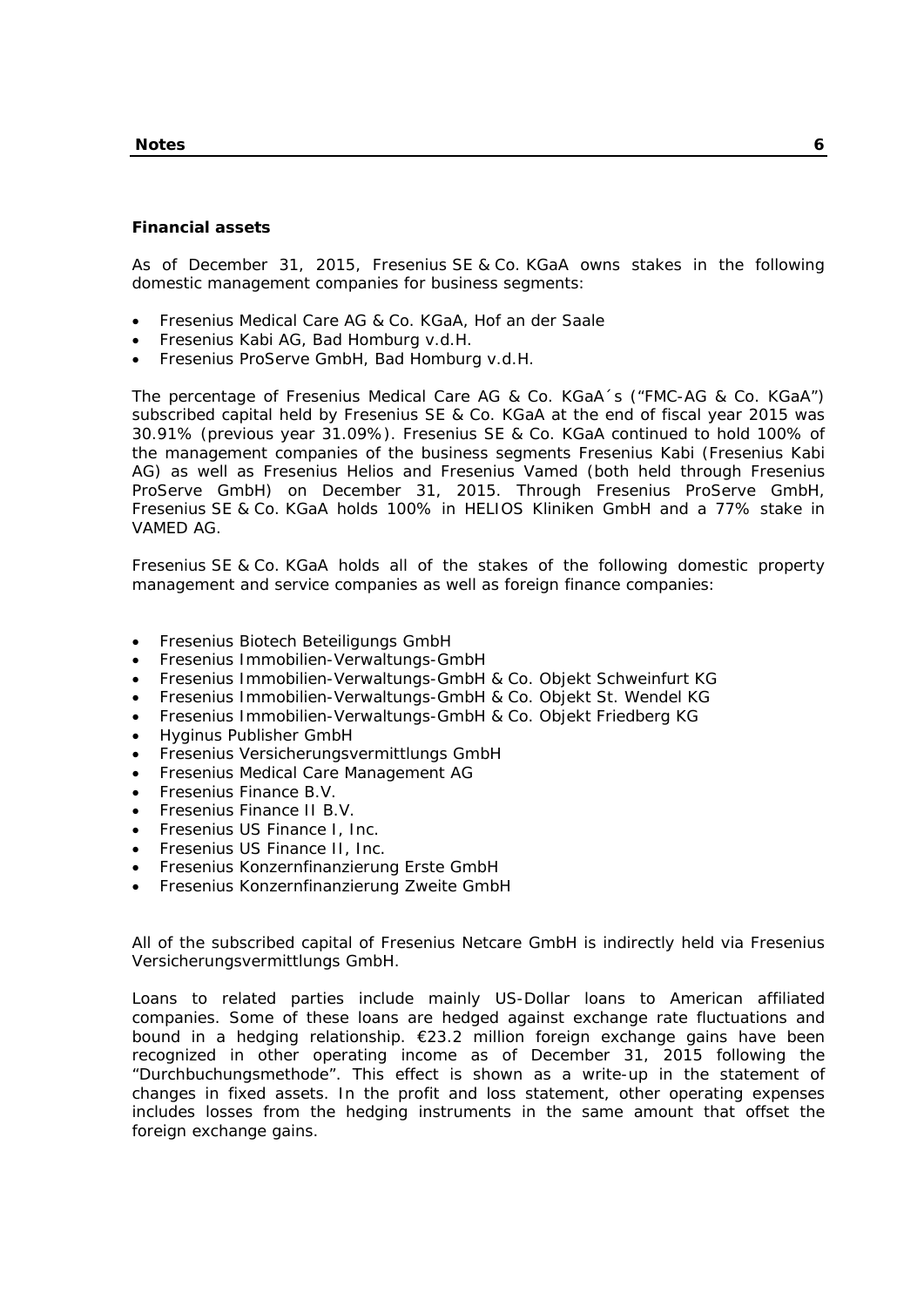|                                                      | Dec. 31, 2015 | Dec. 31, 2014 |
|------------------------------------------------------|---------------|---------------|
| $\epsilon$ in thousands                              |               |               |
| Trade accounts receivable                            |               | 0             |
| (amount with a remaining term of more than one year) | (0)           | (0)           |
| Accounts receivable from related parties             | 2,382,300     | 2,502,337     |
| (amount with a remaining term of more than one year) | (19, 383)     | (22, 144)     |
| Other assets                                         | 52,508        | 62,669        |
| (amount with a remaining term of more than one year) | (46,000)      | (46,000)      |
|                                                      | 2,434,808     | 2,565,006     |

### **(4) Accounts receivable and other assets**

Accounts receivables from related parties consist of loans and finance-related accounts (cash pool) of  $\epsilon$ 2,381,470 thousand (previous year  $\epsilon$ 2,502,001 thousand) as well as trade accounts receivables of € 830 thousand (previous year €336 thousand).

Other assets mainly contain stock options (call options) held for hedging market price fluctuations of the derivative embedded in the convertible bond  $(€46,000$  thousand) as well as VAT receivable (€1,792 thousand), claims for tax credits, which relate to the tax calculation for the years 2010 to 2013 ( $€1,608$  thousand), and social security related receivables of €6 thousand (previous year €4 thousand).

### **(5) Cash and cash equivalents**

Cash and cash equivalents include cash on hand and cash at banks of €144,423thousand (previous year €281,361 thousand).

### **(6) Deferred expense**

The deferred expenses of €32,832 thousand (previous year €41,441 thousand) mainly consist of a discount with a net book value of €31,364 thousand (previous year: €39,727 thousand) arising from the placement of a convertible bond in March 2014. This placement resulted in a discount of €46 million that is shown in deferred expenses and is depreciated linearly over the lifetime of the convertible bond.

Furthermore it includes the prepayment of the Directors&Officers-Insurance (D&O-Insurance).

### **(7) Subscribed capital**

During the fiscal year 2015, 4,195,350 stock options were exercised. Consequently, as of December 31, 2015 the subscribed capital of Fresenius SE & Co. KGaA consisted of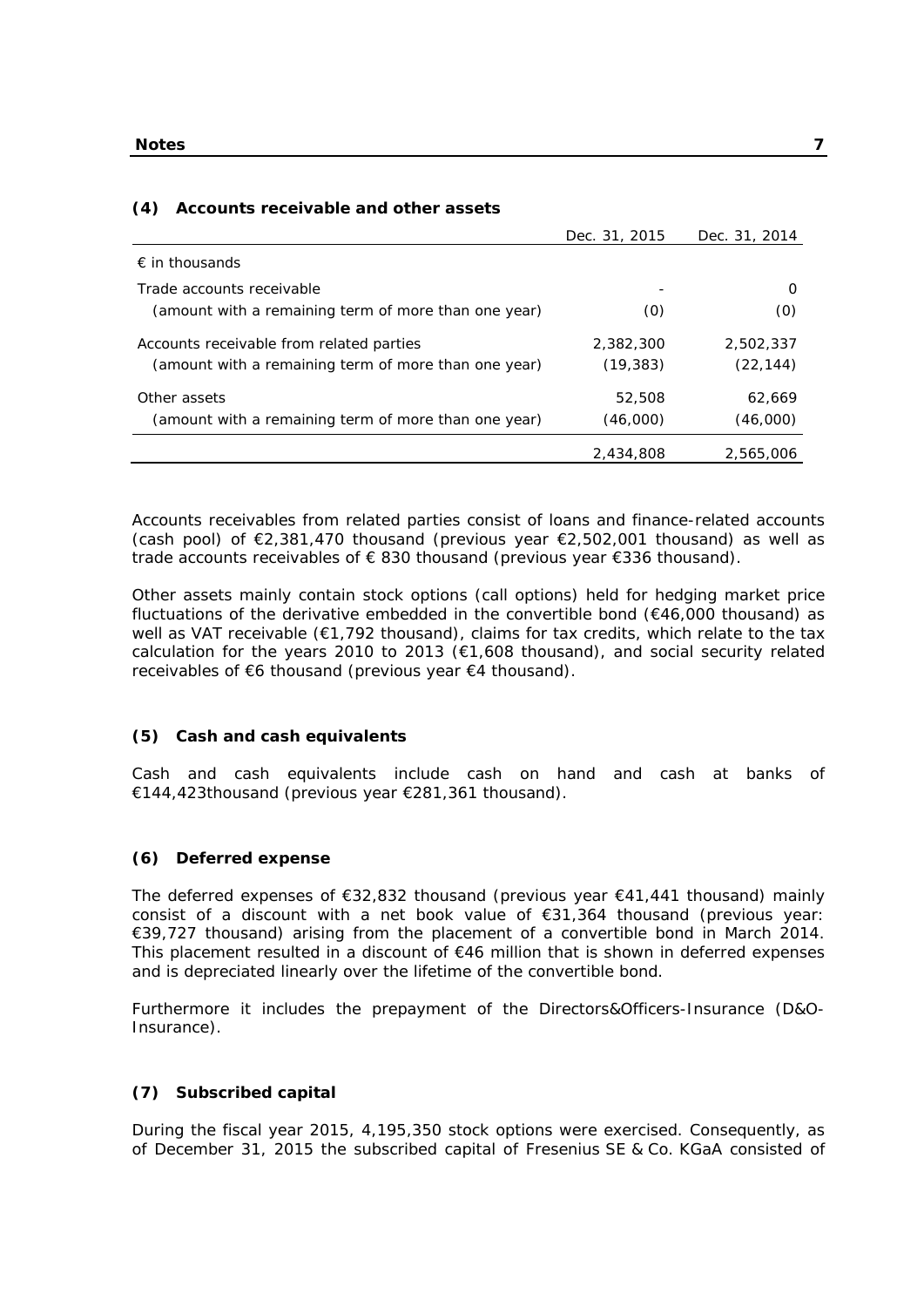545,727,950 bearer ordinary shares. The shares are issued as non-par value shares. The proportionate amount of the subscribed capital is  $€1.00$  per share.

The subscribed capital developed as follows:

|                                                                                     | 2015    | 2014    |
|-------------------------------------------------------------------------------------|---------|---------|
| $\epsilon$ in thousands                                                             |         |         |
| As of January 1                                                                     | 541,533 | 179.695 |
| Increase due to exercise of stock<br>options before the stock split                 | O       | 476     |
| Capital increase from company<br>funds with issuance of new shares<br>(Stock split) | O       | 360,341 |
| Increase due to exercise of stock<br>options after the stock split                  | 4,195   | 1,021   |
| As of December 31                                                                   | 545,728 | 541,533 |

### **(8) Own shares**

Fresenius SE & Co. KGaA purchased own ordinary shares during the year for distribution to employees entitled to the profit-sharing program.

The basis for distributing the shares is an agreement negotiated between the Works Council and the Management Board in February 2012. The agreement awards €2,335.00 of profit-sharing to each full-time employee for 2014 as well as the employer contribution for social security payments. Half of the profit-sharing payment was settled in shares and half in cash which covers the tax and social contributions. The price determination to determine the numbers allocated shares in the profit-sharing program was made on June 10, 2015.

To be eligible for the program, employees must have had three years of continuous employment at Fresenius SE & Co. KGaA on December 31, 2014, its direct affiliated companies or affiliated companies of Fresenius Kabi and certain other affiliated companies as identified in the Works Council agreement. At that time, eligible employees must have not been under notice or in an executive position, as defined by Fresenius. Intercompany transfers are counted in full.

As part of the Fresenius SE & Co. KGaA profit-sharing program for 2014, the following ordinary shares were purchased and distributed to employees, and the remaining, not distributed, shares re-sold: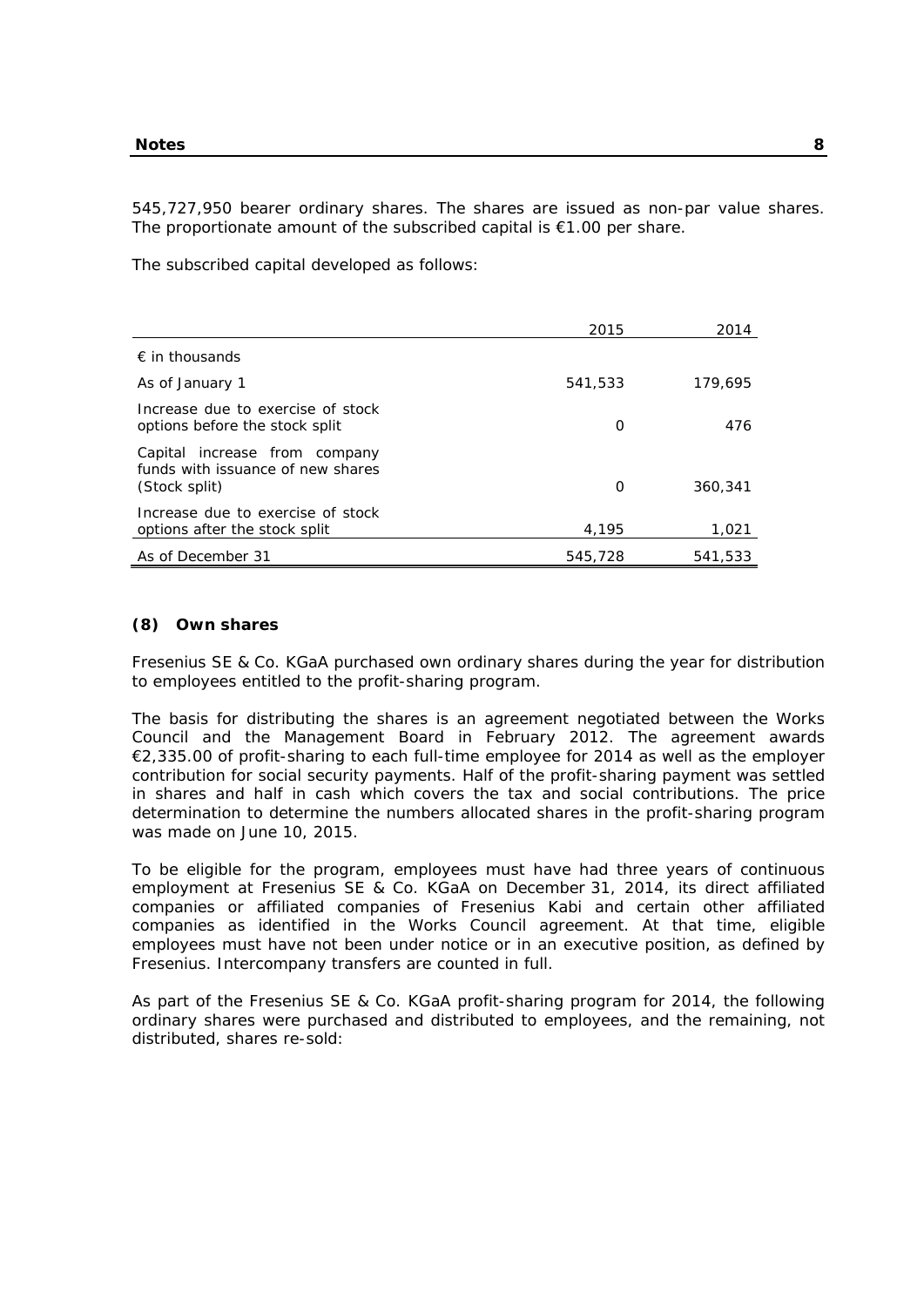|                     | Date                                 |        | Number Price in $\epsilon$ per share |
|---------------------|--------------------------------------|--------|--------------------------------------|
| Purchase            | June 8, 2015                         | 46,000 | 55.88                                |
| Disbursement        | June 10, 2015                        | 46,000 | 55.59                                |
|                     |                                      |        |                                      |
| Purchase            | June 12, 2015                        | 251    | 55.62                                |
| <b>Disbursement</b> | June 17, 2015 and September 23, 2015 | 229    | 55.59                                |
| Sale                | October 6, 2015                      | 22     | 60                                   |

Purchased shares with a nominal value of €46,250 and committed shares with a nominal value of €46,229 represented each 0.0085% of the subscribed capital.

The proceeds from the sale on October 6, 2015 have increased corporate funding.

As of December 31, 2015, no own shares were held.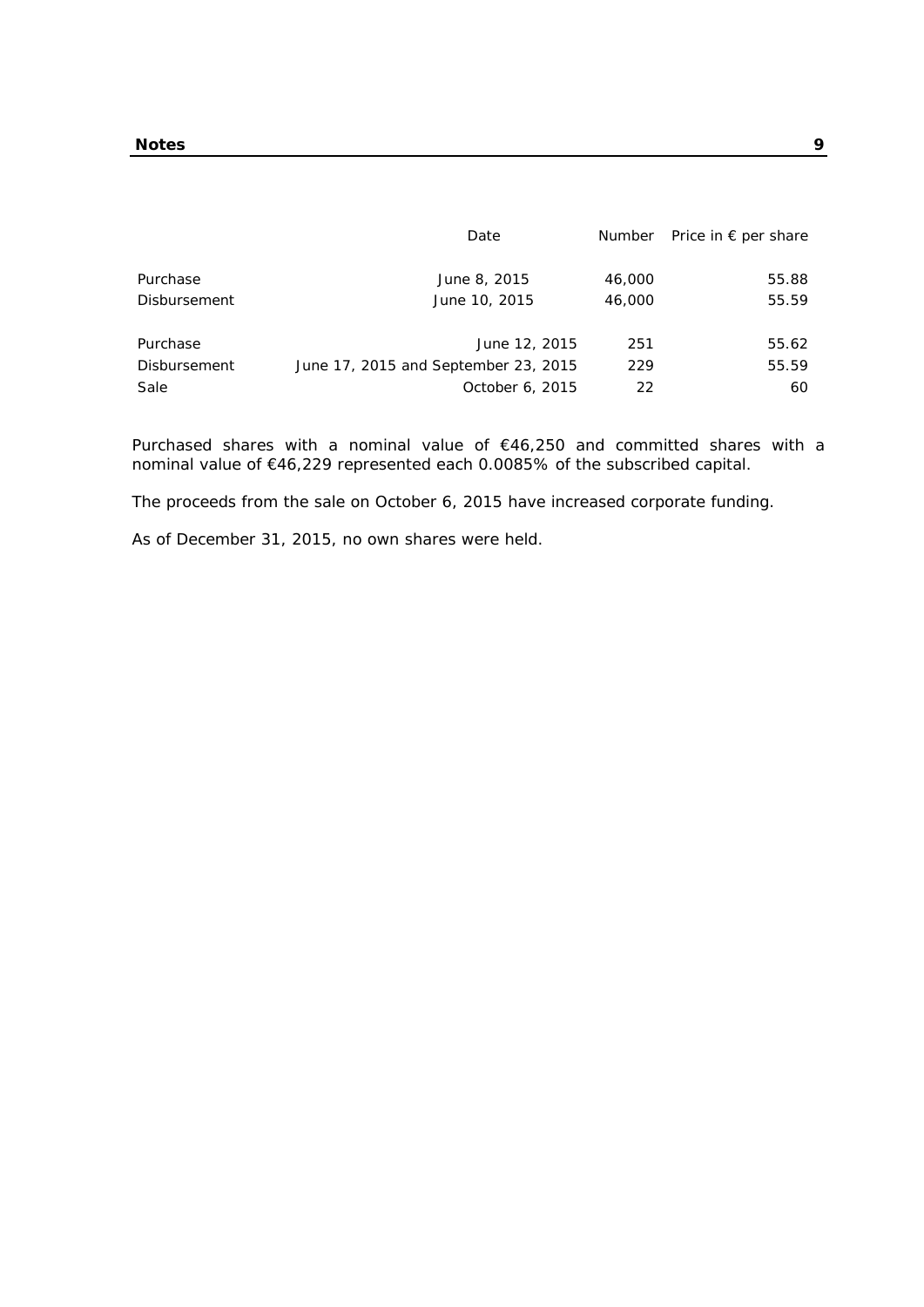### **(9) Notification by shareholders**

The following table shows the notifications disclosed in 2015 in accordance with Section 26 (1) of the German Securities Trading Act (WpHG). In cases where holdings reached, exceeded or fell below the thresholds on several occasions, only the most recent notification is mentioned.

| <b>Notifying party</b>                                                                                                                        | Registered<br>office                  | Date of exceeding<br>or falling below | Reporting<br>threshold | Percentage of<br>voting rights | Number of voting<br>rights <sup>1</sup> | <b>Attribution pursuant to WpHG</b>                                                  |
|-----------------------------------------------------------------------------------------------------------------------------------------------|---------------------------------------|---------------------------------------|------------------------|--------------------------------|-----------------------------------------|--------------------------------------------------------------------------------------|
| Allianz Global Investors                                                                                                                      | Frankfurt/Main,                       |                                       |                        |                                |                                         |                                                                                      |
| GmbH                                                                                                                                          | Germany                               | December 21, 2015                     | Exceeding 3%           | 4.68                           | 25,529,195                              | sections 21, 22                                                                      |
| Allianz Deutschland AG                                                                                                                        | Munich<br>Germany                     | December 21, 2015                     | Falling below 3%       | 0.75                           | 4,091,429                               | sections 21, 22                                                                      |
| Allianz Lebensver-                                                                                                                            | Stuttgart,                            |                                       |                        |                                |                                         |                                                                                      |
| sicherungs-AG                                                                                                                                 | Germany                               | December 21, 2015                     | Falling below 3%       | 0.75                           | 4,091,429                               | sections 21, 22                                                                      |
|                                                                                                                                               |                                       |                                       |                        |                                | 26,982,613                              | thereof pursuant to section 22 (1) sentence 1 No.                                    |
|                                                                                                                                               |                                       |                                       |                        |                                | 11,722,287                              |                                                                                      |
|                                                                                                                                               | Wilmington, DE,                       |                                       |                        |                                |                                         | thereof pursuant to section 22 (1) sentence 1 No.                                    |
| BlackRock, Inc.                                                                                                                               | <b>United States</b>                  | October, 14 2015                      | Falling below 5%       | 4.95                           | 16,886,142                              | 6 in connection with sentence 2<br><b>SCLIUITZ</b>                                   |
| BlackRock Holdco 2,                                                                                                                           |                                       |                                       |                        |                                | 27,119,342                              | thereof pursuant to section 22 (1) sentence 1 No.                                    |
| Inc.                                                                                                                                          | Wilmington, DE,                       |                                       |                        |                                | 11,758,809                              | thereof pursuant to section 22 (1) sentence 1 No.                                    |
|                                                                                                                                               | <b>United States</b>                  | October 9, 2015                       | Falling below 5%       | 4.98                           | 17,007,346                              | 6 in connection with sentence 2                                                      |
|                                                                                                                                               |                                       |                                       |                        |                                |                                         | section 21 (1)                                                                       |
|                                                                                                                                               |                                       |                                       |                        |                                | 27,119,342<br>11,758,809                | thereof pursuant to section 22 (1) sentence 1 No.                                    |
|                                                                                                                                               |                                       |                                       |                        |                                | 187,701                                 | thereof pursuant to section 22 (1) sentence 1 No.                                    |
| <b>BlackRock Financial</b>                                                                                                                    | Wilmington, DE,                       |                                       |                        |                                |                                         |                                                                                      |
| Management, Inc.                                                                                                                              | <b>United States</b>                  | October 9, 2015                       | Falling below 5%       | 4.98                           | 16,882,202                              | thereof pursuant to section 22 (1) sentence 1 No.<br>section $21(1)$                 |
|                                                                                                                                               |                                       |                                       |                        |                                | 15,773,307                              | thereof pursuant to section 22 (1) sentence 1 No.                                    |
|                                                                                                                                               |                                       |                                       |                        |                                | 6,997,108                               |                                                                                      |
|                                                                                                                                               |                                       |                                       |                        |                                | 5,317                                   | thereof pursuant to section 22 (1) sentence 1 Nr. 2<br>in connection with sentence 2 |
| <b>BlackRock Advisors</b>                                                                                                                     | New York, NY,                         |                                       |                        |                                |                                         | thereof pursuant to section 22 (1) sentence 1 No                                     |
| Holdings, Inc.                                                                                                                                | <b>United States</b>                  | February 27, 2015                     | Falling below 3%       | 2.91                           | 10,376,321                              | 6 in connection with sentence 2                                                      |
|                                                                                                                                               |                                       |                                       |                        |                                | 15,773,307                              | section $21(1)$<br>thereof pursuant to section 22 (1) sentence 1 No                  |
|                                                                                                                                               |                                       |                                       |                        |                                | 6,997,108                               |                                                                                      |
|                                                                                                                                               |                                       |                                       |                        |                                |                                         | thereof pursuant to section 22 (1) sentence 1 Nr. 2                                  |
| <b>BlackRock International</b>                                                                                                                |                                       |                                       |                        |                                | 5,317                                   | in connection with sentence 2                                                        |
| Holdings, Inc.                                                                                                                                | New York, NY,<br><b>United States</b> | February 27, 2015                     | Falling below 3%       | 2,91                           | 10,376,321                              | thereof pursuant to section 22 (1) sentence 1 No<br>6 in connection with sentence 2  |
|                                                                                                                                               |                                       |                                       |                        |                                |                                         | section 21 (1)                                                                       |
|                                                                                                                                               |                                       |                                       |                        |                                | 15,773,307                              | thereof pursuant to section 22 (1) sentence 1 No                                     |
|                                                                                                                                               |                                       |                                       |                        |                                | 6,997,108                               | thereof pursuant to section 22 (1) sentence 1 Nr. 2                                  |
| BR Jersey International                                                                                                                       |                                       |                                       |                        |                                | 5,317                                   | in connection with sentence 2                                                        |
| Holdings L.P.                                                                                                                                 | St. Helier, Jersey,                   |                                       |                        |                                |                                         | thereof pursuant to section 22 (1) sentence 1 No.6                                   |
|                                                                                                                                               | Channel Islands                       | February 27, 2015                     | Falling below 3%       | 2.91                           | 10,376,321                              | in connection with sentence 2                                                        |
| Henderson Group<br><b>Holdings Asset</b>                                                                                                      | London,                               |                                       |                        |                                | 16,292,484                              | section 21 (1)<br>thereof pursuant to section 22 (1) sentence 1 No                   |
| Management Limited                                                                                                                            | Great Britain                         | February 25, 2015                     | Falling below 3%       | 3.006                          | 16,292,484                              | 6 in connection with sentence 2                                                      |
|                                                                                                                                               |                                       |                                       |                        |                                | 16,292,484                              | section $21(1)$                                                                      |
| <b>HGI Asset Management</b>                                                                                                                   | London,                               |                                       |                        |                                |                                         | thereof pursuant to section 22 (1) sentence 1 No                                     |
| Group Limited                                                                                                                                 | Great Britain                         | February 25, 2015                     | Falling below 3%       | 3.006                          | 16,292,484                              | 6 in connection with sentence 2                                                      |
|                                                                                                                                               |                                       |                                       |                        |                                | 16,292,484                              | section $21(1)$                                                                      |
| Henderson Global Group London,<br>Limited                                                                                                     | Great Britain                         | February 25, 2015                     | Falling below 3%       | 3.006                          | 16,292,484                              | thereof pursuant to section 22 (1) sentence 1 No<br>6 in connection with sentence 2  |
|                                                                                                                                               |                                       |                                       |                        |                                | 16,292,484                              | section 21 (1)                                                                       |
| <b>Henderson Holdings</b>                                                                                                                     | London,                               |                                       |                        |                                |                                         | thereof pursuant to section 22 (1) sentence 1 No                                     |
| Group Limited                                                                                                                                 | <b>Great Britain</b>                  | February 25, 2015                     | Falling below 3%       | 3.006                          | 16,292,484                              | 6 in connection with sentence 2                                                      |
|                                                                                                                                               |                                       |                                       |                        |                                | 16,292,484                              | section $21(1)$                                                                      |
|                                                                                                                                               | London,                               |                                       |                        |                                |                                         | thereof pursuant to section 22 (1) sentence 1 No                                     |
| <b>HGI Group Limited</b><br>The voting rights of the individual BlackRock companies are attributed to the controlling company BlackRock, Inc. | Great Britain                         | February 25, 2015                     | Falling below 3%       | 3.006                          | 16,292,484                              | 6 in connection with sentence 2                                                      |

1The total amount stated does not necessarily equal the sum of the detailed attributed holdings. This results from voting rights having multiple attributions within the BlackRock group structure.

The Else Kröner-Fresenius-Stiftung as major shareholder informed Fresenius SE & Co. KGaA on December 18, 2015, that it holds 144.695.094 ordinary shares of Fresenius SE & Co. KGaA representing 26.51% of the subscribed capital on December 31, 2015.

All WpHG-notifications by shareholders are published on the website of the Company www.fresenius.com/Shareholder Structure.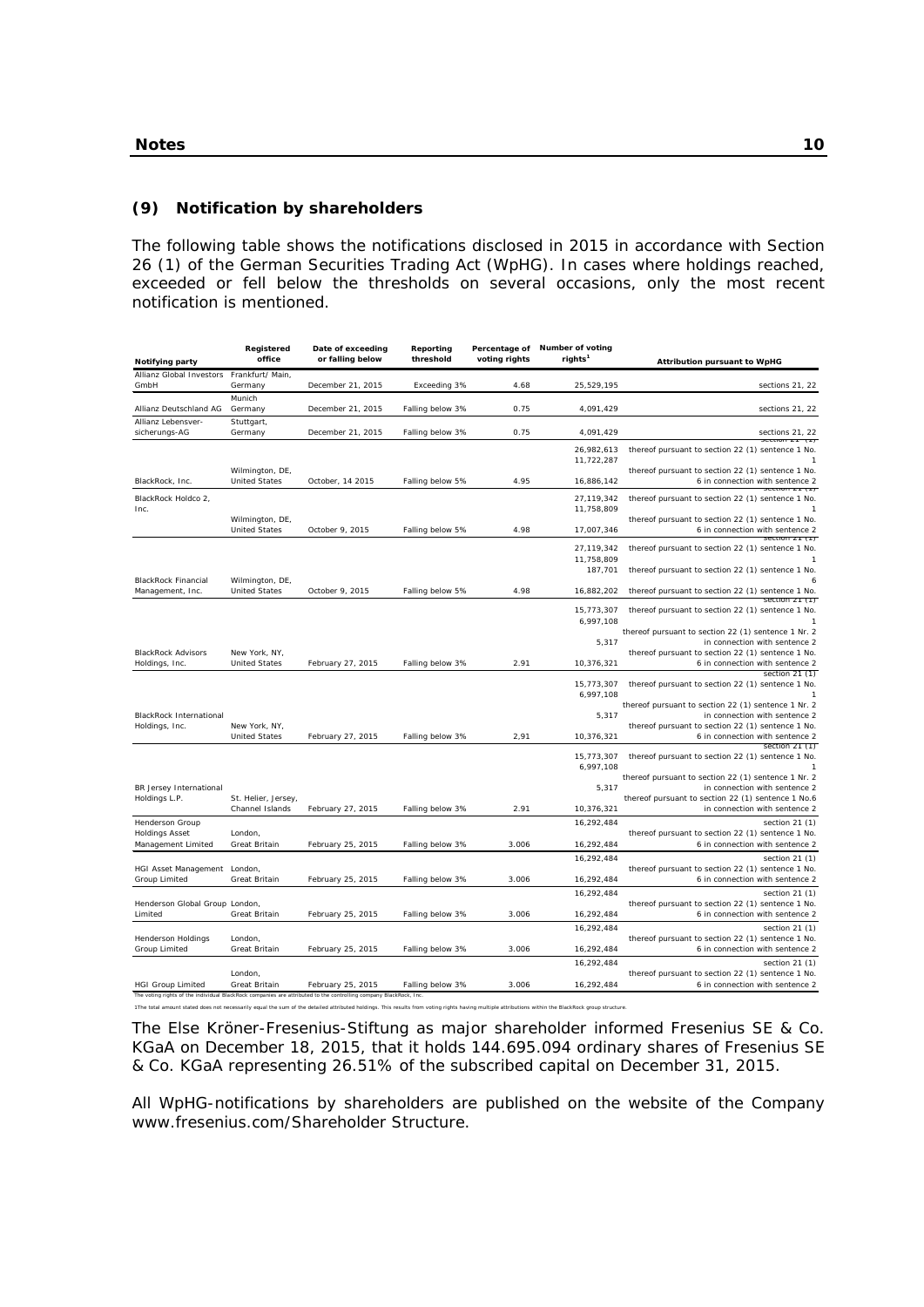### **(10) Authorized capital**

As of December 31, 2015, the general partner, Fresenius Management SE, is authorized, with the approval of the Supervisory Board, until May 15, 2019, to increase Fresenius SE & Co. KGaA's subscribed capital by a total amount of up to €120,960,000 through a single or multiple issues of new bearer ordinary shares against cash contributions and / or contributions in kind **(Authorized Capital I).**

A subscription right must be granted to the shareholders in principle. In defined cases, the general partner is authorized, with the consent of the Supervisory Board, to decide on the exclusion of the shareholders' subscription right (e. g. to eliminate fractional amounts). For cash contributions, the authorization can only be exercised if the issue price is not significantly below the stock exchange price of the already listed shares at the time the issue price is fixed with final effect by the general partner. Furthermore, in case of a capital increase against cash contributions, the proportionate amount of the shares issued with exclusion of subscription rights may not exceed 10% of the subscribed capital. An exclusion of subscription rights in the context of the use of other authorizations concerning the issuance or the sale of the shares of Fresenius SE & Co. KGaA or the issuance of rights which authorize or bind to the subscription of shares of Fresenius SE & Co. KGaA has to be taken into consideration during the duration of the Authorized Capital until its utilization. In the case of a subscription in kind, the subscription right can be excluded only in order to acquire a company, parts of a company or a participation in a company.

The authorizations granted concerning the exclusion of subscription rights can be used by Fresenius Management SE only to such extent that the proportional amount of the total number of shares issued with exclusion of the subscription rights does not exceed 20% of the subscribed capital. An exclusion of subscription rights in the context of the use of other authorizations concerning the issuance or the sale of the shares of Fresenius SE & Co. KGaA or the issuance of rights which authorize or bind to the subscription of shares of Fresenius SE & Co. KGaA has to be taken into consideration during the duration of the Authorized Capital until its utilization.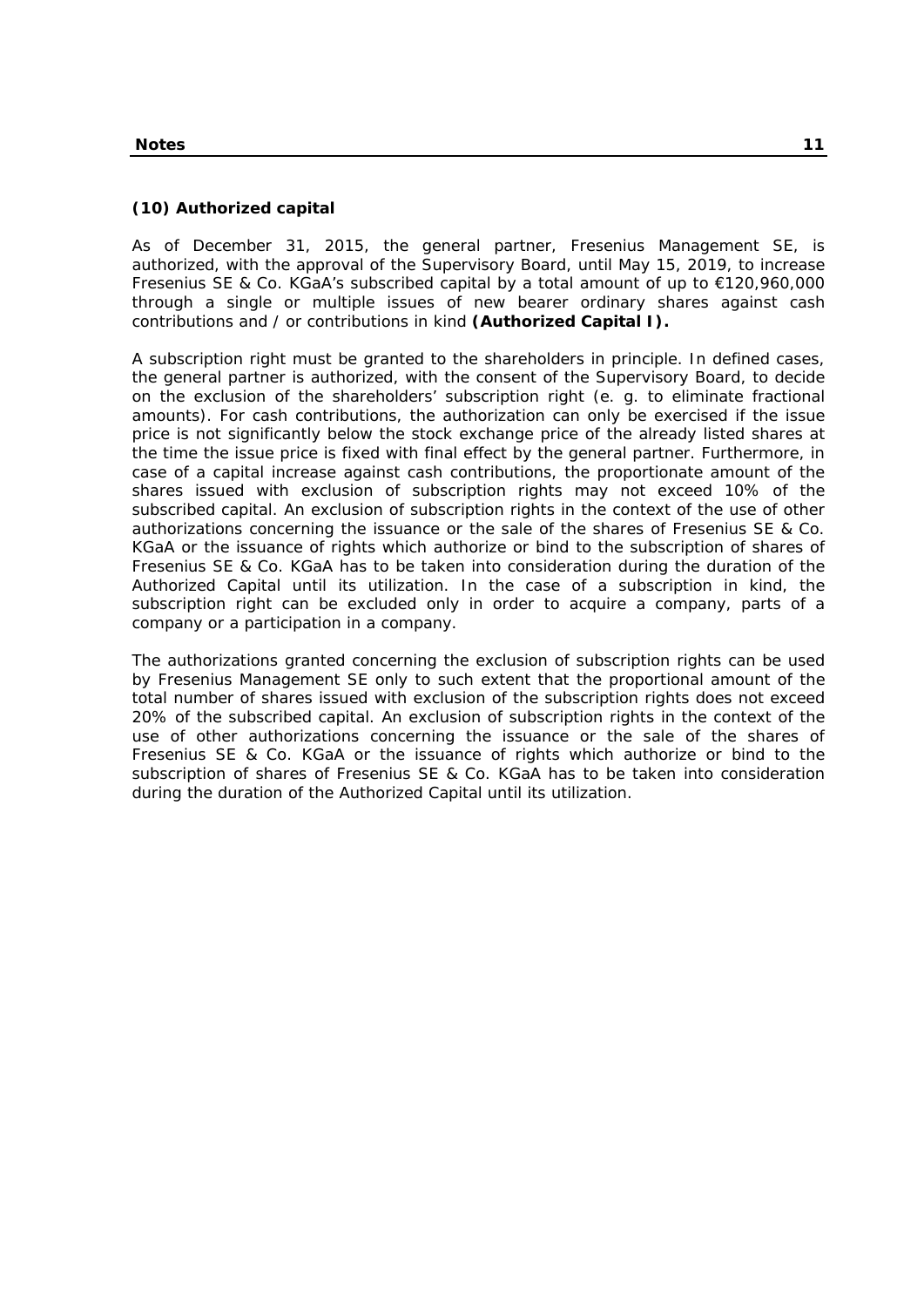The **Authorized Capital I** developed as follows:

|                                                                                                | 2015    | 2014      |
|------------------------------------------------------------------------------------------------|---------|-----------|
| $\epsilon$ in thousands                                                                        |         |           |
| Brought forward from previous Authorized<br>Capital I at January 1                             | 120,960 | 40,320    |
| Revocation of previous Authorized Capital I<br>due to resolution of the Annual General Meeting | O       | $-40.320$ |
| Creation of a new Authorized Capital I due to<br>resolution of the Annual General Meeting      | 0       | 120,960   |
| As of December 31                                                                              | 120,960 | 120,960   |

### **(11) Conditional Capital**

The following Conditional Capitals exist in order to fulfill the subscription rights under the stock option plans of Fresenius SE & Co. KGaA: **Conditional Capital I** (Stock Option Plan 2003), **Conditional Capital II** (Stock Option Plan 2008) and **Conditional Capital IV** (Stock Option Plan 2013).

Another **Conditional Capital III** exists for the authorization to issue option bearer bonds and / or convertible bonds. Accordingly, the general partner is authorized, with the approval of the Supervisory Board, until May 15, 2019, to issue option bearer bonds and/or convertible bearer bonds, once or several times, for a total nominal amount of up to €2.5 billion. To fulfill the granted subscription rights, the subscribed capital of Fresenius SE & Co. KGaA is increased conditionally by up to €48,971,202 through issuing of up to 48,971,202 new bearer ordinary shares. The conditional capital increase shall only be implemented to the extent that the holders of cash issued convertible bonds or of cash issued warrants from option bonds exercise their conversion or option rights and as long as no other forms of settlement are used. The new bearer ordinary shares shall participate in the profits from the start of the fiscal year in which they are issued.

The **Conditional Capital I** for the Fresenius AG Stock Option Plan 2003 developed as follows:

|                                           | Ordinary shares |
|-------------------------------------------|-----------------|
| in $\epsilon$                             |                 |
| As of January 1, 2015                     | 5,773,056       |
| Decrease due to exercise of stock options | -511,069        |
| As of December 31, 2015                   | 5,261,987       |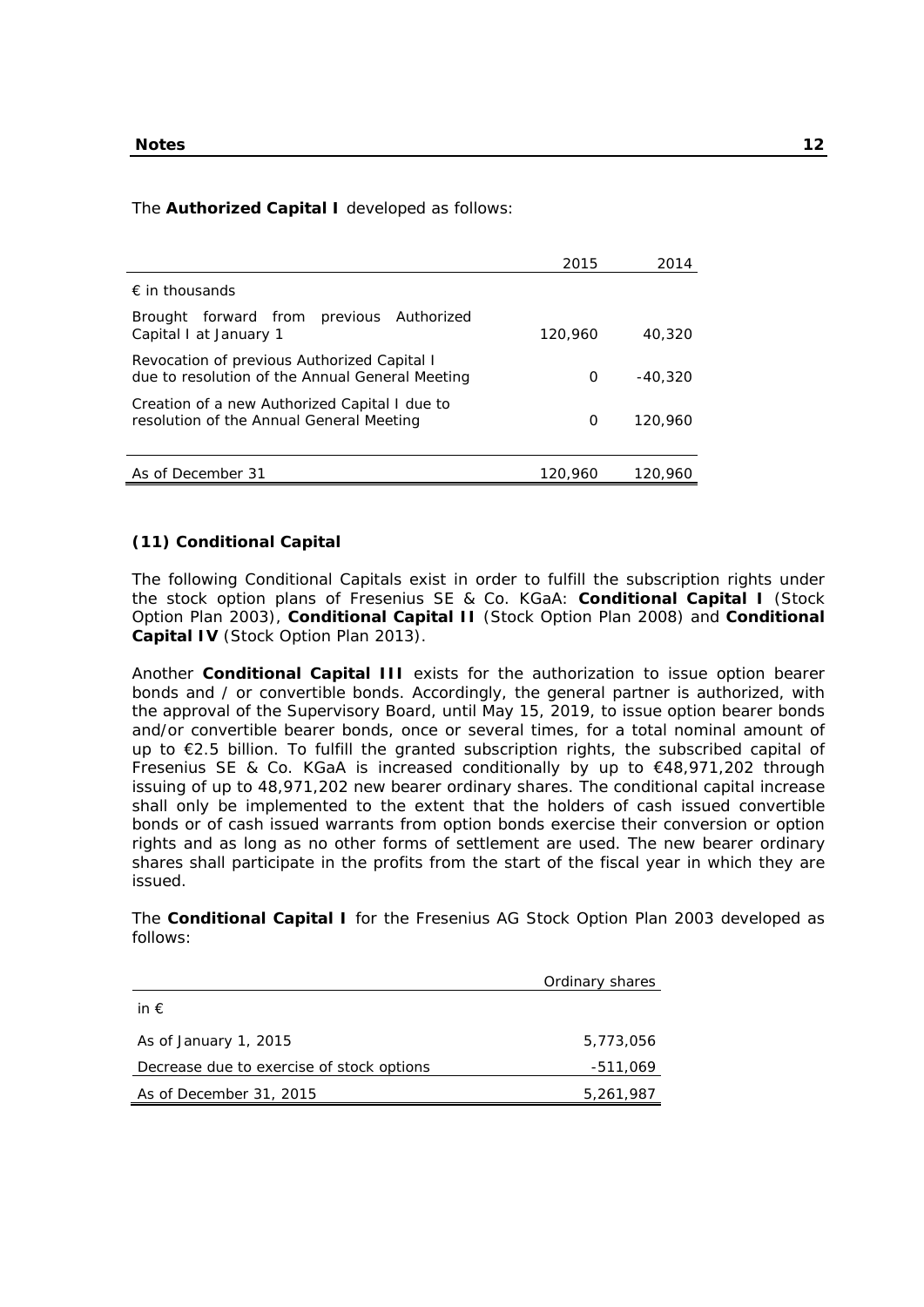The **Conditional Capital II** for the Fresenius SE Stock Option Plan 2008 developed as follows:

|                                           | Ordinary shares |
|-------------------------------------------|-----------------|
| in $\epsilon$                             |                 |
| As of January 1, 2015                     | 10,901,188      |
| Decrease due to exercise of stock options | $-3.684.281$    |
| As of December 31, 2015                   | 7,216,907       |

The **Conditional Capital III**, approved May 16, 2014, developed as follows:

|                         | Ordinary shares |
|-------------------------|-----------------|
| in $\epsilon$           |                 |
| As of January 1, 2015   | 48,971,202      |
| As of December 31, 2015 | 48,971,202      |

The **Conditional Capital IV** for the Fresenius SE & Co. KGaA Stock Option Plan 2013 developed as follows:

|                         | Ordinary shares |
|-------------------------|-----------------|
| in $\epsilon$           |                 |
| As of January 1, 2015   | 25,200,000      |
| As of December 31, 2015 | 25,200,000      |

### **Description of the Fresenius SE & Co. KGaA stock option plans in place**

As of December 31, 2015, Fresenius SE & Co. KGaA had three stock option plans in place: the Fresenius AG Stock Option Plan 2003 (2003 Plan) which is based on convertible bonds, the stock option based Fresenius SE Stock Option Plan 2008 (2008 Plan) and the Fresenius SE & Co. KGaA Long Term Incentive Program 2013 (2013 LTIP) which is based on stock options and phantom stocks. In 2015, stock options were solely granted under the 2013 LTIP.

### 2013 LTIP

The 2013 LTIP comprises the Fresenius SE & Co. KGaA Stock Option Plan 2013 (2013 SOP) and the Fresenius SE & Co. KGaA Phantom Stock Plan 2013 (2013 PSP). It combines the granting of stock options with the granting of phantom stock awards which entitle the holder to receive cash payments upon exercising the phantom stock. Each of the 2013 SOP and 2013 PSP making up the 2013 LTIP have been established under a stand-alone legal documentation.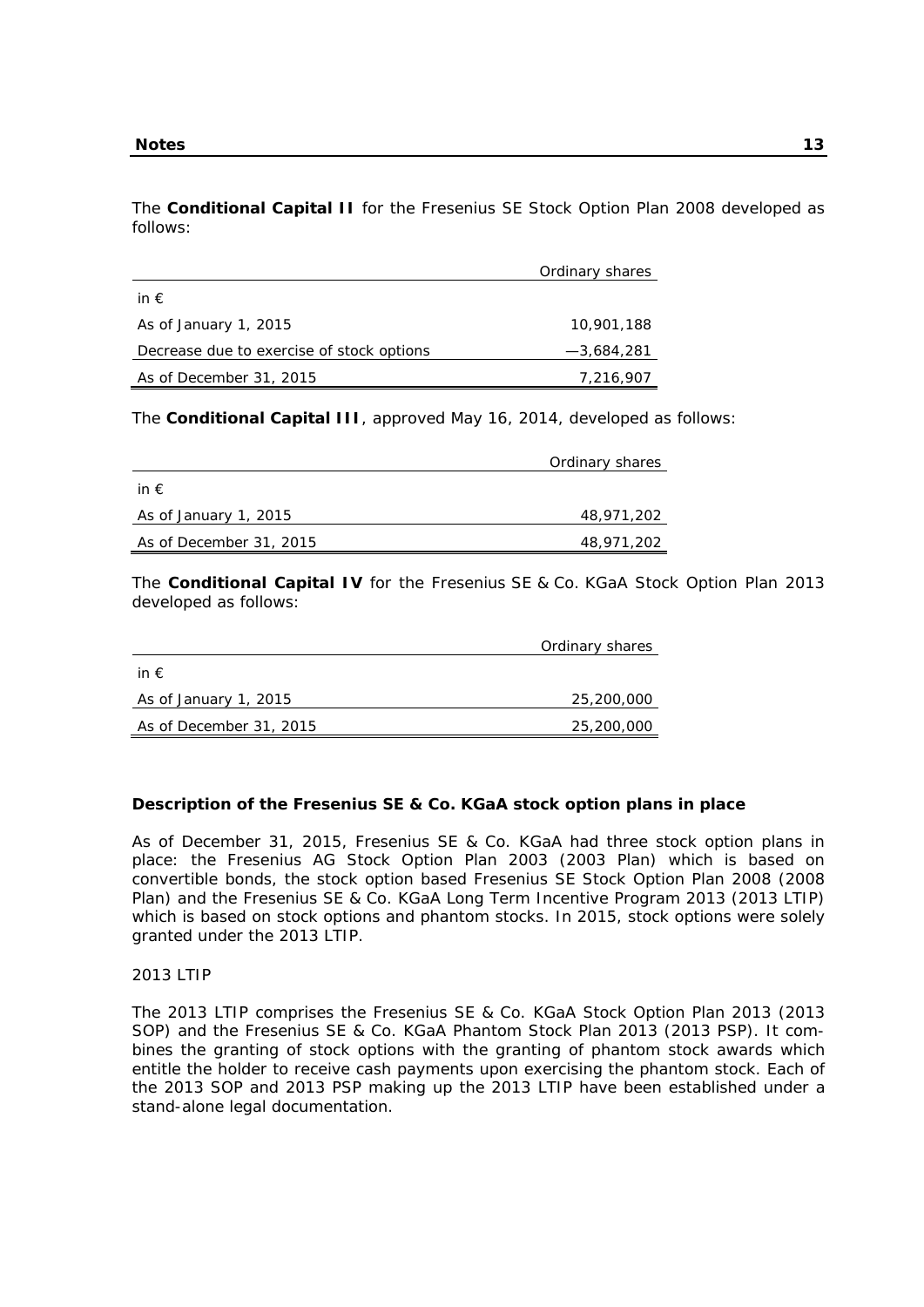#### 2013 SOP

Under the 2013 SOP, which was approved by the Annual General Meeting of Fresenius SE & Co. KGaA on May 17, 2013, Fresenius Management SE was originally authorized to issue up to 8.4 million subscription rights for an amount of 8.4 million non-par value ordinary bearer shares of Fresenius SE & Co. KGaA until May 16, 2018.

Of the up to 8.4 million options, up to 1.6 million options were designated for members of the Management Board of Fresenius Management SE; up to 4.4 million options were designated for members of the management of directly or indirectly affiliated companies (except for Fresenius Medical Care) and up to 2.4 million options were designated for executive employees of Fresenius SE & Co. KGaA and its affiliated companies (except for Fresenius Medical Care).

In connection with the stock split in 2014, the total volume of not yet granted subscription rights increased in the same proportion as the subscribed capital (factor 3) as far as options have not yet been granted under the 2013 SOP. The same applies to the subsets of the subscription rights that are attributable to individual groups of participants. For stock options that were granted before the stock split 2014 came into effect, the entitlement of the participants to receive new shares through the exercise of stock options increased in the same proportion as the subscribed capital (factor 3). The participants are now entitled to receive three bearer ordinary shares of Fresenius SE & Co. KGaA. The exercise price was reduced proportionally.

The granting of the options shall occur in five annual tranches, each to the last Monday in July or the first Monday in December. With respect to new options, the Supervisory Board of Fresenius Management SE determines the stock options granted to members of Fresenius Management SE's Management Board, whereas the Management Board of Fresenius Management SE determines the other participants in the 2013 SOP and the stock options granted to them.

The exercise price of an option shall equal the volumeweighted average stock market price (closing price) of the nonpar value ordinary bearer share of Fresenius SE & Co. KGaA in the electronic Xetra trading of Deutsche Börse AG in Frankfurt am Main, or a comparable successor system, on the last 30 calendar days prior to the respective grant date.

Options granted have an eight-year term but can be exercised only after a four-year vesting period. The exercise of options is subject to the condition precedent, in each case, that the annual success target within a four-year waiting period is achieved. The success target is achieved in each case if, after the granting of the options to the respective entitled person, either (i) the consolidated net income attributable to shareholders of Fresenius SE & Co. KGaA according to U.S. GAAP, adjusted for extraordinary effects and on a constant currency basis, has increased by at least 8% per annum in comparison to the previous year in each case within the waiting period, or  $(ii)$  – if this is not the case – the compounded annual growth rate of the consolidated net income attributable to shareholders of Fresenius SE & Co. KGaA according to U.S. GAAP, adjusted for extraordinary effects and on a constant currency basis, during the four years of the waiting period amounts to at least 8%. In the event that the success target within the four-year waiting period is not achieved for the individual years or for the compounded annual growth rate, the options issued in each case are forfeited in proportion to the non-achievement of the success target within the waiting period, i. e.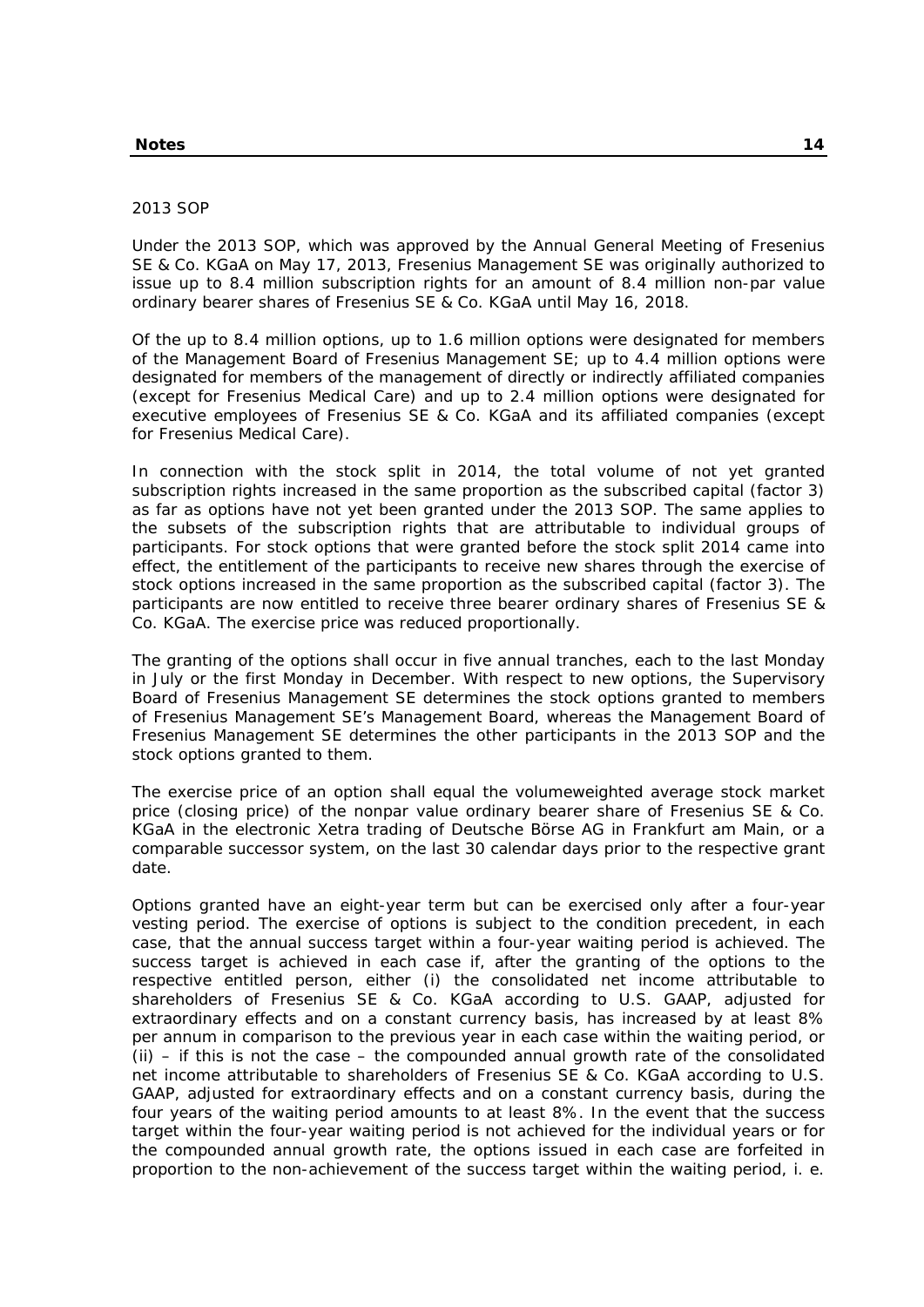by one quarter, two quarters, three quarters, or completely. The performance targets for 2013, 2014 and 2015 were met.

The adjusted net income attributable to shareholders of Fresenius SE & Co. KGaA according to U.S. GAAP (currency adjusted) and changes thereto compared to the adjusted net income according to U.S. GAAP (without currency adjustment) of the relevant comparison year shall be verified with binding effect in each case by the auditors of Fresenius SE & Co. KGaA on the basis of the audited consolidated financial statements. Upon exercise of vested options, Fresenius SE & Co. KGaA has the right to grant treasury shares in lieu of increasing capital by the issuance of new shares.

After the expiration of the waiting period, all options in respect of which the success target has been achieved may be exercised at any time outside the designated blackout periods.

2013 PSP

Fresenius SE & Co. KGaA's 2013 PSP was established in May 2013, together with the 2013 SOP in line with the 2013 LTIP. Awards of phantom stock can be granted on each stock option grant date. Phantom stock awarded under the 2013 PSP may be granted to the members of Fresenius Management SE's Management Board, the members of the management of directly or indirectly affiliated companies (except for Fresenius Medical Care) and for executive employees of Fresenius SE & Co. KGaA and its affiliated companies (except for Fresenius Medical Care).

The holders of phantom stocks, that were issued before the stock split 2014 came into effect, were granted an economic compensation through retroactively tripling the number of phantom stocks granted before the stock split 2014 came into effect.

As under the 2013 SOP, the Supervisory Board of Fresenius Management SE determines the phantom stock granted to members of Fresenius Management SE's Management Board, whereas the Management Board of Fresenius Management SE determines the other participants in the 2013 PSP and the phantom stock granted to them.

Phantom stock awards under the 2013 PSP entitle the holder to receive a cash payment. Each phantom stock award shall entitle the holder to receive the volumeweighted average stock market price (closing price) of the non-par value ordinary bearer share of Fresenius SE & Co. KGaA in the electronic Xetra trading of Deutsche Börse AG in Frankfurt am Main, or a comparable successor system, during the last three months prior to the date the phantom stock is exercised.

The exercise of phantom stock is subject to the condition precedent, in each case, that the annual success target within a four-year waiting period is achieved. The success target is achieved in each case if, after the granting of the subscription rights to the respective entitled person, either (i) the consolidated net income attributable to shareholders of Fresenius SE & Co. KGaA according to U.S. GAAP, adjusted for extraordinary effects and on a constant currency basis, has increased by at least 8% per annum in comparison to the previous year in each case within the waiting period, or  $(i)$  – if this is not the case – the compounded annual growth rate of the consolidated net income attributable to shareholders of Fresenius SE & Co. KGaA according to U.S. GAAP, adjusted for extraordinary effects and on a constant currency basis, during the four years of the waiting period amounts to at least 8%. In the event that the success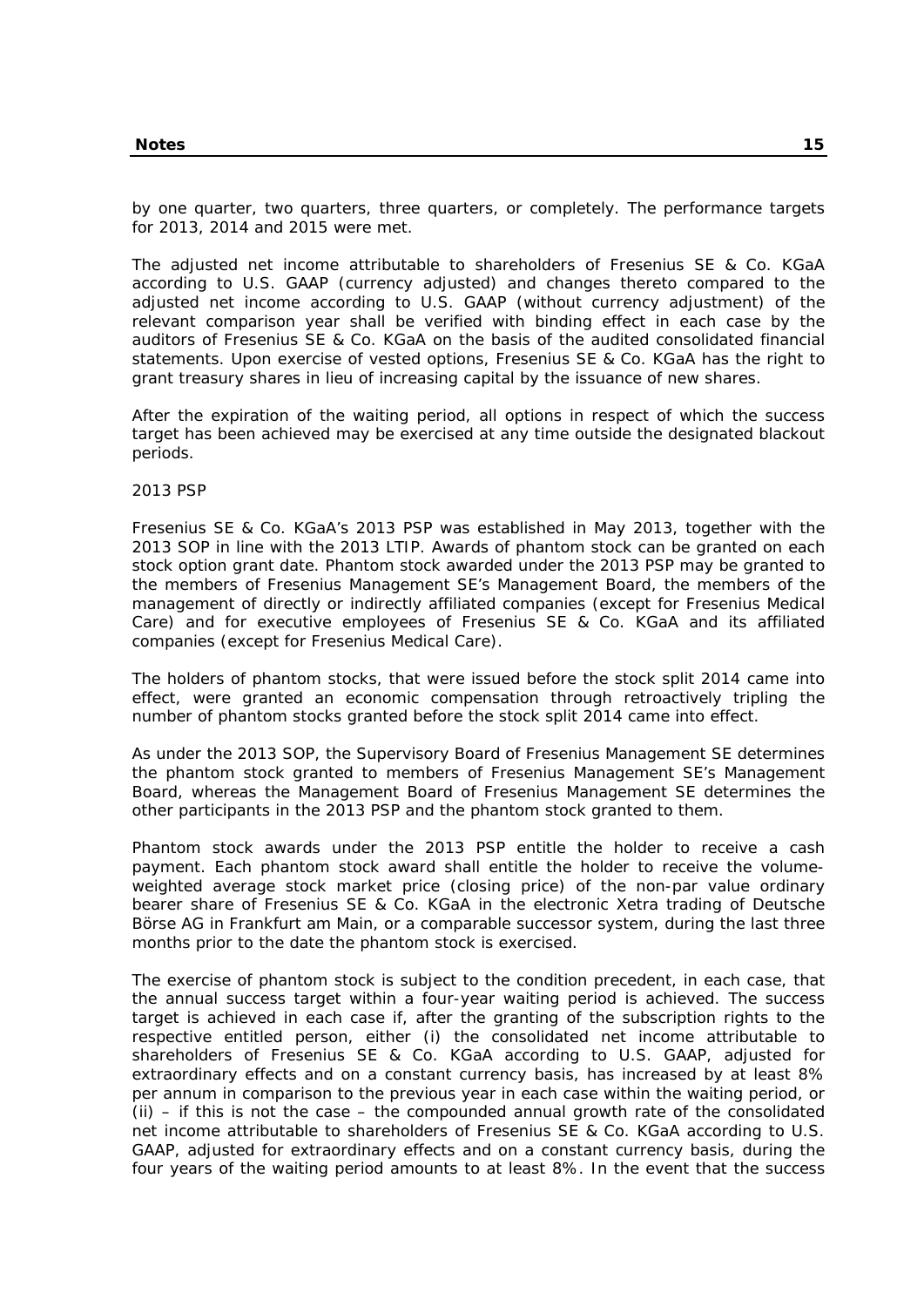target within the four-year waiting period is not achieved for the individual years or for the compounded annual growth rate, the phantom stock awards issued in each case are forfeited in proportion to the non-achievement of the success target within the waitingperiod, i. e. by one quarter, two quarters, three quarters, or completely. The performance targets for 2013, 2014 and 2015 were met.

The adjusted net income attributable to shareholders of Fresenius SE & Co. KGaA according to U.S. GAAP (currency adjusted) and changes thereto compared to the adjusted net income according to U.S. GAAP (without currency adjustment) of the relevant comparison year shall be verified with binding effect in each case by the auditors of Fresenius SE & Co. KGaA on the basis of the audited consolidated financial statements.

After the expiration of the waiting period, all exercisable phantom stock will be deemed to be exercised and cashed out on March 1 following the end of the waiting period (or the following banking day).

### Stock Option Plan 2008

During 2008, Fresenius SE adopted the 2008 Plan to grant subscription rights to members of the Management Board and executive employees of the Company and affiliated companies. Under the 2008 Plan, originally, up to 6.2 million options could be issued, which carried the entitlement to exclusively obtain 6.2 million ordinary shares.

For stock options that were granted before the stock split 2014 came into effect, the entitlement of the participants to receive new shares through the exercise of stock options increased in the same proportion as the subscribed capital (factor 3). The participants are now entitled to receive three bearer ordinary shares of Fresenius SE & Co. KGaA. The maximum number of ordinary shares to be issued increased accordingly. The exercise price was reduced proportionally.

The options granted have a seven-year term but can be exercised only after a threeyear vesting period. The vesting of options granted is mandatorily subject to the condition, in each case, that the annual success target within the three year vesting period is achieved. For each such year, the success target is achieved if the consolidated net income attributable to shareholders of Fresenius SE & Co. KGaA, adjusted for extraordinary effects, has increased by at least 8% compared to the respective adjusted net income attributable to shareholders of Fresenius SE & Co. KGaA of the previous fiscal year. For each year in which the success target has not been met, one-third of the options granted shall forfeit. The adjusted net income attributable to shareholders of Fresenius SE & Co. KGaA shall be calculated on the basis of the calculation method of the accounting principles according to U.S. GAAP. For the purposes of the 2008 Plan, the adjusted net income attributable to shareholders of Fresenius SE & Co. KGaA is determined and will be verified with binding effect by Fresenius SE & Co. KGaA's auditor during the audit of the consolidated financial statements. The performance targets were met in all years. If all conditions are fulfilled, stock options may be exercised throughout the year with the exception of certain predetermined blackout periods.

This stock incentive plan was replaced by the 2013 SOP. The last options were granted in 2012.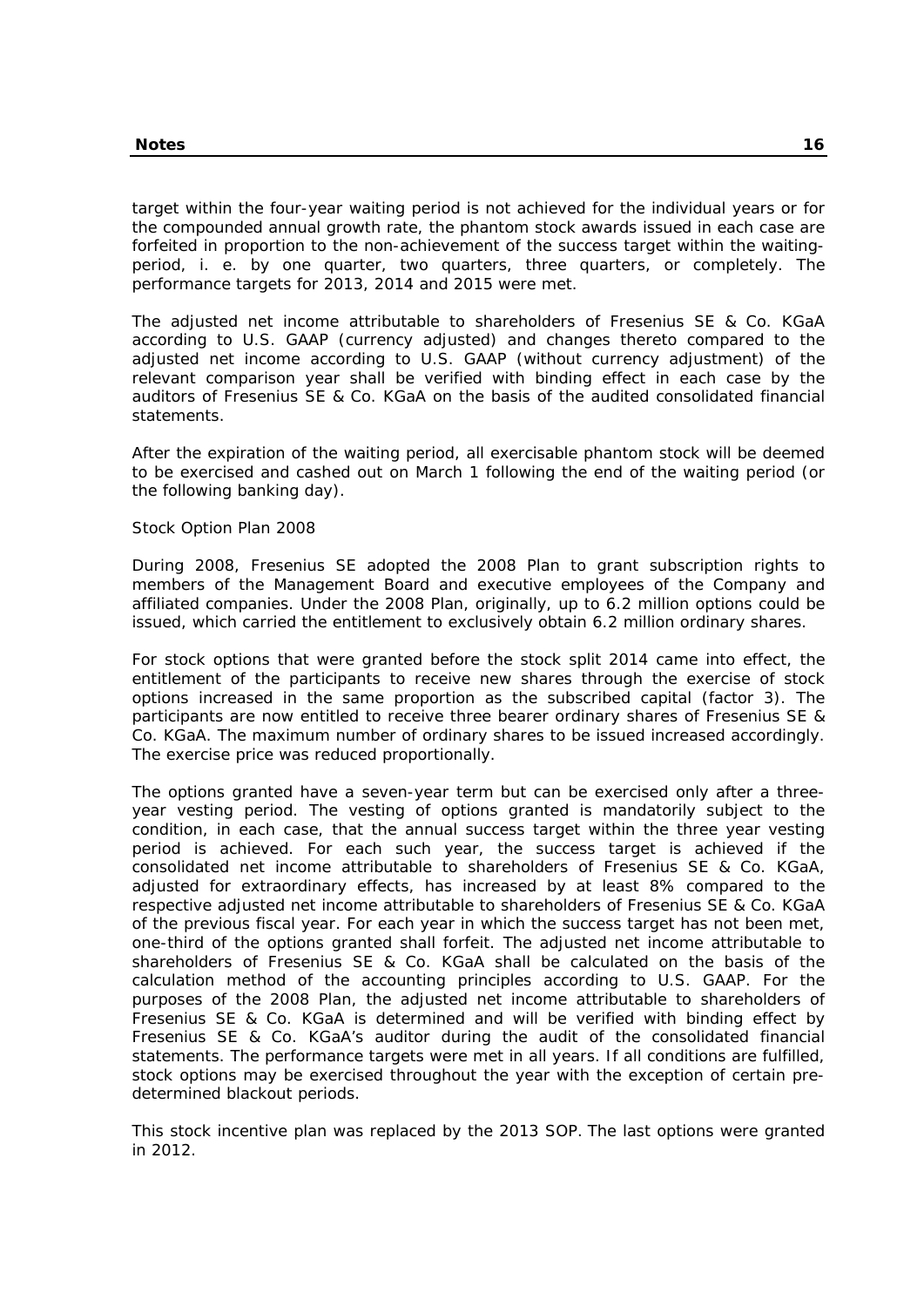### Stock Option Plan 2003

During 2003, Fresenius AG adopted the 2003 Plan for members of the Management Board and executive employees. This incentive plan which is based on convertible bonds was replaced by the 2008 Plan and no convertible bonds have been granted since 2008. Under the 2003 Plan, eligible employees have the right to acquire ordinary shares of Fresenius SE & Co. KGaA. The bonds expire in 10 years and one third of them can be exercised beginning after two, three and four years after the grant date, respectively.

### **Transactions during 2015**

In 2015, Fresenius SE & Co. KGaA awarded 2,260,465 stock options under the 2013 LTIP, including 337,500 options to members of the Management Board of Fresenius Management SE, at a weighted-average exercise price of €60.76, a weighted-average fair value of €14.77 each and a total fair value of €33 million, which will be amortized over the four year vesting period. Thereof 337,500 stock options were granted to members of the Management Board of Fresenius Management SE. At the exercise date, all exercised stock options will be recognized in equity at the exercise price. Fresenius SE & Co. KGaA also awarded 296,199 phantom stocks under the 2013 LTIP, including at a measurement date (December 31, 2015) fair value of €63.43 each and a total fair value of €19 million, which will be revalued if the fair value changes, and amortized over the four-year vesting period. Thereof 73,307 and 26,554 phantom stocks with a combined market value of €6 million were granted to members of the Management Board of Fresenius Management SE and to employees of Fresenius SE & Co. KGaA respectively.

During the fiscal year 2015, Fresenius SE & Co. KGaA received cash of €88 million from the exercise of 4,195,350 stock options. The average stock price of the ordinary share at the exercise date was €58.77. The intrinsic value of convertible bonds and stock options exercised in 2015 was €152 million.

533,072 convertible bonds were outstanding and exercisable under the 2003 Plan at December 31, 2015. The members of the Fresenius Management SE Management Board held no more convertible bonds. At December 31, 2015, out of 3,802,820 outstanding and exercisable stock options issued under the 2008 Plan, 560,460 were held by the members of the Fresenius Management SE Management Board. 6,313,417 stock options issued under the 2013 LTIP were outstanding at December 31, 2015. The members of the Fresenius Management SE Management Board held 967,500 stock options. 920,387 phantom stocks issued under the 2013 LTIP were outstanding at December 31, 2015. Thereof the members of the Fresenius Management SE Management Board held 236,729 phantom stocks while employees of Fresenius SE & Co. KGaA held 74,662 phantom stocks.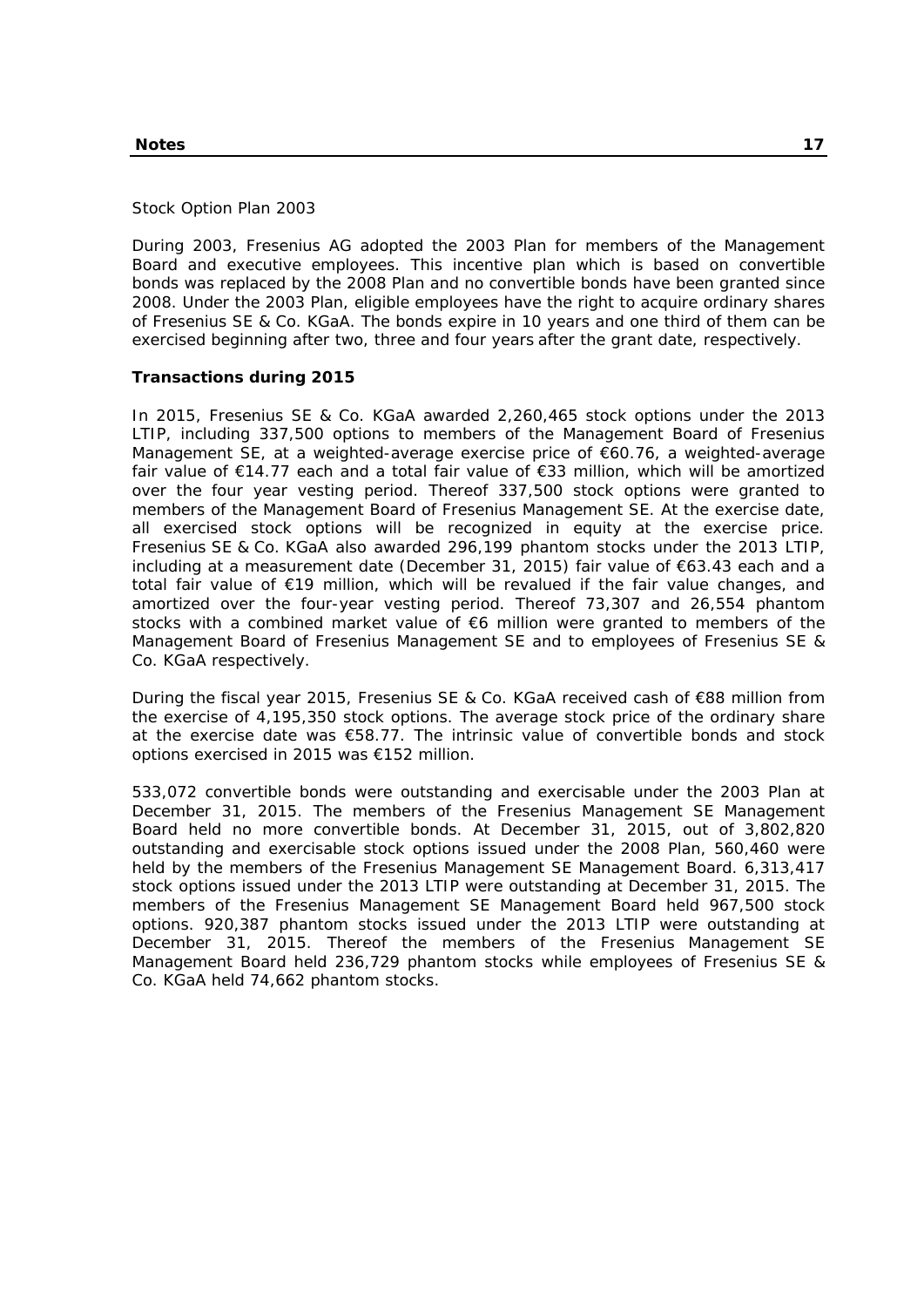Stock option transactions are summarized as follows:

|                                | Stock options  |
|--------------------------------|----------------|
|                                | Number         |
| Number as of December 31, 2014 | 12,903,766     |
| plus new issues                | 2,260,465      |
| less forfeited options         | $-319.572$     |
| less exercises                 | $-4, 195, 350$ |
| Number as of December 31, 2015 | 10,649,309     |

### **(12) Capital reserves**

Capital reserves comprise the premium paid on the issue of shares and the exercise of stock options (additional paid-in capital).

The capital reserves have developed during the fiscal year as follows:

|                                                      | 2015      | 2014       |
|------------------------------------------------------|-----------|------------|
| $\epsilon$ in thousands                              |           |            |
| As of January 1                                      | 2,694,955 | 3,012,026  |
| Reduced due to conversion into<br>subscribed capital | 0         | $-360,341$ |
| Increase due to<br>exercise of stock options         | 84,256    | 43.270     |
| As of December 31                                    | 2,779,211 | 2,694,955  |

The capital reserve exceeds 10% of the subscribed capital and therewith conforms with the legal reserve as in section 150 (1) and (2) of the German Stock Corporation Act (AktG).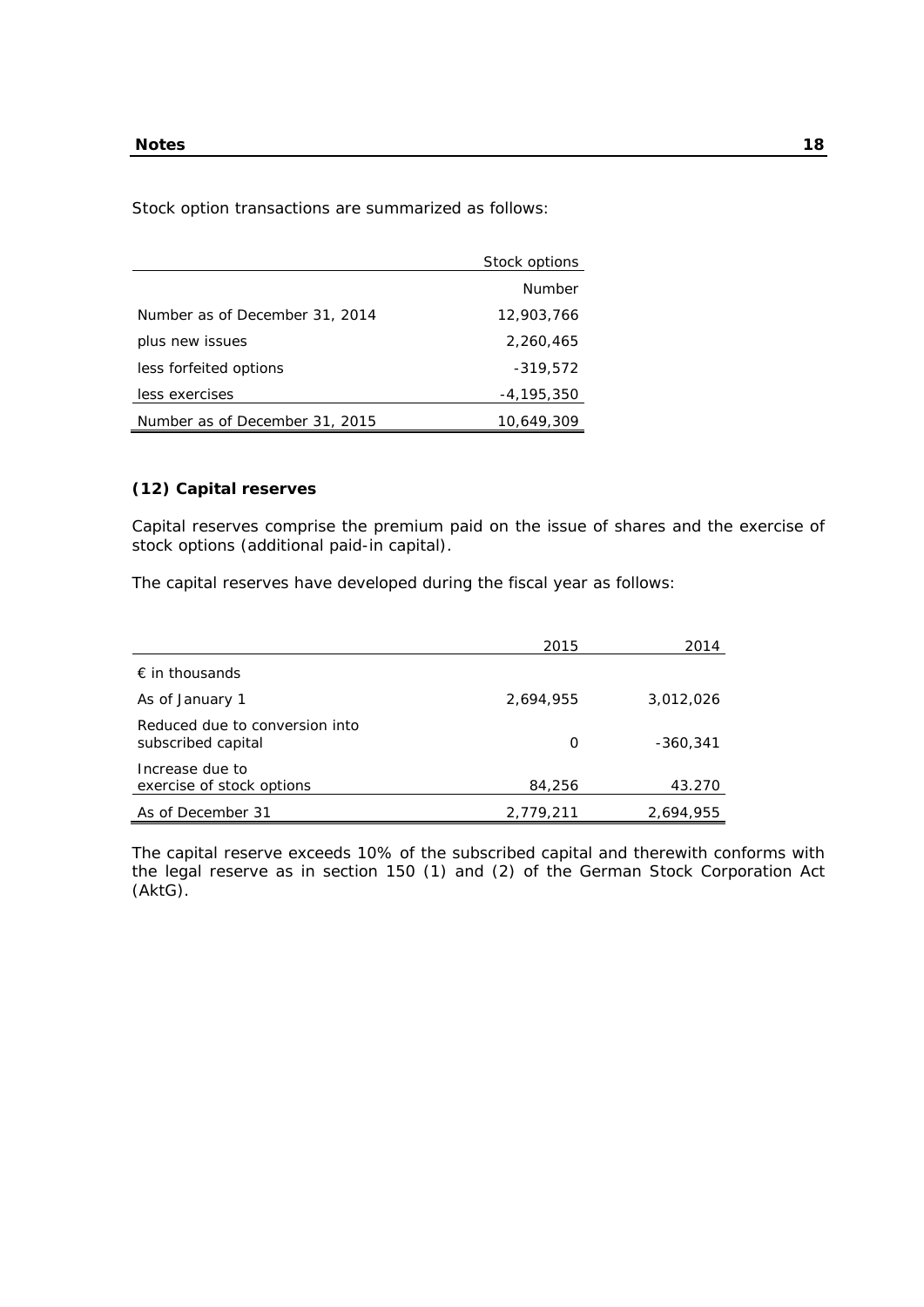### **(13) Other reserves**

Other reserves developed as follows:

|                                      | 2015      | 2014      |
|--------------------------------------|-----------|-----------|
| $\epsilon$ in thousands              |           |           |
| As of January 1                      | 2,002,395 | 1,763,395 |
| Additions to other reserves from net |           |           |
| income of the period                 | 105,000   | 239.000   |
| As of December 31                    | 2,107,395 | 2.002.395 |

According to the restrictions in Section 268 (8) HGB, €26,9 thousand shall not be distributed. This amount relates exclusively to the fair value of the securities held to cover partial retirement agreement obligations in case of insolvency. Given that the amount of capital that shall not be distributed is sensibly higher than retained earnings, there is no distribution restriction for this amount.

### **(14) Retained earnings**

Accumulated profits from the prior year of €942 thousand are included in retained earnings in accordance with the decision taken at the Annual General Meeting on May 20, 2015.

### **(15) Special reserve for government investment grants**

Special reserves primarily comprise government investment grants and subsidies according to sections 1, 4 and 4b of the German Investment Subsidy Code (InvZulG). Dissolution of grants and subsidies is spread over the useful life of the subsidized assets. The yearly dissolution (€1 thousand) is included in the profit and loss statement under "Other operating income".

### **(16) Accrued expenses**

**The pension obligation** has been determined according to the method described under Note (2) "Accounting principles and standards of valuation". Included in this item is an obligation of €13,533 thousand in favor of Fresenius Management SE for pension obligations related to its Management Board members.

In accordance with legal regulations the employee credit balances of **partial retirement agreements** are secured against insolvency. To fulfill this purpose the company buys shares of a money-market-similar investment fund in the amount of the cumulated credit balances. The securitization is done via pledging the investment fund shares to a trustee, hence the securities have the sole purpose of fulfilling the obligations derived from the partial retirement agreements and are not available to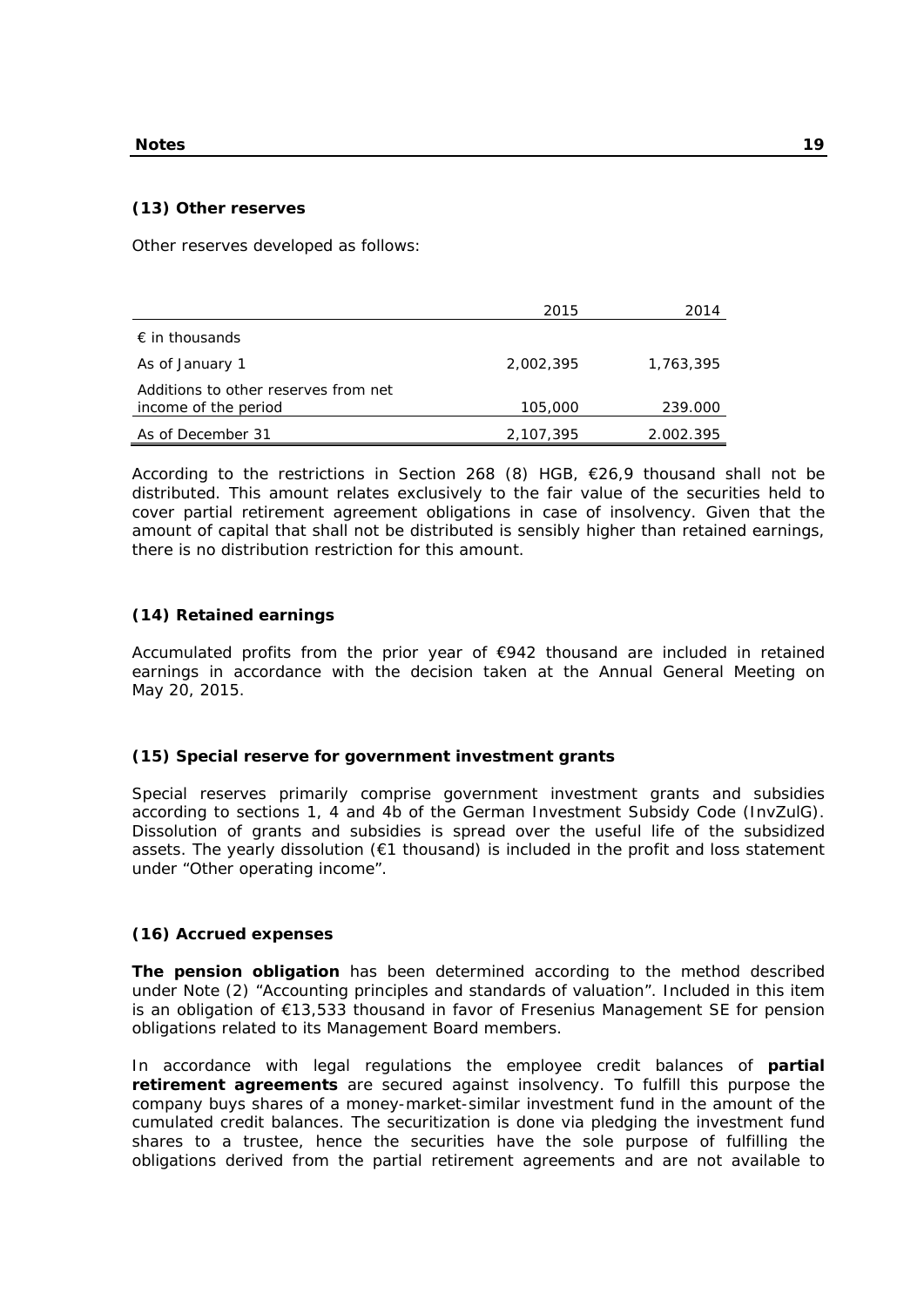other creditors. They have been netted with their matching obligations following Section 246 (2) sentence 2 HGB. The fair value of these securities has been derived from the stock exchange price at the balance sheet date.

|                                                     | Dec. 31, 2015 |
|-----------------------------------------------------|---------------|
| $\epsilon$ in thousands                             |               |
| Amount to be paid for partial retirement agreements | 217           |
| Fair value of matching securities                   | 74            |
| Funded status (surplus of obligations over assets)  | 143           |
| Acquisition cost of securities                      |               |

In the statement of income, net interest includes  $E$ 73 of netted expense and income from the valuation of the securities and the provision.

On the basis of a Works Council Agreement from 2009 and starting on January 1, 2010, employees can participate in a demography fund (**Demografiefonds**) by contributing part of their compensation or working time to an account run by Fresenius SE & Co. KGaA in exchange of time-off in the future. The credit balances of the employees are invested in an insurance product via a trust agreement so that Fresenius SE & Co. KGaA and its creditors do not have access to the funds. This construction is a security-based pension obligation in the sense of Section 253 (1) sentence 3 HGB. The amount provisioned for the time balances of the employees corresponds to the fair value of the insurance product. The fair value results from the forecasted actuarial reserves of the insurance company plus the present profit sharing on the surplus.

|                                                            | Dec 31, 2015 |
|------------------------------------------------------------|--------------|
| $\epsilon$ in thousands                                    |              |
| Amount to be paid for obligations from the demography fund | 1,518        |
| Fair value of matching insurance                           | 1,518        |
| Funded status (surplus of assets over obligations)         |              |
| Acquisition cost of insurance                              | 1,401        |

The statement of income includes  $\epsilon$ 38 thousand of netted expense and income, respectively, from the valuation of the insurance product and the provision.

**Accruals for income taxes** include estimated amounts of outstanding tax payments from current year as well as prior years.

**Other accruals** mainly include accruals for personnel expenses of €20,916 thousand (previous year: €12,668 thousand) as well as accruals to cover contingent losses from interest rate swaps and foreign currency risks of €5,194 thousand (previous year: €2,121 thousand) and for invoices outstanding of €2,073 thousand (previous year:  $€6,647$  thousand).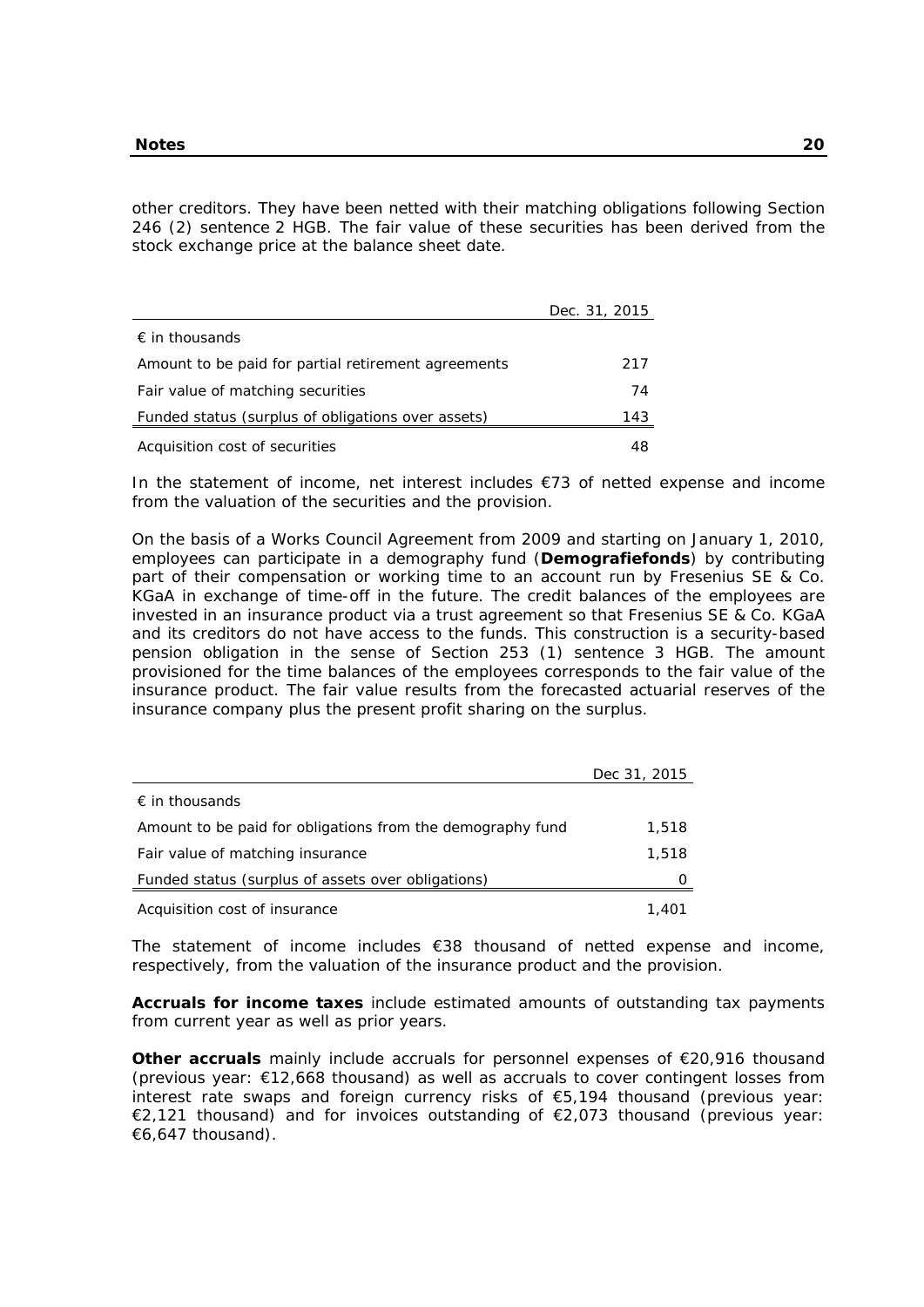### **(17) Liabilities**

| Dec. 31, 2015                          |                                  |                 |                      |                 |
|----------------------------------------|----------------------------------|-----------------|----------------------|-----------------|
|                                        | Thereof with a remaining term of |                 |                      |                 |
|                                        | Total                            | up to<br>1 year | 1 year to<br>5 years | over 5<br>years |
| $\epsilon$ in thousands                |                                  |                 |                      |                 |
| Convertible bonds                      | 500,008                          | 8               | 500,000              | O               |
| Bank loans                             | 916,863                          | 107,863         | 788,500              | 20,500          |
| Trade accounts<br>payable              | 4,213                            | 4,213           | O                    | O               |
| Accounts payable<br>to related parties | 3,695,688                        | 748,021         | 1,743,879            | 1,203,788       |
| Other liabilities                      | 60,291                           | 14,291          | 46,000               | O               |
|                                        | 5,177,063                        | 874,396         | 3,078,379            | 1,224,288       |

Dec. 31, 2014

|                                        | Thereof with a remaining term of |                 |                      |                 |
|----------------------------------------|----------------------------------|-----------------|----------------------|-----------------|
|                                        | Total                            | up to<br>1 year | 1 year to<br>5 years | over 5<br>years |
| $\epsilon$ in thousands                |                                  |                 |                      |                 |
| Convertible bonds                      | 500,044                          | 44              | 500,000              | Ω               |
| Bank loans                             | 1,070,476                        | 45,476          | 1,025,000            | O               |
| Trade accounts<br>payable              | 2,258                            | 2,258           | Ο                    | O               |
| Accounts payable<br>to related parties | 4,067,504                        | 806,197         | 1,601,816 1,659,491  |                 |
| Other liabilities                      | 61,820                           | 15,718          | 46,102               | O               |
|                                        | 5,702,102                        | 869,693         | 3,172,918            | 1,659,491       |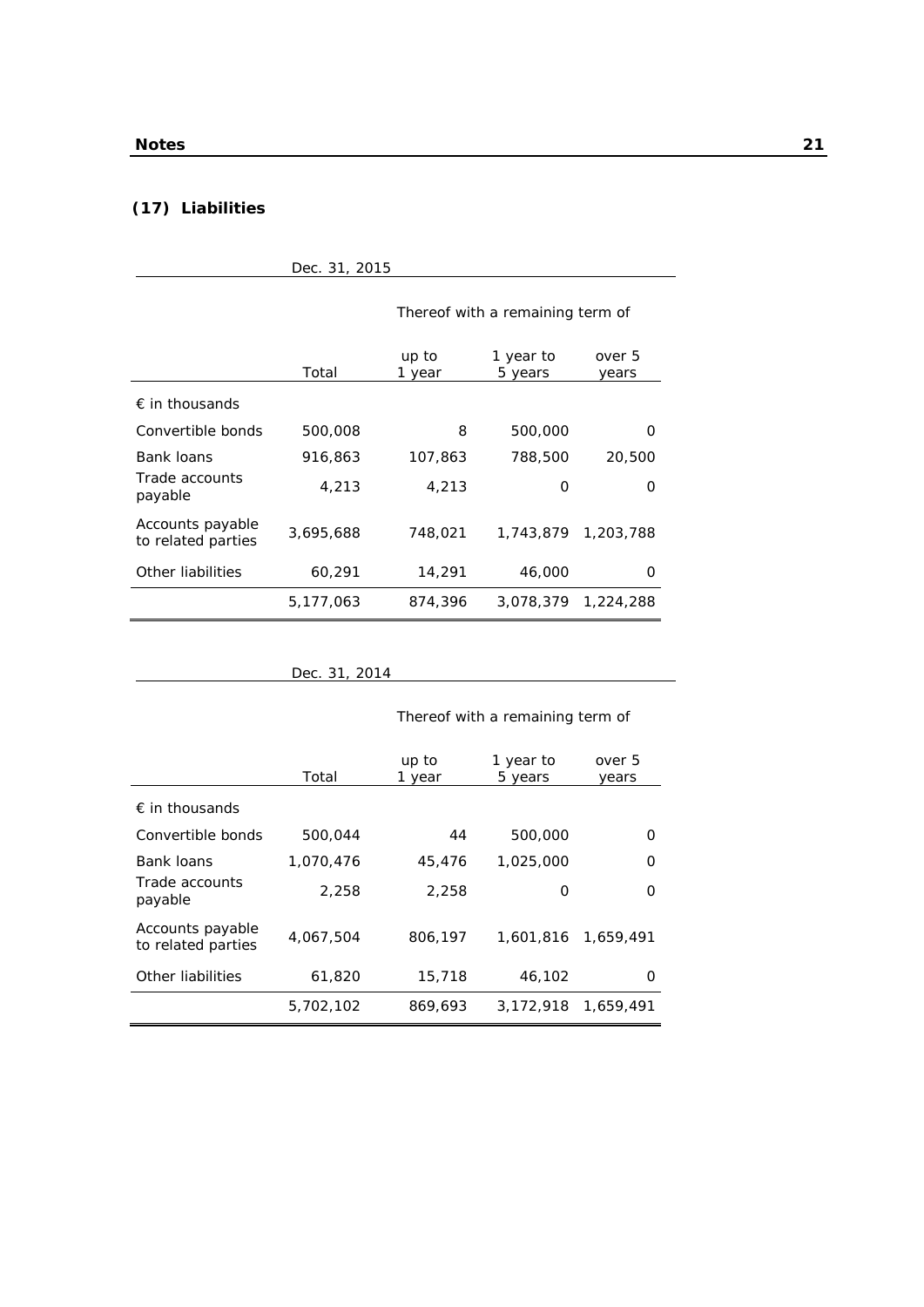### **Convertible bonds, equity-neutral**

On March 18, 2014, Fresenius SE & Co. KGaA placed €500 million equity-neutral convertible bonds due 2019. The bonds were issued at par. The coupon was fixed at 0%.On December 31, 2015 the conversion price was €49.6611.

At December 31, 2015, the negative fair value of the derivative embedded in the convertible bonds was €228 million. Fresenius SE & Co. KGaA has purchased stock options (call options) to secure against future fair value fluctuations of this derivative. The positive fair value of the call options at December 31, 2015 was  $E$ 228 million as well. The embedded derivative and the call options build a hedge relationship and are accounted for at a book value of €46 million each following the "Einfrierungsmethode".

The conversion will be cash-settled. Any increase of Fresenius' share price above the conversion price would be offset by a corresponding value increase of the call options.

### **Convertible bonds within the Stock Option Plan**

Liabilities result from the issuance of convertible bonds worth €8 thousand as part of the Fresenius AG 2003 Stock Option Plan.

### **Bank loans**

### **Schuldschein Loans**

At December 15, 2015 Fresenius SE & Co. KGaA had €917 Million (previous year: €1,025 Million) liabilities from Schuldschein Loans.

In March 2015, Fresenius SE & Co. KGaA voluntarily terminated floating rate tranches of Schuldschein Loans due in 2015 and 2018 in the amount of €172 million ahead of time. Furthermore, the Company made a termination offer to investors of its fixed rate €156 million Schuldschein Loans maturing in April 2016 which was accepted for €48 million. The respective repayments were made on April 7, 2015. Furthermore, in April 2015, new Schuldschein Loans with maturities in 2018 and 2022 were issued in a total amount of €112 million.

The Schuldschein Loans of Fresenius SE & Co. KGaA are guaranteed by Fresenius Kabi AG and Fresenius ProServe GmbH.

### **Commercial-Paper-Program**

Fresenius SE & Co. KGaA has a commercial paper program under which up to €1,000 million in short-term notes can be issued. As of December 31, 2015, the commercial paper program was not utilized.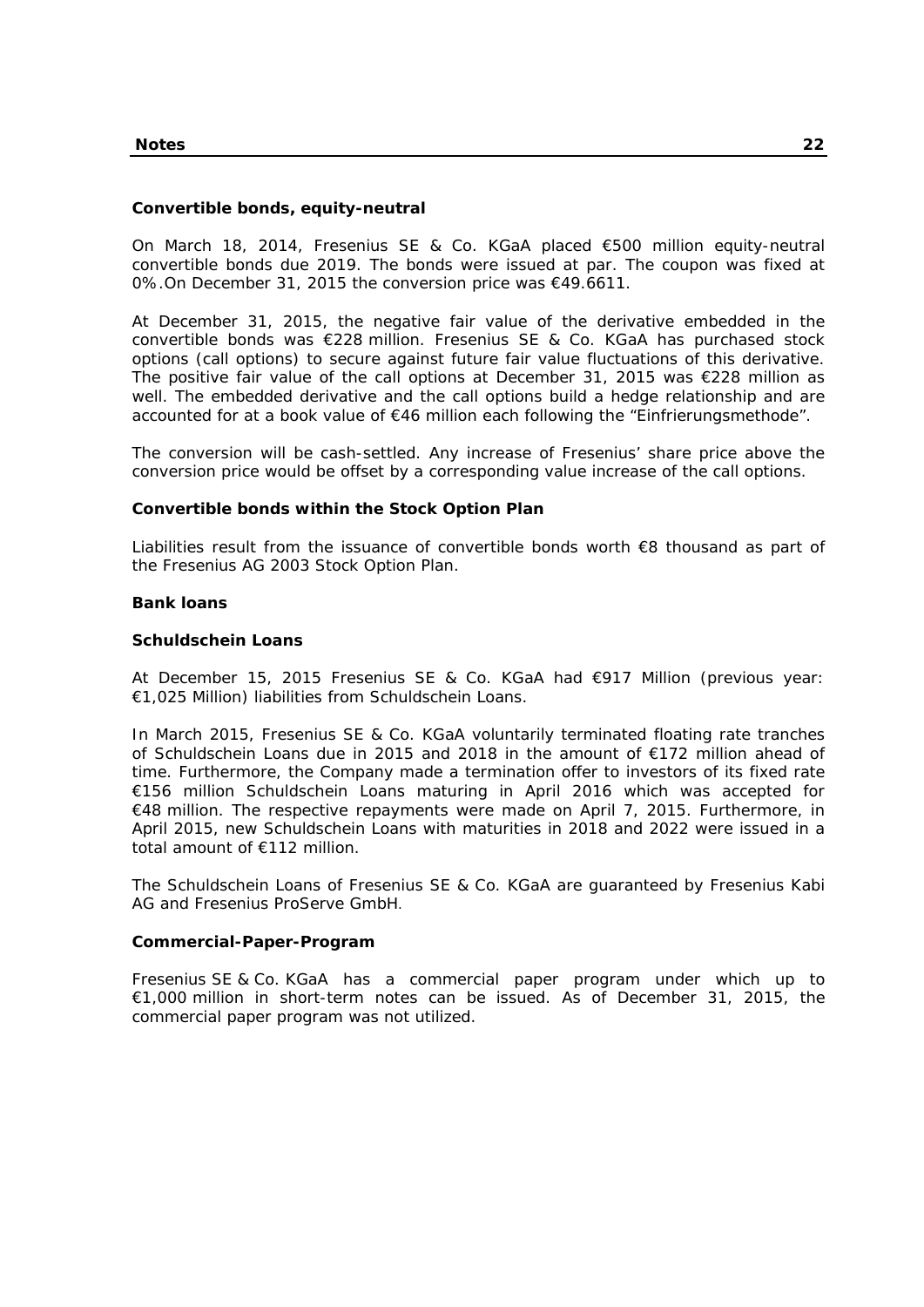### **Accounts payable to related parties**

Accounts payable to related parties comprise loans and financing accounts with affiliated companies (cash pool) in an amount of  $\epsilon$ 3.695.673 thousand (previous year  $€4,067,500$  thousand) and trade accounts payable amounting to  $€15$  thousand (previous year €4 thousand).

Included in this item are liabilities of €4,908 thousand (previous year €3,236 thousand) in favor of the general partner Fresenius Management SE. Moreover, liabilities of €28,948thousand (previous year €11,467 thousand) in favor of Fresenius Management SE are included in pension liability and other liabilities.

### **Other liabilities**

Other liabilities primarily include €46 thousand liabilities from the derivative embedded in the convertible bond as well as tax liabilities, interest liabilities and payroll liabilities.

Tax liabilities amount to €1,144 thousand (previous year €483 thousand).

### **(18) Contingent Liabilities**

According to our judgment the affected companies can meet the underlying obligations in any case and assertion of the claim is currently not expected.

|                                                               | 2015          | 2014        |
|---------------------------------------------------------------|---------------|-------------|
| $\epsilon$ in thousands                                       |               |             |
| Contingencies from indemnity<br>agreements and guarantees     | 5.125.375     | 5,994,113   |
| (thereof amount in favor of and from<br>affiliated companies) | (5, 125, 375) | (5,994,113) |

Fresenius SE & Co. KGaA has committed itself to exempt on certain preconditions various members of the managing boards of foreign affiliates from claims, in case such claims were made due to their function as members of the managing board of the affiliates concerned, and these claims were based on the law of the respective country.

Fresenius SE & Co. KGaA has committed itself, to the extent legally admissible, to indemnify the members of the Management Board against claims against them arising from their work for the Company and its affiliates, if such claims exceed their responsibilities under German law. To secure such obligations, the Company concluded a 'Directors & Officers' insurance with an excess, in compliance with stock corporation requirements. The indemnity applies for the time in which each member of the Management Board is in office and for claims in this connection after the ending of the membership of the Management Board in each case.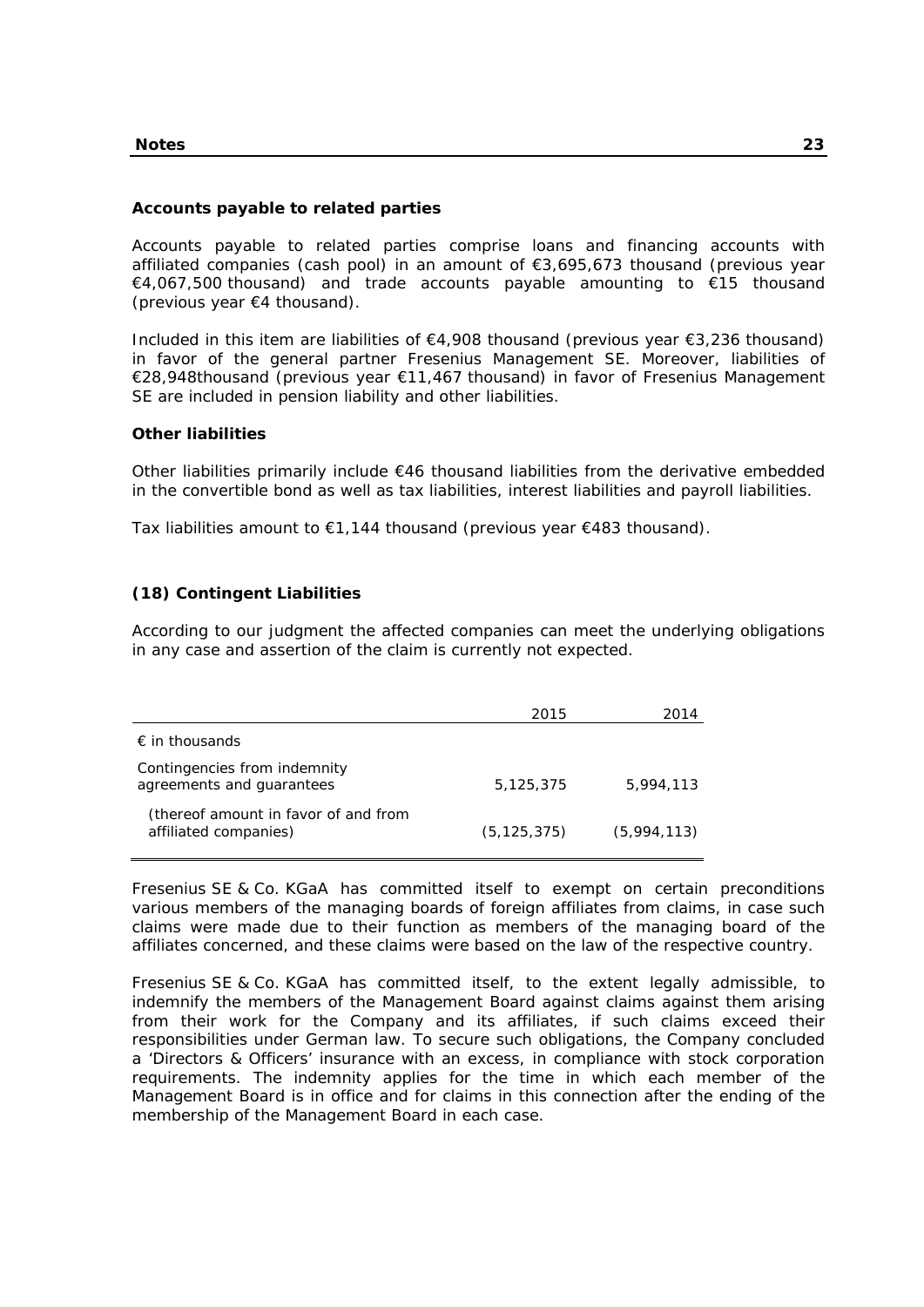### **Senior Notes**

Fresenius SE & Co. KGaA guarantees the liabilities of Fresenius Finance B.V. and Fresenius US Finance II, Inc. both wholly-owned subsidiaries of Fresenius SE & Co. KGaA. The following table shows these liabilities of the two companies as of December 31, 2015.

| <b>Issuer</b>                           | Nominal Value   | <b>Maturity Date</b> | Interest Rate |
|-----------------------------------------|-----------------|----------------------|---------------|
| Senior Notes                            |                 |                      |               |
| Fresenius Finance B.V. 2013/2020        | €500 million    | July 15, 20          | 2.875%        |
| Fresenius Finance B.V. 2012/2019        | €500 million    | Apr. 15, 19          | 4.25%         |
| Fresenius Finance B.V. 2014/2019        | €300 million    | Feb. 1, 19           | 2.375%        |
| Fresenius Finance B.V. 2014/2021        | €450 million    | Feb. 1, 21           | $3.00\%$      |
| Fresenius Finance B.V. 2014/2024        | €450 million    | Feb. 1, 24           | 4.00%         |
| Fresenius US Finance II, Inc. 2014/2021 | US\$300 million | Feb. 1, 21           | 4.25%         |
| Fresenius US Finance II, Inc. 2015/2023 | US\$300 million | Jan. 15, 23          | 4.50%         |

The Senior Notes of Fresenius Finance B.V. and of Fresenius US Finance II, Inc. are guaranteed by Fresenius SE & Co. KGaA, Fresenius Kabi AG and Fresenius ProServe GmbH. The holders have the right to request that the issuers repurchase the Senior Notes at 101% of principal plus accrued interest upon the occurrence of a change of control followed by a decline in the rating of the respective Senior Notes. All other Senior Notes of Fresenius Finance B.V. and of Fresenius US Finance II, Inc. may be redeemed prior to their maturity at the option of the issuers at a price of 100% plus accrued interest and a premium calculated pursuant to the terms of the indentures under observance of certain notice periods.

Fresenius SE & Co. KGaA has agreed to a number of covenants which restrict the scope of action of Fresenius SE & Co. KGaA and its subsidiaries (excluding Fresenius Medical Care AG & Co. KGaA and its subsidiaries) to provide protection to the bondholders. These covenants consist of restrictions on further debt that can be raised, the mortgaging or sale of assets, the entering into sale and leaseback transactions as well as mergers or consolidations with other companies. Some of these restrictions are lifted automatically when the rating of the respective Senior Notes reaches investment grade. In the event of non-compliance with certain terms of the Senior Notes, the bondholders (owning in aggregate more than 25% of the outstanding Senior Notes) are entitled to call the Senior Notes and demand immediate repayment plus interest. As of December 31, 2015, the Fresenius Group was in compliance with all of its covenants.

### **2013 Credit Agreement**

On December 20, 2012, Fresenius SE & Co. KGaA and various subsidiaries entered into a delayed draw syndicated credit agreement (2013 Senior Credit Agreement) in the original amount of US\$1,300 million and €1,250 million.

Since the initial funding of the 2013 Senior Credit Agreement in June 2013, additional tranches were added. In February 2014, for example, additional facilities in the amount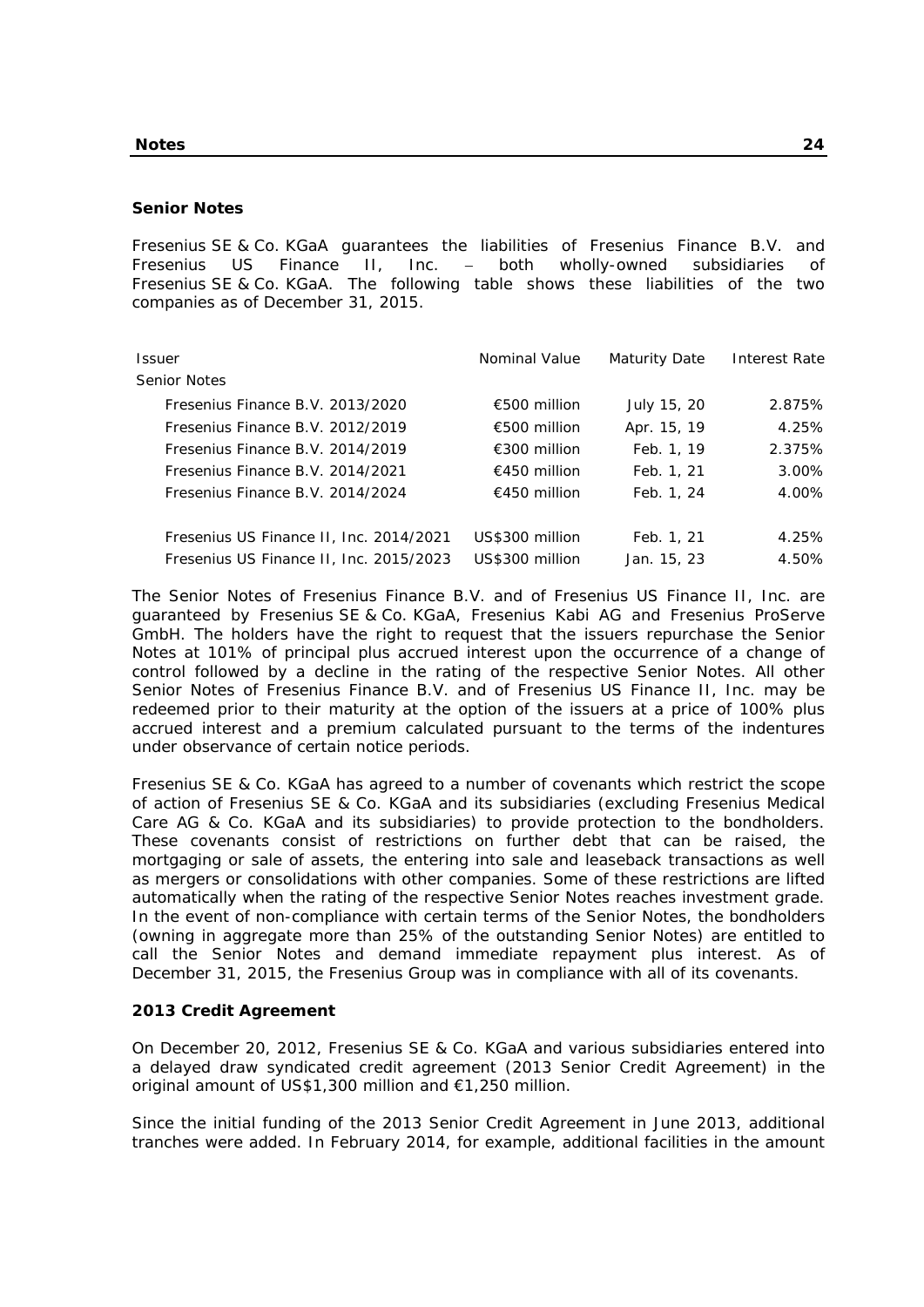of €1,200 million were drawn down and used to fund the acquisition of hospitals from Rhön-Klinikum AG. Furthermore, scheduled amortization payments have been made.

As of December 31, 2015, the 2013 Senior Credit Agreement consisted of:

- Revolving credit facilities in the aggregate principal amount of US\$300 million and €900 million with a final repayment date on June 28, 2020. Those revolving credit facilities are available for Fresenius US Finance I, Inc., Fresenius Finance II B.V. and Fresenius SE & Co. KGaA. They have not been utilized at December 31, 2015.
- Term loan facilities in the aggregate principal amount of US\$781 million and €1,057 million (together Term Loan A) which were borrowed by Fresenius US Finance I, Inc. and Fresenius Finance II B.V. respectively. Term Loan A amortizes and is repayable in unequal quarterly installments with a final maturity on June 28, 2020.
- Term loan facilities (Term Loan B) in the principal amount of US\$489 million were borrowed by Fresenius US Finance I, Inc.. Term Loan B amortizes and is repayable in quarterly installments, whereby the majority of the amortization is due on June 28, 2019.

The 2013 Senior Credit Agreement is guaranteed by Fresenius SE & Co. KGaA, Fresenius ProServe GmbH, Fresenius Kabi AG and certain U.S. subsidiaries of Fresenius Kabi AG. Obligations under the 2013 Senior Credit Agreement are secured by pledges of capital stock of certain material subsidiaries of Fresenius Kabi AG, and upon funding of the incremental facilities are additionally secured by a pledge of the capital stock of HELIOS Kliniken GmbH, in favor of the lenders.

On January 29, 2015, a Term Loan B facility of €297 million was voluntarily prepaid. On February 12, 2015, the revolving credit facilities and the Term Loan A tranches were extended ahead of time by two years to a new maturity date on June 28, 2020. These tranches would have otherwise matured in June 2018.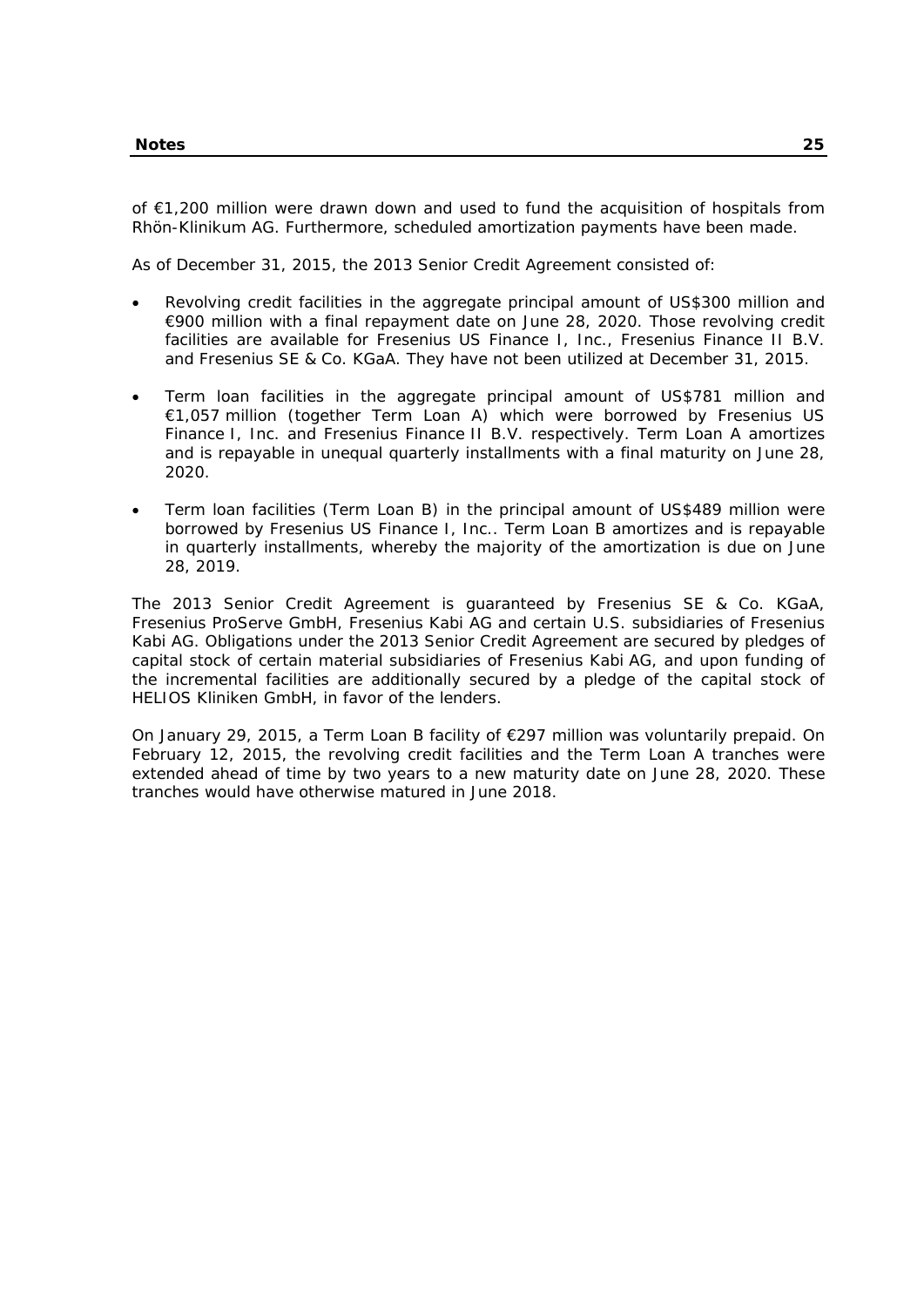### **(19) Other financial commitments**

|                                                              | 2015      | 2014      |
|--------------------------------------------------------------|-----------|-----------|
| $\epsilon$ in thousands                                      |           |           |
| Commitments from building leases, and<br>leasing commitments |           |           |
| due 2016 (prior year 2015)                                   | 8,087     | 6,180     |
| due 2017-2020 (prior year 2016-2019)                         | 10,136    | 6,877     |
| due after 2020 (prior year after 2019)                       | O         | 0         |
|                                                              | 18,223    | 13,057    |
| Commitments from ongoing capital                             |           |           |
| expenditures                                                 | 404       | 138       |
| (thereof amount to affiliated companies)                     | (0)       | (0)       |
| <b>Other Commitments</b>                                     | 16,117    | 16,511    |
| (thereof amount to affiliated companies)                     | (16, 117) | (16, 511) |
|                                                              | 34,744    | 29,706    |

Other financial commitments comprise liabilities for joint commitments from the transfer of pension obligations to operating divisions of the business segments and future payment-obligations from subsidiaries resulting from acquisitions.

According to our judgment the affected companies can meet the underlying obligations in any case and assertion of the claim is currently not expected.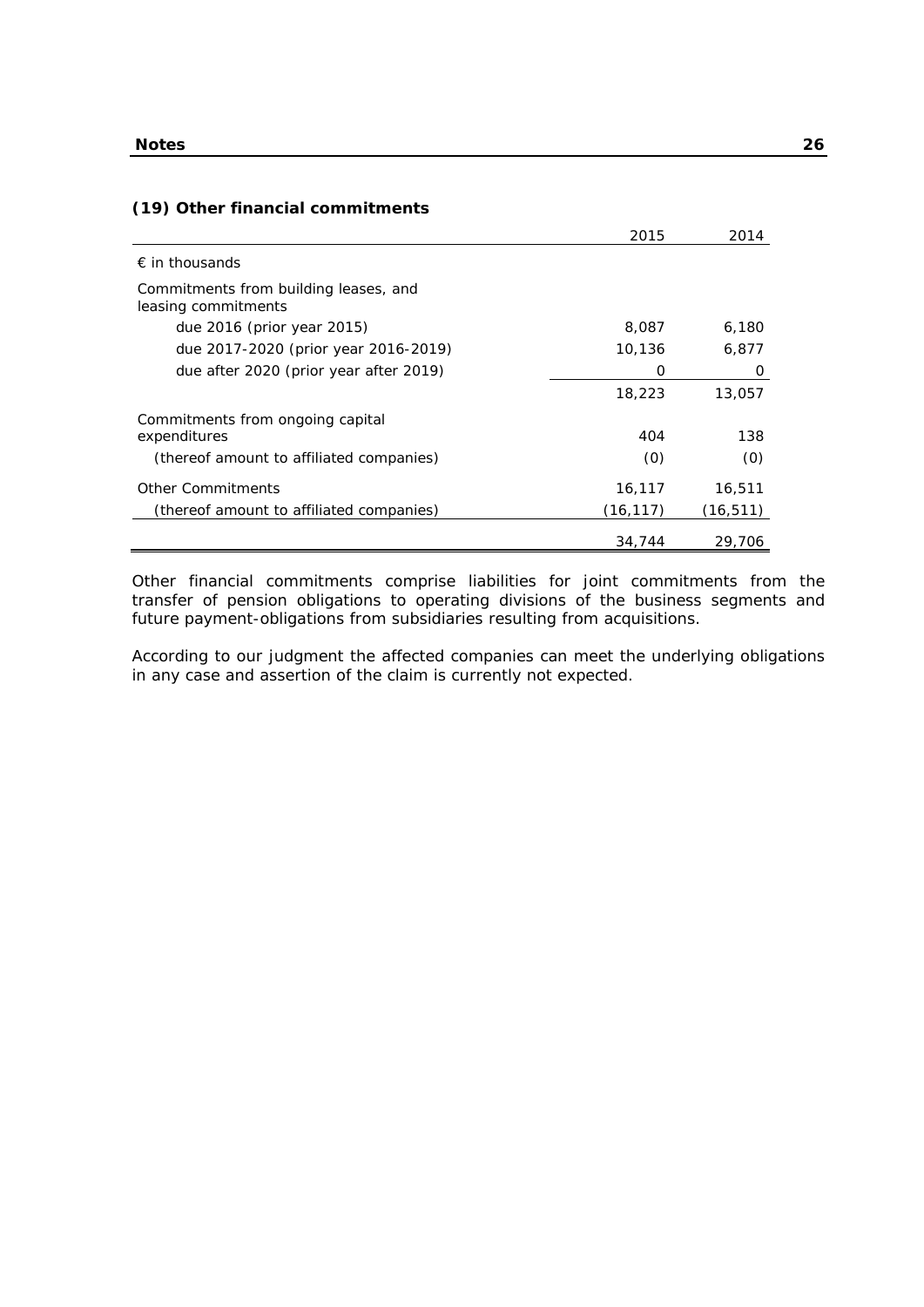### **Notes on the profit and loss statement**

|                                                                          | 2015               | 2014                |
|--------------------------------------------------------------------------|--------------------|---------------------|
| $\epsilon$ in thousands                                                  |                    |                     |
| Income from profit transfer agreements                                   | 463,115            | 547,113             |
| Income from participations<br>(thereof amount from affiliated companies) | 84,844<br>(84,844) | 84,182<br>(83, 491) |
|                                                                          | 547,959            | 631,295             |

### **(20) Income from participations**

### **(21) Other operating income**

Other operating income of €311,366 thousand in total (previous year €213,044 thousand) is comprised primarily of foreign currency gains of €236,941 thousand (previous year €130,938 thousand), of cost transfers to group companies of €72,746 thousand (previous year €65,006 thousand), sales of property, plant and equipment from other accounting periods of  $\epsilon$  10 thousand (previous year €286 thousand), as well as other income from other accounting periods mainly income from the dissolution of short-term accruals of €739 thousand (previous year €696 thousand). The main reason for the increase in other operating income is an increase in foreign currency gains.

The total income from other accounting periods was  $\epsilon$ 1,097 thousand in the fiscal year (previous year €780 thousand).

### **(22) Personnel expenses**

|                                                                              | 2015     | 2014    |
|------------------------------------------------------------------------------|----------|---------|
| $\epsilon$ in thousands                                                      |          |         |
| Salaries and wages                                                           | 32,291   | 25,324  |
| Social security and costs<br>of retirement pensions<br>and social assistance | 8,105    | 6,260   |
| (thereof amount of<br>retirement pensions)                                   | (4, 401) | (2,823) |
|                                                                              | 40,396   | 31,584  |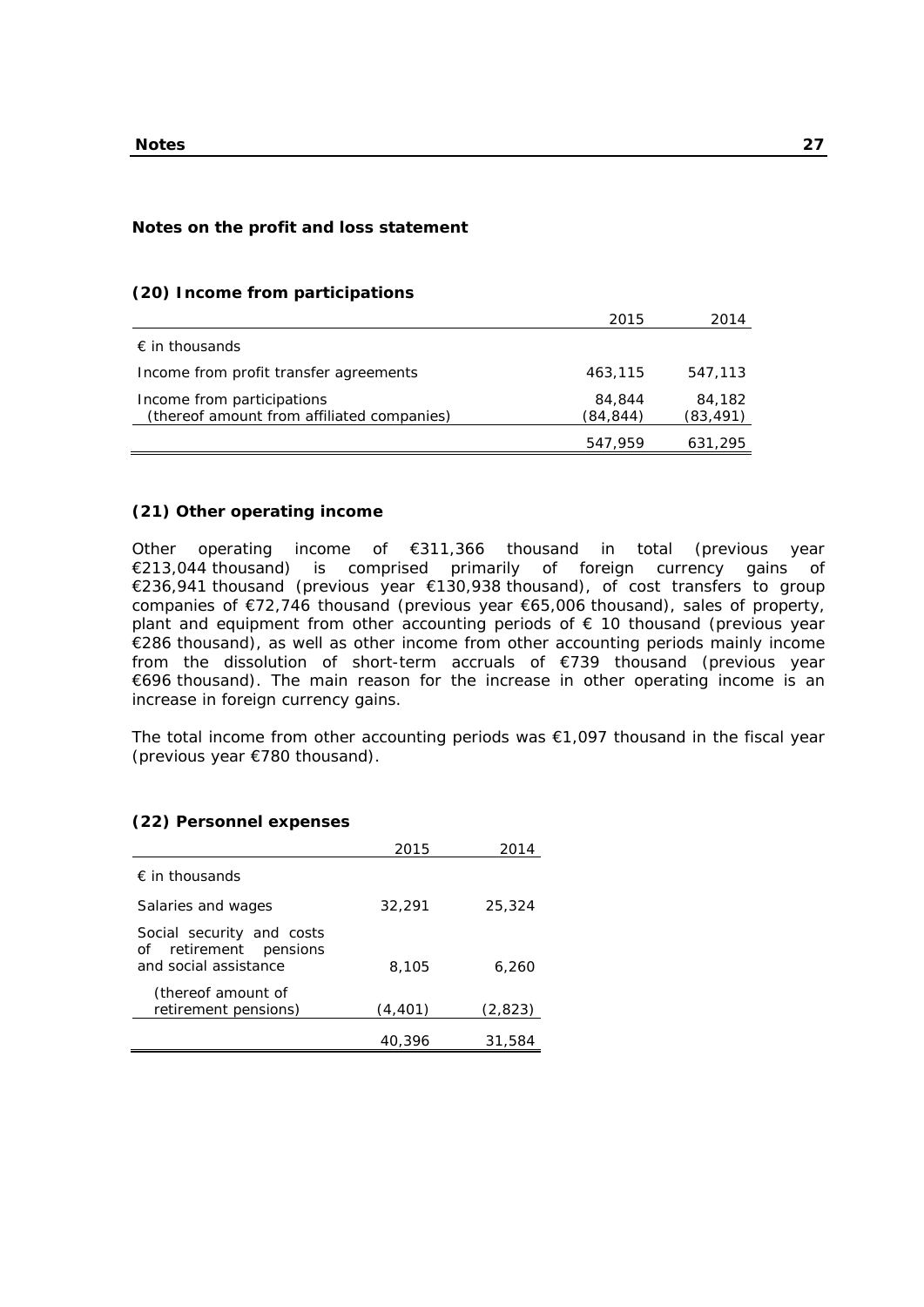The annual average number of employees of Fresenius SE & Co. KGaA by function is divided into the following groups:

|                    | 2015 | 2014 |
|--------------------|------|------|
| Wage earners       | 19   | 19   |
| Salaried employees | 278  | 263  |
| Apprentices        | 137  | 139  |
|                    | 434  | 421  |

### **(23) Depreciation and amortization of intangible assets and property, plant and equipment**

Depreciation of intangible assets and property, plant and equipment of €4,672 thousand (previous year €4,407 thousand) is regular depreciation.

### **(24) Other operating expenses**

Other operating expenses of €305,256 thousand in total (previous year €204,177 thousand) were primarily foreign currency losses of €237,946 thousand (previous year €132,429 thousand). Also included are IT-related expenses, insurance premiums and consulting expenses, as well as the costs of Fresenius Management SE for the compensation of its Management Board that is passed on.

Total expenses from other accounting periods were  $\epsilon$ 1,142 thousand in the fiscal year (previous year €1,149 thousand).

### **(25) Earnings before interest and taxes (EBIT)**

|                                                             | 2015    | 2014    |
|-------------------------------------------------------------|---------|---------|
| $\epsilon$ in thousands                                     |         |         |
| Profit on ordinary activities                               | 464,478 | 540,809 |
| Net interest                                                | 44,523  | 62,620  |
| Write-offs on financial assets<br>and marketable securities | Ω       | 742     |
| Other taxes                                                 | $-527$  | -482    |
| <b>EBIT</b>                                                 | 508,474 | 603,689 |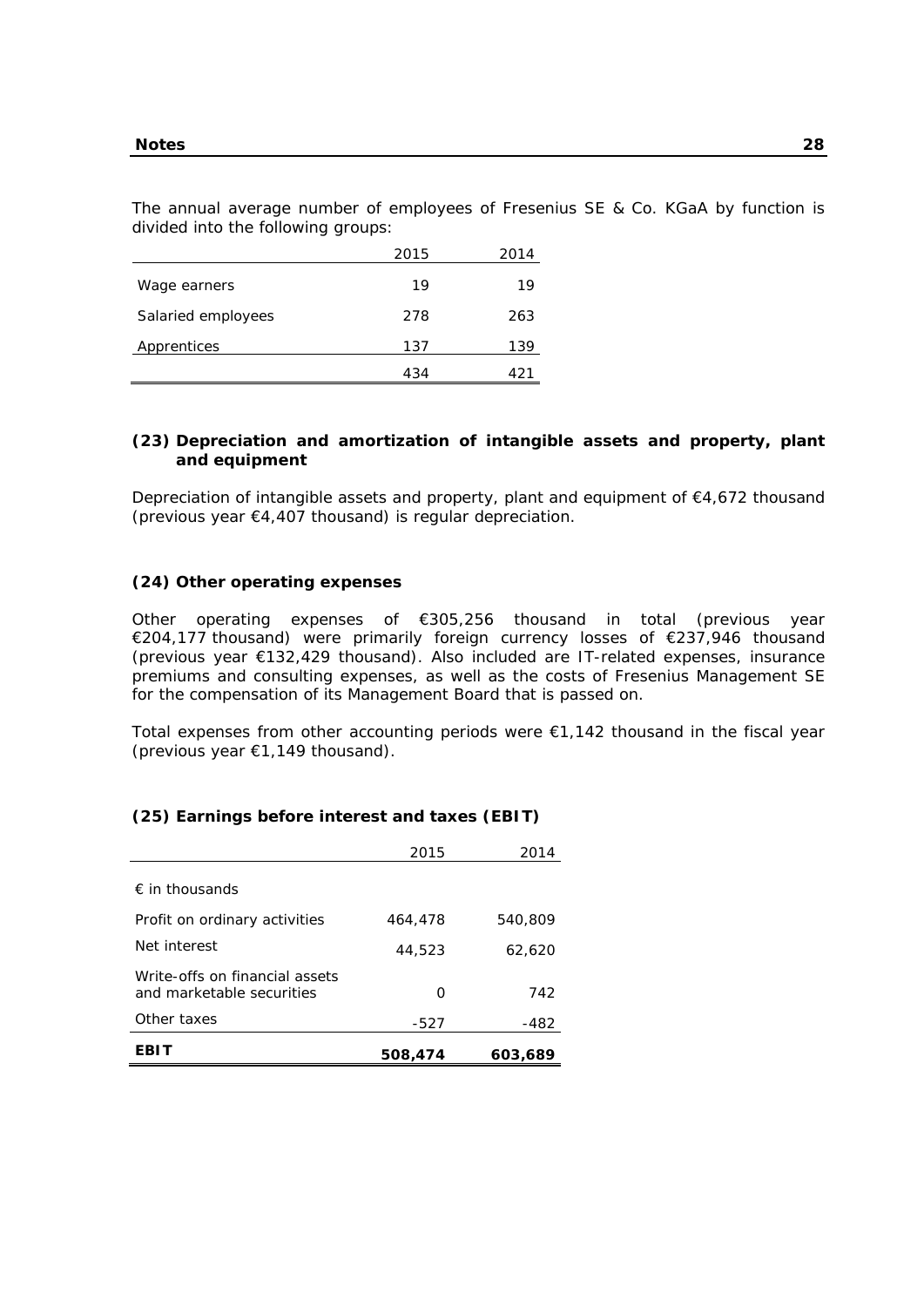### **(26) Net interest**

|                                                                                    | 2015                        | 2014                        |
|------------------------------------------------------------------------------------|-----------------------------|-----------------------------|
| $\epsilon$ in thousands                                                            |                             |                             |
| Interest income from long-term loans<br>(thereof amount from affiliated companies) | 69,644<br>(69, 592)         | 80,397<br>(80, 397)         |
| Other interest and similar income<br>(thereof amount from affiliated companies)    | 49,553<br>(48, 382)         | 39,740<br>(38.086)          |
| Interest and similar expenses<br>(thereof amount from affiliated companies)        | $-161,711$<br>$(-108, 714)$ | $-180,787$<br>$(-117, 714)$ |
| Expense from interest accrued for provisions                                       | $-2,009$                    | $-1,970$                    |
|                                                                                    | $-44.523$                   | $-62,620$                   |

### **(27) Income Taxes**

Income taxes in the amount of  $\epsilon$ 59,694 thousand (previous year  $\epsilon$ 62,142 thousand) resulted from current tax expense of €52,007 thousand (previous year €44,818 thousand) as well as taxes from other accounting periods in the amount of €7,687 thousand (previous year €17,324 thousand).

The deferred tax for the Tax Group is calculated with a tax rate of 30.5%, which is the tax rate expected to be applicable at the time the temporary differences reverse. Deferred tax liabilities arise from differences in the valuation of accounts receivables and from other assets not recognized for tax purposes. Differences in the valuation of pensions and other provisions generate deferred tax assets that exceed the amount of deferred tax liabilities.

### **(28) Derivatives**

Fresenius SE & Co. KGaA uses derivative financial instruments, normally micro-hedges, to hedge against existing or highly probable future interest and currency risks. Derivative financial instruments are contracted exclusively for hedging purposes. As the critical terms of the underlying transactions basically match those of the derivative financial instruments it can be assumed that hedges are highly effective. Fresenius SE & Co. KGaA has approved guidelines for assessing risks and to control the use of financial instruments. The guidelines require a clear separation between the execution function on the one side and the clearing, accounting and control on the other hand. Fresenius SE & Co. KGaA uses derivative financial instruments to reduce fluctuations in earnings and cash flows caused by changes in foreign currency exchange rates and interest rates. The high effectiveness of the derivative financial instruments leads to the expectation that, in general, the underlying transaction and the corresponding derivative will offset each other.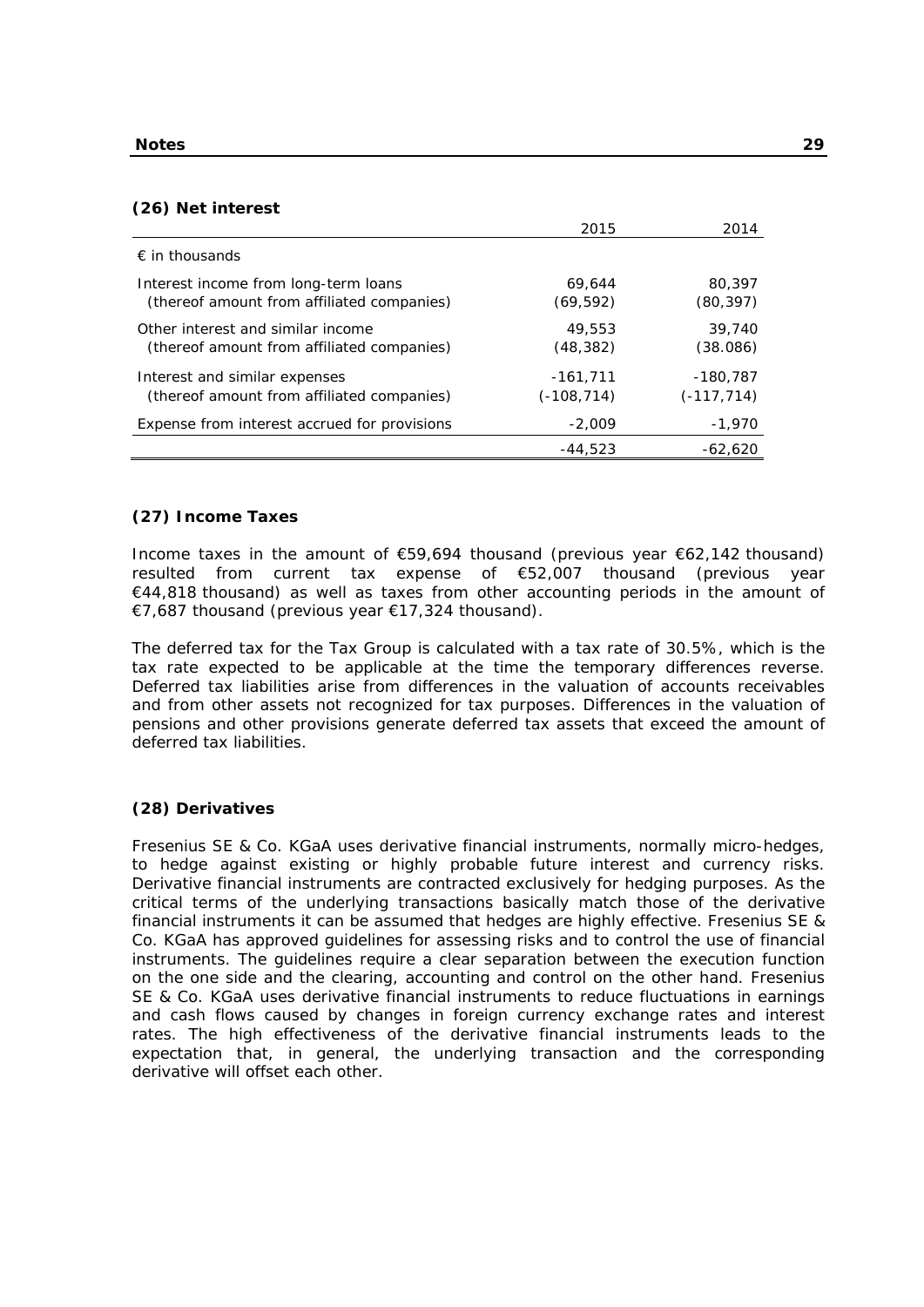### **Foreign exchange risk**

The company uses foreign exchange forward contracts to hedge foreign exchange risk.

Fresenius SE & Co. KGaA entered into foreign exchange forward contracts with external partners to hedge foreign currency risks from accounts receivable and liabilities as well as highly probable forecasted transactions from the Company and its affiliates. On the balance sheet date, the Company had mainly US\$ and  $\epsilon$  currency derivatives with a nominal value of €492,949 thousand and fair value of €-907 thousand with a maximum maturity of 30 months.

For foreign exchange forward contracts contracted with banks that were closed to hedge the foreign exchange risk of Fresenius SE & Co. KGaA Group companies' and that were passed down to the affected Group companies via Group internal transactions, hedges were built for the forward contracts and the underlying transactions with an offsetting fair value. The Company does not revaluate these hedges for financial reporting purposes until maturity ('Einfrierungsmethode'). The positive net fair value of internal and external hedges was €0 thousand. As of December 31, 2015, the notional amount of these transactions totaled €150,557 thousand. The offsetting cash flows will level after 30 months the latest.

Further hedges were built for loans in foreign currencies that Group Companies have borrowed from the Company or that the Company has borrowed from Group Companies, and their offsetting foreign exchange forward contracts closed for hedging purposes. The loan receivables and payment obligations hedged against currency risk had a net book value of €151,785 thousand (asset). External foreign currency hedging contracts for the individual loans receivables and payment obligations had a negative net fair value of €786 thousand. The changes in value of both the loan receivables and payment obligations and the foreign currency hedging contracts have been recognized as income ('Durchbuchungsmethode'). The offsetting cash flows will nearly level after 10 months the latest.

The rest of the currency derivative contracts can have positive and negative fair values. Positive fair values of  $\epsilon$ 1,442 thousand were not recognized for financial reporting purposes. Negative fair values amounting to  $\epsilon$ 1,563 thousand were recognized as provision for contingent losses.

### **Interest rate risk**

At December 31, 2015, the Company had entered into interest rate swap transactions with banks with a nominal value of €200,000 thousand and a negative fair value on the balance sheet date of  $E$ 2,490 thousand. These interest rate swaps were used to hedge variable interest rate payments from the syndicated credit agreement. These transactions generally build a hedge that is not revaluated for financial reporting purposes until maturity ('Einfrierungsmethode'). In the fiscal year this interest rate swaps became ineffective and the conditions for hedge accounting are therefore not met any more. Consequently a provision for contingent losses of  $\epsilon$ 2,490 thousand has been built.

In 2015 five interest rate swaps with a nominal amount of US\$500,000 thousand and a negative fair value of €5,239 thousand (US\$5,876 thousand) were cash settled at the debt issuance date as planned. These interest rate swaps were used to achieve pre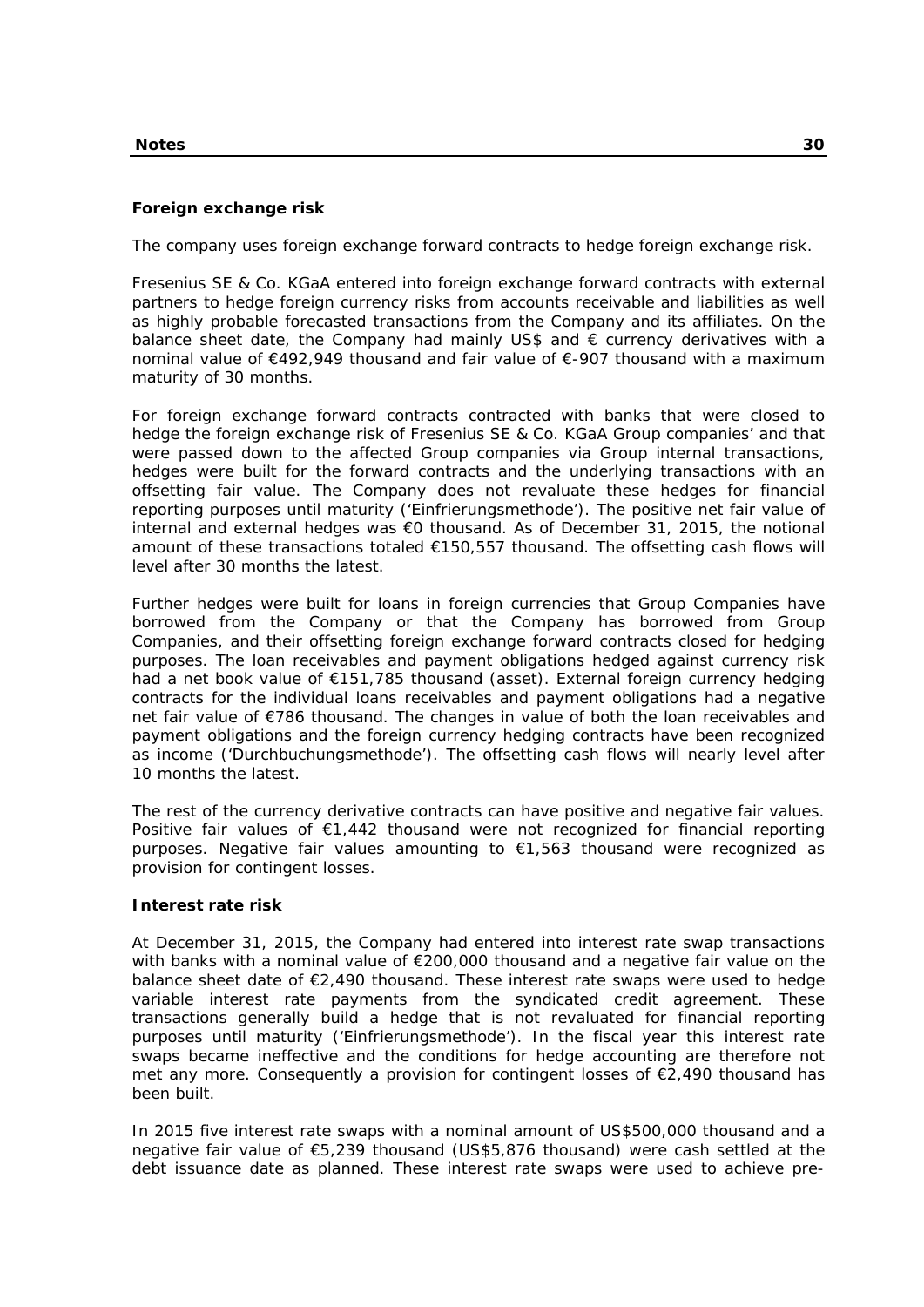established interest rate benchmarks for Senior Notes issuances of Fresenius Group companies.

### **Standards of valuation**

The fair values of derivative financial instruments are valuated according to customary standards that take market information (market values) on the balance sheet date into account. In detail following principles are used:

- The fair value is based on the market value of a derivative that could be reached in voluntary transactions by independent parties without taking forced or liquidation sales into account.
- To determine the market value of foreign exchange forward contracts, the contracted forward rate is compared to the current forward rate for the remaining term of the contract as of the date of the balance sheet. The result is then discounted on the basis of the market interest rates prevailing at the date of the statement of financial position for the respective currency.
- The value of interest rate swaps is calculated by discounting the future cash flows on the basis of the market interest rates applicable for the remaining term of the contract as of the date of the balance sheet.

The effectiveness of hedging relationships is measured with the Critical Term Match-Method and the Dollar Offset-Method for foreign exchange forward contracts and with the Dollar Offset-Method for interest rate swaps.

### **(29) Compensation of the Management Board and Supervisory Board**

Individualized information regarding the compensation of the members of the Management Board and of the Supervisory Board is disclosed in the audited Compensation Report (see exhibit Compensation Report), which is part of the Management Report.

The Management Board's compensation is, as a whole, performance-oriented and was composed of three elements in the fiscal year 2015:

- non-performance-based compensation (fixed compensation and fringe benefits)
- short-term performance-based compensation (one-year variable compensation)
- components with long-term incentive effects (several-year variable compensation comprising stock options, share-based compensation with cash settlement (phantom stocks) and postponed payments of the one-year variable compensation).

The cash compensation paid to the Management Board for the performance of its responsibilities was €13,998 thousand (2014: €11,462 thousand). Thereof, €6,055 thousand (2014: €5,016 thousand) is not performance-based and €7,943 thousand (2014: €6,446 thousand) is performance-based. The amount of the performance-based compensation depends on the achievement of targets relating to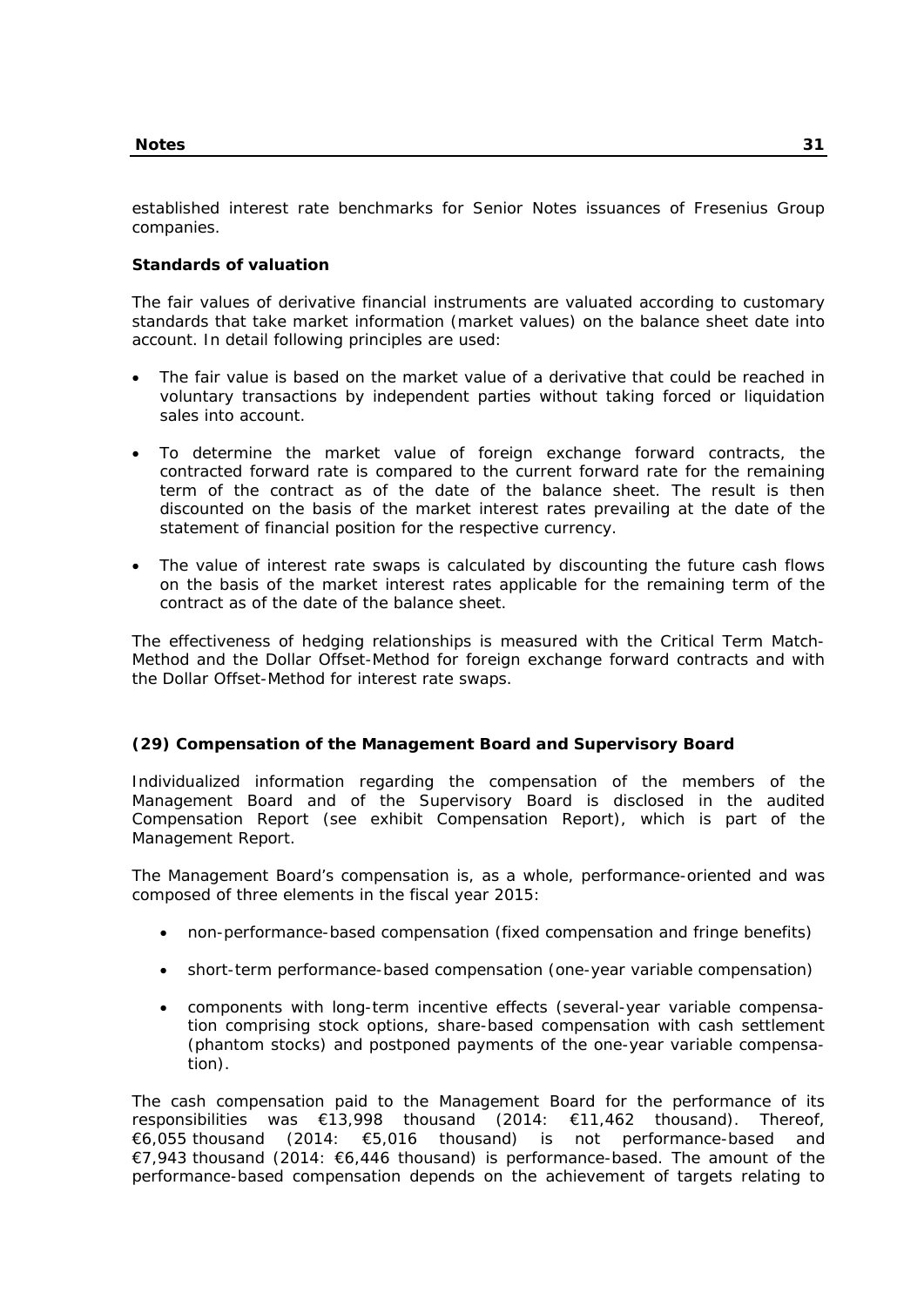the net income of the Fresenius Group and business segments. As a long-term incentive component, the members of the Management Board received 337,500 stock options under the Fresenius SE Co. KGaA Stock Option Plan 2013 and 149,400 stock options under the Fresenius Medical Care AG & Co. KGaA Stock Option Plan 2011 and a sharebased compensation with cash settlement in an amount of €5,843 thousand.

The total compensation paid to the Management Board was €27,065 thousand (2014: €18,759.)

The total compensation paid to the Supervisory Boards of Fresenius SE & Co. KGaA and Fresenius Management SE and their committees was €3,648 thousand in 2015 (2014: €2,961 thousand). Of this amount, €206 thousand was fixed compensation (2014: €206 thousand), €100 thousand was compensation for committees services (2014: €100 thousand), and  $\epsilon$ 3,342 thousand was variable compensation (2014:  $\epsilon$ 2,655 thousand).

In 2015, based on pension commitments to former members of the Management Board, €1,081 thousand (2014: €1,049 thousand) was paid. The pension obligation for these persons amounted to €17,835 thousand in 2015 (2014: €18,465 thousand).

In the fiscal years 2015 and 2014, no loans or advance payments of future compensation components were made to members of the Management Board of Fresenius Management SE.

The members of the Management Board and Supervisory Board of Fresenius Management SE are displayed in the exhibit to the Notes.

### **(30) Corporate Governance**

For each consolidated stock exchange listed entity, the declaration pursuant to Section 161 of the German Stock Corporation Act (Aktiengesetz) has been issued and made available to shareholders on the website of Fresenius SE & Co. KGaA (www.fresenius.com/corporate-governance) and of Fresenius Medical Care AG & Co. KGaA (www.freseniusmedicalcare.com).

### **(31) Consolidated Financial Statements**

As parent company Fresenius SE & Co. KGaA prepares and publishes consolidated financial statements and management report in accordance with the International Financial Reporting Standards (IFRS) which are binding to be applied in the EU applying Section 315a of the German Commercial Code (HGB) for the smallest group of consolidated companies. The consolidated financial statements are published in the electronic Bundesanzeiger (German Federal Gazette). Fresenius Management SE, Bad Homburg v.d.H. prepares and publishes the consolidated financial statements for the largest group of consolidated companies which is also published in the electronic Bundesanzeiger (German Federal Gazette).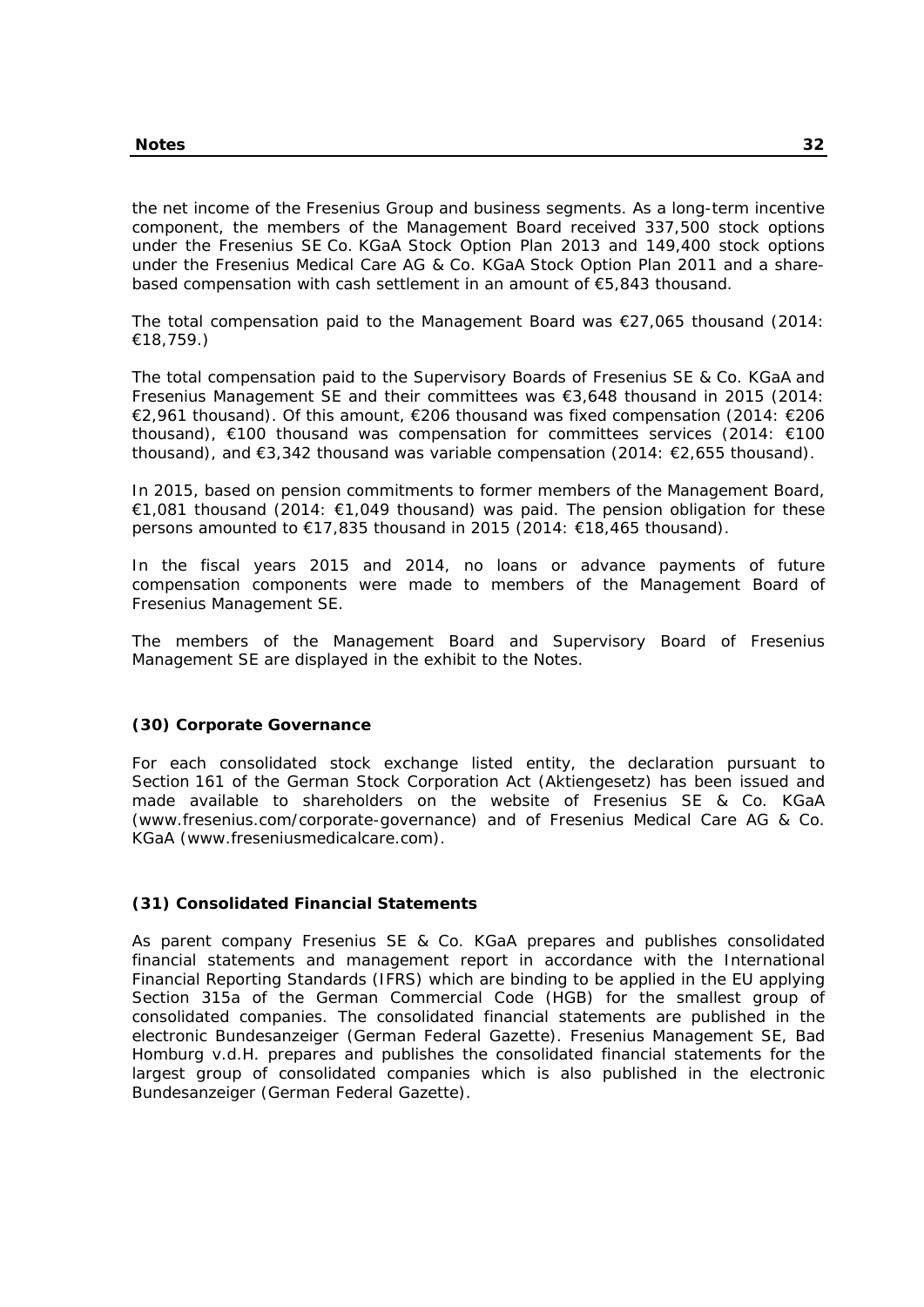# **(32) Proposal for the distribution of earnings**

The General Partner and the Supervisory Board of Fresenius SE & Co. KGaA propose to the Annual General Meeting that the earnings for 2015 of Fresenius SE & Co. KGaA be distributed as follows:

| Payment of a dividend of $\epsilon$ 0.55 per<br>ordinary share on the 545,727,950 |                 |
|-----------------------------------------------------------------------------------|-----------------|
| ordinary shares entitled to dividend                                              | €300,150,372,50 |
| Balance to be carried forward                                                     | €48,177.52      |
| Retained earnings                                                                 | €300,198,550.02 |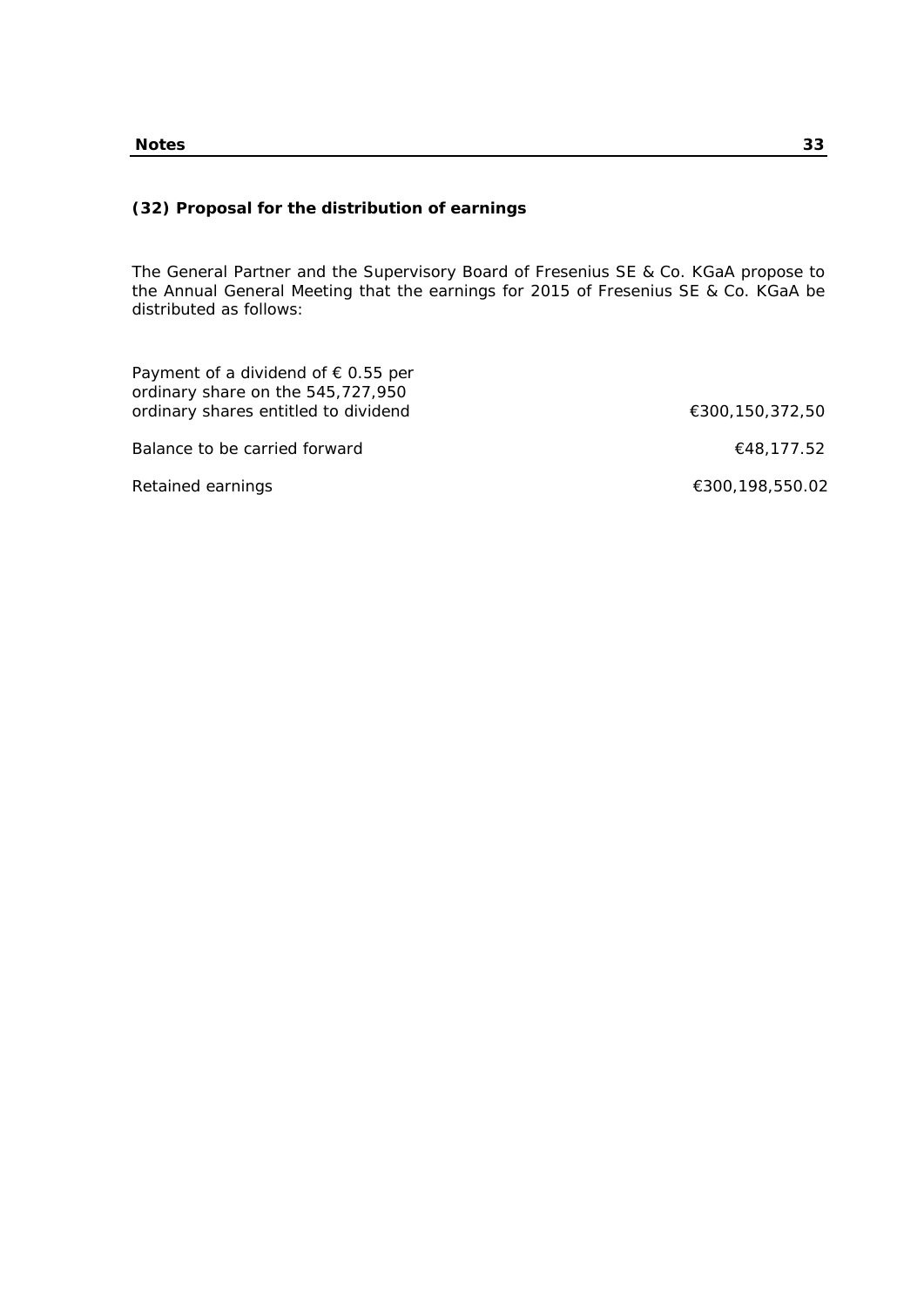#### **(33) Responsibility Statement**

"To the best of our knowledge, and in accordance with the applicable reporting principles, the financial statements give a true and fair view of the assets, liabilities, financial position and profit or loss of the Company, and the Company management report includes a fair review of the development and performance of the business and the position of the Company, together with a description of the principal opportunities and risks associated with the expected development of the Company."

Bad Homburg v.d.H., February 24, 2016

Fresenius SE & Co. KGaA,

represented by:

Fresenius Management SE, its General Partner

The Management Board

Dr. U. M. Schneider Dr. F. De Meo Dr. J. Götz

M. Henriksson R. Powell S. Sturm Dr. E. Wastler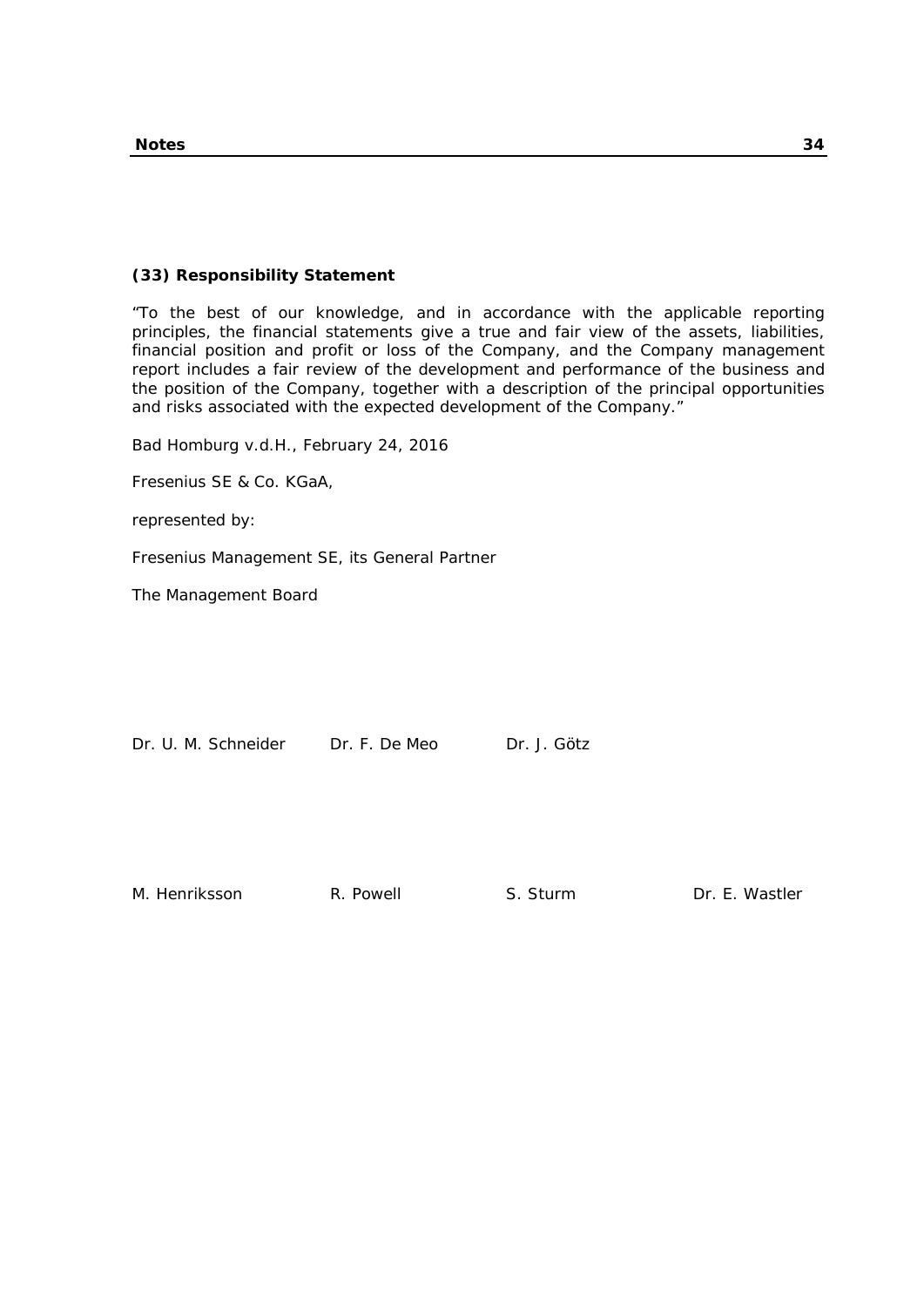# BOARDS

# SUPERVISORY BOARD FRESENIUS SE & CO. KGAA

#### Dr. Gerd Krick

#### Former Chairman of Fresenius AG

#### Chairman

#### Offices Supervisory Board

Fresenius Management SE (Chairman) Fresenius Medical Care AG & Co. KGaA (Chairman) Fresenius Medical Care Management AG VAMED AG, Austria (Chairman)

Prof. Dr. med. D. Michael Albrecht

Medical Director and Spokesman of the

Management Board of the Universitäts-

klinikum Carl Gustav Carus Dresden

Office Supervisory Board GÖK Consulting AG Universitätsklinikum Aachen

#### Prof. Dr. h. c. Roland Berger

Management Consultant

**Offices** 

**Supervisory Board**<br>Deutsche Oppenheim Family Office AG<br>(until July 15, 2015; Deputy Chairman) Fresenius Management SE Rocket Internet SE Schuler AG WMP EuroCom AG (Deputy Chairman)

Board of Directors Geox S.p.A., Italy RCS Mediagroup S.p.A., Italy (until April 23, 2015; Vice President)

#### Michael Diekmann

Former Chairman of the Management Board of Allianz SE

Deputy Chairman (since May 20, 2015)

Offices Supervisory Board BASF SE (Deputy Chairman) Fresenius Management SE (since May 20, 2015) Linde AG (Deputy Chairman) Siemens AG

Board of Directors Allianz Australia Ltd. (Non-Executive Director)

#### Dario Anselmo Ilossi

Trade Union Officer FEMCA Cisl-Energy, Fashion, and Chemicals

Konrad Kölbl Full-time Works Council Member

Member of the Manual Workers' Works Council of VAMED-KMB Krankenhausmanagement und Betriebsführungsges. m.b.H.

Chairman of the Group Works Council of VAMED AG

Deputy Chairman of the European Works Council of Fresenius SE & Co. KGaA

Corporate Offices Supervisory Board VAMED-KMB Krankenhausmanagement und Betriebsführungsges. m.b.H., Austria

Klaus-Peter Müller

Chairman of the Supervisory Board of Commerzbank AG

**Offices** Supervisory Board Commerzbank AG (Chairman) Fresenius Management SE Linde AG

Board of Directors Parker Hannifin Corporation, USA

Dieter Reuß Full-time Works Council Member

Chairman of the Joint Works Council of Fresenius SE & Co. KGaA / Bad Homburg site

Deputy Chairman of the General Works Council of Fresenius SE & Co. KGaA

#### Gerhard Roggemann

Senior Advisor and Advisory Counsel to the Frankfurt branch

Edmond de Rothschild Private

Merchant Banking LLP, London

**Offices** Supervisory Board Deutsche Beteiligungs AG (Deputy Chairman) Deutsche Börse AG (Deputy Chairman until May 13, 2015) GP Günter Papenburg AG (Chairman) WAVE Management AG (Deputy Chairman)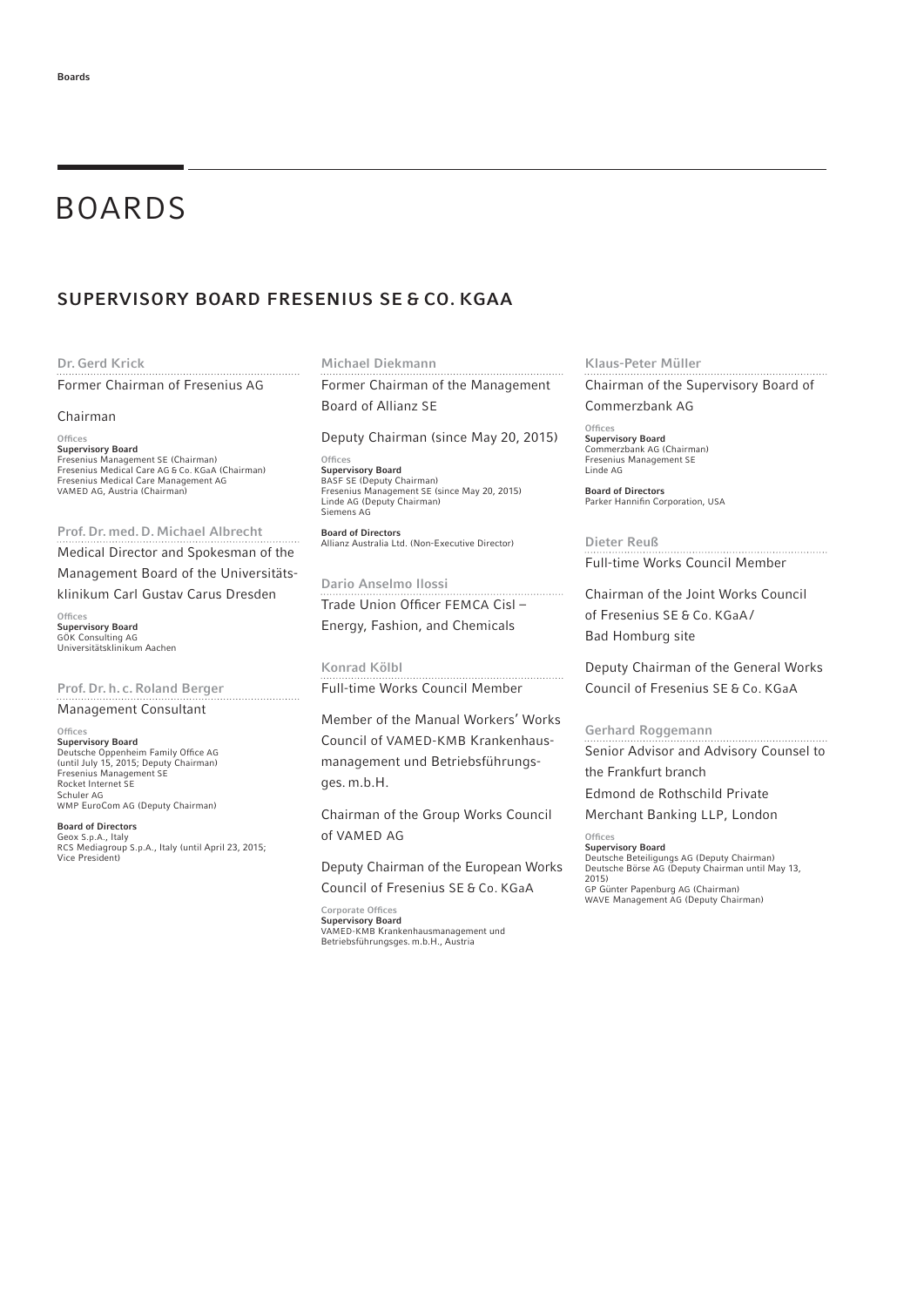# SUPERVISORY BOARD FRESENIUS SE & CO. KGAA

Stefan Schubert

Hospital nurse and full-time Works Council Member

Chairman of the Works Council of HELIOS Klinik Bad Schwalbach and of HELIOS Klinik Idstein

Chairman of the Group Works Council of Wittgensteiner Kliniken GmbH

Member of the European Works Council of Fresenius SE & Co. KGaA

Corporate Offices **Supervisory Board**<br>Wittgensteiner Kliniken GmbH (until November 16, 2015)

#### Rainer Stein

Full-time Works Council Member

Chairman of the Group Works Council of HELIOS Kliniken GmbH

Chairman of the European Works

Council of Fresenius SE & Co. KGaA

Corporate Offices Supervisory Board HELIOS Kliniken GmbH (until September 7, 2015)

# Niko Stumpfögger

Secretary of the Trade Union ver.di, Head of Company and Industry Politics in Health Care and Social Affairs

Deputy Chairman

**Offices** Supervisory Board HELIOS Kliniken GmbH (until September 7, 2015; Deputy Chairman)

# COMMITTEES OF THE SUPERVISORY BOARD

Audit Committee Prof. Dr. h. c. Roland Berger (Chairman) Konrad Kölbl Dr. Gerd Krick Gerhard Roggemann Rainer Stein

Nomination Committee Dr. Gerd Krick (Chairman) Prof. Dr. h. c. Roland Berger Michael Diekmann (since May 20, 2015) Joint Committee<sup>1</sup> Dr. Dieter Schenk (Chairman) Michael Diekmann (since May 20, 2015) Dr. Gerd Krick Dr. Karl Schneider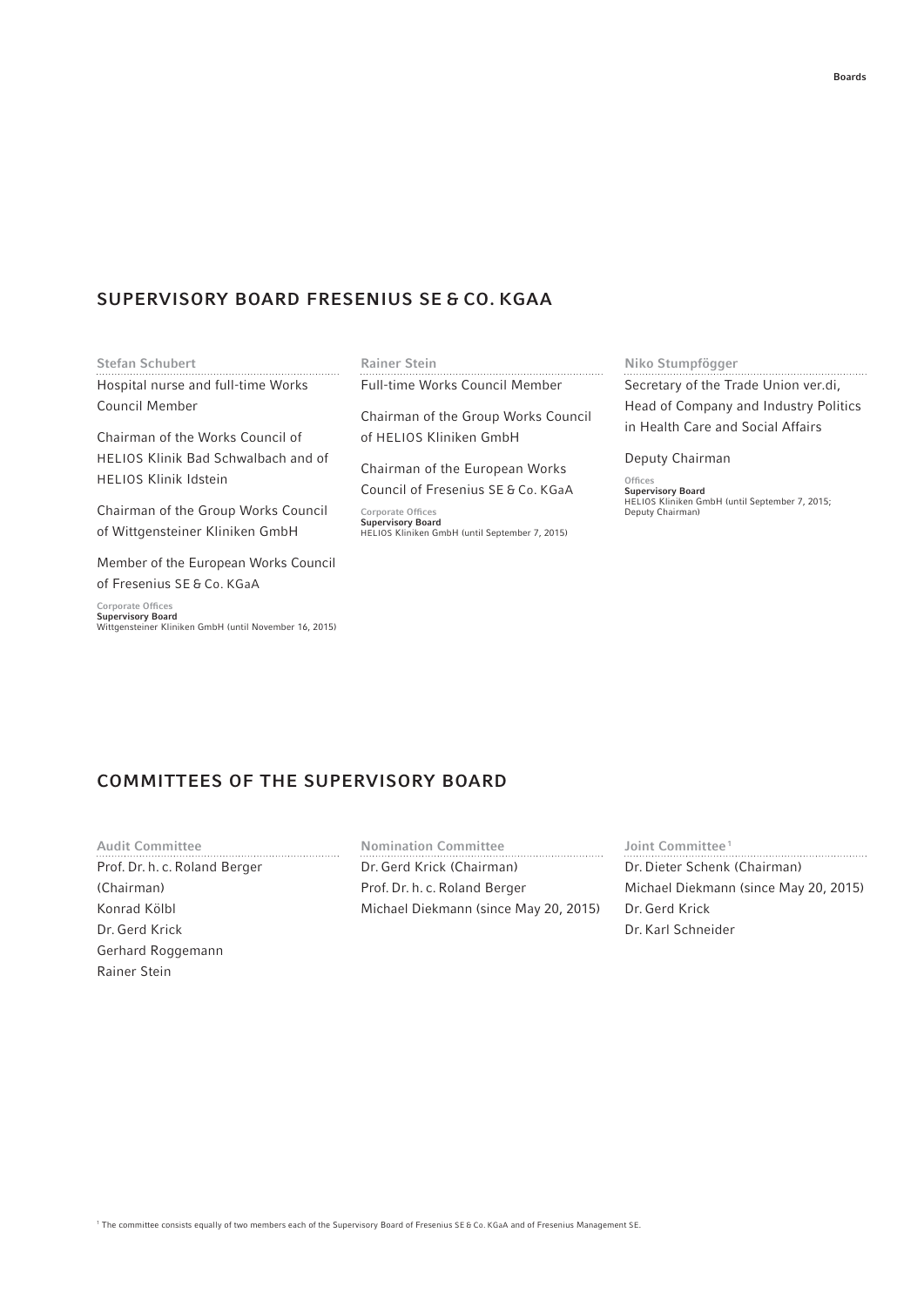# MANAGEMENT BOARD FRESENIUS MANAGEMENT SE

(General partner of Fresenius SE & Co. KGaA)

# Dr. Ulf M. Schneider

#### Chairman

Corporate Offices Supervisory Board FPS Beteiligungs AG (until July 20, 2015; Chairman) Fresenius Kabi AG (Chairman) Medical Care Management AG (Chairman) HELIOS Kliniken GmbH (until September 7, 2015; Chairman)

Board of Directors Fresenius Kabi USA, Inc., USA

Office Board of Directors E. I. Du Pont de Nemours and Company, USA

# Dr. Francesco De Meo

Business Segment Fresenius Helios

Corporate Offices **Supervisory Board**<br>HELIOS Beteiligungs AG (Chairman)<br>HELIOS Kliniken Schwerin GmbH (Chairman)

Dr. Jürgen Götz 

Chief Legal and Compliance Officer,

and Labor Relations Director

Corporate Offices Supervisory Board FPS Beteiligungs AG (until July 20, 2015; Deputy Chairman) HELIOS Kliniken GmbH (until September 7, 2015) Wittgensteiner Kliniken GmbH (until November 16, 2015; Chairman)

#### Mats Henriksson

#### Business Segment Fresenius Kabi

Corporate Offices Supervisory Board Fresenius Kabi Austria GmbH, Austria (Chairman) Fresenius Kabi España S.A.U., Spain Labesfal – Laboratórios Almiro, S.A., Portugal

Administrative Board Fresenius Kabi Italia S.p.A., Italy (Chairman)

#### Board of Directors

Fenwal, Inc., USA Fenwal Canada Holdings, Inc., USA (until January 30, 2015) Fenwal Holdings, Inc., USA (until January 31, 2015) FHC (Holdings) Ltd., Great Britain Fresenius Kabi Asia Pacifi c Ltd., Hong Kong (until September 15, 2015) Fresenius Kabi Pharmaceuticals Holding, Inc., USA Fresenius Kabi (Singapore) Pte Ltd., Singapore Fresenius Kabi USA, Inc., USA Sino-Swed Pharmaceutical Corp, Ltd., China

#### Rice Powell

Business Segment

Fresenius Medical Care

Corporate Office Administrative Board Vifor Fresenius Medical Care Renal Pharma Ltd., Switzerland (Deputy Chairman)

Board of Directors Fresenius Medical Care Holdings, Inc., USA (Chairman)

Stephan Sturm

#### Chief Financial Officer

Corporate Offices Supervisory Board FPS Beteiligungs AG (until July 20, 2015) Fresenius Kabi AG (Deputy Chairman) Fresenius Kabi España S.A.U., Spain (until March 12, 2015) HELIOS Kliniken GmbH (until September 7, 2015)

Labesfal – Laboratórios Almiro, S.A., Portugal (until March 12, 2015) VAMED AG, Austria (Deputy Chairman) Wittgensteiner Kliniken GmbH (until November 16, 2015)

Administrative Board Fresenius Kabi Groupe France S.A., France (until March 12, 2015)

Board of Directors FHC (Holdings) Ltd., Great Britain (until March 12, 2015)

**Offices** Supervisory Board Deutsche Lufthansa AG (since April 29, 2015)

#### Dr. Ernst Wastler

Business Segment Fresenius Vamed

. . . . . . . . . . . . . . . . . . . .

. . . . . . . . . . . . . . . . . . .

Corporate Offices Supervisory Board Charité CFM Facility Management GmbH (Deputy Chairman) VAMED-KMB Krankenhausmanagement und Betriebsführungsges. m.b.H., Austria (Chairman)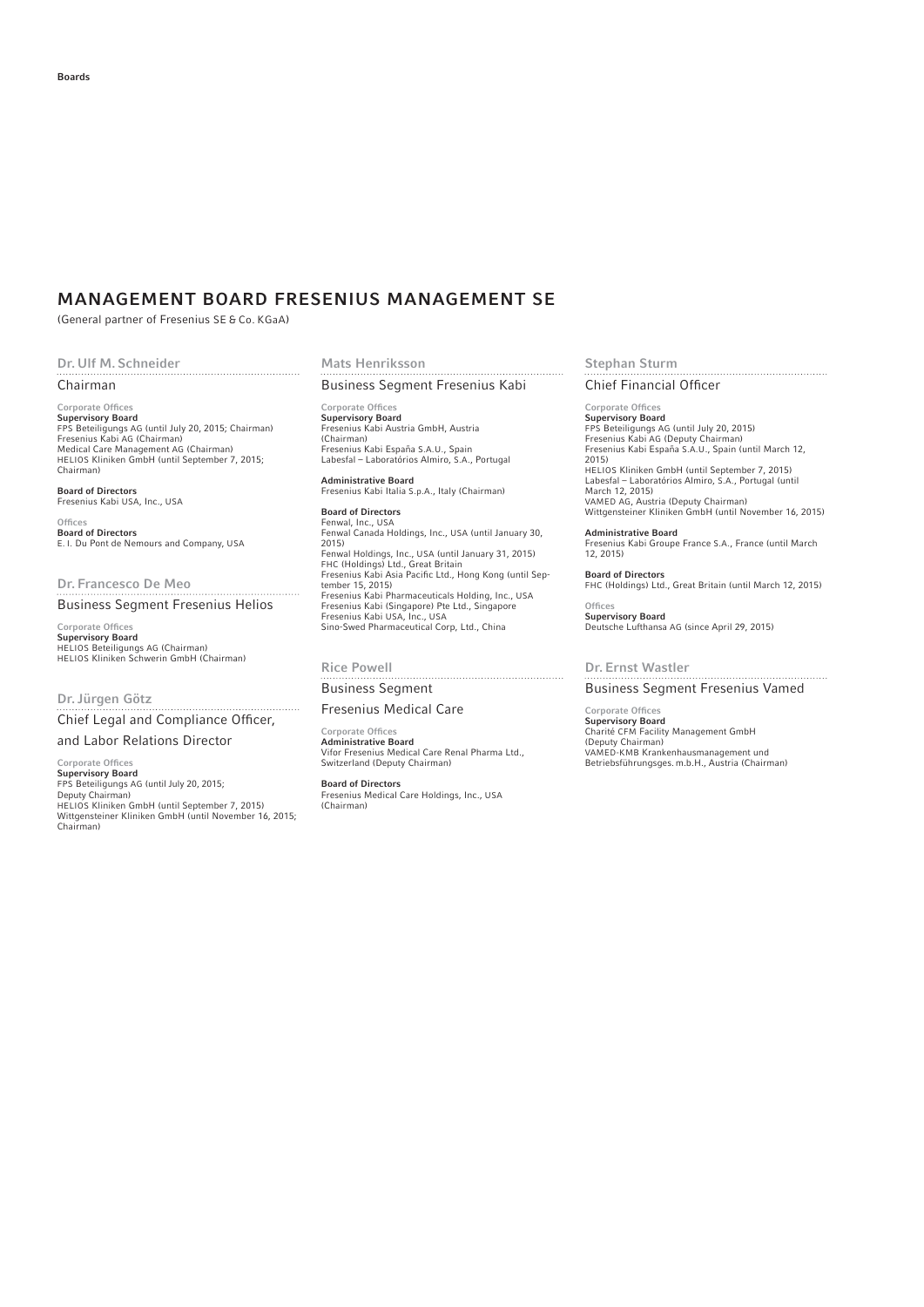# SUPERVISORY BOARD FRESENIUS MANAGEMENT SE

(General partner of Fresenius SE & Co. KGaA)

| Dr. Gerd Krick                        | Dr. Dieter Schenk                                                                                                                                                       | Dr. Karl Schneider                                                                            |
|---------------------------------------|-------------------------------------------------------------------------------------------------------------------------------------------------------------------------|-----------------------------------------------------------------------------------------------|
| Chairman                              | Lawyer and Tax Consultant                                                                                                                                               | Former Spokesman of Südzucker AG                                                              |
| Prof. Dr. h. c. Roland Berger         | Deputy Chairman<br><b>Offices</b>                                                                                                                                       | <b>Offices</b><br><b>Foundation Board</b><br>Else Kröner-Fresenius-Stiftung (Deputy Chairman) |
| Michael Diekmann (since May 20, 2015) | <b>Supervisory Board</b><br>Bank Schilling & Co. AG (since May 1, 2015; Chairman<br>since May 5, 2015)<br>Fresenius Medical Care AG & Co. KGaA (Deputy Chairman)        |                                                                                               |
| Klaus-Peter Müller                    | Fresenius Medical Care Management AG<br>(Deputy Chairman)<br>Gabor Shoes AG (Chairman)<br>Greiffenberger AG (Deputy Chairman)<br><b>TOPTICA Photonics AG (Chairman)</b> |                                                                                               |
|                                       | <b>Foundation Board</b><br>Else Kröner-Fresenius-Stiftung (Chairman)                                                                                                    |                                                                                               |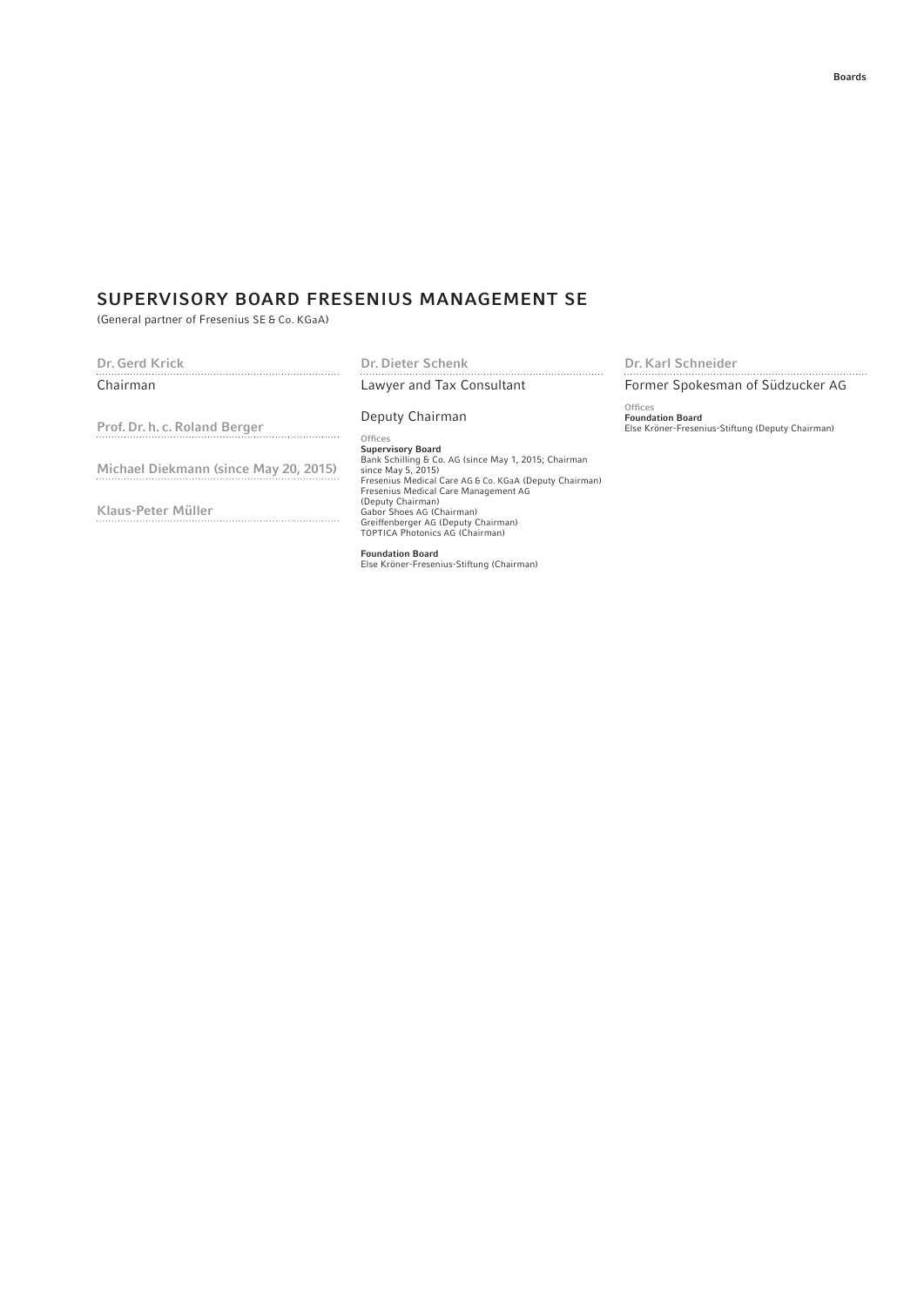# **Management Report for Fresenius SE & Co. KGaA**

Fresenius SE & Co. KGaA acts as an operating holding that holds the shares of the Fresenius Group management companies. Fresenius SE Co. KGaA collects income from service contracts, and in a higher amount, income from participations. The income from investments and with it, the result of operations, financial position and the assets and liabilities are highly dependent on the performance of the whole Group. Therefore the business development of the group is described in the following paragraphs.

# **Fundamental information about the group**

### **The group's business model**

Fresenius is a global health care group in the legal form of an SE & Co. KGaA (a partnership limited by shares). We offer products and services for dialysis, hospitals, and outpatient medical care. In addition, Fresenius focuses on hospital operations. We also manage projects and provide services for hospitals and other health care facilities worldwide. The operating business comprises four **business segments**, all of which are legally independent entities managed by the operating parent company Fresenius SE & Co. KGaA. The business segments have a regional and decentralized structure.

- **Fresenius Medical Care** offers services and products for patients with chronic kidney failure. As of December 31, 2015, Fresenius Medical Care treated 294,381 patients at 3,418 dialysis clinics. Dialyzers, dialysis machines, and renal pharmaceuticals are among the most important product lines. In addition, Fresenius Medical Care offers dialysis-related services, among others in the field of Care Coordination.
- **Fresenius Kabi** specializes in intravenously administered generic drugs (IV drugs), clinical nutrition, and infusion therapies. The company is also a supplier of medical devices and products of transfusion technology. The company sells its products mainly to hospitals.
- **Fresenius Helios** is the largest hospital operator in Germany. At the end of 2015, Fresenius Helios operated a total of 111 hospitals with more than 34,000 beds in Germany. In addition to 87 acute care hospitals, including seven maximum care hospitals in Berlin-Buch, Duisburg, Erfurt, Krefeld, Schwerin, Wiesbaden, and Wuppertal, the HELIOS Group has 24 post-acute care clinics.
- **Fresenius Vamed** manages projects and provides services for hospitals and other health care facilities worldwide. The portfolio ranges along the entire value chain – from project development, planning, and turnkey construction, via maintenance, and technical management, to total operational management.
- The segment **Corporate / Other** comprises the holding activities of Fresenius SE & Co. KGaA and the IT service provider Fresenius Netcare, which operates mainly for Group companies. In addition, Corporate / Other includes the consoli-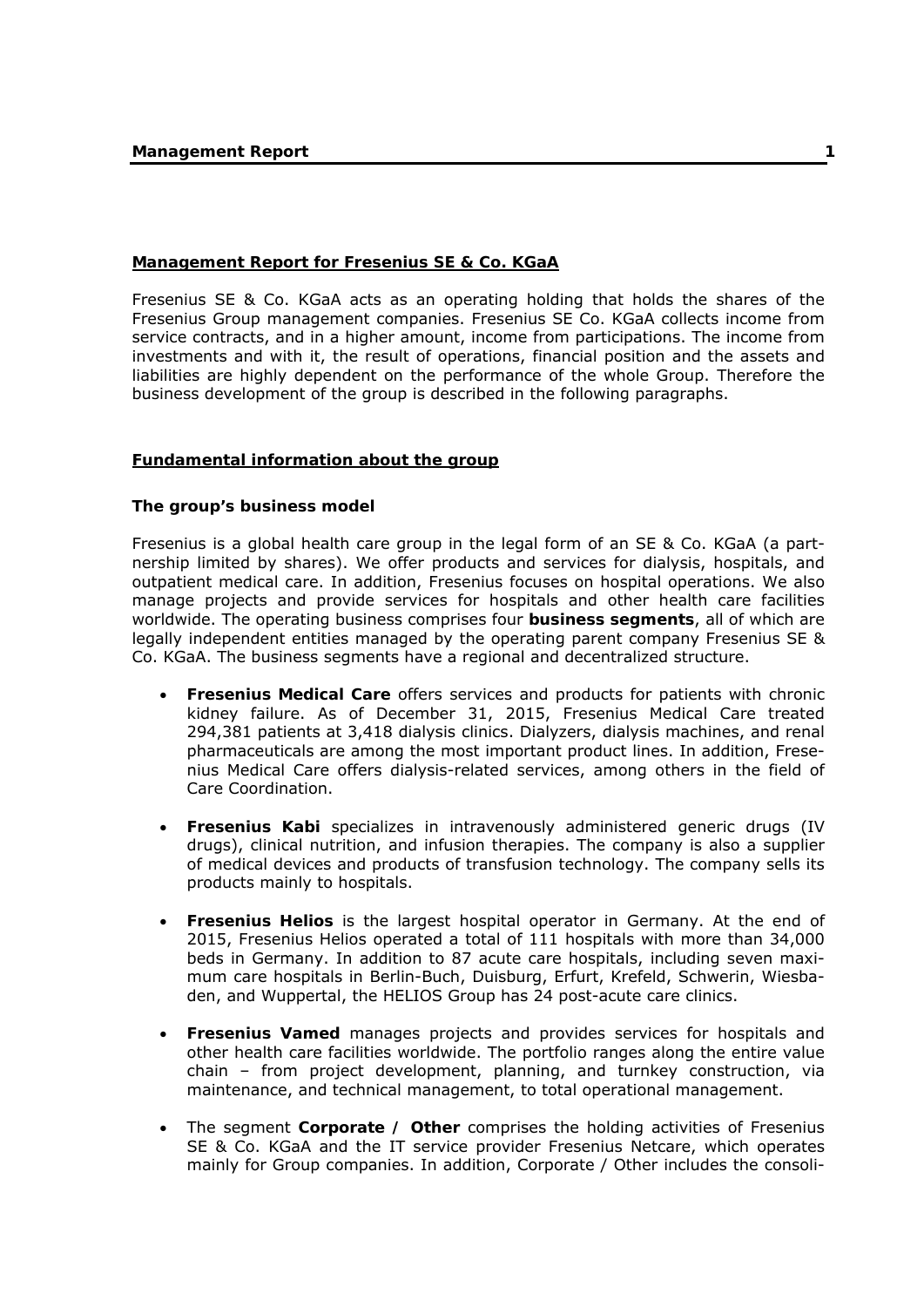dation measures conducted among the business segments. Fresenius has an international sales network and maintains approximately 90 production sites. Large production sites are located in the United States, China, Japan, Germany, and Sweden. Production plants are also located in other European countries and in Latin America, Asia-Pacific, and South Africa.

#### Important markets and competitive position

Fresenius operates in about 80 countries through its subsidiaries. The **main markets** are North America and Europe with 46% and 38% of sales, respectively.

**Fresenius Medical Care** holds the leading position worldwide in dialysis care as it serves about 10% of all dialysis patients, as well as in dialysis products, with a market share of about 34%. **Fresenius Kabi** holds leading market positions in Europe and has significant market shares in the growth markets of Asia-Pacific and Latin America. In the United States, Fresenius Kabi is one of the leading suppliers of generic IV drugs. **Fresenius Helios** is the largest hospital operator in Germany. **Fresenius Vamed** is one of the world's leading companies in its field.

#### Legal and economic factors

Overall, the legal and economic factors for the Fresenius Group were largely unchanged. The life-saving and life-sustaining products and therapies that the Group offers are of intrinsic importance for people worldwide. Therefore, our markets are fundamentally stable and relatively independent of economic cycles.

Furthermore, the diversification across four business segments and our global reach provide additional stability for the Group.

There were no legal aspects that significantly affected business performance in 2015.

#### Management and control

In the legal form of a KGaA, the Company's corporate bodies are the General Meeting, the Supervisory Board, and the general partner, Fresenius Management SE. Fresenius Management SE is wholly owned by Else Kröner-Fresenius- Stiftung. The KGaA has a **two-tier management system** – management and control are strictly separated.

The **general partner**, represented by its **Management Board**, conducts the business and represents the Company in dealings with third parties. The Management Board has seven members. According to the Management Board's rules of procedure, each member is accountable for his or her own area of responsibility. However, the members have joint responsibility for the management of the Group. In addition to the Supervisory Board of Fresenius SE & Co. KGaA, Fresenius Management SE has its own Supervisory Board. The Management Board is required to report to the Supervisory Board of Fresenius Management SE regularly, in particular on its corporate policy and strategies, business profitability, current operations, and any other matters that could be of significance for the Company's profitability and liquidity. The Supervisory Board of Fresenius Management SE also advises and supervises the Management Board in its management of the Company. It is prohibited from managing the Company directly. However, the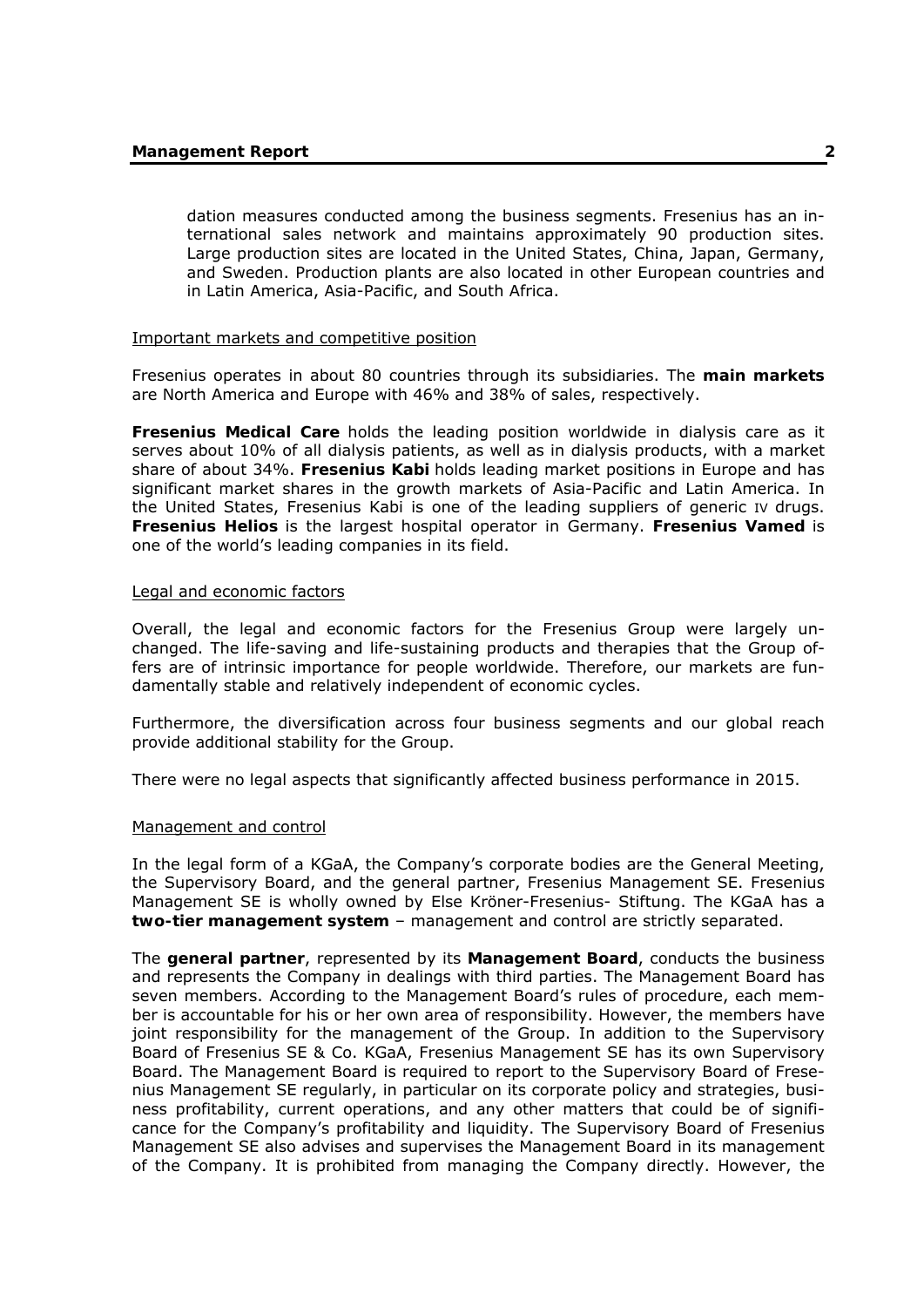Management Board's rules of procedure require it to obtain the approval of the Supervisory Board of Fresenius Management SE for specific activities.

The members of the Management Board are appointed and dismissed by the Supervisory Board of Fresenius Management SE. Appointment and dismissal is in accordance with Article 39 of the SE Regulation. The articles of association of Fresenius Management SE also provide that deputy members of the Management Board may be appointed.

The **Supervisory Board of Fresenius SE & Co. KGaA** advises and supervises the management of the Company's business by the general partner, reviews the annual financial statements and the consolidated financial statements, and performs the other functions assigned to it by law and the Company's articles of association. It is involved in corporate planning and strategy, and in all matters of fundamental importance for the Company. The Supervisory Board of Fresenius SE & Co. KGaA has six shareholder representatives and six employee representatives. A Nomination Committee of the Supervisory Board of Fresenius SE & Co. KGaA has been instituted for election proposals for the shareholder representatives. Its activities are aligned with the provisions of law and the Corporate Governance Code. The shareholder representatives are elected by the General Meeting of Fresenius SE & Co. KGaA. The European works council elects the employee representatives to the Supervisory Board of Fresenius SE & Co. KGaA.

The Supervisory Board must meet at least twice per calendar half-year. The Supervisory Board of Fresenius SE & Co. KGaA has two permanent committees: the Audit Committee, consisting of five members, and the Nomination Committee, consisting of three members. The members of the committees are listed in the exhibit to the notes. The Company's annual corporate governance declaration describes the procedures of the Supervisory Board's committees. The declaration can be found on the website www.fresenius.com.

The description of both the **compensation system** and individual amounts paid to the Management Board and Supervisory Board of Fresenius Management SE, and the Supervisory Board of Fresenius SE & Co. KGaA, are included in the Compensation Report in the exhibit to the notes. The Compensation Report is part of the Management Report.

### Capital, shareholders, articles of association

The subscribed capital of Fresenius SE & Co. KGaA amounted to 545,727,950 ordinary shares as of December 31, 2015 (December 31, 2014: 541,532,600).

The shares of Fresenius SE & Co. KGaA are non-par-value bearer shares. Each share represents €1.00 of the capital stock. Shareholders' rights are regulated by the German Stock Corporation Act (AktG – Aktiengesetz).

Fresenius Management SE, as general partner, is authorized, subject to the consent of the Supervisory Board of Fresenius SE & Co. KGaA:

 to increase the subscribed capital of Fresenius SE & Co. KGaA by a total amount of up to €120.96 million, until May 15, 2019, through a single or multiple issuance of new bearer ordinary shares against cash contributions and / or contributions in kind (**Authorized Capital I**). Shareholders' pre-emptive rights of subscription can be excluded.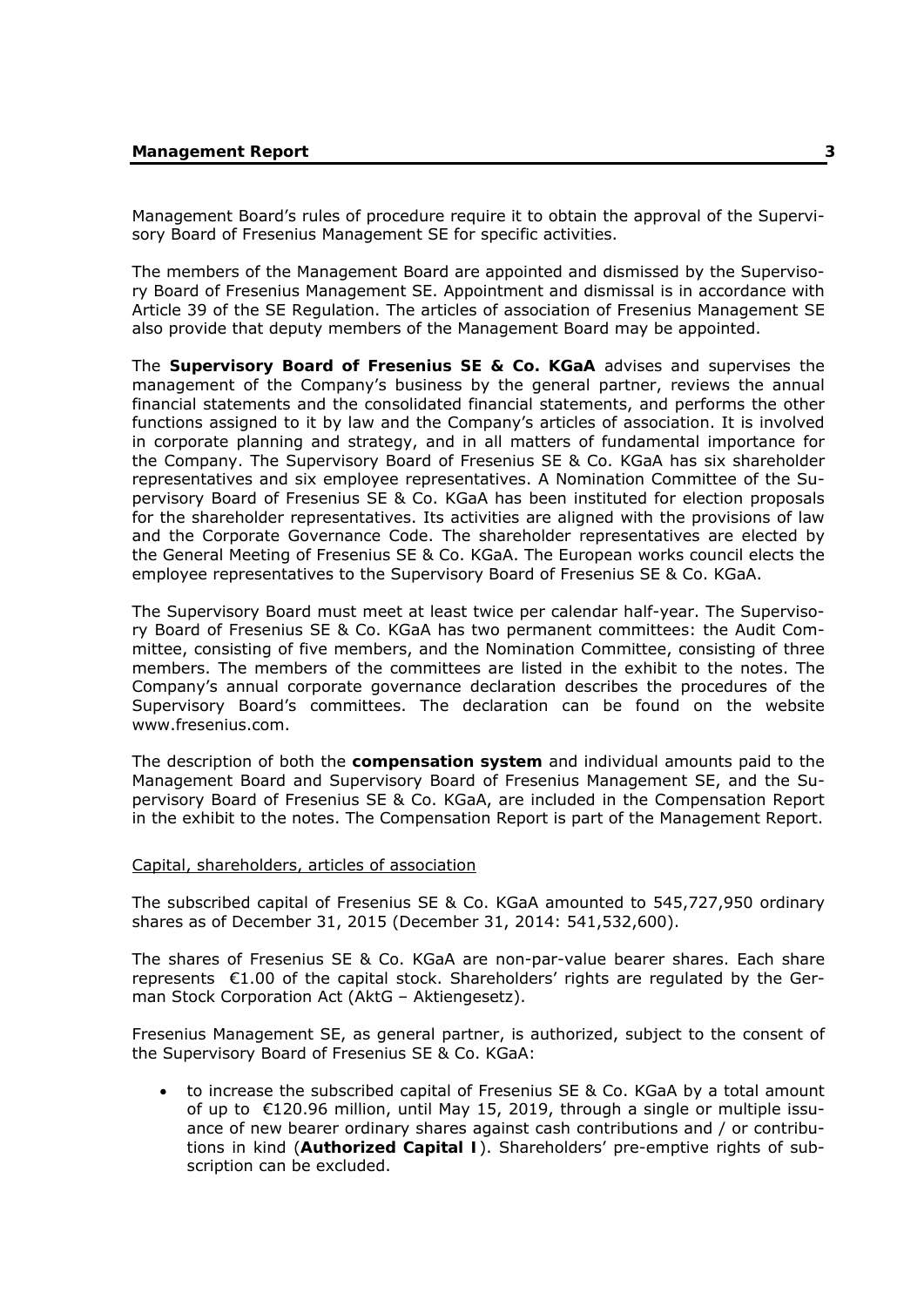In addition, there are the following **Conditional Capitals**, of which the Conditional Capitals I and II are adjusted for stock options that have been exercised in the meantime:

- The subscribed capital is conditionally increased by up to  $\epsilon$ 5,261,987.00 through the issuance of new bearer ordinary shares (**Conditional Capital I**). The conditional capital increase will only be executed to the extent that convertible bonds for ordinary shares have been issued under the 2003 Stock Option Plan and the holders of these convertible bonds exercise their conversion rights.
- The subscribed capital is conditionally increased by up to  $\epsilon$ 7,216,907.00 through the issuance of new bearer ordinary shares (**Conditional Capital II**). The conditional capital increase will only be executed to the extent that subscription rights have been issued under the 2008 Stock Option Plan, the holders of these subscription rights exercise their rights, and the Company does not use its own shares to service the subscription rights or does not exercise its right to make payment in cash.
- The general partner is authorized, with the approval of the Supervisory Board, until May 15, 2019, to issue option bearer bonds and / or convertible bearer bonds, once or several times, for a total nominal amount of up to €2.5 billion. To fulfill the granted subscription rights, the subscribed capital of Fresenius SE & Co. KGaA was increased conditionally by up to €48,971,202.00 through issuance of new bearer ordinary shares (**Conditional Capital III**). The conditional capital increase shall only be implemented to the extent that the holders of convertible bonds issued for cash, or of warrants from option bonds issued for cash, exercise their conversion or option rights and as long as no other forms of settlement are used.
- The share capital is conditionally increased by up to  $\epsilon$ 25,200,000.00 by the issuance of new ordinary bearer shares (**Conditional Capital IV**). The conditional capital increase will only be implemented to the extent that subscription rights have been, or will be, issued in accordance with the Stock Option Program 2013 and the holders of subscription rights exercise their rights, and the Company does not grant own shares to satisfy the subscription rights.

The Company is authorized, until May 15, 2019, to purchase and use its **own shares** up to a maximum amount of 10% of the subscribed capital. In addition, when purchasing own shares, the Company is authorized to use equity derivatives with possible exclusion of any tender right. The Company had not utilized these authorizations as of December 31, 2015.

**Direct and indirect ownership interests** in Fresenius SE & Co. KGaA are listed in Note 9 of the Notes. As the largest shareholder, Else Kröner-Fresenius-Stiftung informed the Company on December 18, 2015, that it held 144,695,094 ordinary shares of Fresenius SE & Co. KGaA. This corresponds to an equity interest of 26.51% as of December 31, 2015.

**Amendments to the articles of association** are made in accordance with Section 278 (3) and Section 179 (2) of the German Stock Corporation Act (AktG) in conjunction with Section 17 (3) of the articles of association of Fresenius SE & Co. KGaA. Unless mandatory legal provisions require otherwise, amendments to the articles of association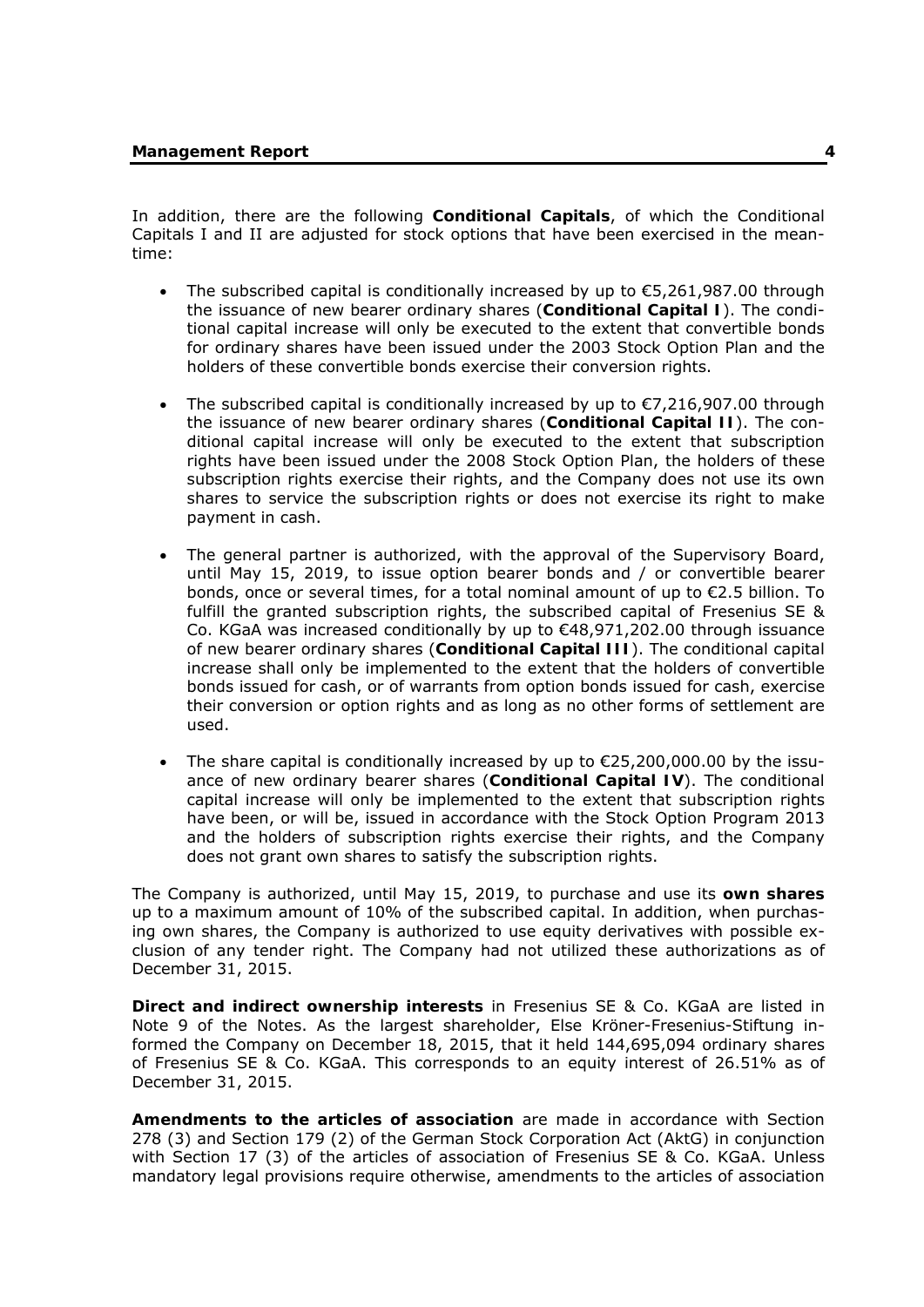require a simple majority of the subscribed capital represented in the resolution. If the voting results in a tie, a motion is deemed rejected. Furthermore, in accordance with Section 285 (2) sentence 1 of the German Stock Corporation Act (AktG), amendments to the articles of association require the consent of the general partner, Fresenius Management SE. The Supervisory Board is entitled to make such amendments to the articles of association that only concern their wording without a resolution of the General Meeting.

Under certain circumstances, a **change of control** as the result of a takeover bid could impact some of our long-term financing agreements, which contain customary change of control provisions that grant creditors the right to terminate agreements early or to request early repayments of outstanding amounts in case of a change of control. These termination rights partly become effective if the change of control is followed by a decline of the Company's rating or of the respective financing instruments.

#### **Goals and strategy**

Our goal is to strengthen the position of Fresenius as a leading global provider of products and therapies for critically and chronically ill people. With our four business segments, we are concentrating on a limited number of health care areas. Thanks to this clear focus, we have developed unique competencies. We are following our long-term strategies consistently and are seizing our opportunities.

The key elements of Fresenius Group's strategy and goals are to:

 **Expand market position and worldwide presence**: Fresenius seeks to ensure and expand its long-term position as a leading international provider of products and services in the health care industry. To this end, and to geographically expand our business, we plan to grow organically as well as through selective small to medium-sized acquisitions, complementing our existing portfolio. We focus on markets with strong growth rates.

Fresenius Medical Care is the worldwide leader in dialysis, with a strong market position in the United States. Future opportunities in dialysis will arise from further international expansion in dialysis care and products, as well as the expansion in the field of Care Coordination. In this area, Fresenius Medical Care offers additional services for dialysis patients. These include, e. g., vascular care services, laboratory services as well as hospitalist and intensivist services. In 2015, Fresenius Medical Care has significantly strengthened this area through several acquisitions. By expanding its business, the company addresses a growing need for integrated patient care.

Fresenius Kabi is the market leader in infusion therapy and clinical nutrition in Europe and in the key markets in Asia-Pacific and Latin America. In the United States, Fresenius Kabi is one of the leading players in the market for generic IV drugs. In addition, Fresenius Kabi is one of the most important providers of transfusion technology. Fresenius Kabi plans to roll out products from its existing portfolio to the growth markets and to launch existing products in the United States. Market share is to be expanded further through the launch of new products in the field of IV drugs and medical devices for infusion therapy and clinical nutrition, as well as in transfusion technology.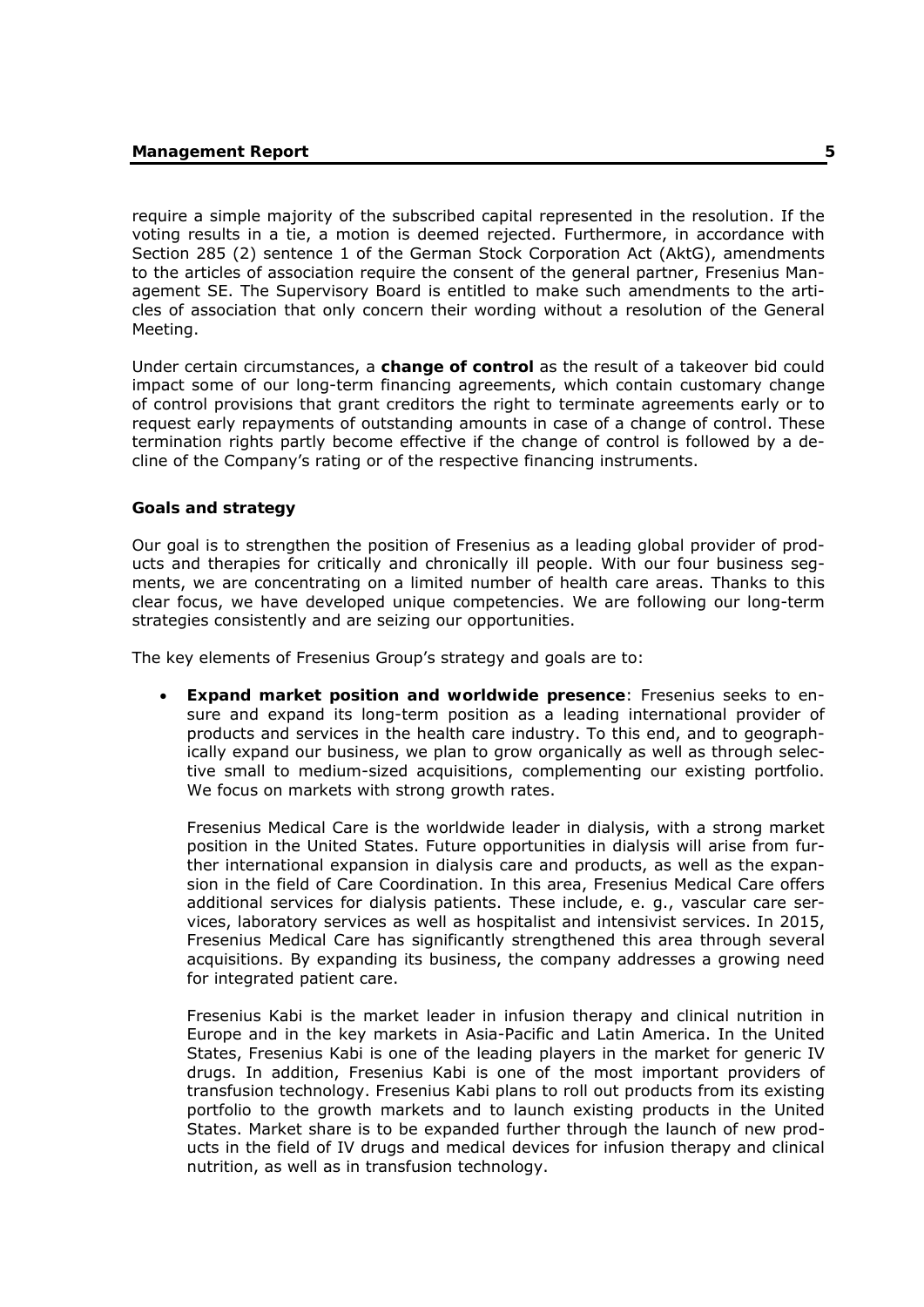With 111 hospitals, Fresenius Helios is operating in nearly the whole of Germany. Building on this, Fresenius Helios is now in the position to develop new patient care models and take advantage of further growth opportunities arising from the privatization process in the German hospital market.

Fresenius Vamed will further expand its position as a global specialist for pro jects and services for hospitals and other health care facilities.

- **Strengthen innovation**: Fresenius' strategy is to continue building on its strength in technology, its competence and quality in patient care, and its ability to manufacture cost-effectively. We want to develop products and systems that provide a high level of safety and user-friendliness and enable tailoring to individual patient needs. We intend to continue to meet our requirements of best-inclass medical standards by developing and offering more effective products and treatment methods for the critically and chronically ill.
- **Enhance profitability**: Last but not least, it is our goal to improve Group profitability. To contain costs, we are concentrating particularly on making our production plants more efficient, exploiting economies of scale, leveraging the existing marketing and distribution infrastructure more intensively, and practicing strict cost control. By focusing on our operating cash flow and employing efficient working capital management, we will increase our investment flexibility and improve our balance sheet ratios. Another goal is to optimize our weighted average cost of capital (WACC) by deliberately employing a balanced mix of equity and debt funding. In the present capital market conditions, we optimize our cost of capital if we hold the net debt / EBITDA ratio within a range of 2.5 to 3.0.

We report on our goals in detail in the Outlook section on pages 19 ff.

### **Corporate performance criteria**

The key performance indicator for Fresenius SE &Co. KGaA as group parent company is retained earnings. The goal is to implement our long-term, earnings-driven dividend policy by means of profit transfers and distributions from affiliates.

### **Research and development**

Product and process development as well as the improvement of therapies are at the core of our growth strategy. Fresenius focuses its R & D efforts on its core competencies in the following areas:

- Dialysis
- Infusion and nutrition therapies
- Generic IV drugs
- Medical devices

Apart from new products, we are concentrating on developing optimized or completely new therapies, treatment methods, and services.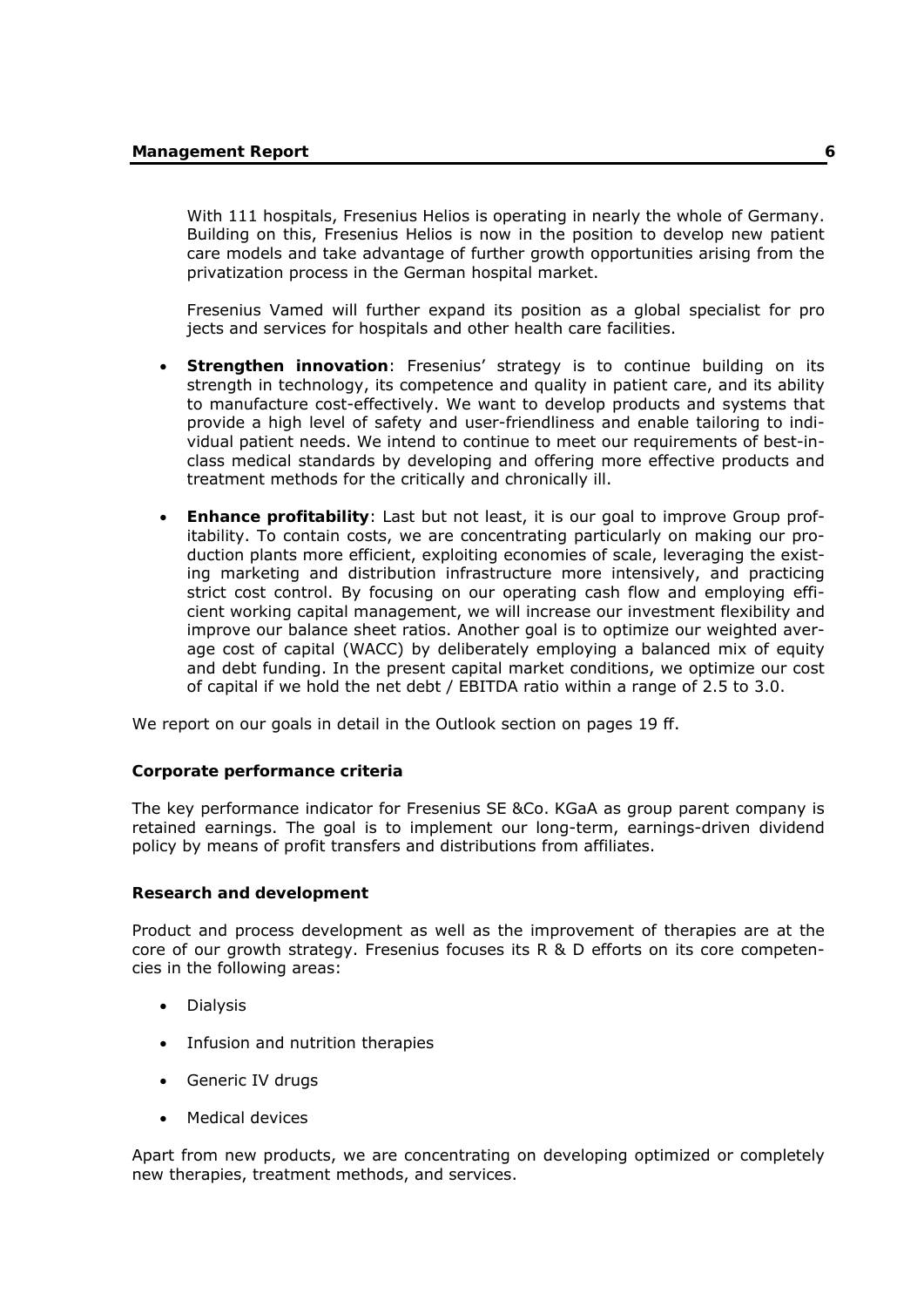Research and development **expenses** were €464 million (2014: €369 million), approximately 5.2% of our product sales (2014: 4.8%). Fresenius Medical Care increased its R & D spending by 37%, Fresenius Kabi increased its R & D spending by 22%.

As of December 31, 2015, there were 2,247 employees in research and development (2014: 2,107). Of that number, 671 were employed at Fresenius Medical Care (2014: 628) and 1,576 at Fresenius Kabi (2014: 1,479).

Our main research sites are in Europe, the United States, and India. Product-related development activities are also carried out in China. Our R & D projects are mainly conducted in-house; external research is commissioned only on a limited scale.

### **Employees**

The knowledge, experience and commitment of our employees are critical to our success. For this reason, Fresenius values a culture of **diversity**. The interplay of a wide range of views, opinions, cultural backgrounds, experiences, and values helps us to achieve our full potential and contributes to our success.

The number of employees of Fresenius SE & Co. KGaA remained unchanged at 433 on December 31, 2015 (December 31, 2014: 433).

#### Human resources management

We are constantly adapting our human resources tools to meet new requirements arising from demographics, the transformation to a service economy, skills shortages, and the compatibility of job and family life. For example, we offer **flexible working hours**.

Part of our identity as a health care company includes creating the right conditions to foster the **health of the employees**.

#### Employee recruitment and Personnel development

In order to ensure that our long-term needs for highly qualified employees are met, and to recruit new employees, we make use of online personnel marketing and regularly participate in recruiting events and careers fairs. In addition, we encourage long-term retention with attractive development programs.

The approaches and measures for employee recruitment and personnel development in the business segments are based on the market structure of each segment. They are coordinated, developed, and realized independently for each business segment.

Fresenius promotes the long-term, sustainable **advancement of women**. At Fresenius, qualifications are the only thing that matters in the selection of personnel. Consequently, at Fresenius women and men with comparable qualifications will continue to have the same career opportunities. As of December 31, 2015, the proportion of female employees within the Fresenius Group was 68%. Women also held 30% of senior management positions, based on the number of worldwide participants in the stock option plans. Detailed information on the statutory targets for the participation of women and men in management positions is available within the Corporate Governance Declaration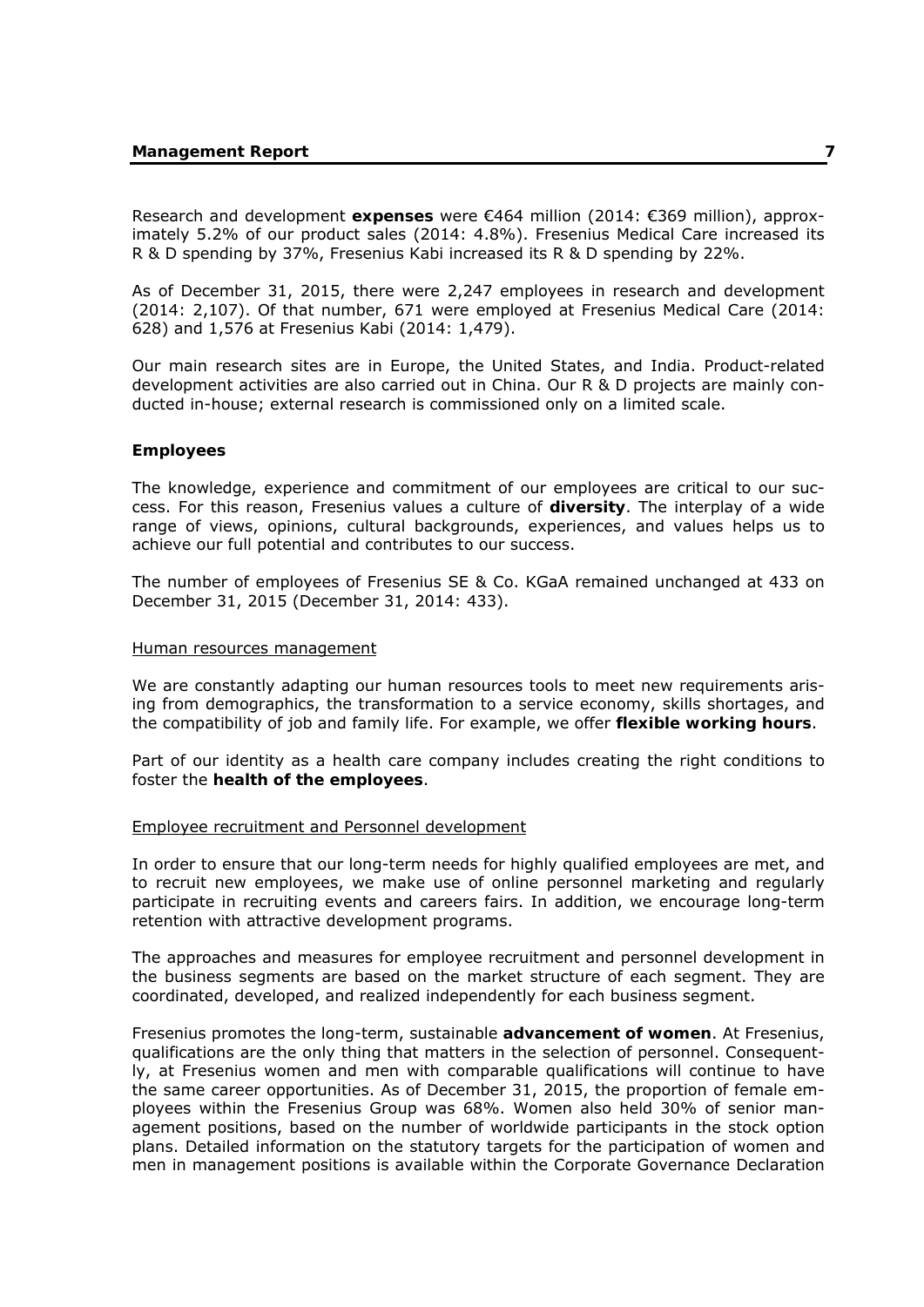pursuant to Section 289a of the German Commercial Code (HGB) on www.fresenius. com (˝Corporate Governance˝ section).

### Profit-sharing

The high expectations we place on our employees require equivalent compensation. To identify with the Company, employees must take part in its successes and understand the opportunities and risks of entrepreneurial thinking. Fresenius uses the following models:

- Profit-sharing for our employees in Germany
- Stock option plans

These programs support the entrepreneurial focus of our employees to continually increase the value of the company and safeguard the interests of our shareholders.

### **Responsibility, environmental management, sustainability**

We orient our activities within the Fresenius Group to longterm goals, and thus ensure that our work is aligned to the needs of patients and employees, as well as shareholders and business partners, in a sustainable manner. Our **responsibility as a health care group** goes beyond our business operations. We are committed to protecting nature as the basis of life and using its resources responsibly. It is our mission to constantly improve our performance in the areas of environmental protection, occupational health and technical safety, and product responsibility and logistics, and to comply with legal requirements.

The international ISO Standard 14001 for **environmental management** is implemented at our various production plants and most of our dialysis clinics. Among other things, key environmental performance indicators are, for instance, not only energy and water consumption, but also the volumes of waste and recycling rates at our locations.

In Europe, our production sites are subject to the **EU regulation REACH** (Registration, Evaluation, and Authorization of CHemicals). The aim of REACH is to protect human health and the environment against hazards and risks from chemical substances.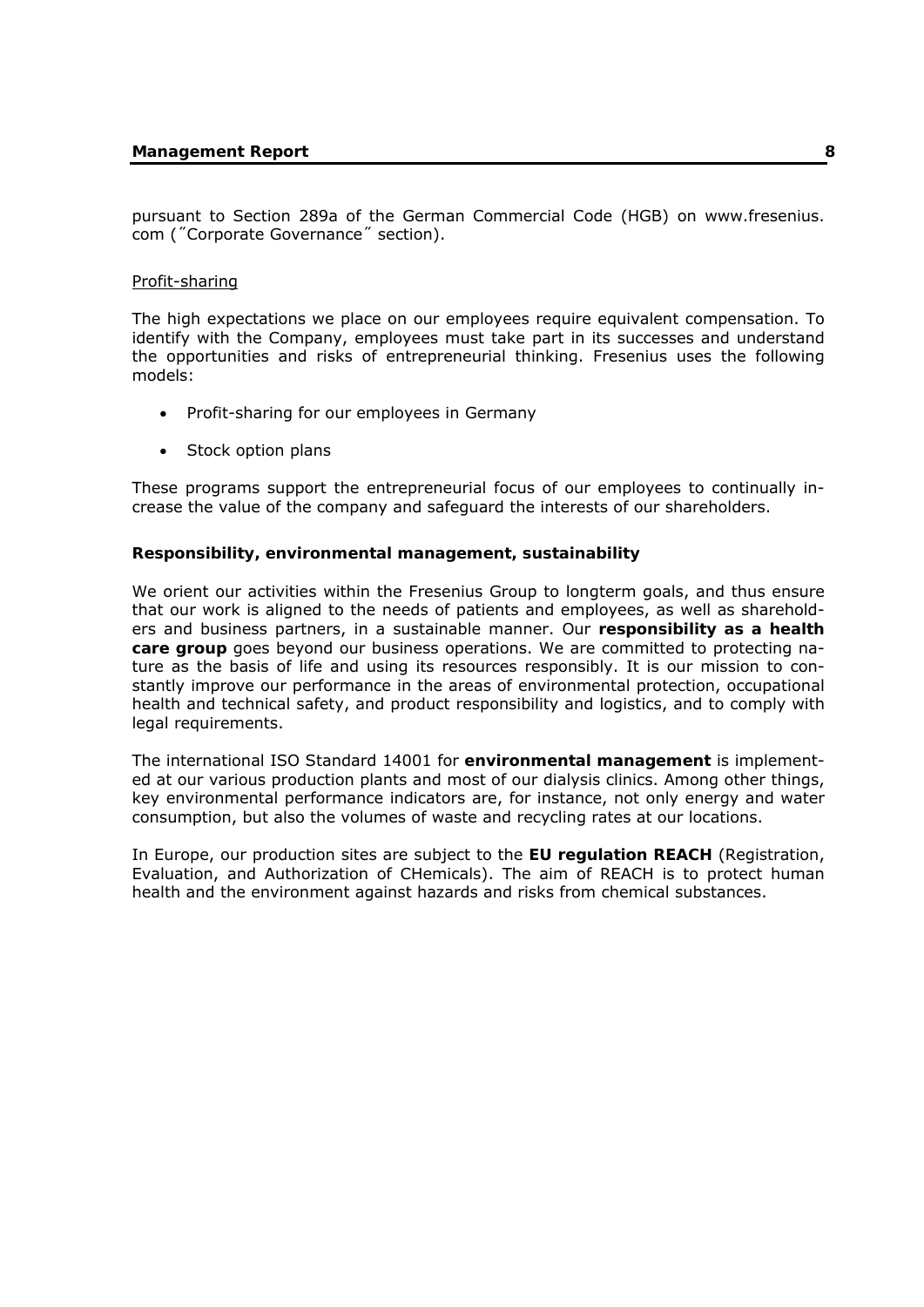#### **Report on economic position**

#### **Health care industry**

The health care sector is one of the world's largest industries. It is relatively insensitive to economic fluctuations compared to other sectors and has posted above-average growth over the past several years.

The main **growth factors** are:

- rising medical needs deriving from aging populations
- the growing number of chronically ill and multimorbid patients
- stronger demand for innovative products and therapies
- advances in medical technology
- the growing health consciousness, which increases the demand for health care services and facilities.

In the **emerging countries**, drivers are:

- expanding availability and correspondingly greater demand for basic health care
- increasing national incomes and hence higher spending on health care.

At the same time, the **cost of health care** is rising and claiming an ever-increasing share of national income. Health care spending averaged 8.9% of GDP in the OECD countries in 2013, with an average of US\$ 3,453 spent per capita.

As in previous years, the United States had the highest per capita spending (US\$ 8,713). Germany ranked sixth among the OECD countries with per capita spending of US\$ 4,819.

In Germany, 76% of **health spending** was funded by public sources in 2013, above the average of 73% in the OECD countries.

Most of the OECD countries have enjoyed large gains in **life expectancy** over the past decades, thanks to improved living standards, public health interventions, and progress in medical care. In 2013, average life expectancy in the OECD countries was 80.5 years.

-

Source: OECD Health Data 2015 (2013 data most recent available)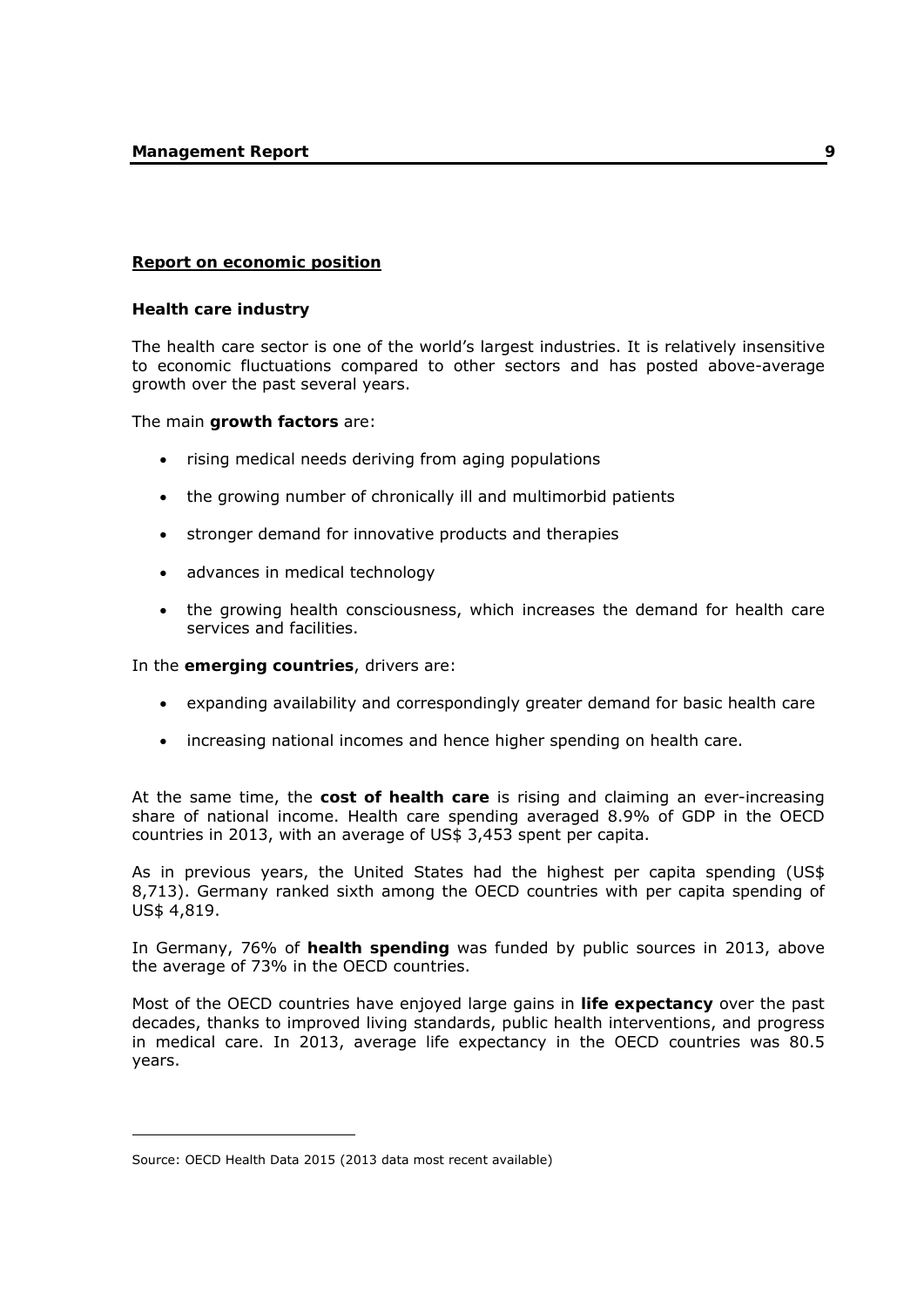Health care structures are being reviewed and cost-cutting potential identified in order to contain the steadily rising **health care expenditures**. However, such measures cannot compensate for the cost pressure. Market-based elements are increasingly being introduced into the health care system to create incentives for cost- and qualityconscious behavior. Overall treatment costs will be reduced through improved quality standards. In addition, ever-greater importance is being placed on disease prevention and innovative reimbursement models linked to treatment quality standards.

Our most important **markets** developed as follows:

#### The dialysis market

In 2015, the global **dialysis market** (products and services) was worth approximately US\$ 73 billion. In constant currency, the global dialysis market grew by 4%.

Worldwide, approximately 3.5 million **patients with chronic renal failure** were treated in 2015. Of these patients, around 2.8 million received dialysis treatments and about 709,000 were living with a transplanted kidney. About 88% were treated with hemodialy sis and 12% with peritoneal dialysis.

The major growth driver is the growing number of patients suffering from diabetes and high blood pressure, two diseases that often precede the onset of chronic kidney failure.

The number of **dialysis patients** worldwide increased by about 6% in 2015. The United States, Japan, and Western and Central Europe recorded below-average growth in the number of patients in 2015. In economically weaker regions, growth was above average.

The **prevalence rate**, which is the number of people with terminal kidney failure treated per million population, differs widely from region to region. In developing countries it can be well below 100. It averages just over 1,100 in the countries of the European Union. Prevalence is very high in countries such as Japan and the United States, being well over 2,000. The significant divergence in prevalence rates is due, on the one hand, to differences in age demographics, incidence of renal risk factors, genetic predisposition, and cultural habit, such as nutrition. On the other hand, access to dialysis treatment is still limited in many countries. A great many individuals with terminal kidney failure do not receive treatment and are therefore not included in the prevalence statistics.

#### Dialysis care

In 2015, the global **dialysis care market** (including renal pharmaceuticals) was worth approximately US\$ 60 billion.

10% of worldwide dialysis patients were treated by Fresenius Medical Care. With 3,418 dialysis clinics and 294,381 dialysis patients in over 45 countries, Fresenius Medical Care operates by far the largest and most international network of hospitals. In the United States, Fresenius Medical Care maintained its position of approximately 37%  $(\sim 178,000)$  dialysis patients in 2015. The market for dialysis care in the United States is already highly consolidated. Taken together, Fresenius Medical Care and DaVita − another provider of dialysis care − treat over 75% of all U.S. dialysis patients.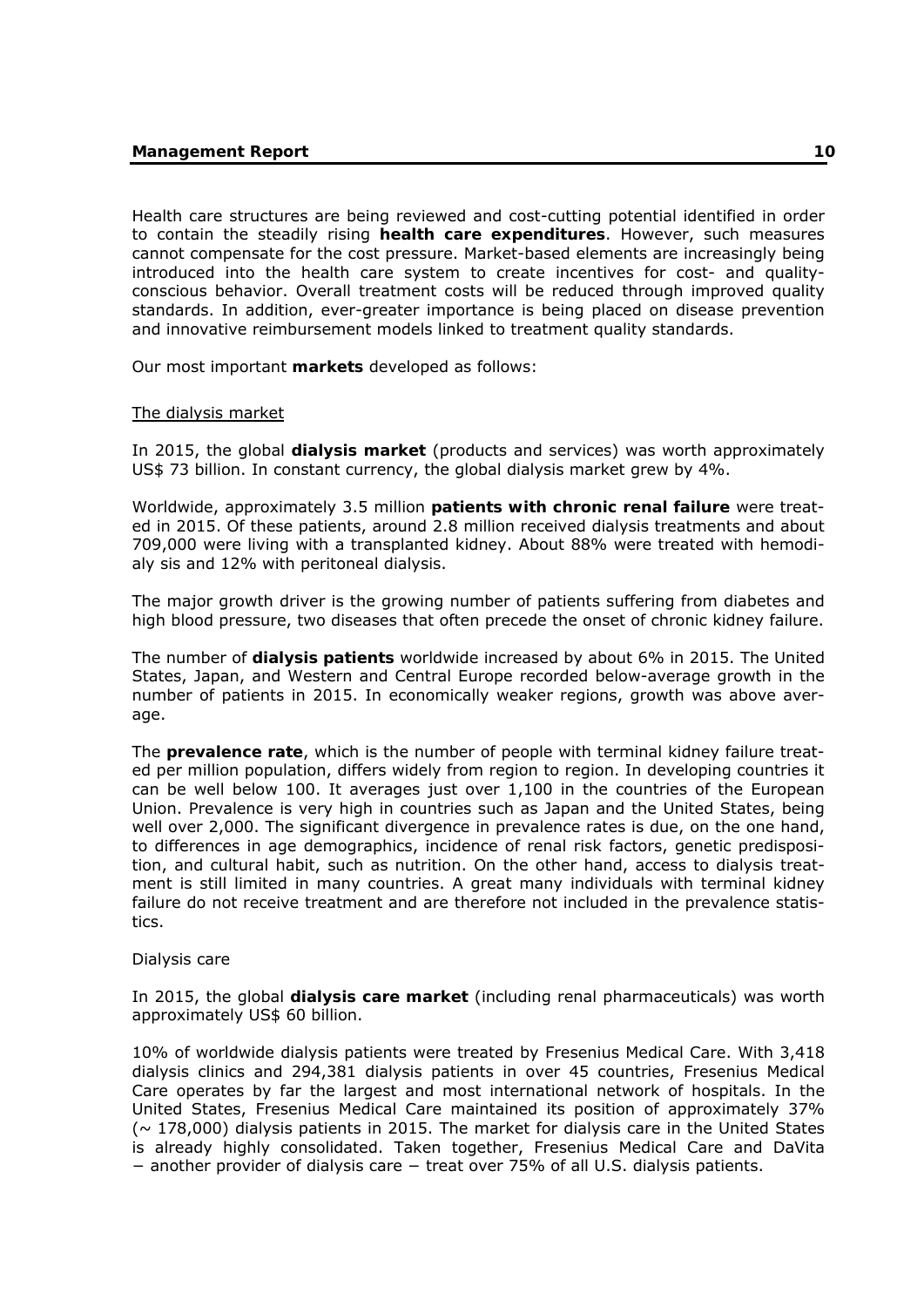Outside the United States, the market for dialysis care is much more fragmented. Here, Fresenius Medical Care competes mainly with independent clinics and with clinics that are affiliated with hospitals.

Dialysis **reimbursement systems** differ from country to country and often vary even within individual countries. The public health care programs, the Centers for Medicare & Medicaid Services (CMS), cover the medical services for the majority of all dialysis patients in the United States.

Dialysis products

In 2015, the global **dialysis products market** was worth approximately US\$ 13 billion.

Fresenius Medical Care is the leading provider of dialysis products in the world, with a **market share** of about 34%, followed by its largest competitor, Baxter, with 28%. Each of the other **competitors**, mainly from Japan, held a single-digit percentage market share.

Fresenius Medical Care is the leading supplier worldwide of hemodialysis products with a market share of 38%. With a market share of 21%, Fresenius Medical Care is the secondlargest provider worldwide of products for peritoneal dialysis after Baxter.

#### Care Coordination

-

The **market for care coordination** includes medical services outside dialysis, such as services in the area of vascular surgery, non-dialysis-related laboratory services, administrative services for resident physicians, hospitalist and intensivist services, health plan services for dialysis patients, coordinated delivery of pharmacy services as well as primary care. In the United States, Fresenius Medical Care provides care coordination mainly within its network of more than 2,000 specialized inpatient physicians (hospitalists and intensivists) and post-acute care providers. The company cared for more than one million patients in 2015, at over 180 hospitals.

#### The market for generic IV drugs, clinical nutrition, infusion therapy and medical devices / transfusion technology<sup>1</sup>

The global market for generic IV drugs, clinical nutrition, infusion therapy, and medical devices / transfusion technology was worth about €33 billion in 2015.

Thereof, the global **market for generic IV drugs** was worth about €15 billion. In Europe and the United States, the market for generic IV drugs grew by about 6% to 7%. Growth is mainly achieved through new generics that are brought to market when the original drug goes off-patent. The market is characterized by moderate volume growth, steady price erosion, and fierce competition. In the United States, the most important

<sup>&</sup>lt;sup>1</sup> Market data refer to Fresenius Kabi's addressable markets. Those are subject to annual volatility due to currency fluctuations and patent expiries of original drugs in the IV drug market, among other things.

Sources: Company research, German Society for Nutritional Medicine (DGEM) 2009; Ljungqvist O., Clinical Nutrition 2010, 29: 149-150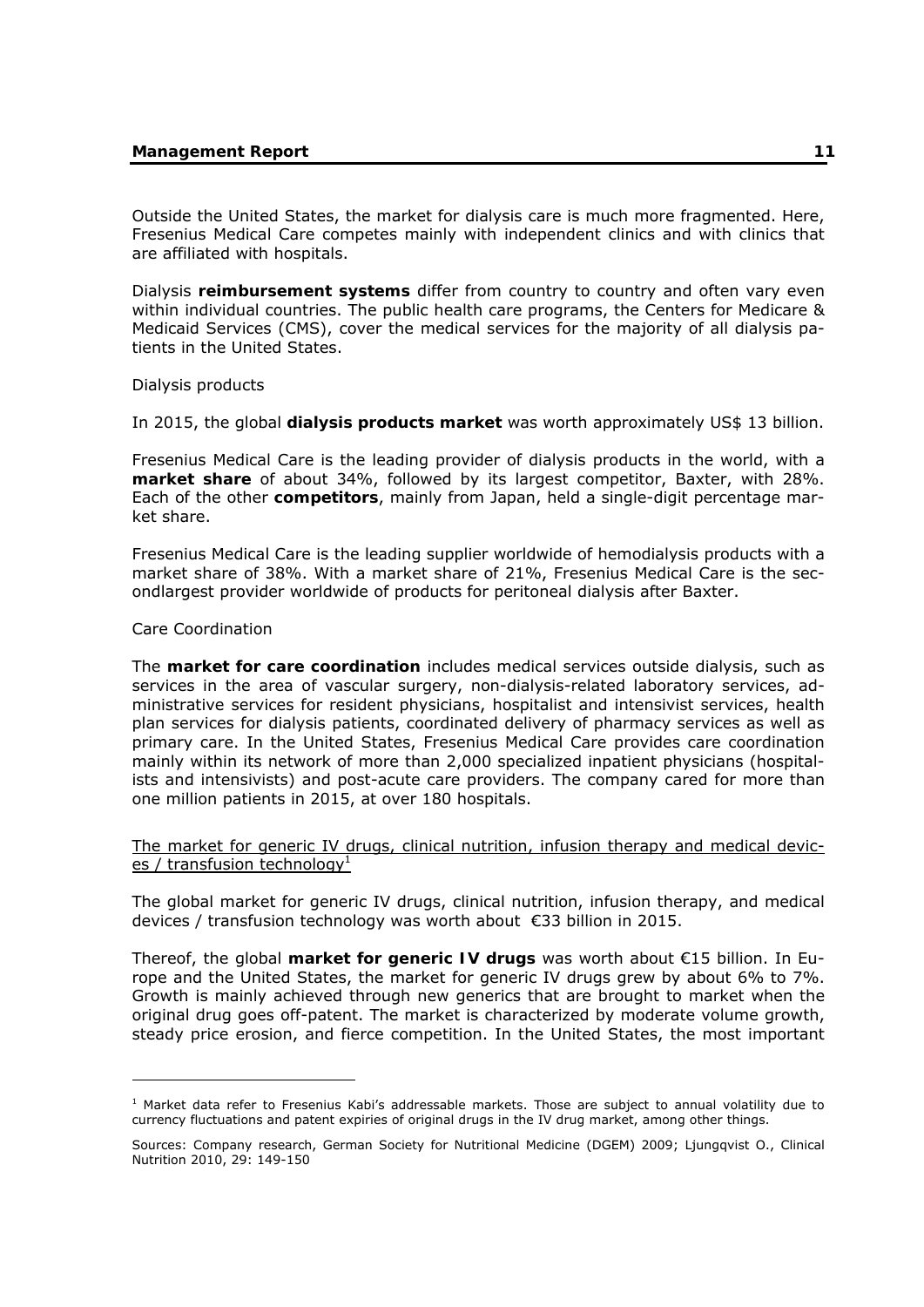generic IV drug market for Fresenius Kabi, the company is one of the leading suppliers. Competitors include Pfizer, Sandoz, and Teva Pharmaceutical Industries.

The global **market for clinical nutrition** was worth about €7 billion in 2015. In Europe, the market grew by about 3%. In the emerging markets of Asia-Pacific, Latin America, and Africa, the clinical nutrition market saw growth of up to 10% in individual countries. Growth potential is offered by the often insufficient administration of nutrition therapies within patient care – although studies have demonstrated the medical and economical benefit. In cases of health or age-induced nutritional deficiencies, for example, the administration of clinical nutrition can reduce hospital costs through shorter stays and less nursing care. Estimates regarding the European Union situation indicate that as many as 20 million individuals are at risk of malnutrition. In the market for clinical nutrition, Fresenius Kabi is one of the leading companies worldwide. In parenteral nutrition, the company is the leading supplier worldwide. In the market for enteral nutrition, Fresenius Kabi is one of the leading suppliers in Europe. In parenteral nutrition, competitors include Baxter and B. Braun. In the market for enteral nutrition, Fresenius Kabi competes with, among others, Abbott, Danone, and Nestlé.

Fresenius Kabi considers its global **market for infusion therapy** to have been worth about €5 billion in 2015. In Europe, the market declined slightly due to restrictions imposed on the use of blood volume substitutes. In the regions Asia-Pacific, Latin America, and Africa, the market grew by 7%. Infusion therapies, such as electrolytes, are standard medical products to hospitals worldwide. Market growth is mainly driven by increasing product demand in the emerging markets. Fresenius Kabi is the market leader in infusion therapy in Europe. Competitors include Baxter and B. Braun.

The global **market for medical devices / transfusion technology** was worth about €6 billion in 2015, including approximately €4 billion for medical devices and about €2 billion for transfusion technology. The market grew about 3% in 2015. In the medical devices market, the main growth drivers are technical innovations that focus on application safety and therapy efficiency. In the transfusion technology market, growth is driven by increased demand in emerging markets. Moreover, growth is driven by the growing demand for apheresis and other automated transfusion systems. Reduced demand for blood bags and related price reductions have a negative effect. In the medical devices segment, Fresenius Kabi ranks among the leading suppliers worldwide. International competitors include Baxter, B. Braun, and Becton, Dickinson and Company, as well as Pfizer. In transfusion technology, Fresenius Kabi is one of the world's leading companies. Competitors include Haemonetics, Marcopharma, and Terumo. In all product segments, Fresenius Kabi also competes with smaller local providers.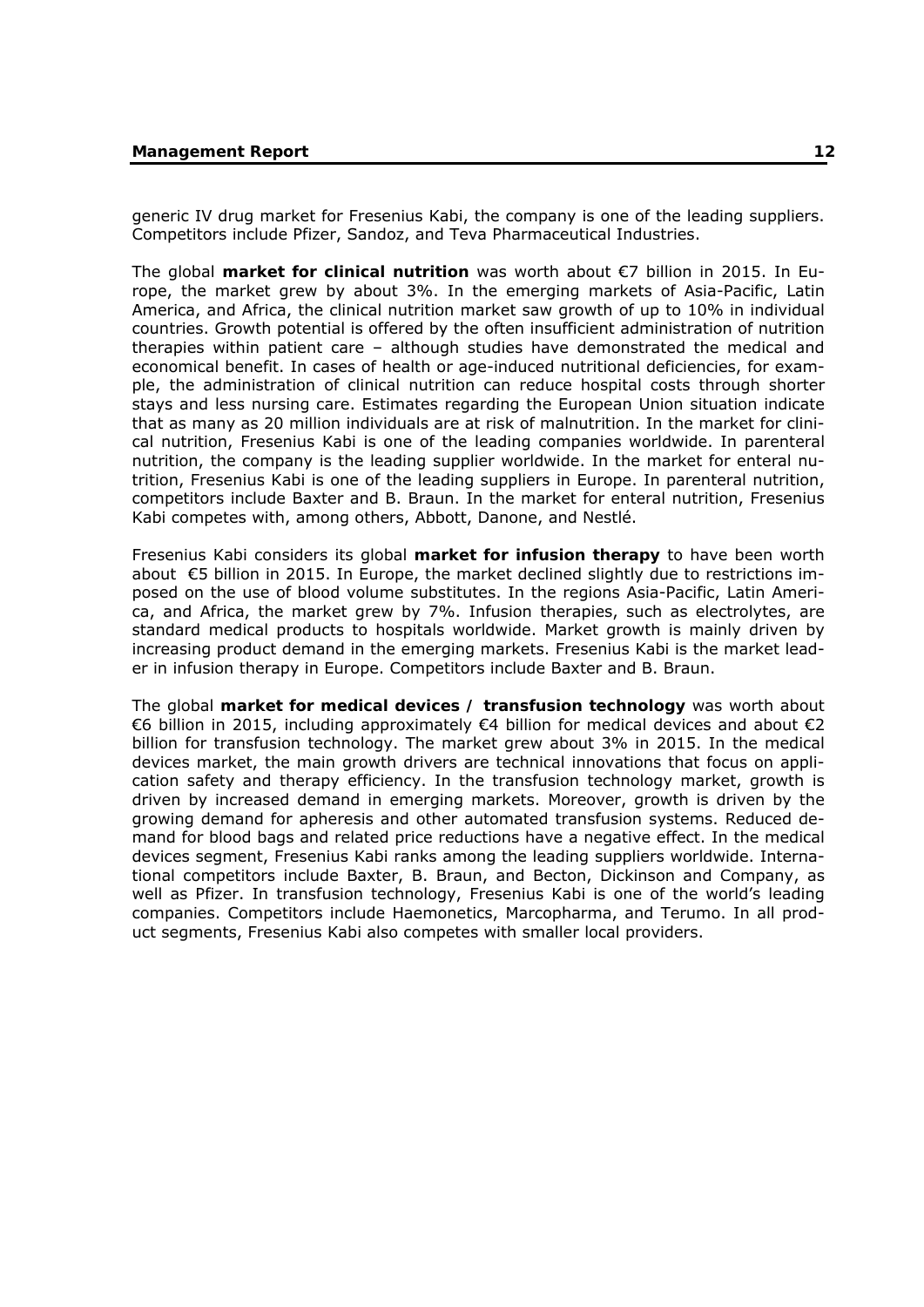# The German hospital market $1$

In 2014, the market of acute care hospitals in Germany was about  $\epsilon$ 91 billion<sup>2</sup>. Personnel costs accounted for about 61% of hospital costs, and material costs for 38%. Personnel and material costs each rose by approximately 4%.

Through the increase in admissions, the organic growth of the acute care hospital market was around 1%. In addition, potential for growth for private hospital operators arises from hospital acquisitions or privatization.

The financial situation at hospitals in Germany remained difficult in 2014, despite a slight easing. 32% of all hospitals reported a loss at year-end (2013: 42%). The difficult economic and financial situation is often accompanied by significant **investment needs**. This is due, in large part, to an investment backlog that has accumulated because, in the past, the federal states failed to meet their statutory obligation to finance necessary investments and major maintenance measures sufficiently due to budget constraints. At the same time, investment needs are driven by technological advances, higher quality requirements, and necessary modernizations. The Rheinisch-Westfälisches Institut für Wirtschaftsforschung (RWI) estimates that the annual investment requirement at German hospitals (not including university hospitals) is at least €5.3 billion. This is twice the funding for investment currently being provided by the federal states.

The **number of hospitals** in 2014 was 1,980 and the number of beds was 500,680.

Fresenius Helios is the leading hospital operator in Germany, with a share of about 6% in the acute care market. The hospitals of Fresenius Helios compete mainly with individual hospitals or local and regional hospital associations. Among private hospital chains, our main competitors are Asklepios, Rhön-Klinikum, and Sana Kliniken.

The so-called change in value figure is relevant for the increase in **reimbursements of hospital treatments**. It is used to compensate for rising costs in the hospital market, particularly with regard to personnel and material costs. The change in value figure is redetermined each year for the following year. For the year 2015 it was 2.53% (2014: 2.81%).

The **post-acute care market** in Germany comprised 1,158 **clinics** with a total of 165,657 **beds**. Of these, twothirds (66%) were in private preventive or post-acute care clinics, 15% were in independent non-profit clinics, and 19% in public clinics. The number of treated patients decreased nationwide by over 19,000 to 1.97 million. The average length of stay was 25.3 days (2013: 25.3 days).

-

 $1$ Most recent data available on the German hospital market

 $2$  Total costs, gross of the German hospitals less academic research and teaching

Sources: German Federal Statistical Office 2015; German Hospital Institute (DKI), Krankenhaus Barometer 2015; OECD Health Data 2015; Rheinisch-Westfälisches Institut für Wirtschaftsforschung (RWI), Krankenhaus Rating Report 2015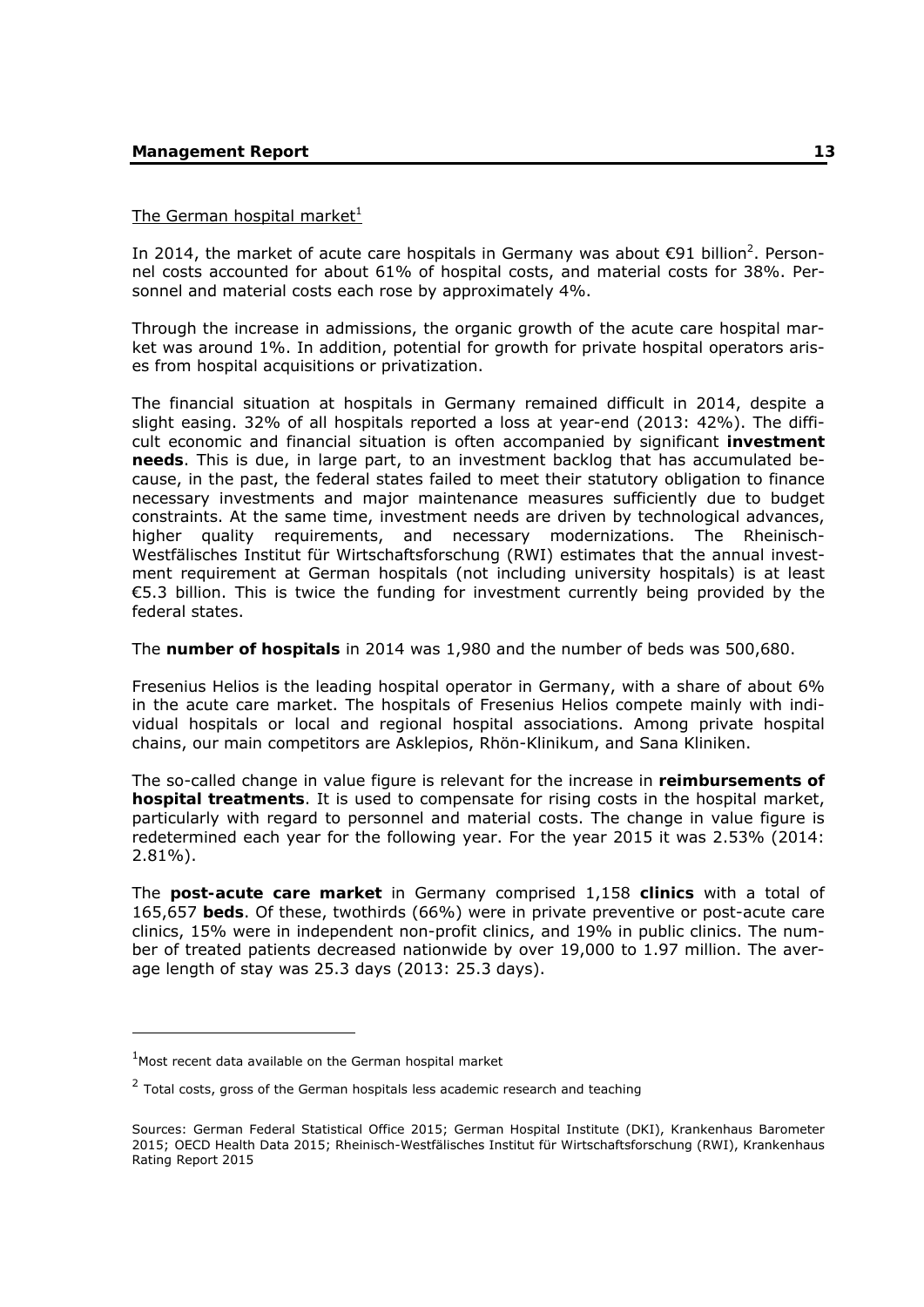The market for projects and services for hospitals and other health care facilities

The **market for projects and services for hospitals and other health care facilities** is very fragmented. Therefore, an overall market size cannot be determined. The market is countryspecific and depends, to a large extent, on factors such as public health care policies, government regulation, and levels of privatization, as well as demographics and economic and political conditions.

In **markets with established health care systems** and mounting cost pressure, the challenge for hospitals and other health care facilities is to increase their efficiency. Here, demand is especially high for sustainable planning and energy-efficient construction, optimized hospital processes, and the outsourcing of medical-technical support services to external specialists. This enables hospitals to concentrate on their core competency − treating patients. In **emerging markets**, the focus is on building and developing infrastructure and improving the level of health care.

Fresenius Vamed is one of the world's leading companies in the market for projects and services for hospitals and other health care facilities. The company has no **competitors** that cover its comprehensive portfolio of services across the entire life cycle worldwide. Competitors offer only parts of Fresenius Vamed's service portfolio. Depending on the service, the company competes with international companies and consortia, as well as with smaller local providers.

# **Overall business development**

-

The management Board's assessment of the effect of general economic developments and those in the health care sector for Fresenius

Overall, the development of the world economy had an only negligible impact on our industry in 2015. On the whole, the health care sector, both in mature and growth markets, developed positively, with continued increasing demand for health services. This had a positive effect on our business development.

### The management Board's assessment of the business results and significant factors affecting operating performance

The Management Board is of the opinion that the Fresenius Group's performance in 2015 was excellent – with sales and earnings growth across all business segments.

Fresenius Medical Care sales increased by 6% to US\$16,738 million. The business was significantly influenced by currency developments. Growth in constant currency was 11%. Net income attributable to shareholders of Fresenius Medical Care excluding onetime items<sup>1</sup> increased by 2%. Fresenius Kabi achieved organic sales growth of 8% and

 $1$  2015 before settlement costs for an agreement in principle for GranuFlo® / NaturaLyte® case (- US\$ 37 million after tax), before divestiture of dialysis business in Venezuela (- US\$ 27 million after tax) and European pharmaceutical business (US\$ 11 million after tax); 2014 before closing of manufacturing plant (- US\$ 13 million after tax)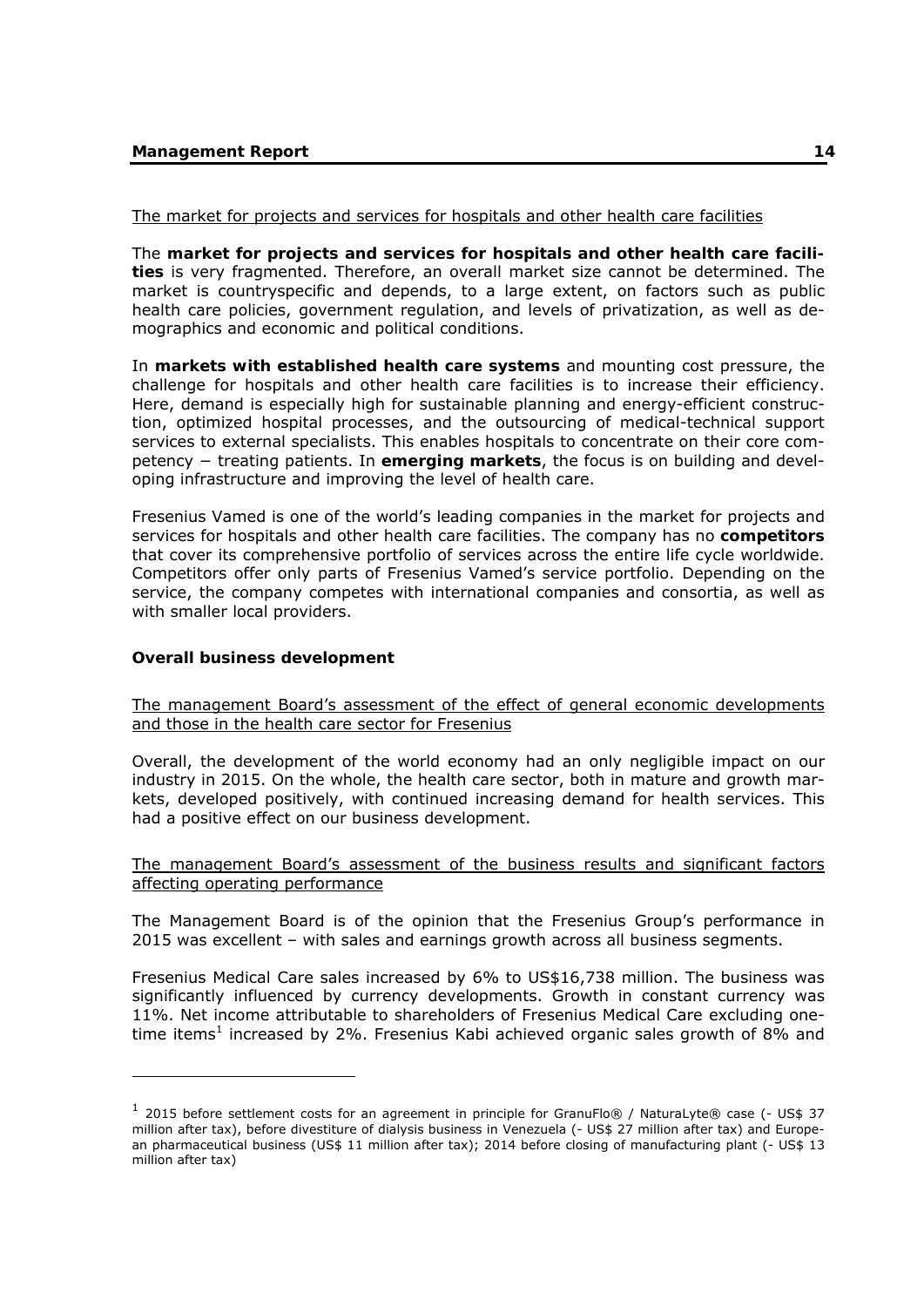increased EBIT<sup>1</sup> by 36% (21% in constant currency) to  $\epsilon$ 1,189 million. Persisting IV drug shortages and new product launches in the United States led to a better than expected development in this region. Organic sales growth of Fresenius Helios was 3%. The integration of the hospitals acquired from Rhön-Klinikum AG progressed well in 2015. The company increased EBIT<sup>1</sup> by 16% to €640 million. Fresenius Vamed achieved organic sales growth of 6%. EBIT grew by 8% to €64 million.

-

<sup>&</sup>lt;sup>1</sup> Before s items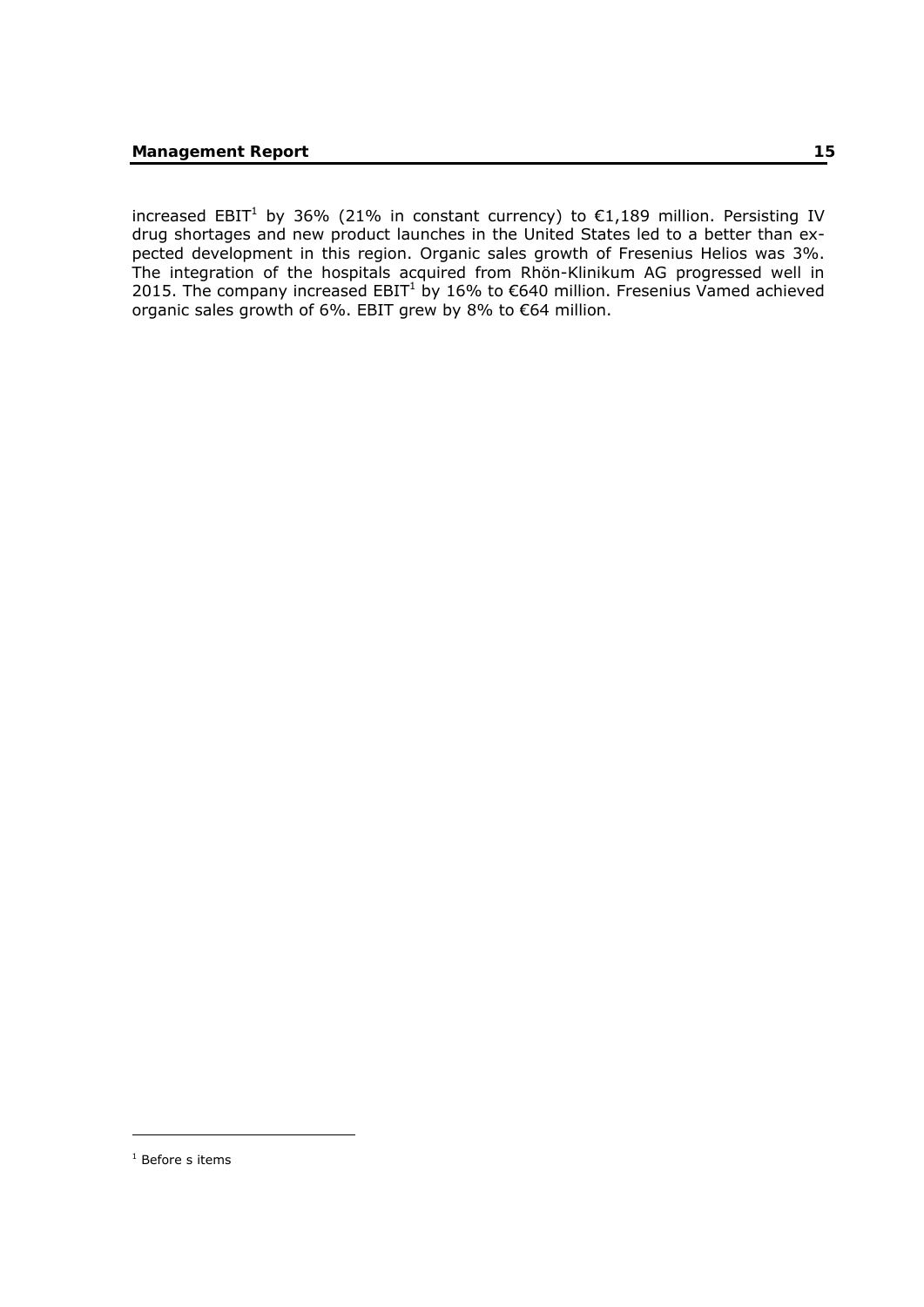### **Results of operations, financial position, assets and liabilities**

#### Results of operations

Net income of Fresenius SE & Co. KGaA in the fiscal year 2015 was €404 million (previous year €478 million). The decrease in net income mainly results from lower income from participations and transfers of profits. All the following companies have profit and loss transfer agreements with Fresenius SE & Co. KGaA: Fresenius Kabi AG, Fresenius ProServe GmbH, Fresenius Biotech Beteiligungs GmbH, Fresenius Versicherungsvermittlungs GmbH and Hyginus Publisher GmbH.

The profit and loss transfer agreement with Fresenius Kabi AG yielded earnings of €132 million (previous year €206 million). The decrease mainly results from lower dividend income from foreign Kabi affiliated companies. The 2014 amounts were positevely affected by extraordinary dividends. Moreover a lower actuarial interest rate applicable to the pension obligation has led to higher additions to pension liabilities.

Fresenius ProServe GmbH contributed with earnings of €328 million (previous year €335 million) to the net income from participations. One-time positive effects from the sale of shares of Rhön-Klinikum AG are included in previous year amounts.

Other significant income from participations came from a  $\epsilon$ 74 million Fresenius Medical Care AG & Co. KGaA dividend (previous year €73 million).

In addition to earnings from dividends and from profit and loss transfer agreements, Fresenius SE & Co. KGaA receives other operating income from rents and from providing services. Operating income also includes €237 million (previous year €131 million) of foreign currency gains while €238 million (previous year €132 million) of foreign currency losses are included in other operating expenses.

The General Partner and Supervisory Board of Fresenius SE & Co. KGaA will propose a dividend increase to the Annual General Meeting. For 2015, a dividend of €0.55 per ordinary share shall be paid to shareholders. This is an increase of 25%. The total dividend distribution will increase by 26% to €300.2 million (previous year €283.3 million).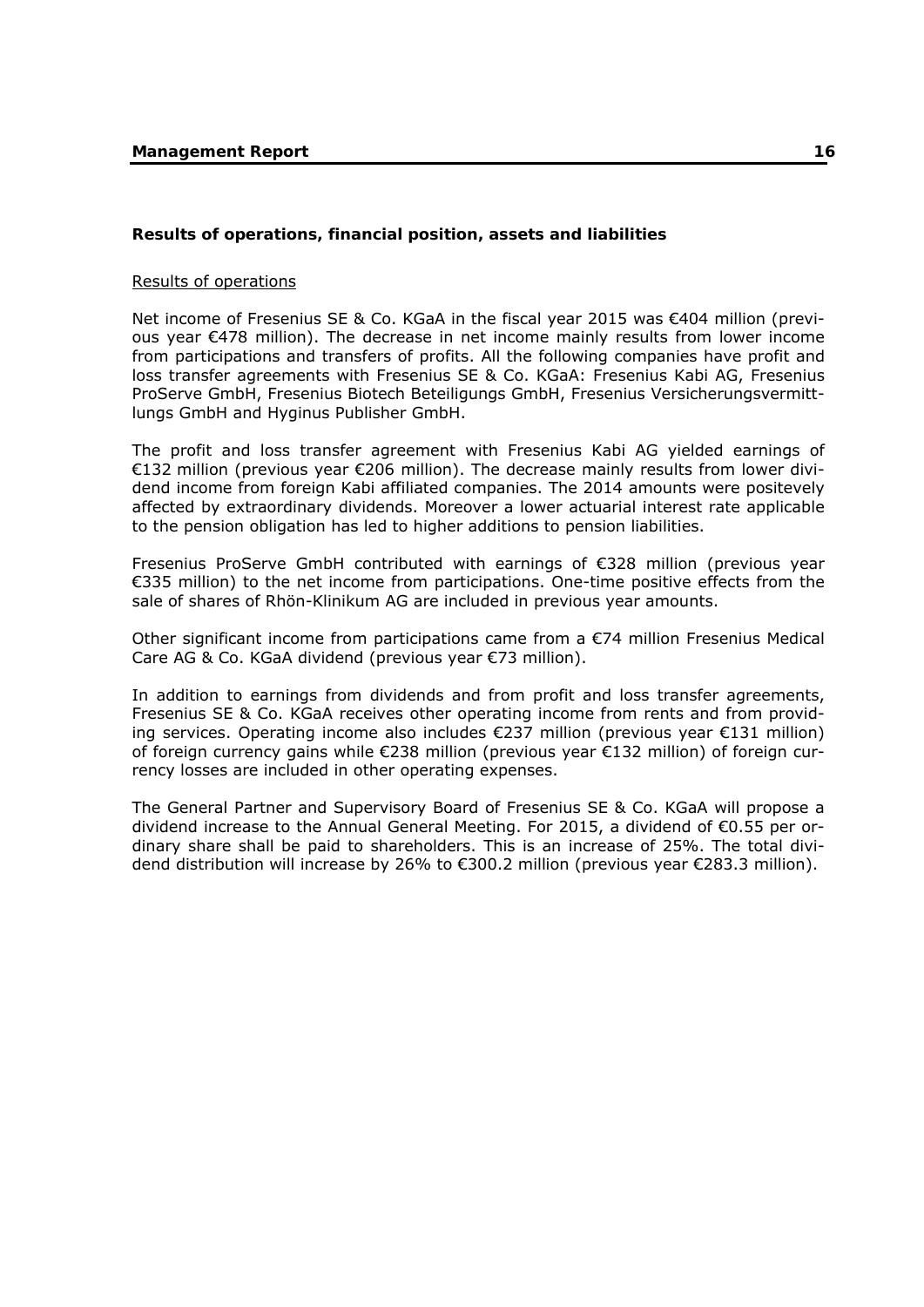# Cash flow statement

|                                                                                   | 2015     | 2014                                  |
|-----------------------------------------------------------------------------------|----------|---------------------------------------|
|                                                                                   |          | million $\epsilon$ million $\epsilon$ |
| Net Income                                                                        | 404      | 478                                   |
| Depreciation and amortization of non-current assets and<br>financial assets       | 5        | 5                                     |
| Increase in pension liabilities                                                   | 8        | 5                                     |
| Earnings from the sale of investments                                             | 0        | $-15$                                 |
| <b>Cash flow</b>                                                                  | 417      | 473                                   |
| Increase in accruals for income taxes<br>and other accrued expenses               | 9        | 20                                    |
| Increase in trade accounts payable                                                | 2        | -4                                    |
| Increase/Decrease in other operating assets and liabilities                       | 17       | $-10$                                 |
| Increase in working capital                                                       | 28       | 6                                     |
| Net Cash provided by operating activities                                         | 445      | 479                                   |
|                                                                                   |          |                                       |
| Payments for purchasing shares of subsidiaries, equity contributions              |          |                                       |
| to subsidiaries and investments in financial assets                               |          | $-7$                                  |
| Proceeds from sale of shares in subsidiaries                                      | $\Omega$ | 74                                    |
| Payments for investments in intangible assets and property plant<br>and equipment | $-2$     | -3                                    |
| Net Cash used in/ provided by investing activities                                | $-2$     | 64                                    |
| Dividends paid                                                                    | $-238$   | $-225$                                |
| Proceeds from bank loans                                                          | 112      | 1,045                                 |
| Repayment of bank loans                                                           | $-266$   | $-2,182$                              |
| Change in financing activities with related parties                               | $-276$   | 996                                   |
| Proceeds from exercise of stock options                                           | 88       | 45                                    |
| Net Cash used in financing activities                                             | -580     | $-321$                                |
| Change of cash and cash equivalents                                               | $-137$   | 222                                   |
| Cash and cash equivalents at the beginning of the year                            | 281      | 59                                    |
| Cash and cash equivalents at the end of the year                                  | 144      | 281                                   |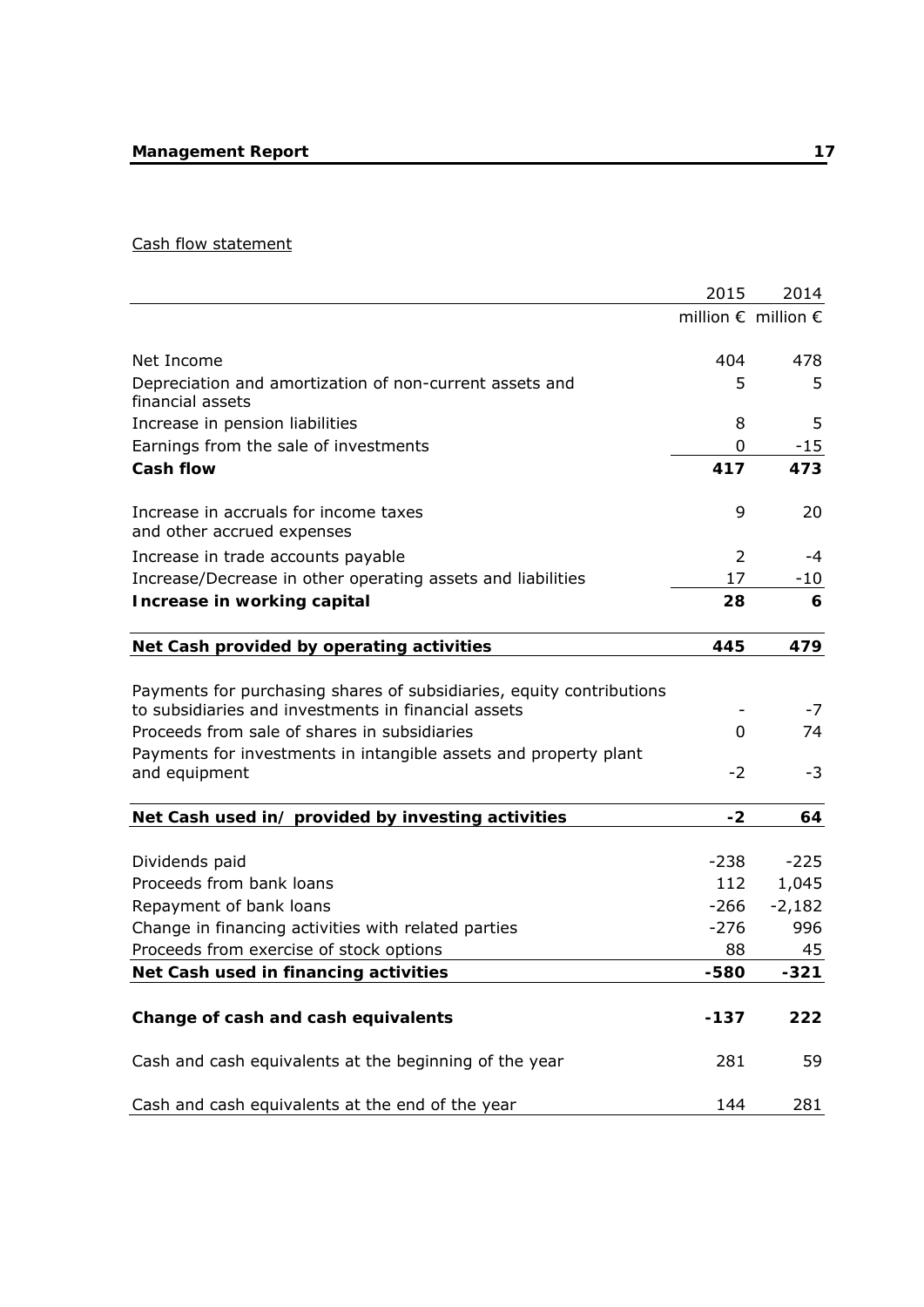The following paragraphs "financial position" and "investments, divestments and acquisitions" describe material positions of the cash flow statements in more detail.

Fresenius believes that its existing credit facilities, as well as the operating cash flows, income from transfer agreements and additional sources of short-term funding, are sufficient to meet the company's foreseeable liquidity needs. More information on credit facilities can be found in the notes to the financial statements.

As of December 31, 2015, Fresenius SE & Co. KGaA complied with the covenants under all the credit agreements.

#### Financial position

Total assets of Fresenius SE & Co. KGaA decreased by €254 million to  $€11,065$  million (previous year €11,319 million).

On the asset side, receivables from related parties decreased from  $\epsilon$ 2,502 million to €2,382 million, due mainly to lower demand for intercompany loans by Fresenius Pro-Serve GmbH, Fresenius Kabi Deutschland GmbH and Helios Kliniken GmbH.

On the liability side, bank debt decreased from  $£1,070$  million to  $€917$  million mainly due to the voluntary termination of €220 million Schuldschein Loans ahead of time, and the issuance of €112 million for Schuldschein Loans.

Moreover accounts payable to related parties have decreased from €4,068 million to €3,696 million due mainly to following transactions:

- Fresenius SE & Co. KGaA repaid €159 million loans to Fresenius US Finance II, Inc., that together with paid back loans from other subsidiaries were used to settle the €275 million and the US\$500 million Senior Notes which were due in July, 2015.
- In January 2015, a loan was repaid to Fresenius Finance II B.V. to voluntarily prepay a Term Loan B facility of €297 million.

The equity ratio increased from 48.4% to 51.8%.

#### Investments, divestments and acquisitions

Total investments in property, plant and equipment and intangible assets were €2 million in 2015.

Changes in the financial assets in the fiscal year 2015 mainly resulted from changes in loans to related parties. Some of the US-Dollar loans to American affiliated companies are hedged against exchange rate fluctuations and bound in a hedging relationship. €23.2 million foreign exchange gains have been recognized as of December 31, 2015 following the "Durchbuchungsmethode" and are offset by the same amount of foreign exchange losses from the hedging instruments.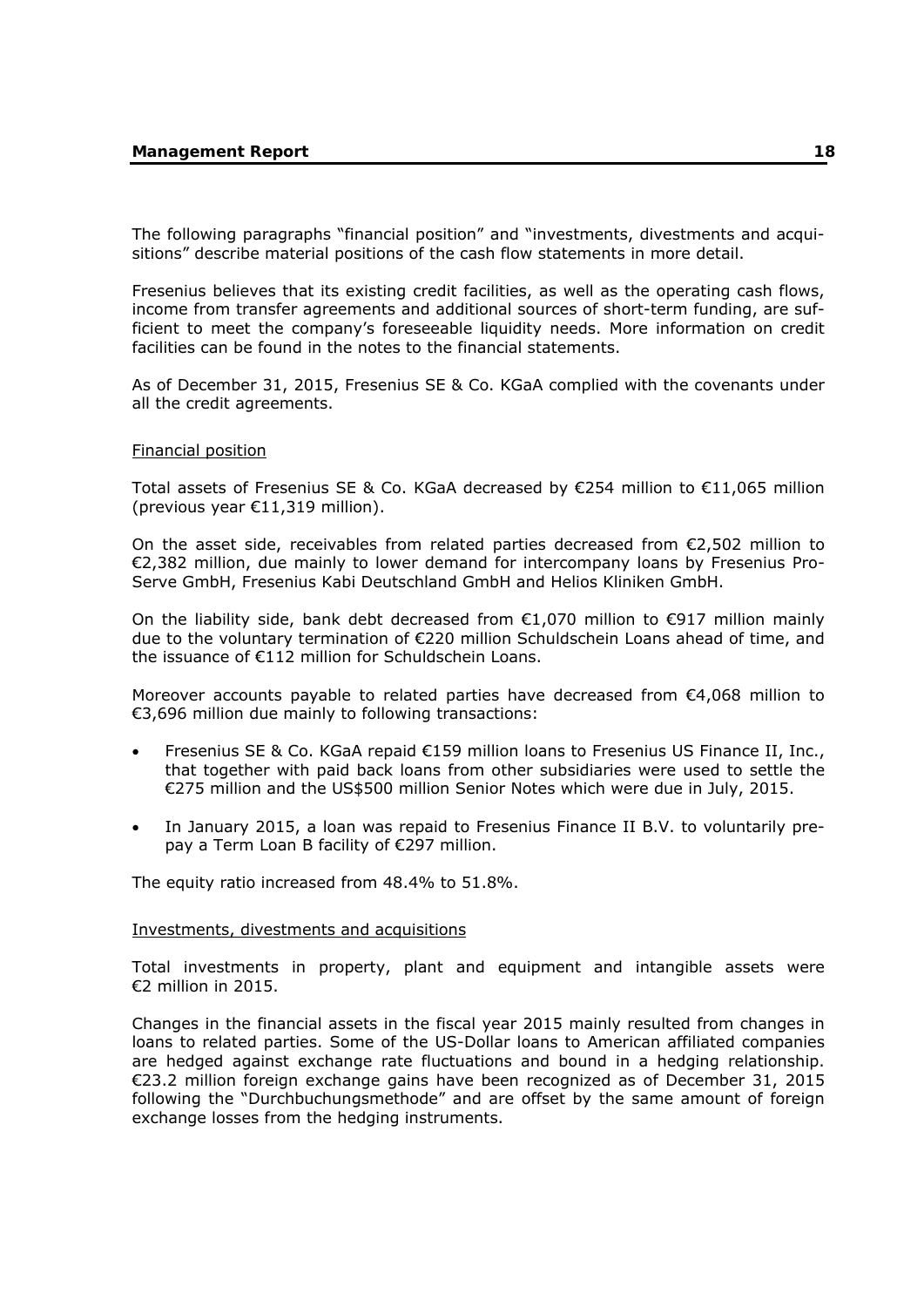# **Subsequent events**

On January 8, 2016, Fresenius Kabi and Becton, Dickinson and Company (BD) announced that Fresenius Kabi has acquired the BD Rx business, which includes a pharmaceutical manufacturing plant in the United States and the BD line of seven drugs in ready-to-administer prefilled glass syringes. Fresenius Kabi and BD have also signed a 10-year supply and distribution agreement under which Fresenius Kabi will supply BD with a portfolio of intravenous (IV) solutions.

On February 17, 2016, Fresenius Medical Care announced that Fresenius Medical Care North America has reached an agreement in principle with a committee designated by the plaintiffs to resolve litigation in the United State involving GranuFlo<sup>®</sup> / NaturaLyte<sup>®</sup>. Under the agreement in principle, the settlement amount would be US\$ 250 million, provided that 97% of all plaintiffs agree to the settlement by July 2016 with the funding provided in August 2016. Insurers will fund the settlement amount with US\$ 220 million. Therefore, the settlement has a pre-tax charge of  $US\$  60 million including other costs to finalize this matter.

On February 22, 2016, Fresenius announced, that HELIOS will acquire the municipal hospital in Velbert, in the German state of North Rhine-Westphalia. The hospital has 519 beds and, with approximately 1,000 employees, treats 45,000 patients each year, including 20,000 inpatients. HELIOS will fully own the hospital. Sales were approximately  $\epsilon$ 67 million in 2014. The acquisition is subject to approval by the German antitrust authorities. The transaction is expected to close in the second quarter of 2016.

There have been no significant changes in the Fresenius Group's operating environment following the end of the fiscal year 2015 until February 24, 2016. No other events of material importance on the assets and liabilities, financial position, and results of operations of the Group have occurred following the end of the fiscal year.

### **Overall assessment of the business situation**

At the time this Group Management Report was prepared, the Management Board continued to assess the development of the Fresenius Group as positive. Demand for our products and services continues to grow steadily around the world.

# **Outlook**

This Management Report contains forward-looking statements, including statements on future sales, expenses, and investments, as well as potential changes in the health care sector, our competitive environment, and our financial situation. These statements were made on the basis of the expectations and assessments of the Management Board regarding events that could affect the Company in the future, and on the basis of our mid-term planning. Such forward-looking statements are subject, as a matter of course, to risks, uncertainties, assumptions, and other factors, so that the actual results, including the financial position and profitability of Fresenius, could therefore differ materially – positively or negatively – from those expressly or implicitly assumed or described in these statements. For further information, please see our Opportunities and Risk Report on pages 25 ff.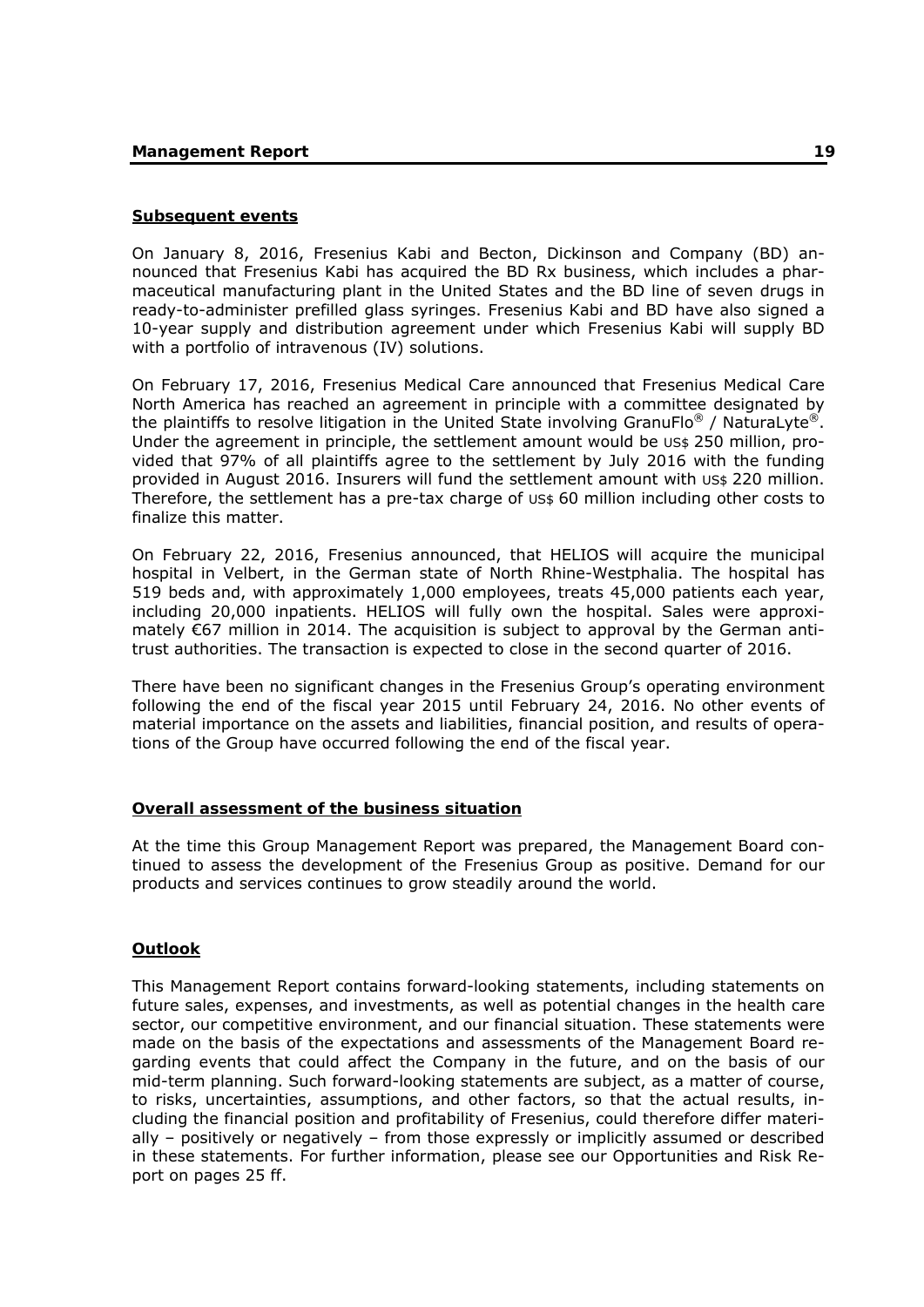#### **General and mid-term outlook**

The outlook for the Fresenius Group for the coming years continues to be positive. We are able to treat patients and supply customers reliably, continuously striving to optimize our costs, to adjust our capacities to and to improve our product mix, as well as to expand our products and services business. We expect these efforts to increase our earnings in the coming years. In addition, good growth opportunities for Fresenius are, above all, presented by the following factors:

- The sustained **growth of the markets** in which we operate: Fresenius still sees very good opportunities to benefit from the growing health care needs arising from aging populations, with their growing demand for comprehensive care, and technical advances, but driven also by the still insufficient access to health care in the developing and emerging countries. There are above-average growth opportunities for us not only in the markets of Asia and Latin America, but also in Eastern Europe. Efficient health care systems with appropriate reimbursement structures will evolve over time in these countries, as economic conditions improve. We will strengthen our activities in these regions and introduce further products from our portfolio into these markets successively.
- The **expansion of our regional presence**: The fast-growing markets in Asia-Pacific, Latin America, and Eastern Europe especially offer further potential for increasing our market shares. China, for instance, offers excellent growth opportunities over the long-term, not only in infusion and nutrition therapies, IV drugs, and medical devices for Fresenius Kabi, but also for Fresenius Medical Care in dialysis. We plan to further roll out products and therapies from our existing portfolio in countries where we do not yet offer a comprehensive range.
- The **broadening of our services business**: For Fresenius Medical Care, opportunities to extend into new markets or to expand its market share arise if a country opens up to private dialysis providers or allows cooperation between public and private providers through public-private partnerships. Whether or not private companies can offer dialysis treatment, and in what form, depends on the health care system of the country in which they operate and its legal framework. In addition to dialysis products and the treatment of dialysis patients, Fresenius Medical Care sees significant growth potential in the future in medical services related to dialysis and in expanding the coordination of care. These include, e. g., vascular care services, laboratory services, as well as hospitalist and intensivist services. With the successful completion of the acquisition of hospitals from Rhon-Klinikum AG, Fresenius Helios has an extensive nationwide hospital network. Based on this platform, Fresenius Helios aims to develop and offer innovative, integrated care offerings.
- The **broadening of our products business**: At Fresenius Medical Care, we see renal pharmaceuticals as growth drivers. They complement our dialysis portfolio and add to the horizontal expansion of our portfolio. They offer further growth potential in line with our strategic goals and the growing trend of offering more integrated care. At Fresenius Kabi, we plan to expand our IV drugs product business. We develop generic drug formulations that are ready to launch at the time of market formation, directly after the patents of the branded products expire.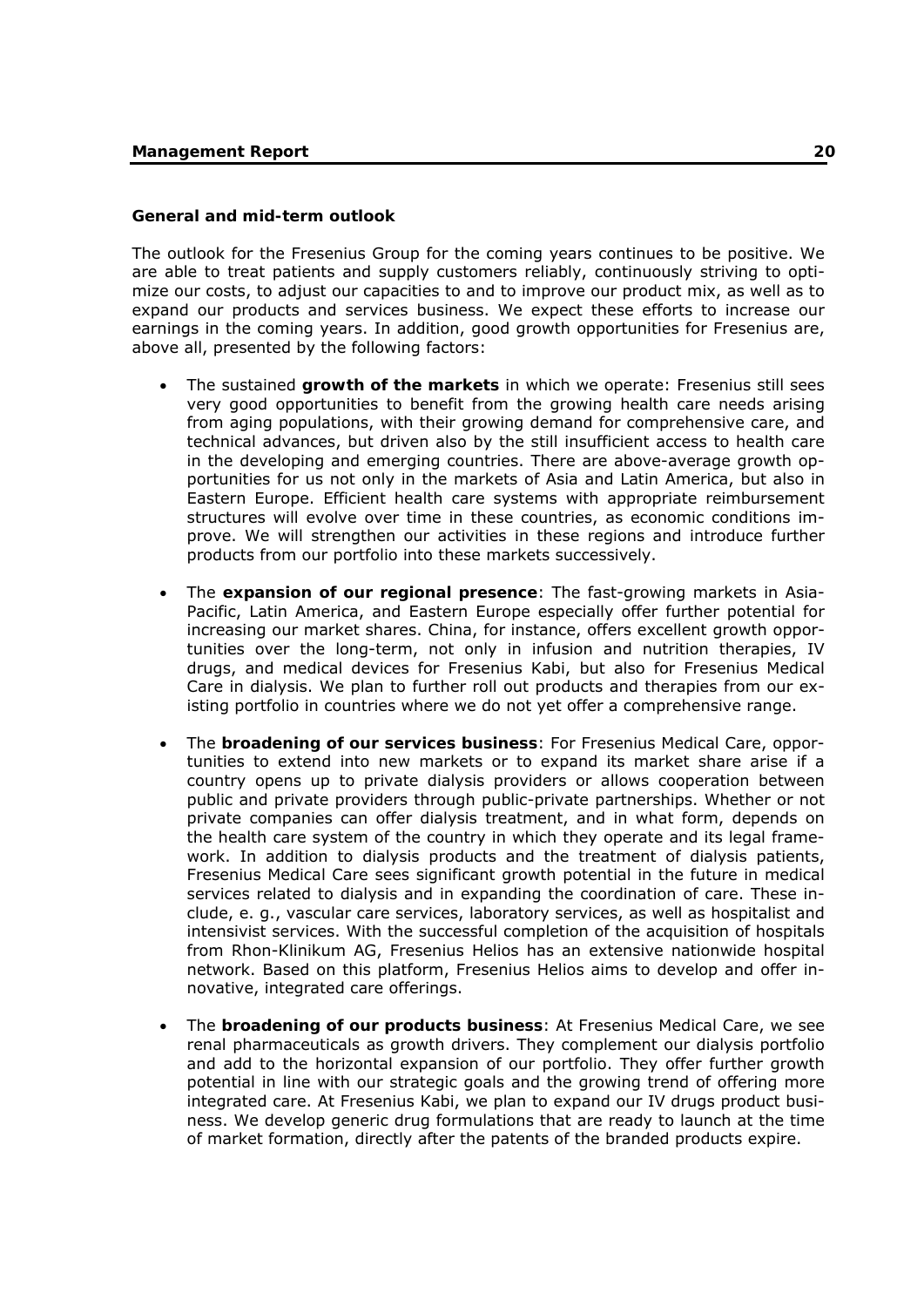- The **development of innovative products and therapies**: These will create the potential to further expand our market position in the regions. In addition to innovation, best-in-class quality, reliability, and the convenience of our products and therapies are key factors here. In our dialysis business, we expect home therapies to gain further importance, leading to growth potential for Fresenius Medical Care. Home dialysis and the corresponding technologies and products will continue to be a major focus of our R & D activities. In addition, Fresenius Kabi is developing new dosage forms for its products.
- **Selective acquisitions**: Besides retaining organic sales growth as the basis for our business, we will continue to utilize opportunities to grow by making small and midsized acquisitions that expand our product portfolio and strengthen our regional presence.

We are also exploiting any opportunities for potential within our operations for **costmanagement** and **efficiency enhancement** measures. These include plans for costefficient production and a further-optimized procurement process. Thus, Fresenius Kabi initiated a program in 2015. This program is designed to increase production efficiency and streamline administrative structures.

The outlook takes account of all events known at the time the annual financial statements were prepared that could influence our operating performance in 2016 and beyond. Significant risks are discussed in the Risk Report. As in the past, we will do our utmost to achieve and – if possible – exceed our targets.

### **Future markets**

We expect the consolidation process to continue among competitors in our markets in Europe, Asia-Pacific, and Latin America. Consequently, we expect that there will be opportunities for us to penetrate new markets, both by expanding our regional presence and by extending our product portfolio. New markets will open up as Fresenius Medical Care successively rolls out its product and services portfolio, especially in emerging countries. In addition, **Fresenius Medical Care** continues to expand its Care Coordination business with services related to dialysis. With Care Coordination, Fresenius Medical Care can address the needs of dialysis patients even more comprehensively.

**Fresenius Kabi** plans to introduce products already offered outside the United States into that country as well. It also aims to further roll out its product portfolio internationally, especially in the fast-growing markets of Asia-Pacific and Latin America. Market share is to be expanded further through the launch of new products in the field of IV drugs and medical devices for infusion therapy and clinical nutrition, as well as in transfusion technology.

With its broad hospital network across Germany, **Fresenius Helios** is able to develop new patient care models. In addition, further acquisition opportunities are expected to arise in the German hospital market.

**Fresenius Vamed** is expecting to grow in the life cycle and PPP project areas, both with regard to the project and the services business. Moreover, the company intends to further expand its position with follow-up orders, as well as to enter new target markets.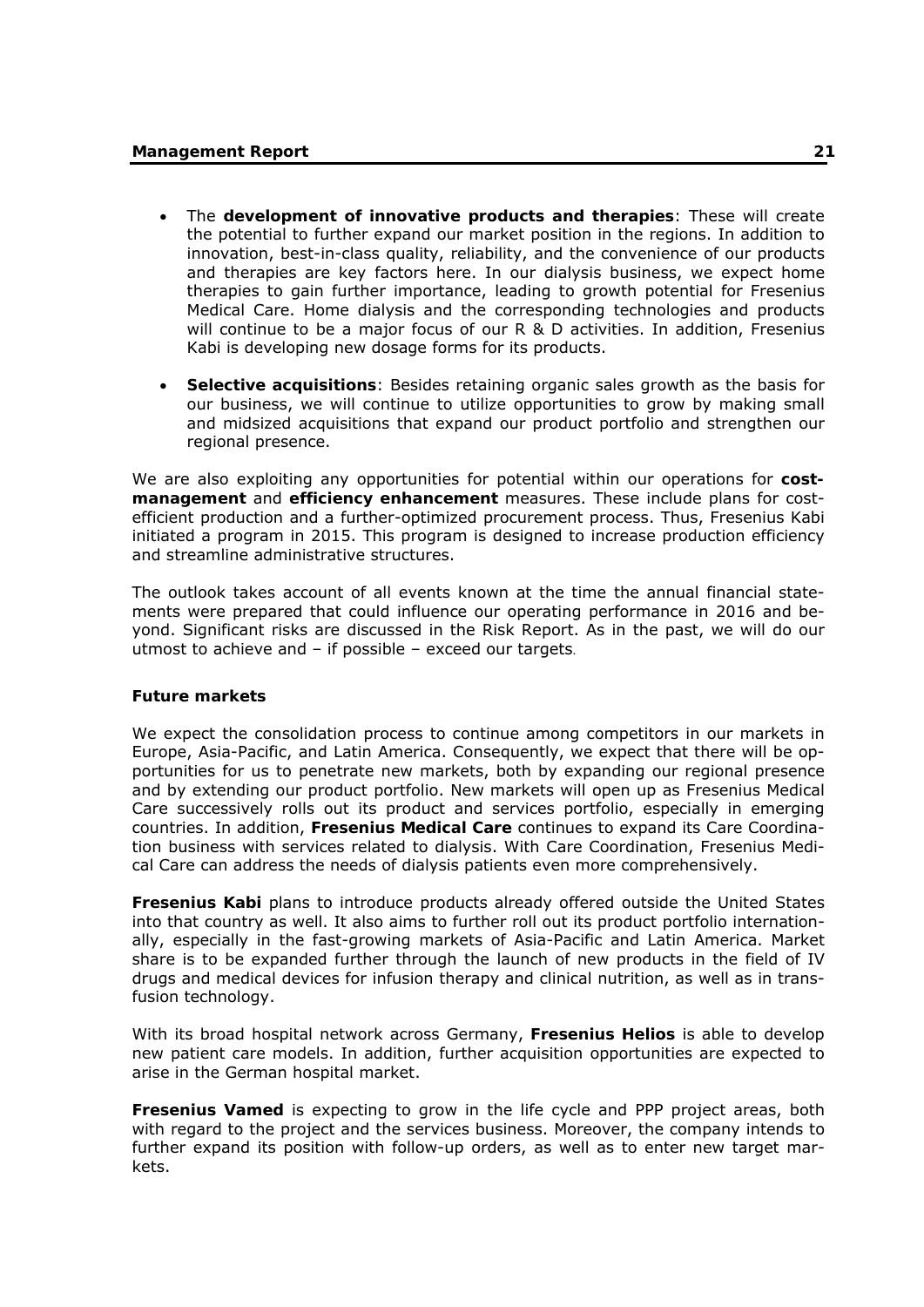# **Health care sector and markets**

The health care sector is considered to be widely independent of economic cycles. The demand, especially for lifesaving and life-sustaining products and services, is expected to increase, given that they are medically needed and the population is aging. Moreover, medical advances and the large number of diseases that are still difficult to cure – or are incurable – are expected to remain growth drivers.

In the emerging countries, the availability of basic health care and the growing demand for high-quality medical treatment is increasing. As per-capita income increases, individuals increasingly have to cope with the illnesses associated with lifestyle diseases.

On the other hand, experts estimate that further financial constraints in the public sector could result in more pricing pressure and a slowdown in revenue for companies in the health care industry. Some countries are experiencing significant financing problems in the health care sector due to the strained public finance situation. Especially in the industrialized countries, increased pressure to encourage saving can be expected as health care costs constitute a large portion of the budget.

It will be increasingly important for companies to increase patient benefit, to improve treatment quality, and to offer preventive therapies. In addition, especially those products and therapies that are not only medically but also economically advantageous will be of increasing importance.

### The dialysis market

The **global dialysis market** is expected to grow by about 4% at constant exchange rates in 2016.

The number of dialysis patients worldwide is expected to rise by approximately 6% in 2016, although significant regional differences will remain. For the United States, Japan, and the countries of Central and Western Europe, where prevalence is already relatively high, we forecast patient growth in the region of 1% to 4%. In economically weaker regions, the growth rates are even higher with values of up to 10%, and in some countries even more.

Driven by the development of infrastructure, the establishment of health care systems, and the growing number of chronically ill patients, overproportional growth is expected in Asia, Latin America, Eastern Europe, the Middle East, and Africa. The fact that a large part of the world's population lives in these regions underscores the strong growth potential for the entire spectrum of dialysis services and products.

Overall, factors such as aging populations and the growing number of people suffering from diabetes and hypertension, which are ailments often preceding terminal kidney failure, are contributing toward continued growth of the dialysis markets. The age expectancy of dialysis patients is also rising thanks to ongoing advances in treatment quality and the rising standard of living, especially in the emerging countries.

-

Source: Company research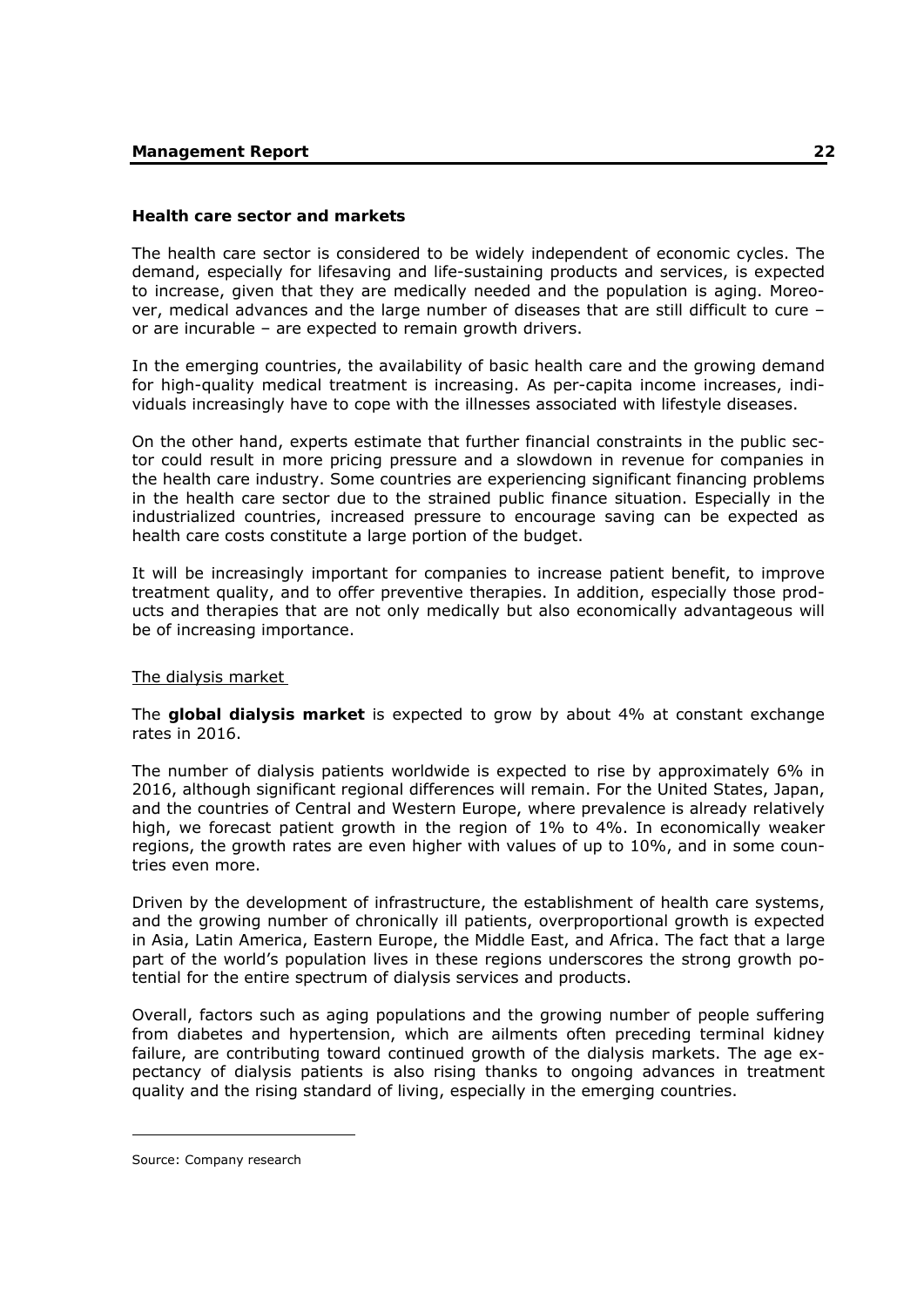The market for care coordination opens up additional growth opportunities for Fresenius Medical Care.

The market for and generic IV drugs, clinical nutrition, infusion therapy, and medical devices / transfusion technology<sup>1</sup>

We expect the global market for generic IV drugs, clinical nutrition, infusion therapy, and medical devices / transfusion technology to grow by approximately 4% in 2016.

The **market for generic IV drugs** in Europe and the United States is expected to grow by about 4% to 5% in 2016. The demand for generic drugs is likely to grow because of their significantly lower price. The growth dynamic will continue to be driven by originator drugs going off-patent. A factor working in the opposite direction is the price erosion for generic drugs that are already in the market.

Growth of about 3% is expected for the **clinical nutrition market** in Europe in 2016. However, given the financial constraints in these countries, the efforts to contain costs in the health care sector are being pursued undiminished. Continued high growth potential is projected in Asia-Pacific, Latin America, and Africa. We expect growth of up to 10% in individual countries.

We expect the **market for infusion therapy** in Europe to remain at the prior year's level in 2016. Besides a slightly decreasing blood volume substitutes market due to restrictions imposed on the use of these products, continuous price pressure in the tender-driven standard-solutions business is expected to affect growth. Outside Europe, growth of up to 7% is expected.

The worldwide **market for medical devices / transfusion technology** is expected to grow by up to 4% in 2016.

### The German hospital market

-

We expect the acute care hospital market in Germany to grow slightly in 2016. Admissions are forecast to increase by approximately 1%.

The so-called change in value figure is relevant for the increase in **reimbursements of hospital treatments**. For 2016 it was set at 2.95%. This is the highest level since the introduction of the DRG system. In addition, the hospital funding system provides for various increases and reductions for acute hospitals. For example, a reduction of 25% had to be accepted for surplus services previously agreed upon with the health insurance companies. A reduction of 65% applies to surplus services not agreed upon. To

<sup>&</sup>lt;sup>1</sup> Market data refer to Fresenius Kabi's addressable markets. Those are subject to annual volatility due to currency fluctuations and patent expiries of original drugs in the IV drug market, among other things.

Source: Company research; Rheinisch-Westfalisches Institut fur Wirtschaftsforschung (RWI), Krankenhaus Rating Report 2013

Source: Company research; Rheinisch-Westfalisches Institut fur Wirtschaftsforschung (RWI), Krankenhaus Rating Report 2013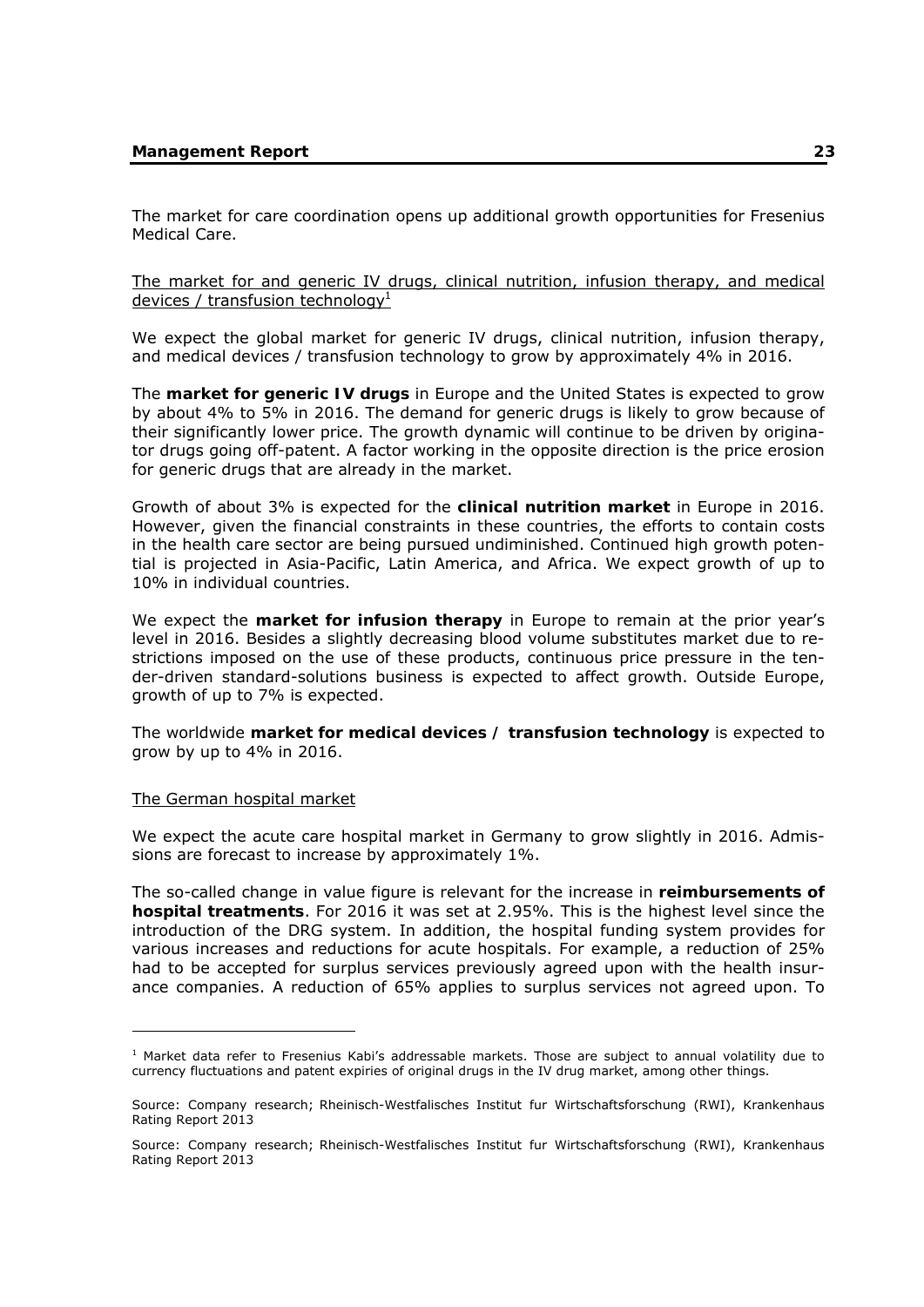compensate the reduction, a 0.8% extra charge on invoiced hospital treatments is provided. We expect the overall effect of the increases and reductions on the result of HE-LIOS in 2016 to be slightly positive.

The German Hospital Structures Act (KHSG) entered into force in January 2016. However, no significant changes in the compensation for hospital services are expected until 2017 and 2018. These include the fixed cost digression discount, the care supplement, and taking medical outcomes into account in compensation. The specific financial impact this will have on HELIOS cannot currently be quantified since the key compensation parameters have not yet been established. However, we do not expect any negative effects since the HELIOS Group is well prepared for quality-based compensation thanks to its clear focus on quality and transparency of medical results.

Despite higher revenues, the expectations of the hospitals are rather pessimistic with respect to their **economic situation** in 2016. According to the Krankenhaus-Barometer 2015 survey by the German Hospital Institute (DKI), 39% of the hospitals expect their economic situation to worsen. Specifically, personnel costs will be a burden due to tariff increases. Moreover, investment needs are growing while government support is declining. The Rheinisch-Westfalisches Institut fur Wirtschaftsforschung (RWI) forecasts that more hospitals will respond to economic pressures by joining together into networks and bundling their services. Networks offer opportunities for individual hospitals to reduce costs, for example in purchasing.

We anticipate that privatization and consolidation will continue in the German hospital market.

#### The market for projects and services for hospitals and other health care facilities

For 2016, we expect the worldwide demand for projects and services for hospitals and other health care facilities to grow at a low single-digit rate.

In the Central European **markets with established health care systems**, we expect solid growth. The demand for projects and services for hospitals and other health care facilities will continue to grow due to demographic changes and the rising investment and modernization needs of public health facilities. The focus is on services ranging from the maintenance and repair of medical and hospital equipment, facility management, and technical operation, through to total operational management and infrastructure process optimization – especially within the framework of public-private partnership (PPP) models. Additional growth opportunities are presented by an increasing number of non-medical services, which are outsourced from public facilities to private service providers.

In the **emerging markets** we anticipate an overall dynamic development. Growth in markets such as Africa, Latin America, and southeast Asia will initially be driven by the demand for efficient, needs-oriented medical care. In China and the Middle East, growth will be driven by the development of infrastructure and the creation of new care services, as well as research and training facilities.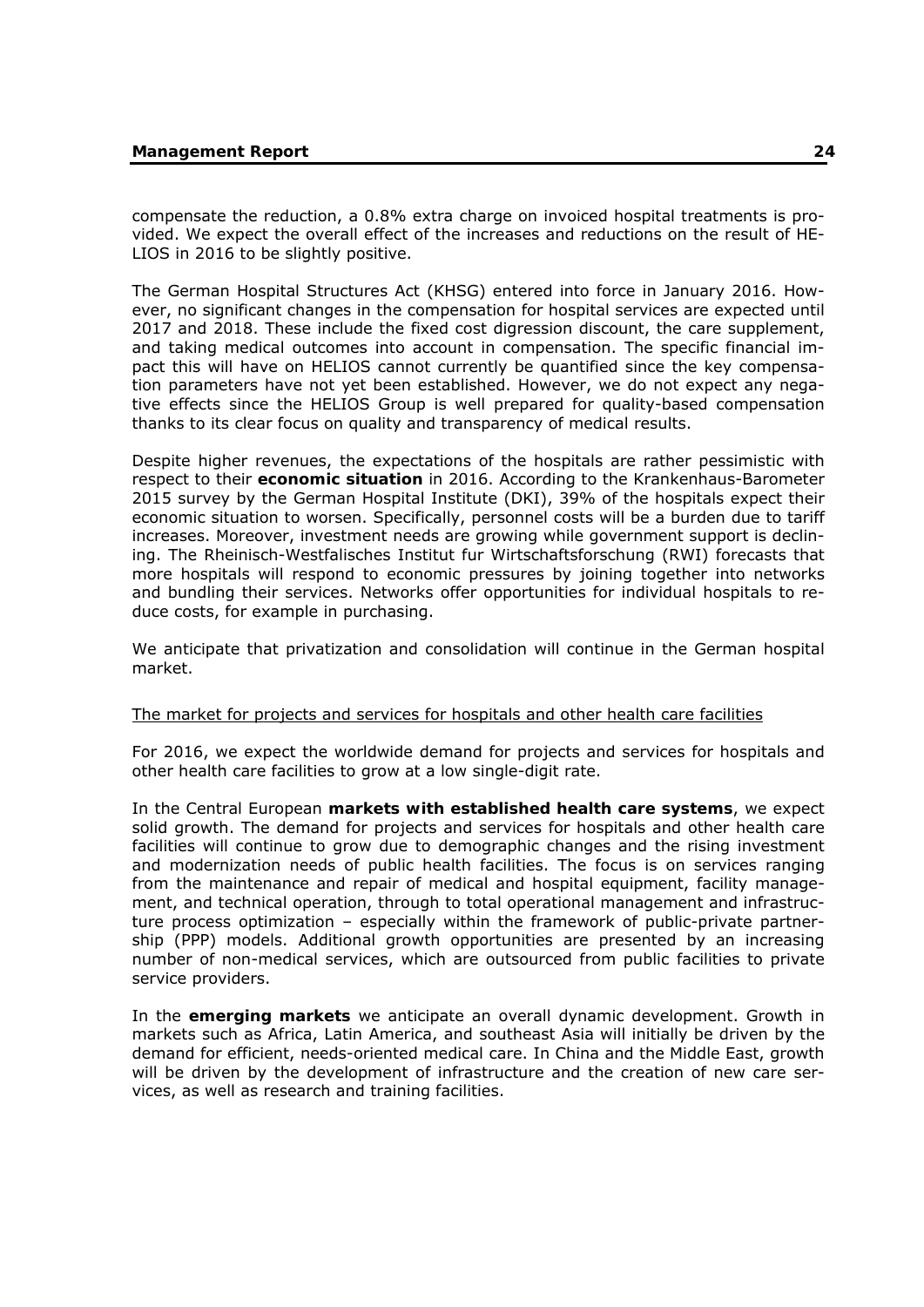### **Economic outlook of Fresenius SE & Co. KGaA for the year 2016**

For the fiscal year 2016 the company expects a slightly higher contribution to earnings from dividends and profit and loss transfers. Retained earnings are also expected to increase slightly.

# **Dividend**

The dividend increases provided by Fresenius in the last 22 years show impressive continuity. Our dividend policy aims to align dividends with earnings per share growth (before special items) and thus broadly maintains a payout ratio of 20% to 25%. Based on our positive earnings forecast, we expect to offer our shareholders an earnings-linked dividend.

### **Opportunities and risk report**

The Fresenius Group is exposed to a number of risks due to the complexity and the dynamics of its business. These risks are inevitable consequences of entrepreneurial activities. The willingness to take risks has to be accommodated if opportunities are to be exploited. As a provider of products and services for the severely and chronically ill, we are relatively independent of economic cycles. The diversification into four business segments, which operate in different segments of the health care market, and the global footprint further minimize the Group's risk profile. Our experience, as well as our strong market positions, serve as a solid basis for a reliable assessment of risks. At the same time, we will continue to take advantage of the wide-ranging opportunities for sustainable growth and expansion that the health care market offers to the Fresenius Group.

### **Opportunities management**

Managing opportunities is an ongoing, integral part of corporate activity aimed at securing the Company's long-term success. In this way, we can explore new prospects and consolidate and improve on what we have already achieved. The Group's decentralized and regional organizational and management structure enables the early identification and analysis of trends, requirements, and opportunities in our often fragmented markets; and we can respond to them flexibly and in line with local market needs. Furthermore, we maintain regular contact and dialogue with research groups and scientific institutions, and keep a close watch on markets and competitors in order to identify opportunities. Within the Group, opportunities and synergies can be exploited through continuous communication involving the exchange of information and know-how between the business segments. Anticipated future opportunities for the Fresenius Group are discussed in the Outlook starting on page 19.

### **Risk management**

The risk management is also a continuous process. Identifying, controlling, and managing risks are key tools of solid corporate governance. The **Fresenius risk management system** is closely linked to the corporate strategy. Opportunities are not recognized in the risk management system.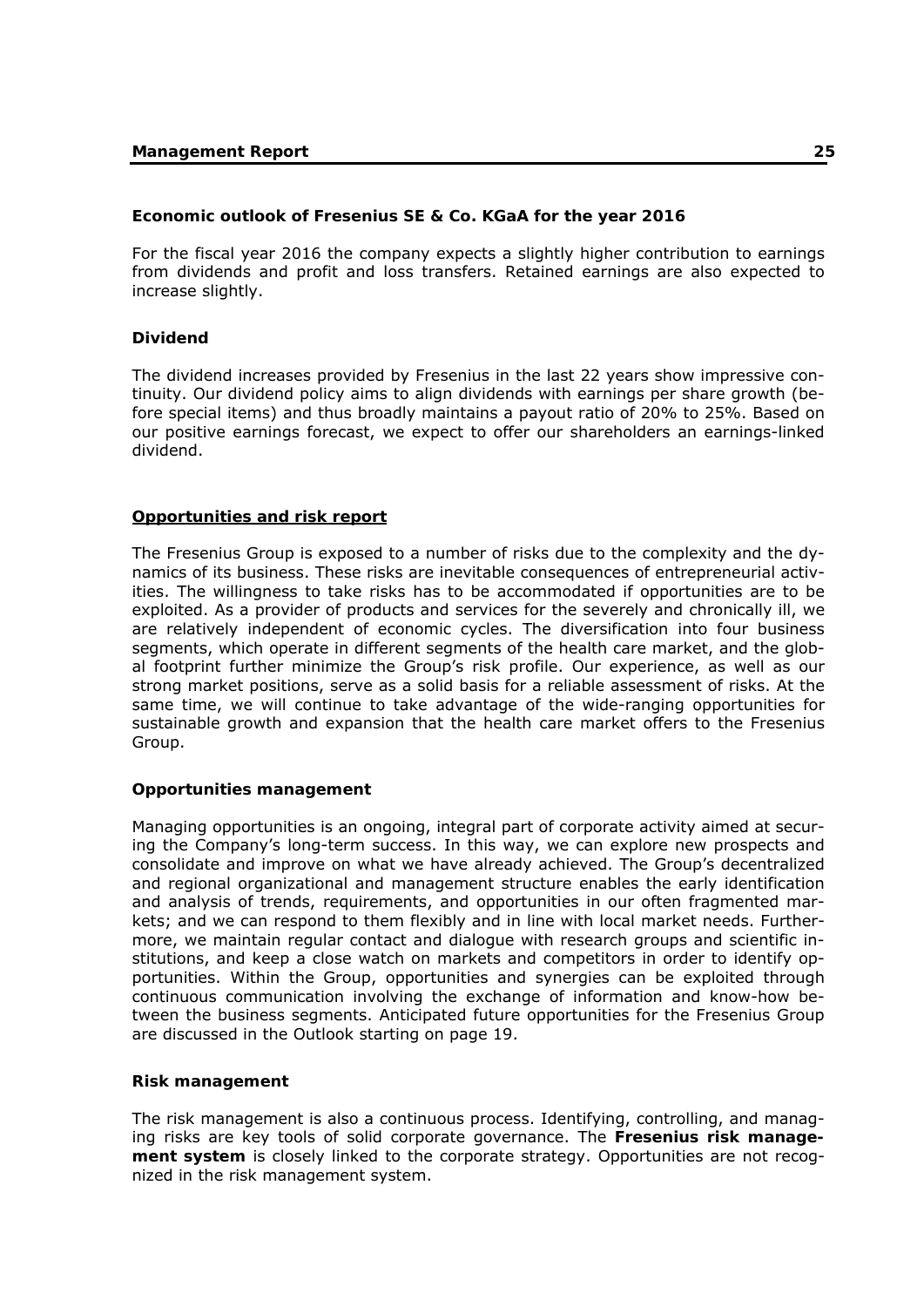Responsibilities for the processes and monitoring risks in the business segments have been assigned as follows:

- Using standardized processes, risk situations are evaluated regularly and compared with specified requirements. If negative developments emerge, responses can be initiated at an early stage.
- The managers responsible are required to report any relevant changes in the risk profile to the Management Board without delay.
- Markets are kept under constant observation and close contact is maintained with customers, suppliers, and institutions. These policies allow us to swiftly identify and react to changes in our business environment.

The risk management system is supported both at Group level and in the business segments by our **risk controlling measures** and our **management information system**. Detailed monthly and quarterly reports are used to identify and analyze deviations of the actual compared to the planned business development. In addition, the risk management system comprises a **control system** that oversees organizational processes and measures, as well as internal controls and audits, with which we can identify significant risks at an early stage and counteract each one individually.

The functionality and effectiveness of our risk management system is reviewed regularly by the Management Board and the internal auditing department. Conclusions arising from the audits are taken into account in the ongoing refinement of the system, to allow prompt reaction to changes in our environment. This system has thus far proved effective. The control system is also regularly reviewed by the Management Board and the internal auditing department. Moreover, the external auditor reviews whether the control system set up by the Management Board is suitable for the early identification of risks that would put the continued existence of the Company in danger. The insights gained from the audit regarding the internal financial reporting controls are taken into account in the continued development of the system.

Fresenius has ensured that the scope and focus of the organizational structure and systems for identifying, assessing, and controlling risks, and for developing countermeasures and for the avoidance of risks, are aligned suitably with the Company-specific requirements and that they are properly functional. However, there can be no absolute certainty that this will enable all risks to be fully identified and controlled.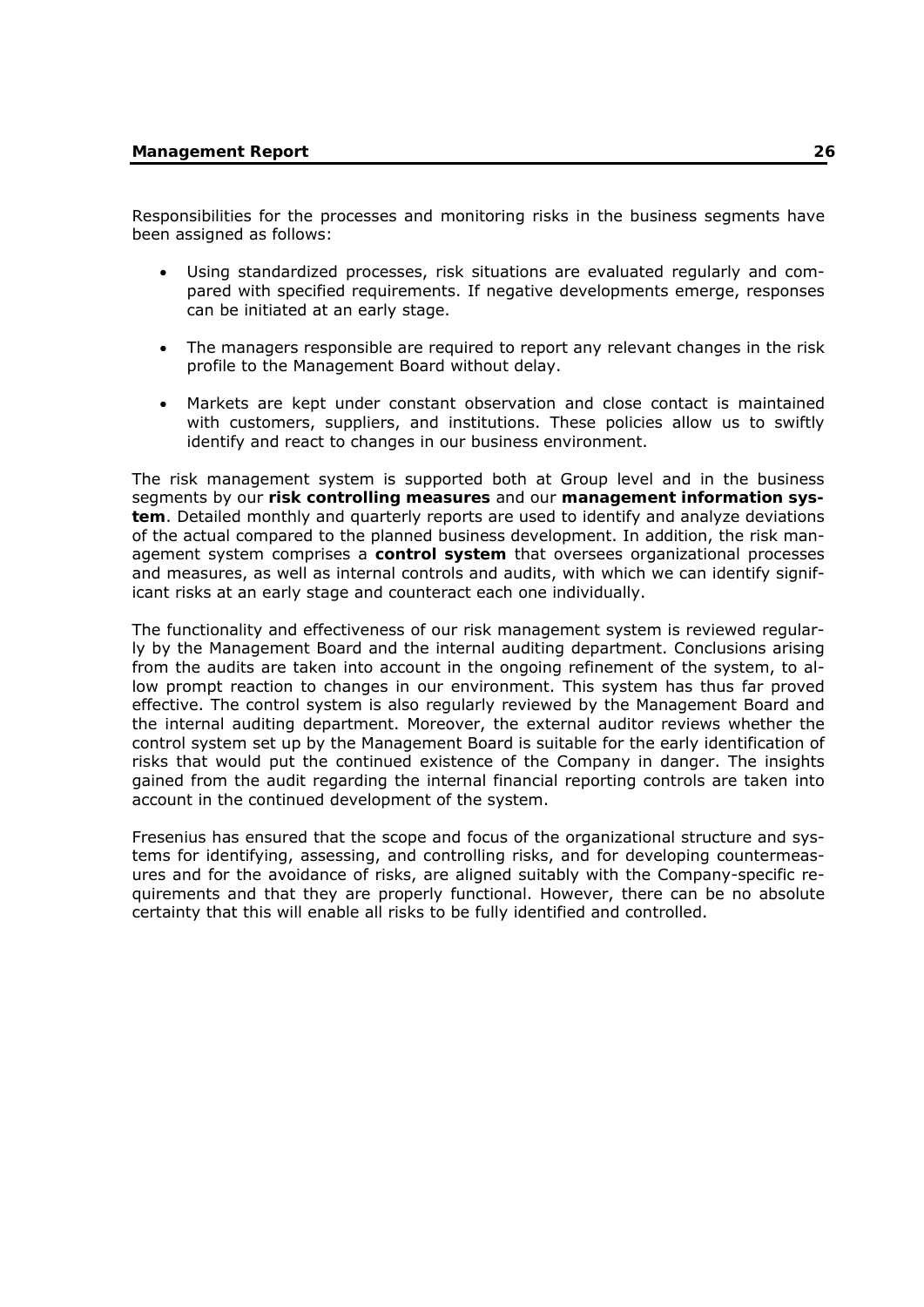### Internal financial reporting controls

Numerous measures and internal controls assure the correctness and reliability of accounting processes and financial reporting, and thus preparation of annual financial statements, consolidated financial statements, and management reports in compliance with applicable principles. Our **four-tier reporting process** especially promotes intensive discussion and ensures control of the financial results. At each reporting level,

- local entity
- region
- business segment
- Group

financial data and key figures are reported, discussed, and compared on a regular monthly basis with the prior-year figures, budget, and latest forecast. In addition, all parameters, assumptions, and estimates that are of relevance for the externally reported Group and segment results are discussed intensively with the department responsible for preparing the Group's consolidated financial statements. These matters are also reviewed and discussed quarterly by the Supervisory Board's Audit Committee.

Control mechanisms, such as automated and manual reconciliation procedures, are further precautions put in place to assure that financial reporting is reliable and that transactions are correctly accounted for. All consolidated entities report according to Groupwide standards, which are determined at the head office. These are regularly adjusted to allow for changes made to the accounting regulations. The consolidation proposals are supported by the IT system. In this context, reference is made to the comprehensive consolidation of internal Group balances. To prevent abuse, we take care to maintain a strict separation of functions. Management control and evaluations also help to ensure that risks having a direct impact on financial reporting are identified and that controls are in place to minimize them. Moreover, changes in accounting principles are monitored and employees involved in financial reporting are instructed regularly and comprehensively. External experts and specialists are engaged if necessary. The Treasury, Tax, Controlling, and Legal departments are involved in supporting the preparation of the financial statements. Finally, the information provided is verified once again by the department responsible for preparing the consolidated financial statements.

Fresenius Medical Care, a large business segment, is subject to the controls of Section 404 of the Sarbanes-Oxley Act.

### **Risk areas**

The main risk areas for the operations of the Fresenius Group are as follows:

#### General economic risks and risks in the general operating framework

At present, the development of the global economy exhibits no significant risk to the Fresenius Group. In 2016, we largely expect overall economic growth to continue. Moreover, Fresenius is affected only to a small extent by general economic fluctuations.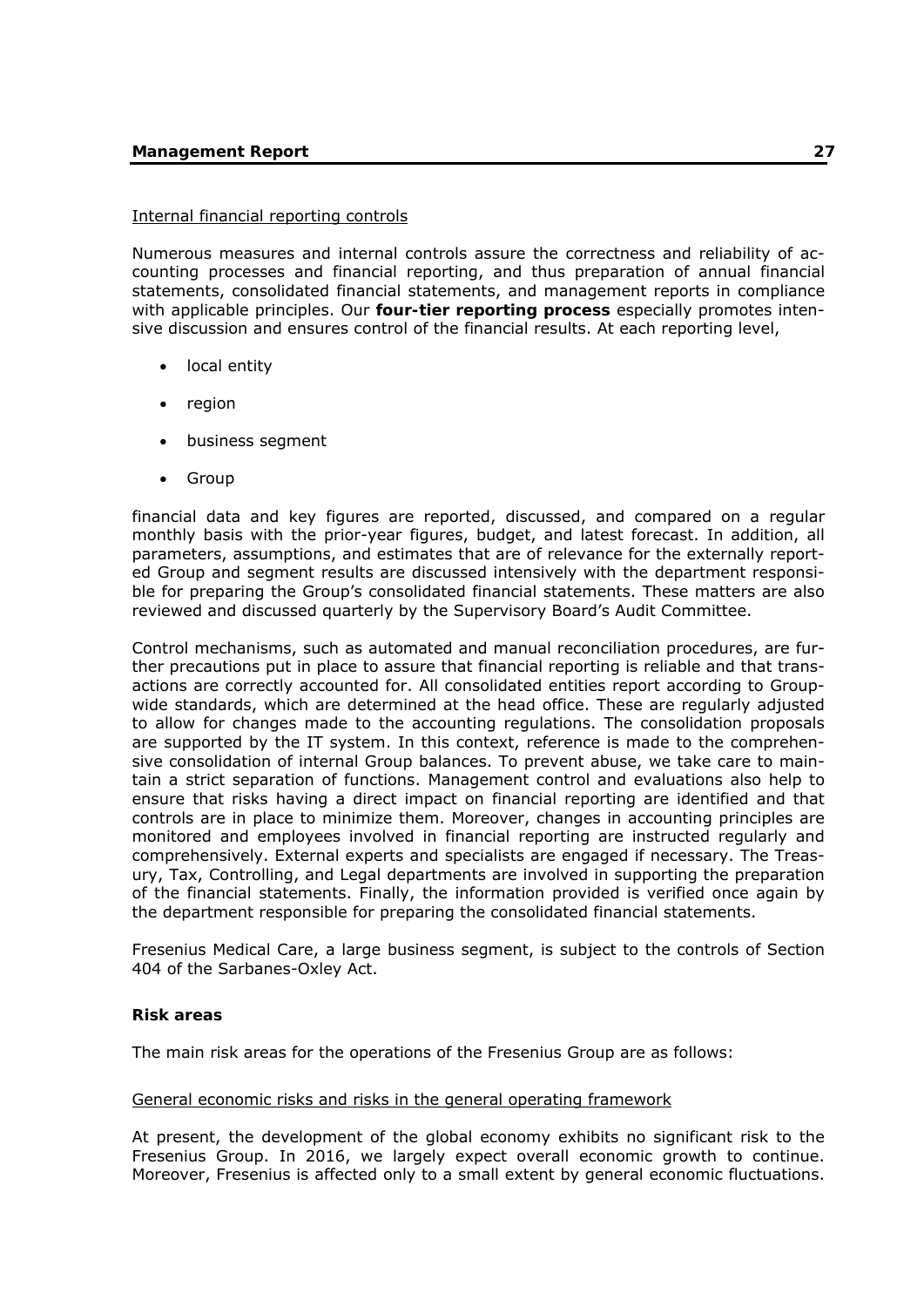We expect demand for our life-saving and life-sustaining products and services to continue to grow. Furthermore, Fresenius is striving for the firm balance of its business in the main regions and between established and emerging markets.

The risk situation for each business segment also depends on the development of its markets. Country-specific political, legal, and financial conditions are therefore monitored and evaluated carefully, particularly in the current macro-economic environment. This applies, for example, to countries with budget problems as a result of the sovereign debt crisis, in particular with regard to our accounts receivable. Fresenius is affected only to a small extent by general economic fluctuations. We expect demand for our life-saving and life.

#### Risks in the health care sector

Risks related to **changes in the health care market** are of major importance to the Fresenius Group. The main risks are the development of new products and therapies and increased product availability at competitors, the financing of health care systems, and reimbursement in the health care sector.

In our largely regulated business environment, changes in the law – also with respect to reimbursement – can have decisive consequences for our business progress. This applies especially in the United States, where a large portion of our sales are generated, and where changes in the reimbursement system, for example, could have a considerable impact on our business. Furthermore, a portion of our dialysis care business in the United States is currently reimbursed by private insurers or managed care organizations. If these organizations enforce reductions in the reimbursement, it would significantly reduce the revenues and earnings for the products and services of Fresenius Medical Care.

The same applies to the hospital market in Germany, where the DRG system (Diagnosis Related Groups) is intended to increase the efficiency of hospitals while reducing health care spending. The Company constantly monitors legislative developments. Patients are largely assigned to hospitals by the public health and pension insurers. It is therefore important for Fresenius Helios that the contracts between its hospitals and the insurers and health care institutions are maintained. We not only monitor legislative changes continually, but also work together with governmental health care institutions.

Reductions in health care spending could also negatively affect the **pricing** of Fresenius Kabi products. Generally, our aim is to counter possible regulatory risks through enhanced performance and cost reductions.

In the United States, almost all Fresenius Kabi injectable pharmaceutical products are sold to customers through arrangements with **group purchasing organizations (GPOs)** and distributors. The majority of hospitals undertake contracts with GPOs of their choice for their purchasing needs. Currently, fewer than five GPOs control a large majority of sales in the United States to hospital customers. Fresenius Kabi currently derives a large percentage of its revenue in the United States through a small number of GPOs and has purchasing agreements with the most important among them. To maintain these business relationships, Fresenius Kabi needs to be a reliable supplier of a comprehensive and high-quality product line, remain price-competitive, and comply with the regulations of the U.S. Food and Drug Administration (FDA). The GPOs also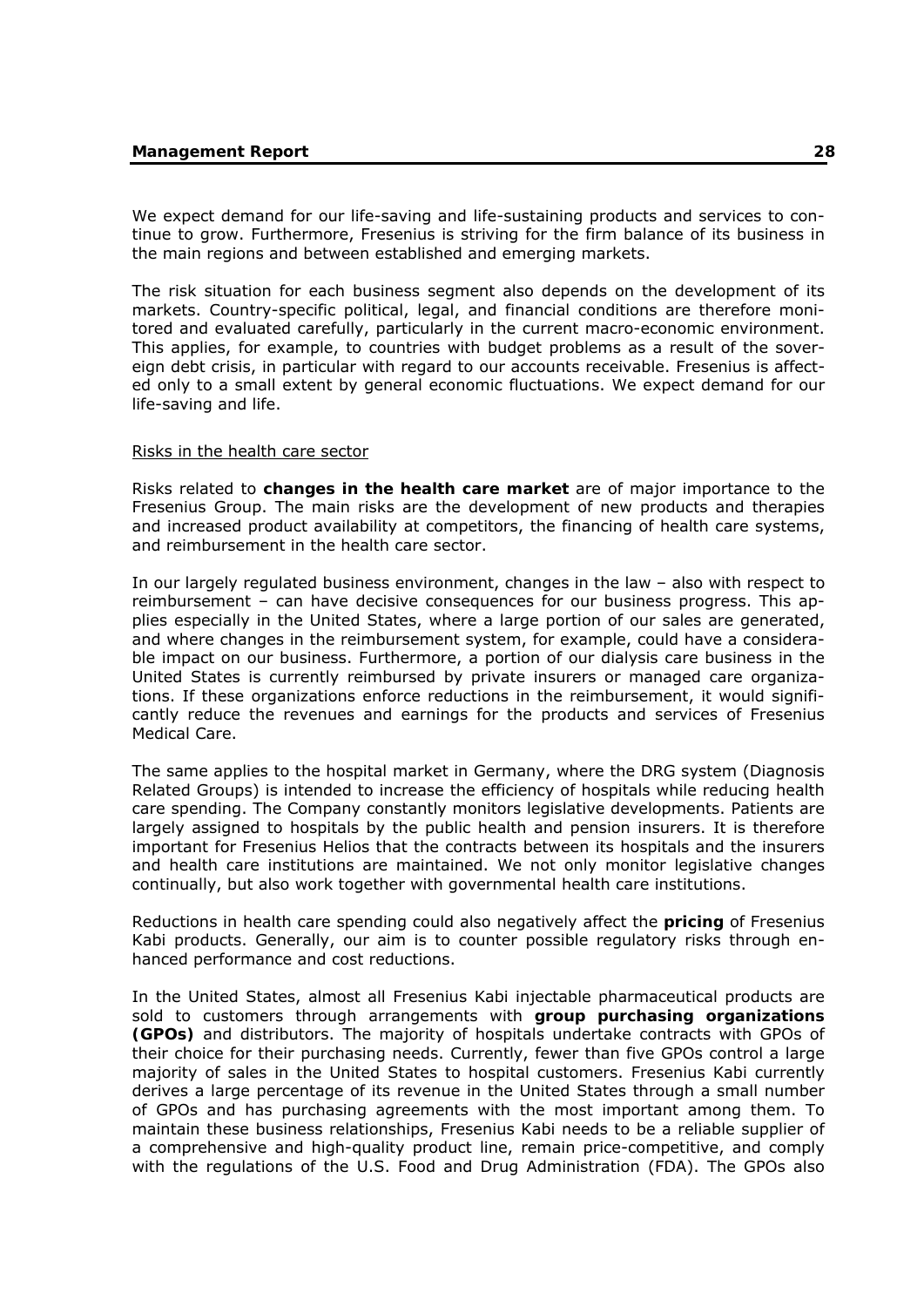have purchasing agreements with other manufacturers and the bidding process for products is highly competitive. Most of the agreements Fresenius has with GPOs in the United States can be terminated at short- or mid-term notice. The main customers in the area of transfusion technology are plasma companies and blood centers. There are four major plasma companies serving the United States. Blood centers in the United States are consolidating in response to blood-saving efforts at hospitals, which is having an effect on pricing.

**Cooperation with medical doctors and scientists** allows us to identify and support relevant technological innovations and to keep abreast of developments in alternative treatment methods. These enable us to evaluate and adjust our corporate strategy if necessary.

### Operating risks

Our business and operations around the world are exposed to a number of **risks** and to extensive **regulation**, which include, among others:

- the quality, safety, and efficacy of medical and pharmaceutical products, supplies, and therapies
- the operation of hospitals, manufacturing facilities, and laboratories
- the construction and management of health care facilities
- the rate of, and accurate reporting and billing for, government and third-party reimbursement
- compensation of medical directors and other financial arrangements with physicians and other referral sources.

If Fresenius fails to comply with laws or regulations, this may give rise to a number of legal consequences, including monetary and administrative penalties, increased compliance costs, exclusion from governmental programs, or a complete or partial curtailment of our authorization to conduct business. Any of these consequences could have a material adverse effect on our business, financial condition, or results of operations.

In the following, the main risks for the Fresenius Group are described.

Production, products, and services

Compliance with **product and manufacturing regulations** is ensured by our quality management systems in accordance with the internationally recognized quality standard ISO 9001, reflecting a large number of national and international regulations. Application is ensured by internal standards such as quality and work procedure manuals. Regular internal and external audits are carried out at the Group's production sites, distribution companies, and dialysis clinics. These audits test compliance with regulations in all areas – from management and administration to production and clinical services and patient satisfaction. Our production facilities comply with the Good Manufacturing Practice (GMP) of the markets they supply. Our facilities are audited by the FDA and other public authorities. If observations are filed, the Company is required to remedy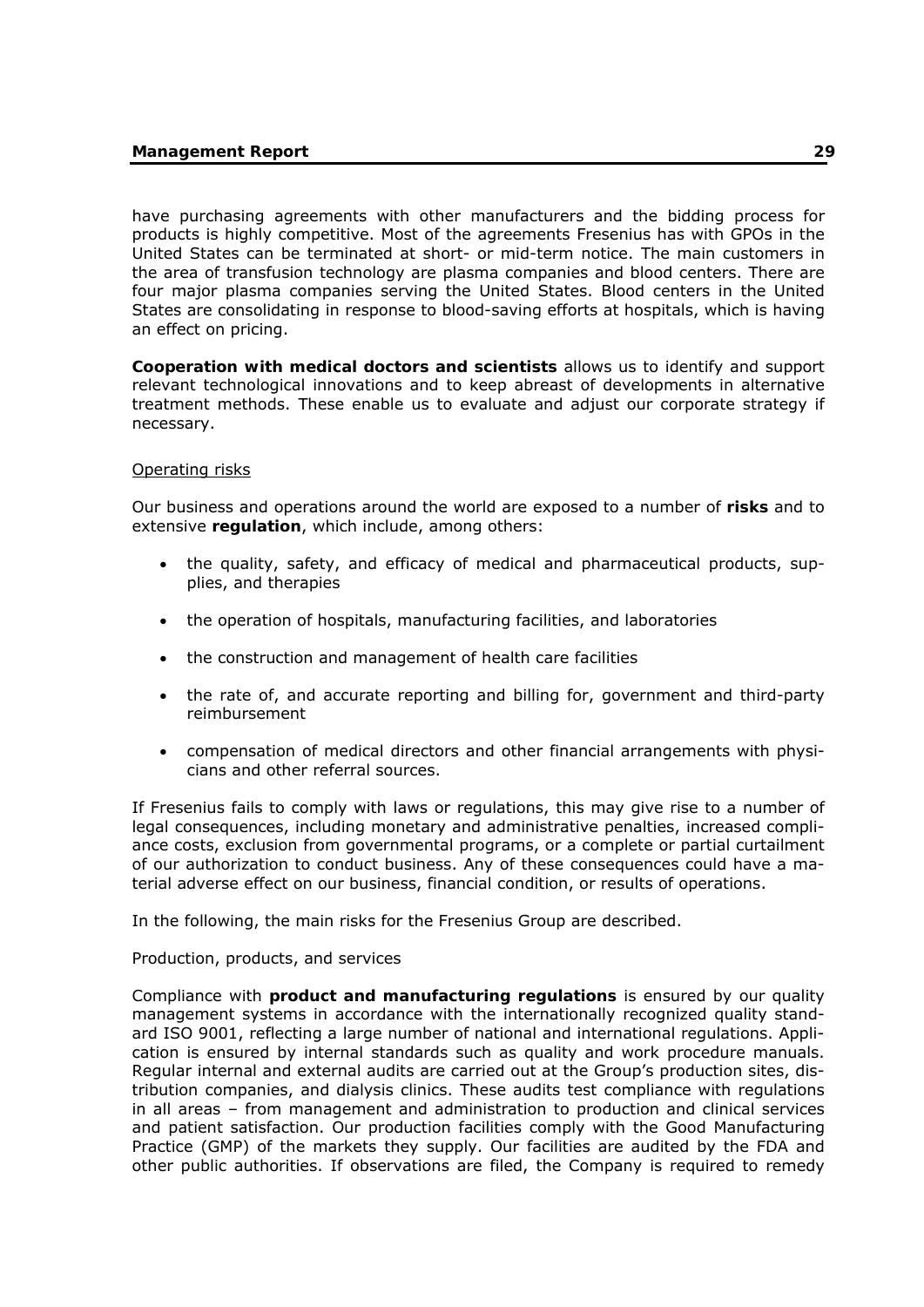these issues immediately, as during the inspections in prior years of our U.S. production facility in Grand Island or our production facility in Kalyani, India, for example.

**Non-compliance with the requirements of these authorities** in our production facilities or at our suppliers could lead to regulatory actions such as warnings, product recalls, production interruptions, monetary sanctions, or delays in new product approvals. Any of these regulatory actions could adversely affect our ability to generate sales and result in significant expenses.

Potential risks, such as those arising from the **start-up of new production sites or the introduction of new technologies**, are countered through careful planning, regular analysis, and continual progress reviews. Production capacities at some of our manufacturing plants could be adversely affected by events such as technical failures, natural disasters, regulatory rulings, or supply disruptions, e. g., of raw materials.

We counter the risk of **poor-quality** purchased raw materials, semifinished products, and components mainly by requiring our suppliers to meet strict quality standards. Besides certification by external institutes and regular supplier audits, this includes an exhaustive evaluation of advance samples and regular quality controls. We only purchase high-quality products with proven safety and suitability from qualified suppliers that conform to our specifications and standards.

Performing **medical treatments** on patients in our hospitals, rehabilitation clinics, and dialysis clinics presents inherent risks. For example, disruptions to processes involve risks for patients and the clinic. In addition, there are operational risks, for example regarding hygiene and sterile conditions. We counteract these risks with strict operating procedures, continuous personnel training, and patient-oriented working procedures. Furthermore, we are constantly striving to improve the standard of patient treatment through our quality management systems.

Further risks arise from increasing **pressure on our product prices**, for example in tender businesses. On the **procurement side**, we counter risks – which mainly involve possible price increases and the availability of raw materials and goods – by appropriately selecting and working together with our suppliers through long-term framework agreements in certain purchasing segments and by bundling volumes within the Group.

Under the Medicare bundled reimbursement system, payment for Erythropoietin stimulating agents (ESA) is generally included in the bundled rate. An interruption of supply or material increases in the utilization or acquisition costs for ESAs could materially affect sales and profitability adversely.

In 2015 patents on certain ESAs expired. This enables us to diversify the procurement sources and to reduce the risks in conjunction with supply interruptions as well as with price increases.

Growing **competition**, among other things induced by the re-entry of competitors in the U.S. market for generic IV drugs after production halts, could materially affect the future pricing and sale of our products and services adversely. The introduction of new products and services, or the development of new technologies by competitors, could render one or more of our products and services less competitive or even obsolete, and thus have a significant negative impact on future sales, the prices of products, and our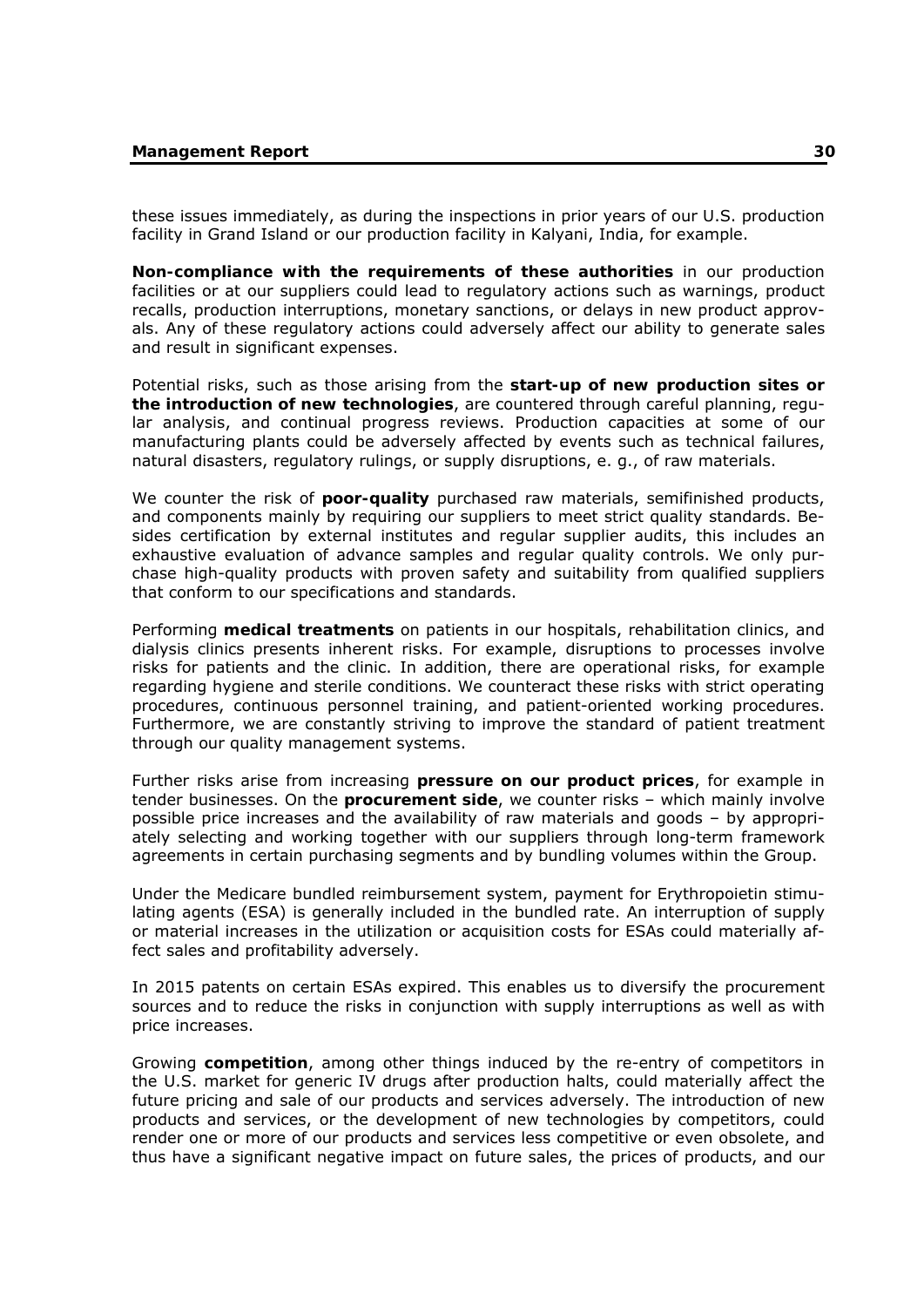range of services. This includes the introduction of generic or patented drugs by competitors, which may have an impact on sales and operational results.

Generally, the health care markets are characterized by price pressure, competition, and efforts to **contain costs**. These could result in lower sales and adversely affect our business, our financial position, and our operational results.

We counter the risks of fulfilment of service associated with Fresenius Vamed's **project business** through professional project management and control, and with a proven system tailored to each business activity for identifying, evaluating, and minimizing these risks. This system consists of organizational measures, such as standards for pricingin risks already when preparing quotations, risk assessment before accepting orders, regular project controlling, and continual risk assessment updates. To avert the risk of default, financial measures are taken, such as checking creditworthiness and, usually, prepayments, letters of credit, and secured credits.

# Compliance

Our operations are subject to strict governmental regulatory demands and controls. We must comply with these rules and regulations, which particularly monitor the safety and effectiveness of our medical products and services. Therefore, it is of special importance to us that our **compliance programs** and guidelines are adhered to. Through compliance, we aim to meet our own expectations and those of our partners, and to orient our business activities to generally accepted standards and local laws and regulations.

The Corporate Compliance department reports to the Chief **Compliance Officer**, who is the Management Board member for Legal Affairs, Compliance, and Human Resources, and is accountable for establishing and implementing guidelines and procedures. A compliance officer has been appointed in each business segment. He or she is supported by additional compliance officers appointed based on organizational and business structures. The Corporate Compliance department supports the compliance officers at the business segment, regional, and country levels.

These compliance programs and guidelines set binding rules of conduct for our employees. We believe that we have taken adequate measures to ensure that national and international rules are observed and complied with.

# Government reimbursement payments

Fresenius is subject to comprehensive **government regulation** in nearly all countries. This is especially true in the United States and Germany. In addition, Fresenius must comply with general rules of law, which differ from country to country. There could be far-reaching legal repercussions should Fresenius fail to comply with these laws or regulations.

A large part of Group revenue derives from government reimbursement programs, e.g. for dialysis services. In 2015, approximately 32% of Fresenius Medical Care's sales in the U.S. were attributable to U.S. federal health care benefit programs, such as Medicare and Medicaid (CMS). A reduction of reimbursement rates or reimbursed services could result in significantly lower sales and operational results.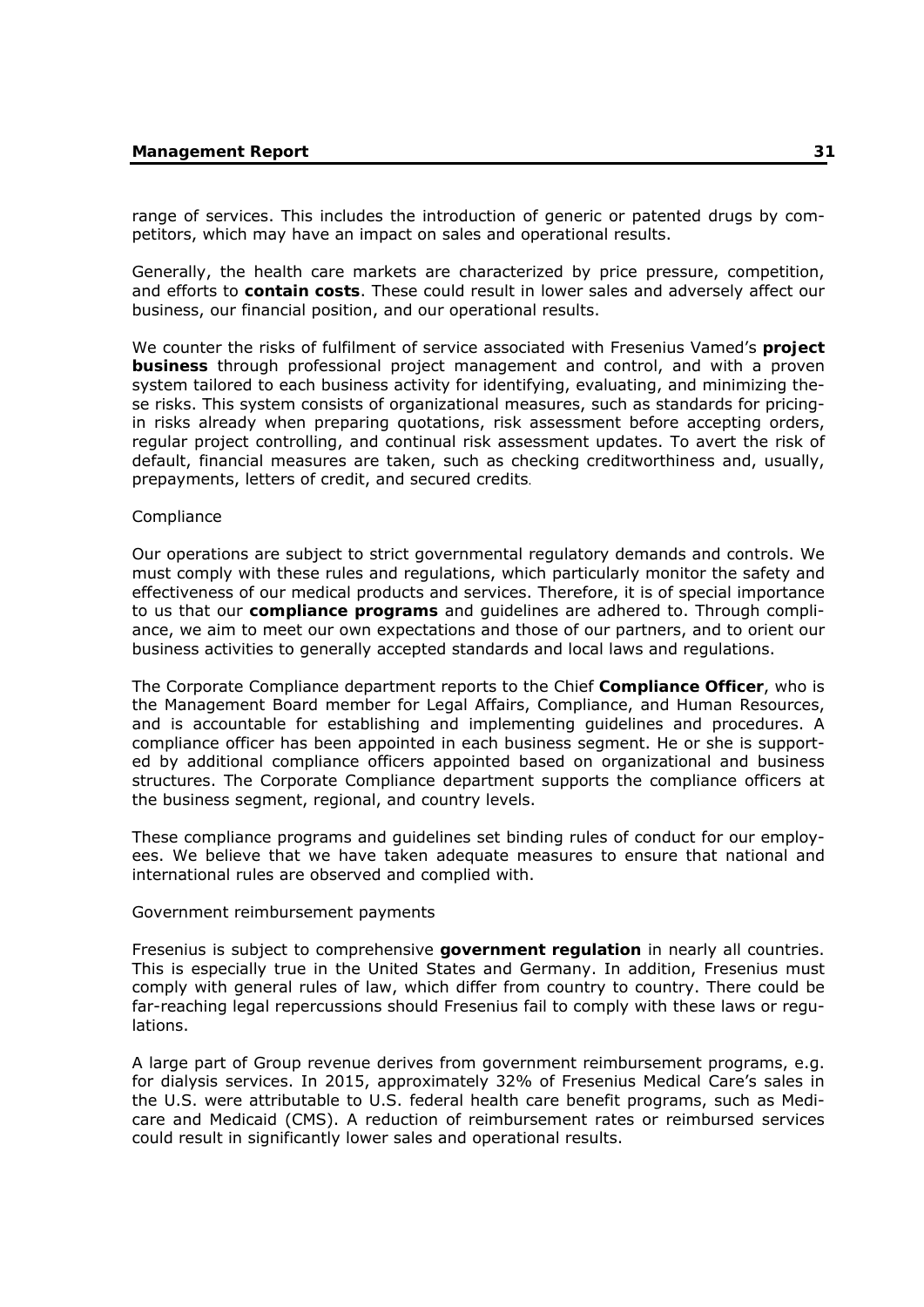Effective 2011, Medicare implemented an end stage renal disease (ESRD) **prospective payment system (ESRD PPS)**, which expanded the scope of the products and services covered by a bundled rate and resulted in lower reimbursement per treatment than under the reimbursement system in place. ESRD-related drugs with only an oral form are expected to be reimbursed under the ESRD PPS starting in January 2016, with an adjusted payment amount to be determined by the Secretary of Health and Human Services to reflect the additional cost to dialysis facilities of providing these medications. The ESRD PPS payment amount is subject to annual adjustment based on increases in the costs of a "market basket" of certain health care items and services less a productivity adjustment. The centers for Medicare and Medicaid Services, however, did not increase ESRD PPS base rates for 2015, and they will remain virtually unchanged in 2016.

The American Taxpayer Relief Act of 2012 (ATRA) directed CMS to reduce the ESRD PPS payment rate, effective January 1, 2014, to account for changes in the utilization of certain drugs and biologicals that are included in the ESRD PPS. In making such a reduction, the law requires CMS to use the most recently available pricing data for such drugs and biologicals. In November 2013, CMS issued the final rule regarding the 2014 ESRD PPS payment rate. CMS decided to split the settled reduction of the ESRD PPS payment rate (US\$ 29.93 reduction) over a period between three and four years (2014 – 2017). The payment rate for 2015 amounted to US\$ 239.43, which represented a small increase of 0.2% compared to 2014.

Regarding the ESRD PPS rate for 2016, large dialysis organizations will experience a 0.2% increase in payments. The base rate per treatment is US\$230.39, which represents an approximate reduction of 4%, net, from the 2015 base rate. However, the approximate 4% reduction is almost completely offset with CMS proposed case mix adjustments based upon their analysis of the fiscal years 2012 and 2013.

The ESRD PPS's quality incentive program (QIP) affects Medicare payments based on the performance of each facility on a set of quality measures. Dialysis facilities that fail to achieve the established quality standards could have payments for a particular year reduced by up to 2% based on a year's performance. In the next few years, the respective quality measures will be continuously adapted and extended. A material failure by Fresenius Medical Care to achieve the minimum client quality standards under the QIP could materially and adversely affect its business, financial condition, and results of operations.

Fresenius Medical Care mitigated the impact of the ESRD PPS and the other legislative initiatives referenced above with two broad measures. First, it worked with medical directors and treating physicians to make clinical protocol changes used in treating patients consistent with the QIP and good clinical practices, and it negotiated pharmaceutical acquisition cost savings. In addition, Fresenius Medical Care achieved greater efficiencies and better patient outcomes by introducing new initiatives to improve patient care upon initiation of dialysis, increasing the percentage of patients using home therapies, and achieving additional cost reductions in its clinics. Working with health care provider groups, also known as ESRD Seamless Care Organizations (ESCOs), CMS plans to test a new Comprehensive ESRD Care Model, for payment and care delivery that seeks to deliver better health outcomes for ESRD patients while lowering CMS's costs. ESCOs that achieve the program's minimum quality thresholds and generate reductions in CMS's cost of care above certain thresholds for the ESRD patients covered by the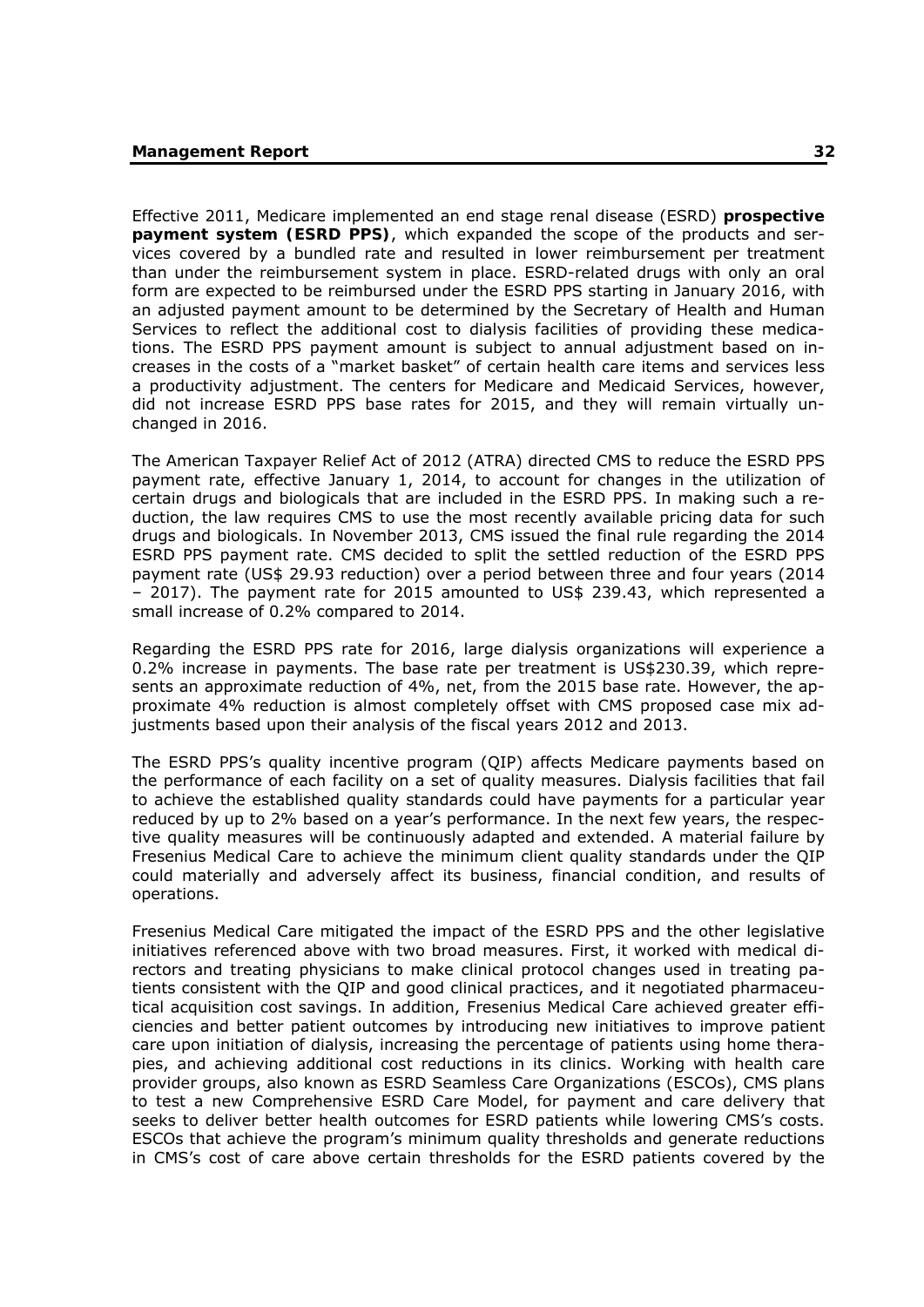ESCO will receive a share of the cost savings. ESCOs that include dialysis chains with more than 200 facilities are required to share in the risk of cost increases and reimburse CMS a share of any such increases. The model commenced on October 1, 2015, and includes six of our organizations. The initial agreement period for the model lasts for three years.

The Bundled Payments for Care Improvement ("BPCI") initiative is a CMS three-year pilot initiative with bundled payments for the individual services furnished to Medicare beneficiaries during a single episode of illness or course of treatment, including acute inpatient hospital services, physician services, and post-acute services. Sound Inpatient Physicians, Inc., a majority-owned subsidiary of Fresenius Medical Care, commenced participation under BPCI in April 2015 in several markets. Under the BPCI, we have the ability to receive additional payments if we are able to deliver quality care at a cost that is lower than certain established benchmarks, but also have the risk of incurring financial penalties if we are not successful in doing so. Should we fail to perform as required under the BPCI initiative and our agreement with CMS, CMS may, among other remedies, terminate our right to participate in the BPCI program, in whole or in part.

Changes in the law or the reimbursement method could affect the scope of payments for services, as well as for insurance coverage and the product business. This could have a significant adverse impact on the assets and liabilities, financial position, and results of operations.

# Research and development

The development of new products and therapies always carries the risk that the ultimate goal might not be achieved, or might take longer than planned. Regulatory approval of new products requires comprehensive, cost-intensive preclinical and clinical studies. Furthermore, there is a risk that regulatory authorities either do not grant, or delay, product approval. In addition, adverse effects of our products that may be discovered after regulatory approval or registration may lead to a partial or complete withdrawal from the market, due either to regulatory actions or our voluntary decision to stop marketing a product. The Fresenius Group spreads its risk widely by conducting development activities in various product segments. We also counteract risks from research and development projects by regularly analyzing and assessing development trends and examining the progress of research projects. We also strictly comply with the legal regulations for clinical and chemical-pharmaceutical research and development. With IV drugs, it is also crucial that new products are continually brought to the market in a timely manner. The product development process can be controlled on the basis of detailed project roadmaps and a tight focus on the achievement of specific milestones. If the defined targets are called into question, countermeasures can be initiated.

# Risks from the integration of acquisitions

The **acquisition and integration** of companies carries risks that can adversely affect the assets and liabilities, financial position, and results of operations of Fresenius. Following an acquisition, the acquired company's structure must be integrated while clarifying legal questions and contractual obligations. Marketing, patient services, and logistics must also be unified. During the integration phase, key managers can leave the company and both the course of ongoing business processes and relationships with customers and employees can be harmed. In addition, change-of-control clauses may be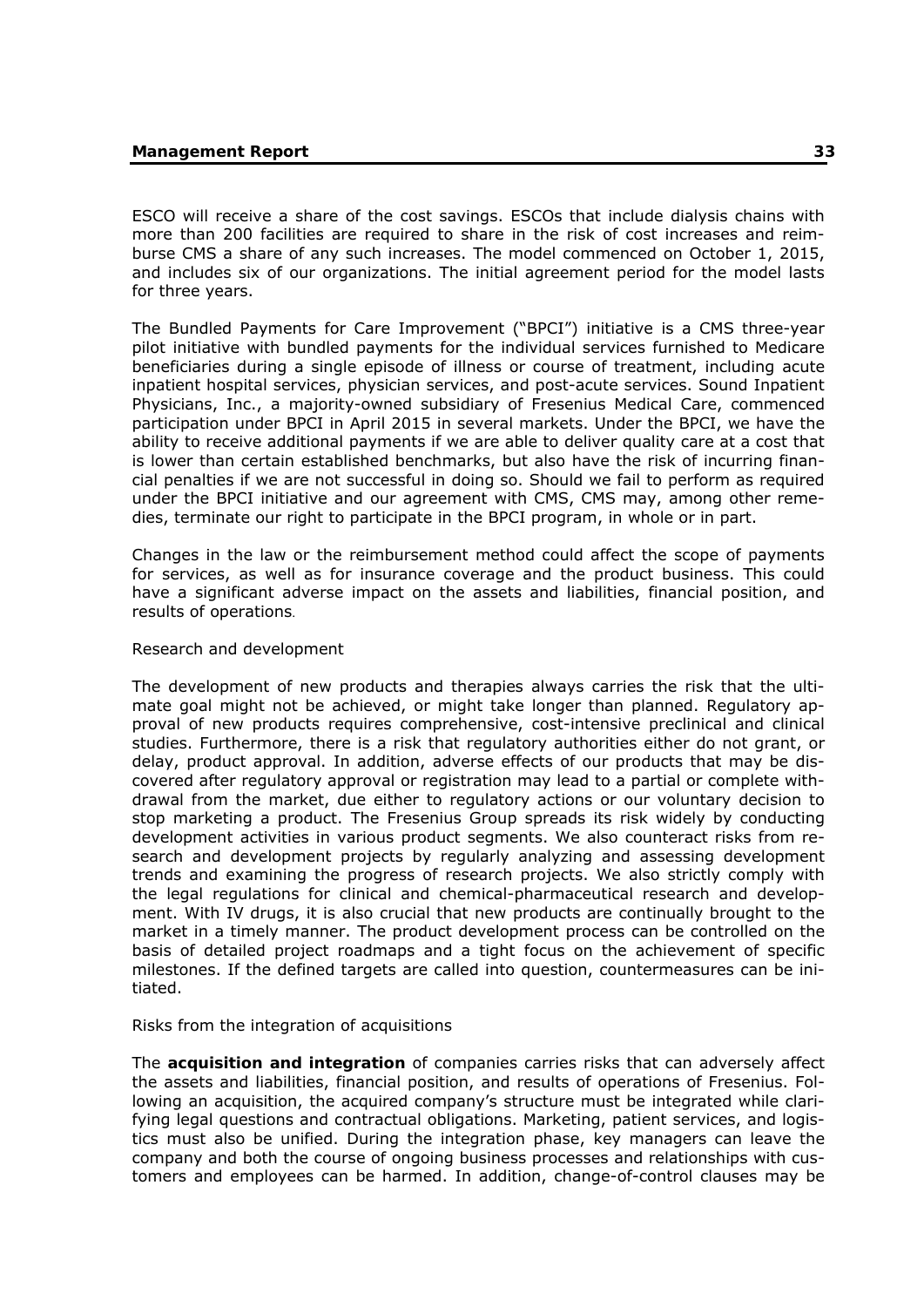claimed. The integration process may prove to be more difficult and cost-intensive, or last longer than expected. Risks can arise from the operations of the newly acquired company that Fresenius regarded as insignificant or was unaware of. An acquisition may also prove to be less beneficial than initially expected. **Future acquisitions** may be a strain on the finances and management of our business. Moreover, as a consequence of an acquisition, Fresenius may become directly or indirectly liable toward third parties, or claims against third parties may turn out to be non-assertable. We counter risks from acquisitions through detailed integration roadmaps and strict integration and project management, so that countermeasures can be initiated in good time if there are deviations from the expected development.

# Personnel risks

The Company addresses potential shortages of qualified personnel externally by utilizing personnel marketing measures, and internally by offering comprehensive personnel development programs. We also seek to retain our employees by introducing life-work time accounts in various areas. Furthermore, employees are entitled to attractive fringe benefits and, in part, bonuses. By using target group-specific measures, Fresenius addresses the overall shortage of specialized hospital personnel. We thereby recruit qualified, dedicated, and specialized personnel, thus ensuring our high standard of treatment quality. At the same time, by supporting the training of young employees, we seek their commitment to Fresenius. As a result of these measures, risks in personnel marketing are not considered to be significant.

# Financial risks

The international operations of the Fresenius Group expose us to a variety of currency risks. In addition, the financing of the business exposes us to certain interest rate risks. We use derivative financial instruments as part of our risk management to avoid any possible negative impacts of these risks. However, we limit ourselves to non-exchangetraded, marketable instruments, used exclusively to hedge our operations and not for trading or speculative purposes. All transactions are conducted with banks that have a high rating.

The Fresenius Group's **foreign exchange risk management** is based on a policy approved by the Management Board that defines the targets, organization, and handling of the risk management processes. In particular, the guidelines assign responsibilities for risk determination, the execution of hedging transactions, and the regular reporting of risk management. These responsibilities are coordinated with the management structures in the residual business processes of the Group. Decisions on the use of derivative financial instruments in **interest rate management** are taken in close consultation with the Management Board. Hedging transactions using derivatives are carried out by the Corporate Treasury department of the Fresenius Group – apart from a few exceptions in order to adhere to foreign currency regulations. These transactions are subject to stringent internal controls. This policy ensures that the Management Board is fully informed of all significant risks and current hedging activities.

The Fresenius Group is protected, to a large extent, against **currency and interest rate risks**. As of December 31, 2015, approximately 67% of the Fresenius Group's debt was protected against increases in interest rates either by fixed-rate financing arrangements or by interest rate hedges; 33%, or  $\epsilon$ 4,874 million, was exposed to interest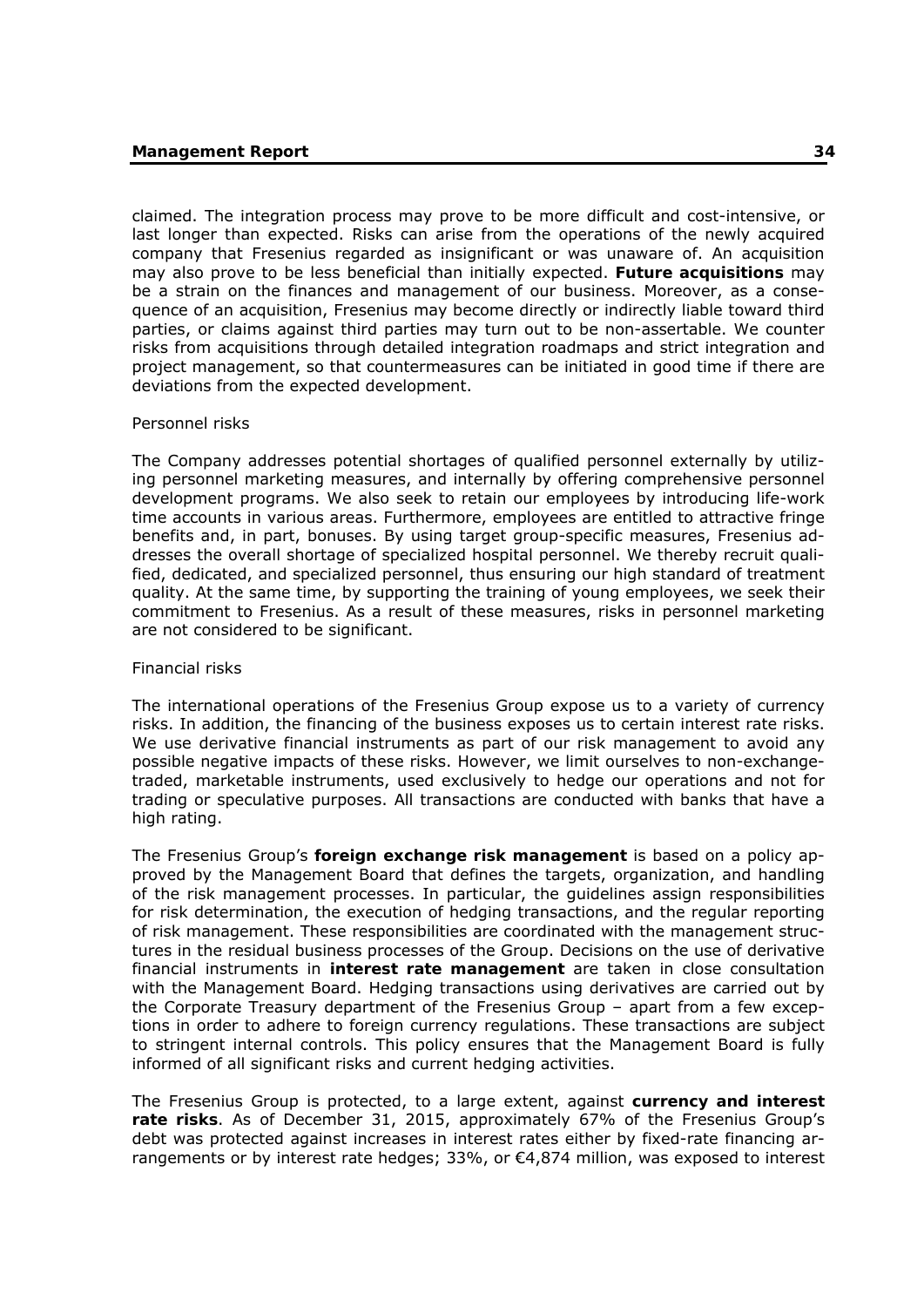rate risks. A sensitivity analysis shows that a rise of 0.5% in the reference rates relevant for Fresenius would have a less than 1.0% impact on Group net income.

As a global company, Fresenius is widely exposed to **translation effects** due to foreign exchange rate fluctuations. The exchange rate of the U.S. dollar to the euro is of particular importance because of our extensive operations in the United States. Translation risks are not hedged. A sensitivity analysis shows that a one cent change in the exchange rate of the U.S. dollar to the euro would have an annualized effect of about € 115 million on Group sales, about €21 million on EBIT, and about €5 million on Group net income.

As a globally active company, we have production facilities in all the main currency areas. In the service businesses, our revenue and cost base largely coincide. The Fresenius Group uses a Cash-Flow-at-Risk (CFaR) model in order to estimate and quantify such **transaction risks** from foreign currencies. The foreign currency cash flows that are reasonably expected to arise within the following 12 months, less any hedges, form the basis for the analysis of the currency risk. As of December 31, 2015, the Fresenius Group's cash flow at risk was €66 million. Hence, with a probability of 95%, a potential loss in relation to the forecasted foreign exchange cash flows of the next 12 months will not be higher than €66 million.

Financial risks that could arise from acquisitions, investments in property, plant and equipment, and in intangible assets are assessed through careful and in-depth reviews of the projects, sometimes assisted by external consultants. Goodwill and other intangible assets with an indefinite useful life carried in the Group's consolidated balance sheet are tested for **impairment** each year.

By normally assessing the creditworthiness of new customers, we limit the **risk of late payment and defaults** by customers. We also conduct follow-up assessments and review credit lines on an ongoing basis. Receivables outstanding from existing customers are monitored, and the risk of defaults is assessed. This particularly applies to countries with budgetary problems and countries exposed to political risks. In 2015, we again worked on our receivables, taking certain measures such as factoring.

As a global corporation, Fresenius is subject to numerous **tax codes and regulations**. Risks arising therefrom are identified and evaluated on an ongoing basis. The Fresenius Group's companies are subject to regular tax audits. Any changes in tax regulations or resulting from tax audits could lead to higher tax payments.

Fresenius' debt was €14,796 million as of December 31, 2015. The **debt** could limit the ability to pay dividends, arrange refinancing, be in compliance with its credit covenants, or implement the corporate strategy. Other financing risks could arise for Fresenius in the case of an ongoing general financial market crisis. We reduce these risks through a high proportion of mid- and long-term funding with a balanced maturity profile. Our financing agreements contain covenants requiring us to comply with certain financial ratios and additional financial criteria. Non-compliance with these covenants could result in a default and acceleration of the debt under the agreements.

Additional information on conditions and maturities can be found in Note 17 of the Notes.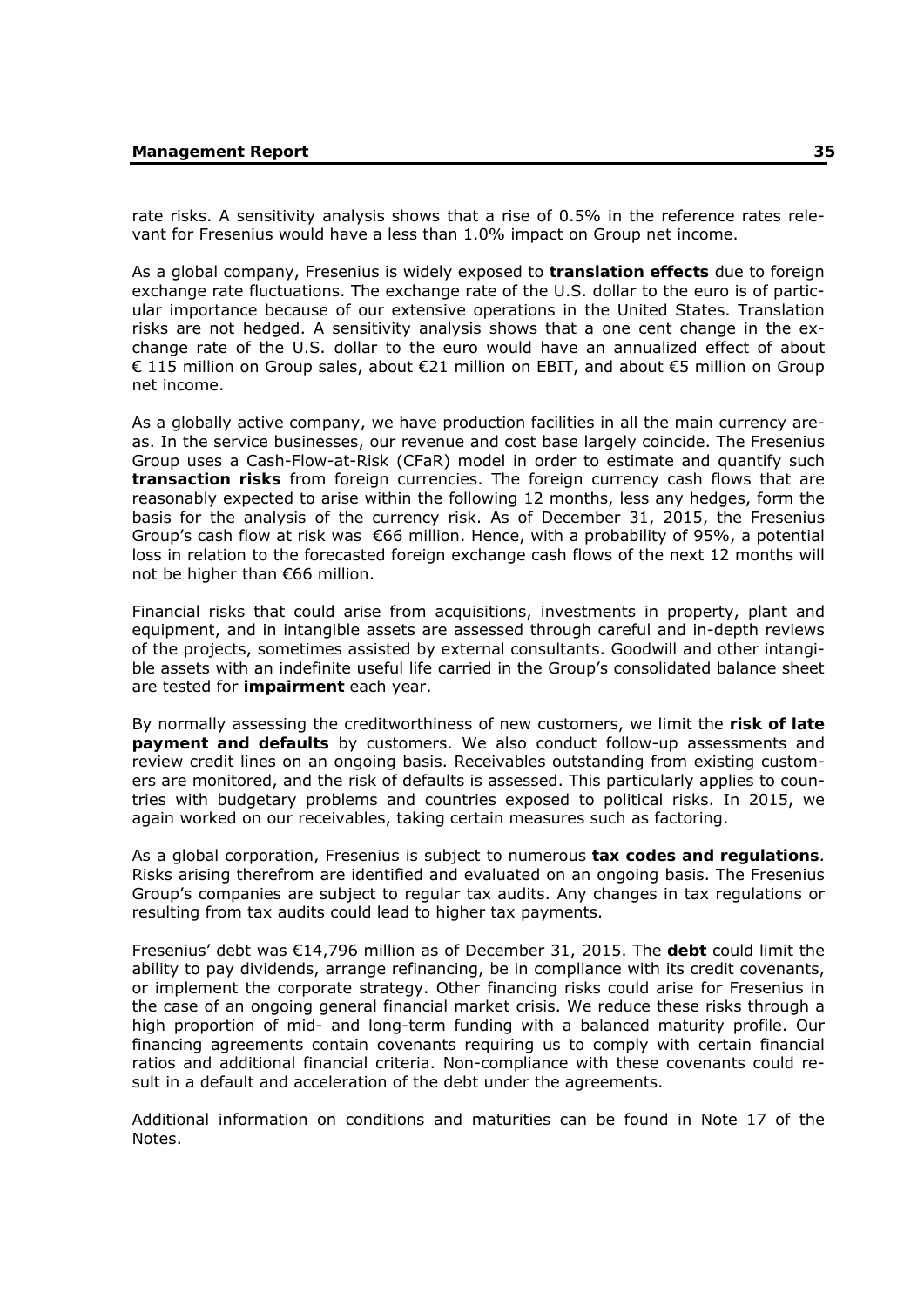# Legal risks

Risks that arise from **legal disputes** are continually identified, analyzed, and communicated within the Company. Companies in the health care industry are regularly exposed to actions for breach of their duties of due care, product liability, breach of warranty obligations, patent infringements, treatment errors, and other claims. This can result in high claims for damages and substantial costs for legal defense, regardless of whether a claim for damages is actually justified. Legal disputes can also result in an inability to insure against risks of this kind at acceptable terms in future. Products from the health care industry can also be subject to recall actions. This could have a negative effect on the assets and liabilities, financial position, and results of operations of the Group.

The Fresenius Group is also involved in various legal issues resulting from business operations. Although it is not possible to predict the outcome of these disputes, none is expected to have a significant adverse impact on the assets and liabilities, financial position, and results of operations of the Group.

# Other risks

Other risks, such as **environmental risks** and **risks involving management and control systems**, or our IT systems, were not considered to be significant. **IT risks** are countered through security measures, controls, and monitoring. In addition, we counter these risks with constant investment in hardware and software, as well as by improving our system know-how. Potential risks are covered by a detailed contingency plan, which is continuously improved and tested. Redundant systems are maintained for all key systems, such as IT systems or communications infrastructure. A password system is in place to minimize organizational risks, such as manipulation and unauthorized access. In addition, there are Company guidelines regulating the granting of access authorization, and compliance with these rules is monitored. We also conduct operational and security-related audits.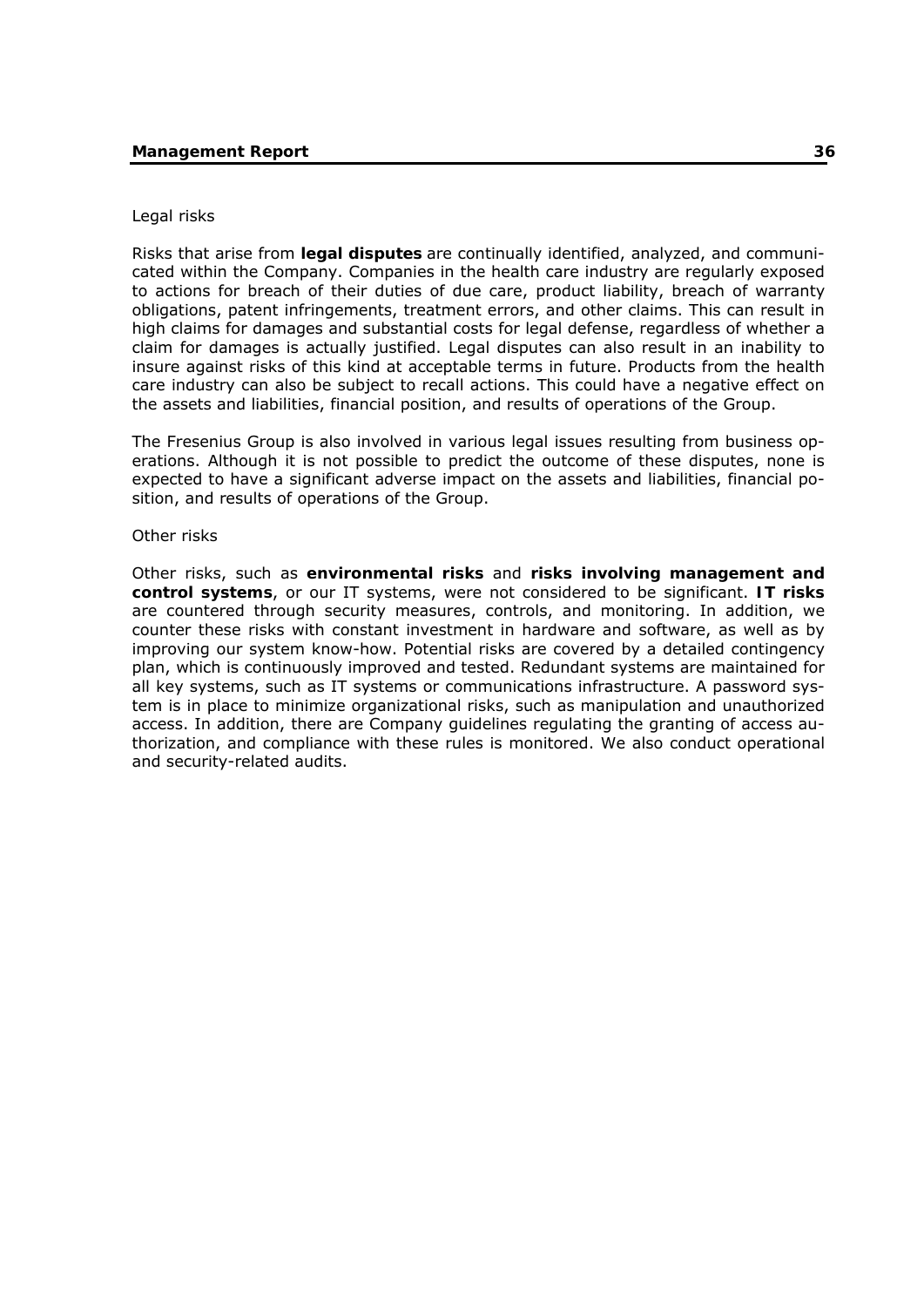# **Management Report 37**

# Risks with effect on the 1-year forecast period

The chart shows the significant risks that could lead to deviations from the expected business performance within the 1-year forecast period.

|                       | Potential effects                                                             |                                                                           |      |             |
|-----------------------|-------------------------------------------------------------------------------|---------------------------------------------------------------------------|------|-------------|
| high                  | Currencies and<br>interest rates                                              |                                                                           |      |             |
| medium                | Global economic<br>conditions and<br>constitution of the<br>financial markets | Regulatory<br>environment<br>Quality<br>Reimbursement<br>rates and prices |      |             |
| $\sum_{i=1}^{\infty}$ | Procurement<br>Litigations<br>Tax                                             | Information<br>technology                                                 |      | Probability |
|                       | low                                                                           | medium                                                                    | high |             |

In the course of the risk classification, besides quantitative factors, especially qualitative factors are applied. The scales for classification of potential impact and probabilities are depicted in the two following tables:

| Description of impact                              |
|----------------------------------------------------|
| Substantial negative impact on the 1-year forecast |
| Moderate negative impact on the 1-year forecast    |
| Small negative impact on the 1-year forecast       |
|                                                    |
| Classification                                     |
| ≥ 66 % to 100 %                                    |
| ≥ 33 % to < 66 %                                   |
| 0 % to $<$ 33 %                                    |
|                                                    |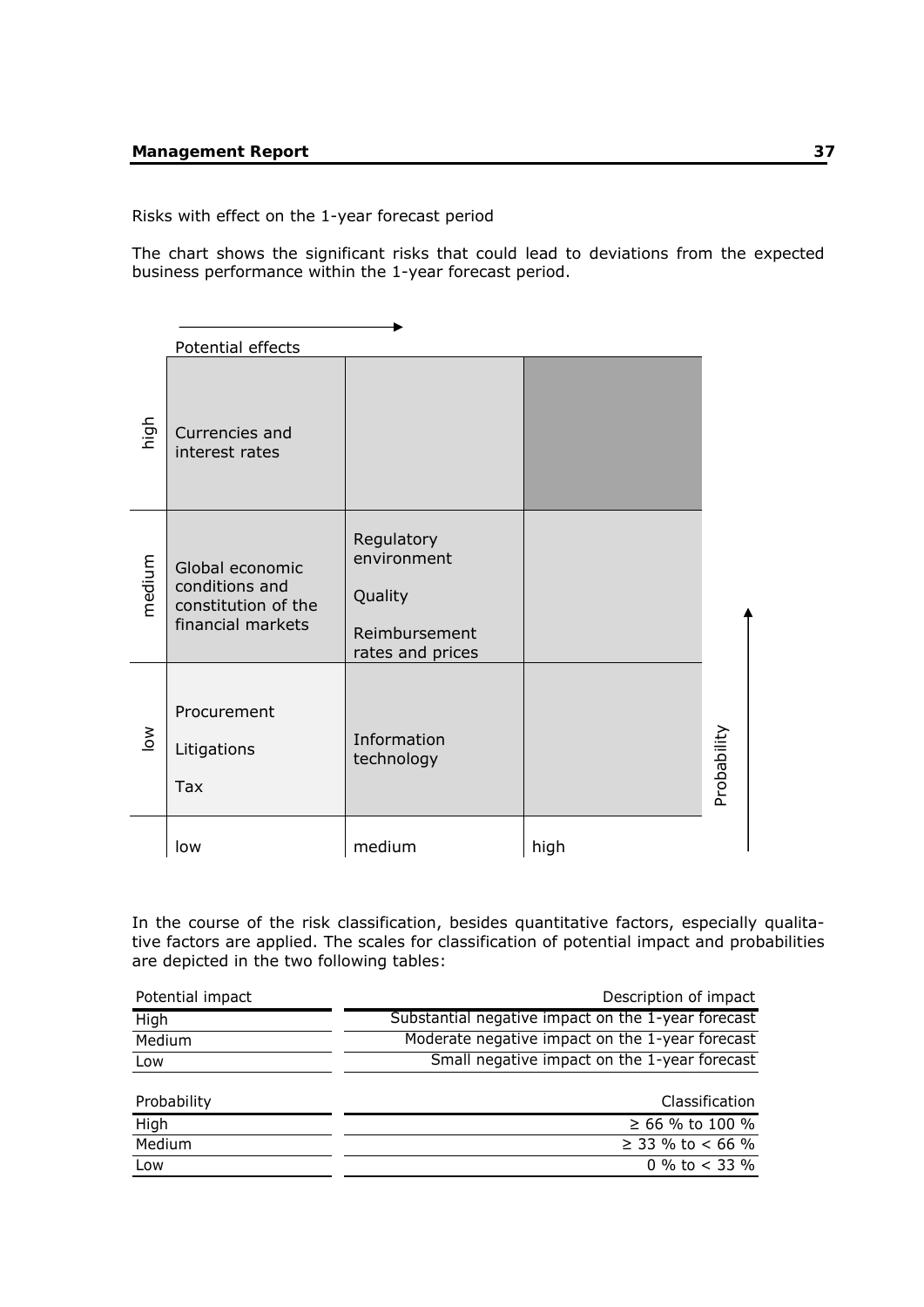# Change of risk assessment compared to previous year

Risks with potential effect on the 1-year forecast are shown in the chart above.

With regard to the classification of the risks in terms of probability and potential impact, the following changes occurred compared to the previous year. With the advance and intensification of the use of **information technology** in all areas of the Group, the dependence on such systems and thus the risks that arise from them increase equally. The development of the **economic conditions as well as the constitution of the financial markets** in several of our markets, which amongst others may cause increasing days sales outstanding or bad debts and which may increase the risk of goodwill impairments, also affect our risk situation in a negative way.

# **Assessment of overall risk**

The basis for evaluating overall risk is the risk management that is regularly audited by management. Potential risks for the Group include factors beyond its control, such as the evolution of economies, which are constantly monitored by Fresenius. Risks also include factors immediately within its control, such as operating risks, which the Company anticipates and reacts to appropriately, as required. There are currently no recognizable risks regarding future performance that appear to present a long-term and material threat to the Group's assets and liabilities, financial position, and results of operations. We have created organizational structures that provide all the conditions needed to rapidly alert us to possible risk situations and allow us to take suitable counteraction.

Bad Homburg v.d.H., February 24, 2016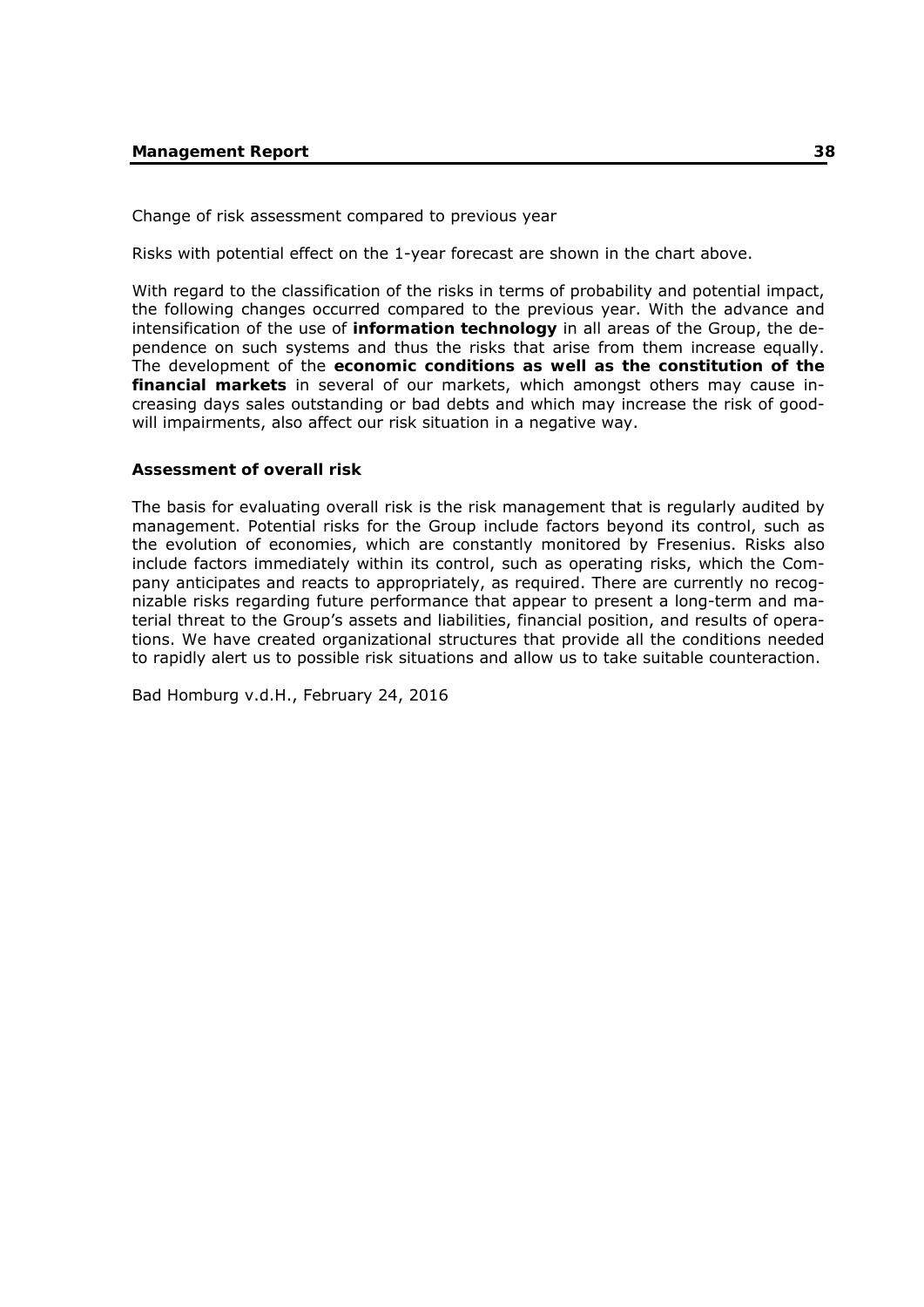## COMPENSATION REPORT

The compensation report summarizes the main elements of the compensation system for the members of the Management Board of Fresenius Management SE as the general partner of Fresenius SE & Co. KGaA, and in this regard notably explains the amounts and structure of the compensation paid to the Management Board as well as the principles for determining the compensation of the Supervisory Board and the amounts of the compensation. The compensation report is part of the Management Report of the annual financial statements and the annual consolidated financial statements of Fresenius SE & Co. KGaA. The compensation report is prepared on the basis of the recommendations of the German Corporate Governance Code as well as under consideration of the declaration of conformity of Fresenius SE & Co. KGaA of December 2015, and also includes the disclosures as required pursuant to the applicable statutory regulations, notably in accordance with the German Commercial Code.

# COMPENSATION OF THE MANAGEMENT BOARD

The entire Supervisory Board of Fresenius Management SE is responsible for determining the compensation of the Management Board. The Supervisory Board is assisted in this task by a personnel committee. In the fiscal year 2015, the acting personnel committee was composed of Dr. Gerd Krick, Dr. Dieter Schenk, and Dr. Karl Schneider.

The objective of the compensation system is to enable the members of the Management Board to participate reasonably in the sustainable development of the Company's business and to reward them based on their duties and performance as well as their successes in managing the Company's economic and financial position, giving due regard to the peer environment.

The compensation of the Management Board is, as a whole, performance-based and was composed of three elements in the fiscal year 2015:

- ▶ Non-performance-based compensation (fixed compensation and fringe benefits)
- Short-term performance-based compensation (one-year variable compensation (bonus))
- ▶ Components with long-term incentive effects (severalyear variable compensation comprising stock options, share-based compensation with cash settlement (phantom stocks), and postponed payments of the one-year variable compensation)

In addition, there are pension commitments for the seven members of the Management Board.

The design of the individual elements is based on the following criteria:

The fixed compensation was paid in 12 monthly installments in the fiscal year 2015. Mr. Rice Powell was paid a part of his fixed compensation from Fresenius Medical Care North America in 24 installments. Moreover, the members of the Management Board received additional benefits consisting mainly of insurance premiums, the private use of a company car, special payments such as rent supplements and reimbursement of certain other charges, tuition fees, cost of intrusion detection systems, as well as contributions to pension and health insurance.

The performance-based compensation will also be granted for the fiscal year 2015 as a short-term cash component (oneyear variable compensation) and as compensation components with long-term incentive effects (stock options, share-based compensation with cash settlement (phantom stocks), and postponed payments of the one-year variable compensation). The amount of the one-year variable compensation in each case is dependent on certain target parameters oriented on the net income attributable to Fresenius SE & Co. KGaA and / or to the relevant business segments being achieved. In the case of the members of the Management Board with functional responsibility for the entire Group – such members being Dr. Schneider, Mr. Sturm, and Dr. Götz – the amount of the oneyear variable compensation is based in its entirety on the respective net income attributable to Fresenius SE & Co. KGaA (after deduction of noncontrolling interest). For Mr. Henriksson and Dr. De Meo, approximately half of the amount of the one-year variable compensation depends on the development of the net income attributable to Fresenius SE & Co. KGaA and for the remainder on the development of the net income of the business segment (in each case after deduction of noncontrolling interest) for which the respective member of the Management Board is responsible. Approximately half of the amount of the one-year variable compensation of Dr. Wastler is oriented on the net income attributable to Fresenius SE & Co. KGaA (after deduction of noncontrolling interest) as well as on the net income before tax and extraordinary income / expenditures of the VAMED group. Mr. Rice Powell receives his compensation exclusively from Fresenius Medical Care. Furthermore, the Supervisory Board may grant members of the Management Board a discretionary bonus for extraordinary performance.

For the fiscal year 2015, the Supervisory Board of Fresenius Medical Care Management AG has granted such a discretionary bonus to Mr. Rice Powell in the total amount of € 541 thousand (2014: € 376 thousand).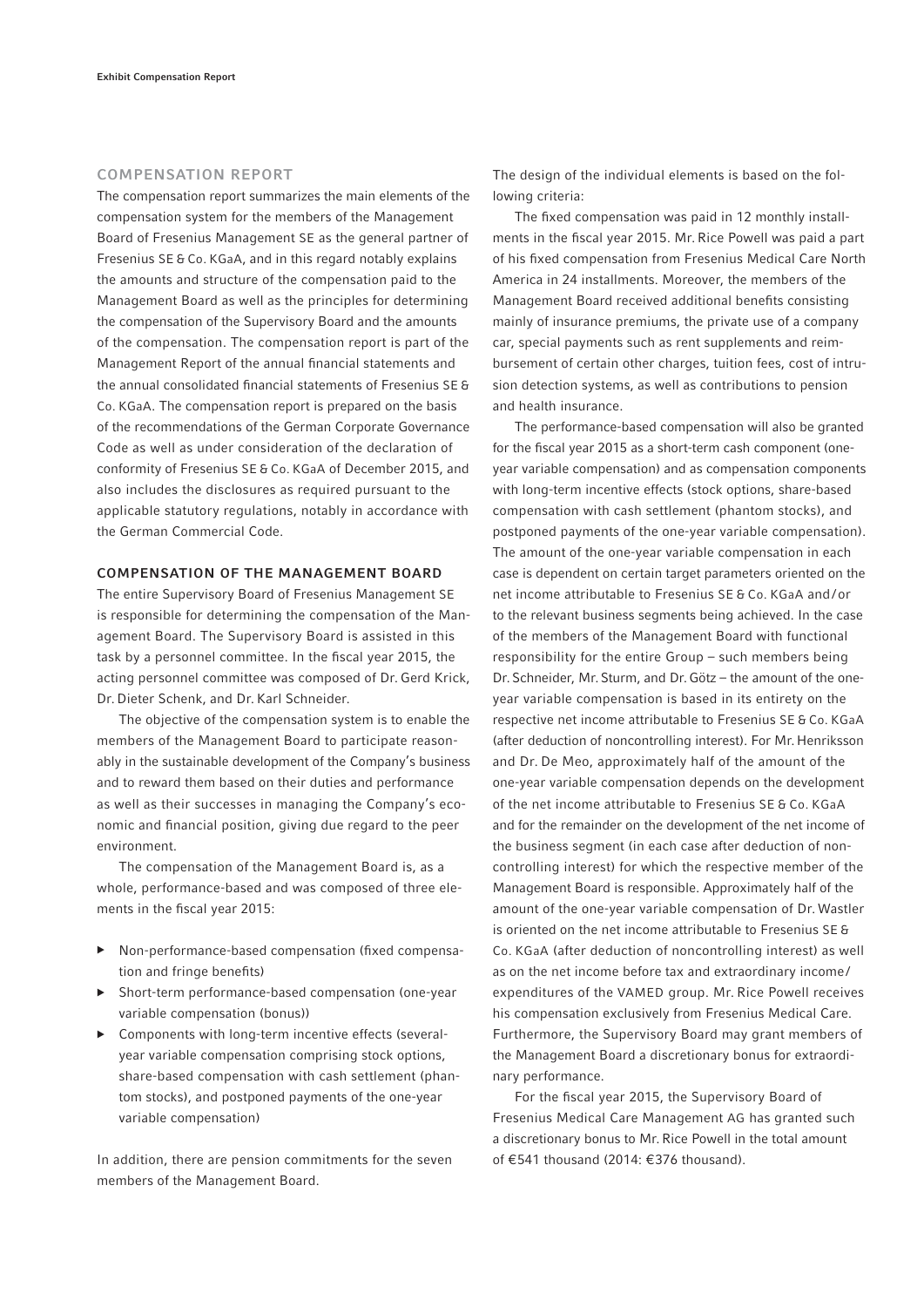For the fiscal years 2015 and 2014, the amount of cash payment to the Management Board of the general partner of Fresenius SE & Co. KGaA consisted of the following:

|                          |                    | Non-performance-based<br>compensation |                              | Short-term<br>performance-based<br>compensation |                    |       |        |                                                                                                                                                                                              |  |
|--------------------------|--------------------|---------------------------------------|------------------------------|-------------------------------------------------|--------------------|-------|--------|----------------------------------------------------------------------------------------------------------------------------------------------------------------------------------------------|--|
|                          | Fixed compensation |                                       | Fringe benefits <sup>2</sup> |                                                 | Bonus              |       |        | Cash compensation<br>(without long-term<br>incentive components)<br>2014<br>2015<br>2,536<br>2.955<br>1,864<br>1.584<br>1,399<br>1.147<br>2.024<br>1,668<br>2,613<br>1.829<br>1,851<br>1.520 |  |
| $\epsilon$ in thousands  | 2015               | 2014                                  | 2015                         | 2014                                            | 2015               | 2014  |        |                                                                                                                                                                                              |  |
| Dr. Ulf M. Schneider     | 1.100              | 990                                   | 143                          | 92                                              | 1,712              | 1.454 |        |                                                                                                                                                                                              |  |
| Dr. Francesco De Meo     | 600                | 550                                   | 22                           | 19                                              | 1,242              | 1.015 |        |                                                                                                                                                                                              |  |
| Dr. Jürgen Götz          | 460                | 415                                   | 70                           | 35                                              | 869                | 697   |        |                                                                                                                                                                                              |  |
| Mats Henriksson          | 600                | 550                                   | 185                          | 175                                             | 1,239              | 943   |        |                                                                                                                                                                                              |  |
| Rice Powell <sup>1</sup> | 1,239              | 941                                   | 342                          | 151                                             | 1.032 <sup>3</sup> | 7373  |        |                                                                                                                                                                                              |  |
| Stephan Sturm            | 600                | 550                                   | 109                          | 41                                              | 1.142              | 929   |        |                                                                                                                                                                                              |  |
| Dr. Ernst Wastler        | 500                | 470                                   | 85                           | 37                                              | 707                | 671   | 1,292  | 1,178                                                                                                                                                                                        |  |
| Total                    | 5,099              | 4,466                                 | 956                          | 550                                             | 7,943              | 6,446 | 13,998 | 11,462                                                                                                                                                                                       |  |

1 Mr. Rice Powell received his compensation only from Fresenius Medical Care, of which Fresenius SE & Co. KGaA held around 31% of the total subscribed capital.

As a member of the Management Board of Fresenius Management SE, his compensation has to be included in the compensation report of the Fresenius Group.

<sup>2</sup> Includes insurance premiums, private use of a company car, contributions to pension and health insurance, as well as other benefits. 3 This amount contains a discretionary bonus for Mr. Rice Powell in the amount of € 541 thousand for the 2015 fi scal year (2014: € 376 thousand).

In the fiscal year 2015, the one-year variable compensation, excluding the payment to Mr. Rice Powell, amounted to  $\epsilon$ 6,911 thousand. This equals the total one-year variable compensation.

To ensure that the overall system of compensation of the members of the Management Board is oriented towards long-term and sustained corporate development, the compensation system provides that the share of long-term variable compensation components is at least equal in its amount to half of the total variable compensation components granted to the respective member of the Management Board. As a means of ensuring this minimum ratio in favor of the compensation components oriented towards the long term, it is expressly provided that the Supervisory Board may determine that the one-year variable compensation to be paid as a rule annually is converted (pro rata) into a variable compensation component based on a multi-year assessment, in order to also take account of any negative developments within the assessment period. This is done in such a way that the maturity of the yearly one-year variable compensation earned on a variable basis is postponed at the discretion of the Supervisory Board, either on a pro rata basis or in its entirety, by two years. At the same time, it is ensured that any payment is made to the member of the Management Board after expiration of such multi-year period only if (i) no subsequent adjustment of the net income (adjusted for extraordinary effects)

attributable to Fresenius SE & Co. KGaA (after deduction of noncontrolling interest) decisive for assessing the one-year variable compensation beyond an amount equal to a tolerance range of 10% is made, and (ii) the amount of net income attributable to Fresenius SE & Co. KGaA (adjusted for extraordinary effects) in the two relevant subsequent years is not substantially less than the net income attributable to Fresenius SE & Co. KGaA (adjusted for extraordinary effects, after deduction of noncontrolling interest) of the respective preceding fiscal years. In the event of the aforementioned conditions for payment being missed only to a minor and / or partial extent, the Supervisory Board may resolve on a corresponding pro rata payment of the converted portion of the one-year variable compensation. No interest is payable on the converted one-year variable compensation claim from the time when it first arises until the time of its effective payment. In this way, the one-year variable compensation can be converted pro rata or in its entirety into a genuine variable compensation component on a multi-year assessment basis, which also participates in any negative developments during the relevant assessment period.

In the fiscal year 2015, no portion of the one-year variable compensation was converted into a component based on a multi-year assessment.

In the fiscal year 2015, benefits under LTIP 2013 of Fresenius SE & Co. KGaA, and for Mr. Rice Powell, benefits under LTIP 2011 of Fresenius Medical Care AG & Co. KGaA, were granted as another component with long-term incentive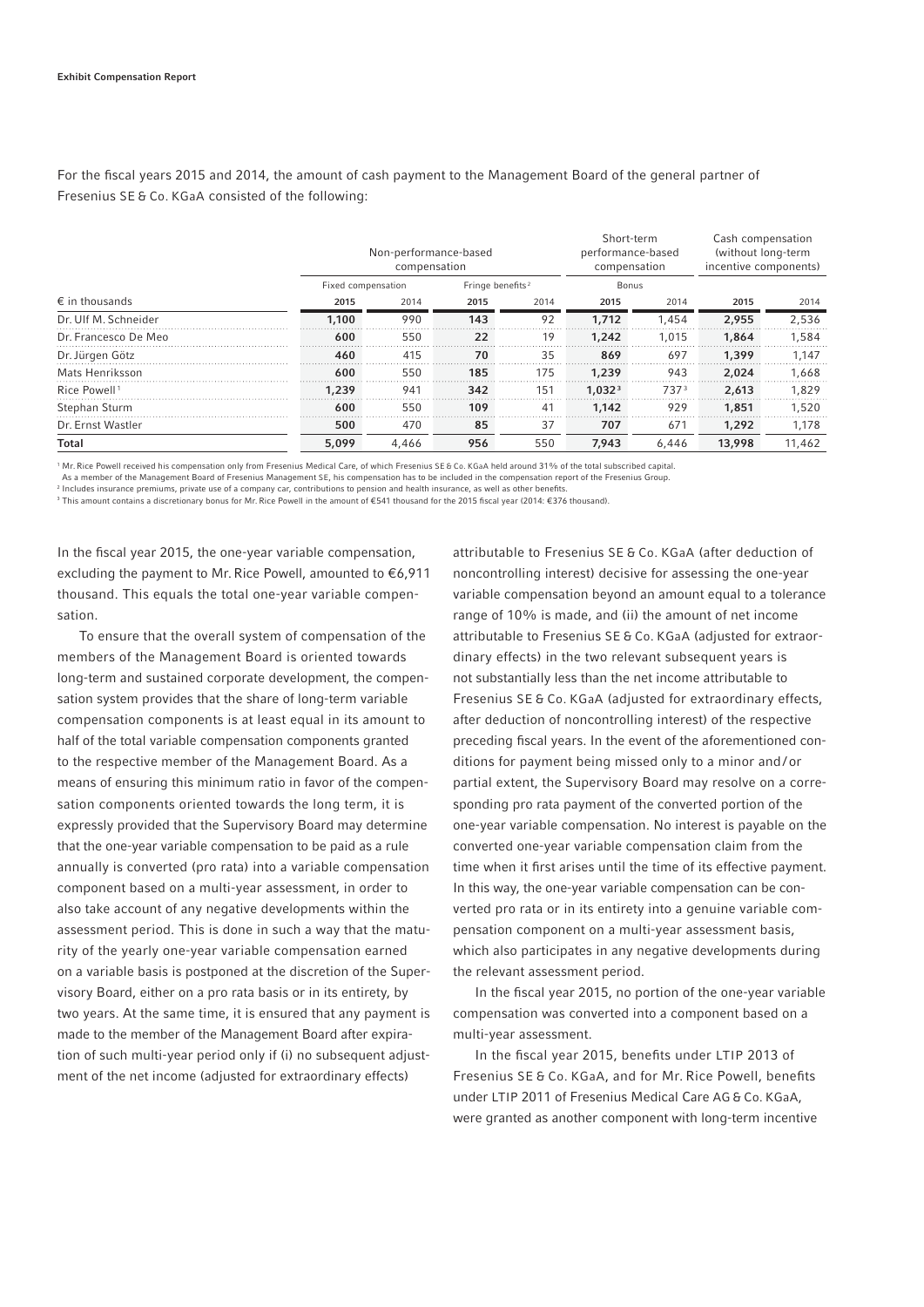effect. Such benefits consist, on the one hand, of sharebased compensation with cash settlement (phantom stocks) and, on the other hand, of stock options on the basis of the Stock Option Plan 2013 of Fresenius SE & Co. KGaA and, for Mr. Rice Powell, on the basis of the Stock Option Plan 2011 of Fresenius Medical Care AG & Co. KGaA. The LTIP 2013 is available both for members of the Management Board and other executives. In accordance with the division of powers under stock corporation law, grants to members of the Management Board are made by the Supervisory Board of Fresenius Management SE, and grants to other executives are made by the Management Board. The number of stock options and phantom stocks for Management Board members to be granted is determined by the Supervisory Board at the Supervisory Board's own due discretion, provided that generally all Management Board members receive the same amount of stock options and phantom stocks, with the exception of the Chairman of the Management Board, who receives double the respective amount of stock options and phantom stocks. At the time of the grant, the participants in LTIP 2013 may elect whether they wish to receive stock options and phantom stocks in a ratio of 75 : 25, or in a ratio of 50 : 50.

Exercise of the stock options and the phantom stocks granted under LTIP 2013 of Fresenius SE & Co. KGaA is subject to several conditions, such as expiry of a four-year waiting period, observance of vesting periods, achievement of the specified performance target, and continuance of the service or employment relationship. The vested stock options can be exercised within a period of four years. The vested phantom stocks are settled on March 1 of the year following the end of the waiting period.

The amount of the cash settlement pursuant to the Phantom Stock Plan 2013 is based on the volume-weighted average market price of the share of Fresenius SE & Co. KGaA during the three months preceding the exercise date.

The respective performance target has been reached if the adjusted consolidated net income of the Company (net income attributable to the shareholders of the Company) has increased by a minimum of  $8\%$  per year in comparison to the previous year within the waiting period, after adjustment for foreign currency effects. The performance target has also been achieved if the average annual growth rate of the adjusted consolidated net income of the Company during the four-year waiting period is at least 8%, adjusted for foreign currency effects. If, with respect to one or more of the four reference periods within the waiting period, neither the adjusted consolidated net income of the Company has increased by a minimum of 8% per year in comparison to the previous year,

after adjustment for foreign currency effects, nor the average annual growth rate of the adjusted consolidated net income of the Company during the four-year waiting period is at least 8%, adjusted for foreign currency effects, the respective granted stock options and phantom stocks are forfeited on a pro-rata basis according to the proportion of the performance target that has not been achieved within the waiting period, i. e., by one fourth, by two fourths, by three fourths, or completely.

The principles of LTIP 2013 of Fresenius SE & Co. KGaA and of LTIP 2011 of Fresenius Medical Care AG & Co. KGaA are described in more detail in note 33 of the notes of the Fresenius Group, Stock options.

The previous share-based compensation component with cash settlement (performance shares) has been combined with the current share-based compensation component with cash settlement (phantom stocks). The members of the Management Board, with the exception of Mr. Rice Powell, were granted an entitlement to further share-based compensation with cash settlement (further phantom stocks, previously performance shares) in the equivalent value of € 100 thousand per Management Board member in the fiscal year 2015. With regard to the performance target and waiting period, the same conditions that pertain to the phantom stocks granted under LTIP 2013 apply to them.

For the fiscal years 2015 and 2014, the number and value of stock options issued, the value of the share-based compensation with cash settlement (phantom stocks), and the value of the postponed performance-based compensation is shown in the following table.

The number of stock options granted to members of the Management Board under LTIP 2013 in the fiscal year 2015 is unchanged when compared with 2014. The stated values correspond to their fair value at the time of grant, namely a value of € 14.76 (2014: € 8.28) per stock option of Fresenius SE & Co. KGaA and € 15.02 (2014: € 9.01) per stock option of Fresenius Medical Care AG & Co. KGaA. The exercise price of the granted stock options of Fresenius SE & Co. KGaA was € 60.64 (2014: € 36.92). The considerably higher values in comparison to 2014, as well as the significantly higher exercise price, reflect the excellent Fresenius share price development.

The fair value of the phantom stocks granted to members of the Management Board in the fiscal year 2015 corresponds to a value at the time of grant of  $\text{\textsterling}58.70$  (2014:  $\text{\textsterling}34.18$ ) per phantom stock of Fresenius SE & Co. KGaA and €73.30 (2014: € 46.26) per phantom stock of Fresenius Medical Care AG & Co. KGaA.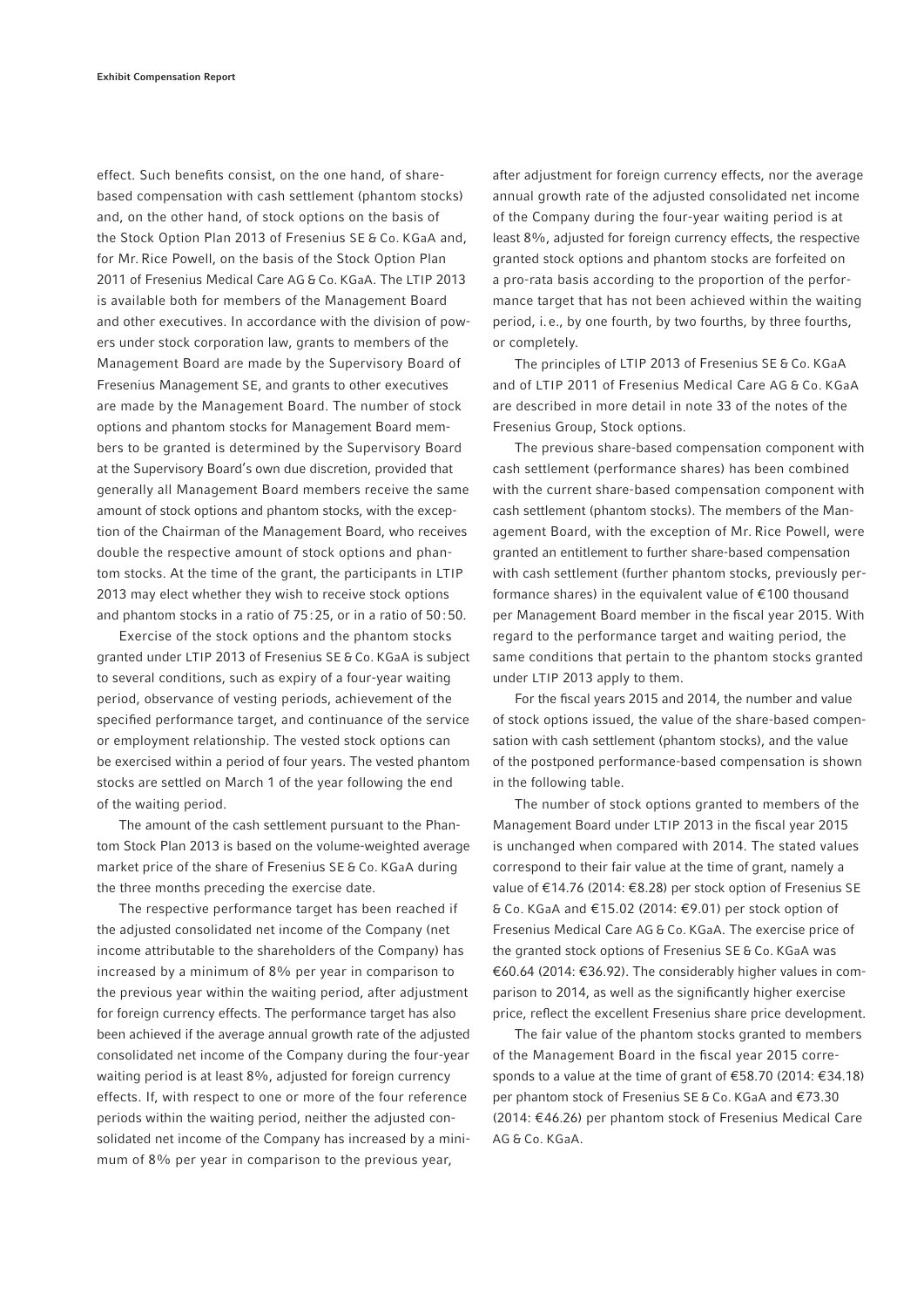## LONG-TERM INCENTIVE COMPONENTS

|                      |         | Stock options <sup>1</sup> |                                |       | Postponed<br>payment of the<br>one-year variable<br>compensation |          | Share-based<br>compensation with<br>cash settlement<br>(phantom stocks) |       | Total                          |       |
|----------------------|---------|----------------------------|--------------------------------|-------|------------------------------------------------------------------|----------|-------------------------------------------------------------------------|-------|--------------------------------|-------|
|                      |         | Number                     | Value, $\epsilon$ in thousands |       | Value, $\epsilon$ in thousands                                   |          | Value, $\epsilon$ in thousands                                          |       | Value, $\epsilon$ in thousands |       |
|                      | 2015    | 2014                       | 2015                           | 2014  | 2015                                                             | 2014     | 2015                                                                    | 2014  | 2015                           | 2014  |
| Dr. Ulf M. Schneider | 90,000  | 90.000                     | 1,328                          | 745   | $\Omega$                                                         |          | 1.424                                                                   | 897   | 2,752                          | 1,642 |
| Dr. Francesco De Meo | 67,500  | 45,000                     | 996                            | 373   | $\Omega$                                                         | 143      | 430                                                                     | 499   | 1,426                          | 1,015 |
| Dr. Jürgen Götz      | 45,000  | 45,000                     | 664                            | 373   | $\Omega$                                                         | $\Omega$ | 762                                                                     | 499   | 1.426                          | 872   |
| Mats Henriksson      | 45,000  | 45,000                     | 664                            | 373   | $\bf{0}$                                                         | 71       | 762                                                                     | 499   | 1,426                          | 943   |
| Rice Powell          | 149,400 | 74,700                     | 2,244                          | 673   | $\Omega$                                                         | 0        | 941                                                                     | 351   | 3,185                          | 1,024 |
| Stephan Sturm        | 45,000  | 45,000                     | 664                            | 373   |                                                                  | 57       | 762                                                                     | 499   | 1,426                          | 929   |
| Dr. Ernst Wastler    | 45,000  | 45,000                     | 664                            | 373   | $\mathbf{0}$                                                     | $\Omega$ | 762                                                                     | 499   | 1,426                          | 872   |
| Total                | 486,900 | 389,700                    | 7.224                          | 3.283 | $\bf{0}$                                                         | 271      | 5,843                                                                   | 3.743 | 13,067                         | 7.297 |

1 Stock options that were granted in 2015 and 2014 under the Fresenius SE & Co. KGaA stock option plan. Mr. Rice Powell received stock options

under the Fresenius Medical Care stock option plan.

At the end of the fiscal year 2015, the members of the Management Board held a total of 1,527,960 (2014: 2,345,904) stock options and convertible bonds (jointly referred to as

stock options) of Fresenius SE & Co. KGaA and 465,318 (2014: 407,737) of Fresenius Medical Care AG & Co. KGaA.

The development and the status of the stock options of the Management Board in the fiscal year 2015 are shown in the following table:

|                                           | Dr. Ulf M.<br>Schneider | Dr. Francesco<br>De Meo | Dr. Jürgen<br>Götz | Mats<br>Henriksson | Rice<br>Powell <sup>1</sup> | Stephan<br>Sturm  | Dr. Ernst<br>Wastler | Total <sup>2</sup> |
|-------------------------------------------|-------------------------|-------------------------|--------------------|--------------------|-----------------------------|-------------------|----------------------|--------------------|
| Options outstanding on January 1, 2015    |                         |                         |                    |                    |                             |                   |                      |                    |
| Number                                    | 690,840                 | 385,854                 | 260,280            | 220,800            | 407,737                     | 411,210           | 376,920              | 2,345,904          |
| Average exercise price in $\epsilon$      | 25.81                   | 25.11                   | 28.42              | 27.74              | 45.80                       | 24.74             | 25.25                | 25.89              |
| Options granted during fiscal year        |                         |                         |                    |                    |                             |                   |                      |                    |
| Number                                    | 90,000                  | 67,500                  | 45,000             | 45,000             | 149,400                     | 45,000            | 45,000               | 337,500            |
| Exercise price in $\epsilon$              | 60.64                   | 60.64                   | 60.64              | 60.64              | 76.99                       | 60.64             | 60.64                | 60.64              |
| Options exercised during the fiscal year  |                         |                         |                    |                    |                             |                   |                      |                    |
| Number                                    | 283,800                 | 210,714                 | 170,280            | 52,800             | 49,800                      | 150,930           | 286,920              | 1,155,444          |
| Average exercise price in $\epsilon$      | 20.20                   | 20.48                   | 24.94              | 19.11              | 35.49                       | 18.40             | 22.19                | 21.16              |
| Average stock price in $\epsilon$         | 57.52                   | 64.77                   | 60.13              | 54.67              | 78.12                       | 56.22             | 60.63                | 59.70              |
| Options forfeited in the fiscal year      |                         |                         |                    |                    |                             |                   |                      |                    |
| Number                                    |                         |                         |                    |                    | 42,019                      |                   |                      | O                  |
| Average exercise price in $\epsilon$      | n. a.                   | n. a.                   | n. a.              | n.a.               | 57.30                       | n. a.             | n. a.                | n. a.              |
| Options outstanding on December 31, 2015  |                         |                         |                    |                    |                             |                   |                      |                    |
| Number                                    | 497,040                 | 242,640                 | 135,000            | 213,000            | 465,318                     | 305,280           | 135,000              | 1,527,960          |
| Average exercise price in $\epsilon$      | 35.32                   | 39.02                   | 43.55              | 36.83              | 55.88                       | 33.17             | 43.55                | 37.14              |
| Average remaining life in years           | 5.1                     | 5.7                     | 6.7                | 5.4                | 5.1                         | 4.6               | 6.7                  | 5.4                |
| Range of<br>exercise prices in $\epsilon$ | 23.76<br>to 60.64       | 26.11<br>to 60.64       | 33.10<br>to 60.64  | 23.76<br>to 60.64  | 31.97<br>to 76.99           | 23.76<br>to 60.64 | 33.10<br>to 60.64    | 23.76<br>to 60.64  |
| Exercisable options on December 31, 2015  |                         |                         |                    |                    |                             |                   |                      |                    |
| Number                                    | 227,040                 | 85,140                  | 0                  | 78,000             | 152,512                     | 170,280           |                      | 560,460            |
| Average exercise price in $\epsilon$      | 25.52                   | 26.11                   | n.a.               | 25.21              | 40.98                       | 24.94             | n.a.                 | 25.39              |

1 Mr. Rice Powell holds stock options under the Fresenius Medical Care stock option plan.

2 Only stock options of Fresenius SE & Co. KGaA, excluding stock options of Mr. Rice Powell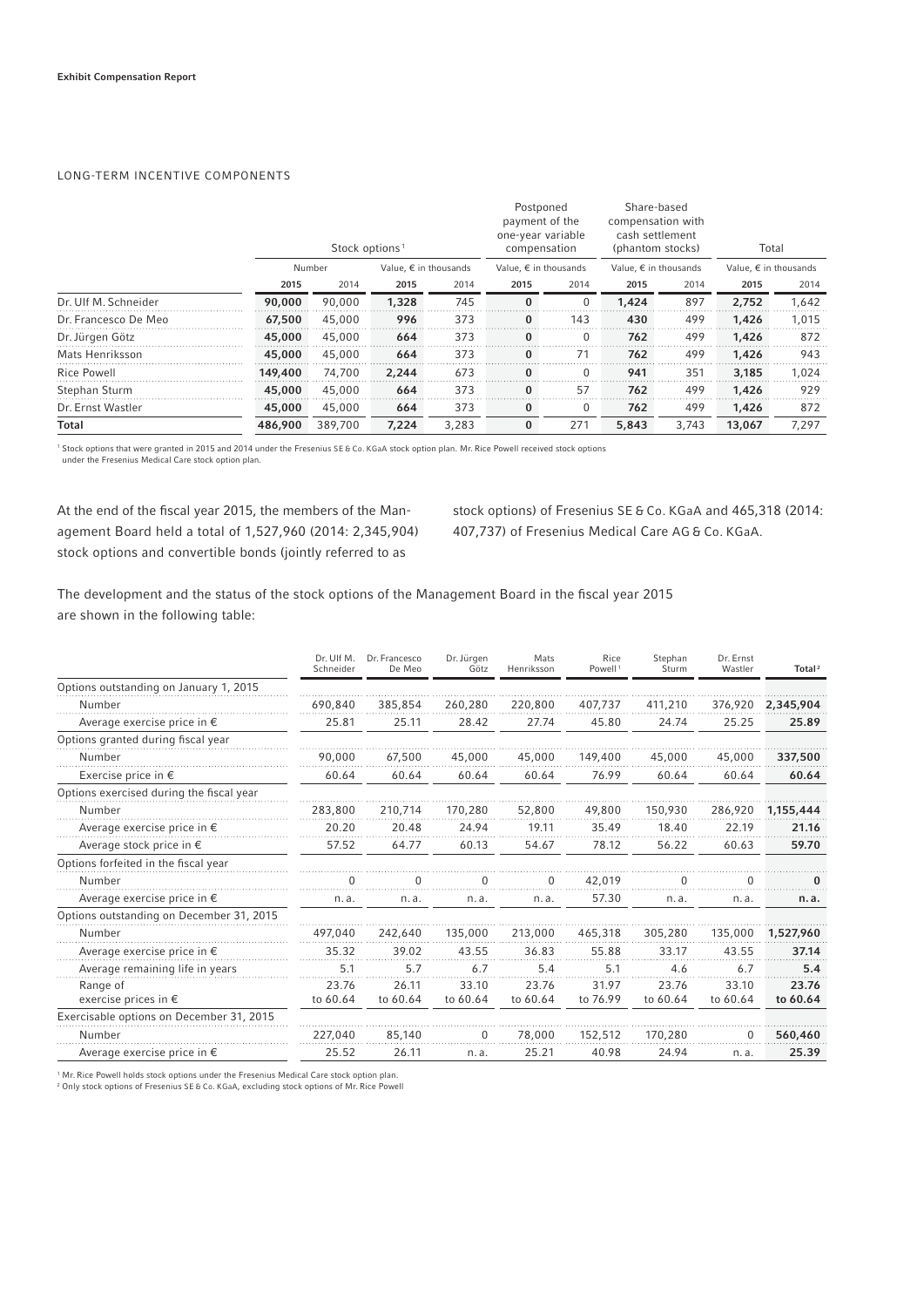The following table shows the total compensation of the Management Board of the general partner of Fresenius SE & Co. KGaA for the years 2015 and 2014:

|                         | Cash compensation<br>(without long-term<br>incentive components) |        | Long-term<br>incentive components |       | Total compensation<br>(including long-term<br>incentive components) |        |  |
|-------------------------|------------------------------------------------------------------|--------|-----------------------------------|-------|---------------------------------------------------------------------|--------|--|
| $\epsilon$ in thousands | 2015                                                             | 2014   | 2015                              | 2014  | 2015                                                                | 2014   |  |
| Dr. Ulf M. Schneider    | 2.955                                                            | 2.536  | 2.752                             | 1.642 | 5,707                                                               | 4.178  |  |
| Dr. Francesco De Meo    | 1.864                                                            | 1.584  | 1,426                             | 1.015 | 3,290                                                               | 2.599  |  |
| Dr. Jürgen Götz         | 1,399                                                            | 1.147  | 1.426                             | 872   | 2,825                                                               | 2.019  |  |
| Mats Henriksson         | 2.024                                                            | 1.668  | 1,426                             | 943   | 3,450                                                               | 2.611  |  |
| <b>Rice Powell</b>      | 2.613                                                            | 1.829  | 3,185                             | 1.024 | 5.798                                                               | 2.853  |  |
| Stephan Sturm           | 1,851                                                            | 1.520  | 1,426                             | 929   | 3.277                                                               | 2.449  |  |
| Dr. Ernst Wastler       | 1,292                                                            | 1.178  | 1,426                             | 872   | 2.718                                                               | 2,050  |  |
| <b>Total</b>            | 13,998                                                           | 11.462 | 13,067                            | 7.297 | 27,065                                                              | 18,759 |  |

The stock options and the entitlement to a share-based compensation (phantom stocks) can be exercised only after the expiry of minimum terms (vesting periods). Their value is

recognized over the vesting period as expense in the respective fiscal year. The expenses attributable to the fiscal years 2015 and 2014 are stated in the following table.

## EXPENSES FOR LONG-TERM INCENTIVE COMPONENTS

|                         | Stock options |       |       | Share-based compensation<br>with cash settlement<br>(phantom stocks) | Total expenses for<br>share-based compensation |       |  |
|-------------------------|---------------|-------|-------|----------------------------------------------------------------------|------------------------------------------------|-------|--|
| $\epsilon$ in thousands | 2015          | 2014  | 2015  | 2014                                                                 | 2015                                           | 2014  |  |
| Dr. Ulf M. Schneider    | 729           | 864   | 1,482 | 518                                                                  | 2.211                                          | .382  |  |
| Dr. Francesco De Meo    | 399           | 432   | 892   | 334                                                                  | 1.291                                          | 766   |  |
| Dr. Jürgen Götz         | 365           | 432   | 929   | 334                                                                  | 1,294                                          | 766   |  |
| Mats Henriksson         | 321           | 298   | 686   | 228                                                                  | 1.007                                          | 526   |  |
| Rice Powell             | 377           | 176   | 699   | 435                                                                  | 1.076                                          | 61'   |  |
| Stephan Sturm           | 365           | 432   | 929   | 334                                                                  | 1.294                                          | 766   |  |
| Dr. Ernst Wastler       | 365           | 432   | 929   | 334                                                                  | 1,294                                          | 766   |  |
| <b>Total</b>            | 2.921         | 3.066 | 6,546 | 2,517                                                                | 9.467                                          | 5.583 |  |

The short-term performance-based compensation is limited in its amount. As regards stock options and phantom stocks, there are contractually agreed limitation possibilities. This makes it possible to adequately take account in particular of those extraordinary developments that are not in any relevant proportion to the performance of the Management Board.

Under the compensation system, the amount of the fixed and the total compensation of the members of the Management Board was, and will be, assessed giving particular regard to the relevant comparison values of other DAX companies and similar companies of comparable size and performance from the relevant industrial sector.

# COMMITMENTS TO MEMBERS OF THE MANAGEMENT BOARD IN THE EVENT OF THE TERMINATION OF THEIR APPOINTMENT

There are individual contractual pension commitments for the Management Board members Dr. Ulf M. Schneider, Dr. Francesco De Meo, Dr. Jürgen Götz, and Mr. Stephan Sturm based on their service agreements with the general partner of Fresenius SE & Co. KGaA. The Management Board member Dr. Ernst Wastler has a pension commitment of VAMED AG, Vienna; Fresenius SE & Co. KGaA has issued a guarantee for the commitments thereunder. The Management Board member Mats Henriksson has an individual contractual pension commitment of Fresenius Kabi AG. The Management Board member Mr. Rice Powell has received an individual contractual pension commitment from Fresenius Medical Care Management AG. Furthermore, he has acquired non-forfeitable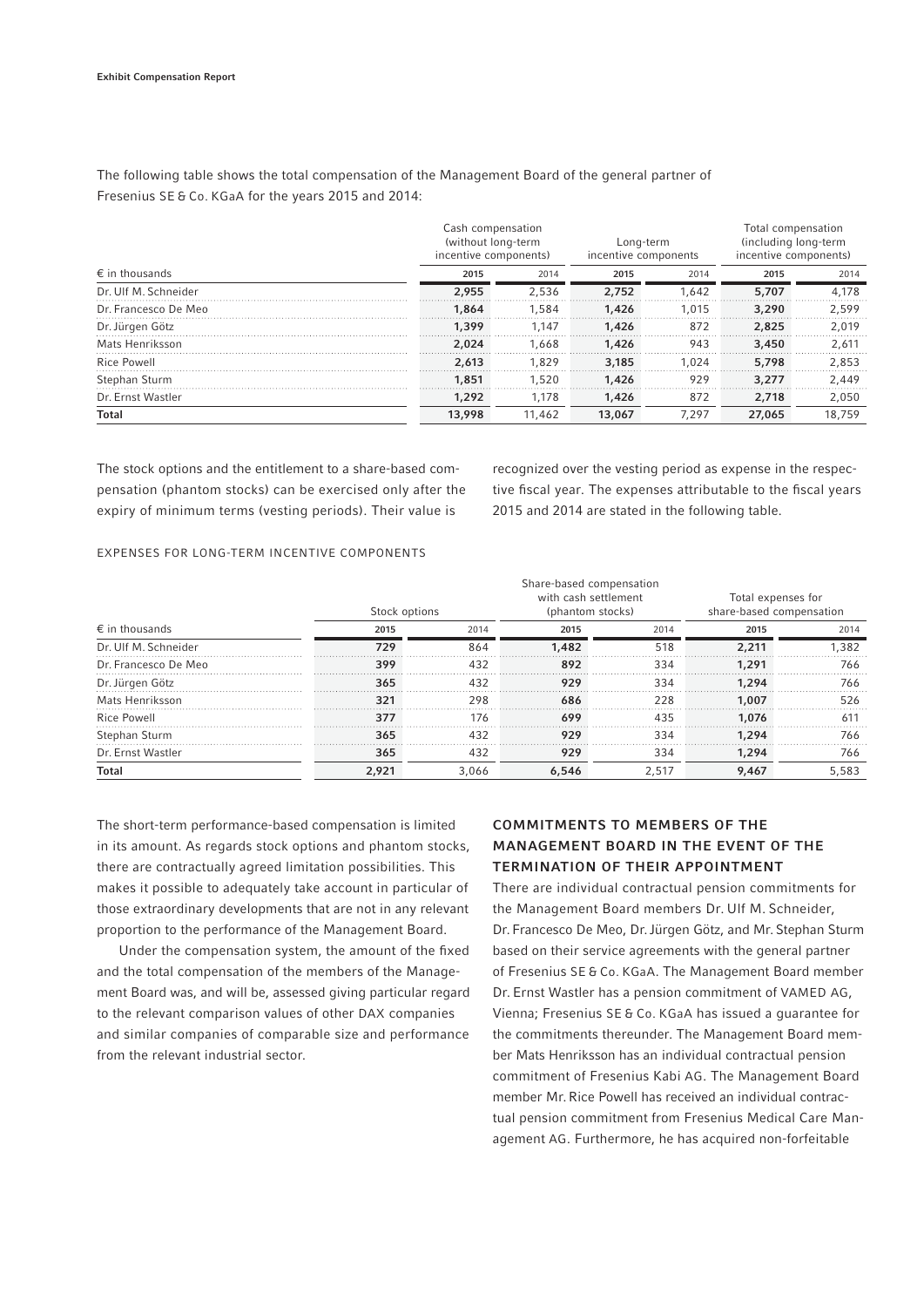entitlements from participating in pension plans for employees of Fresenius Medical Care North America, and during the fiscal year 2015, he participated in the U.S.-based 401(k) Savings Plan. This plan generally enables employees in the United States to invest part of their gross income into

retirement plans. With regard to these pension commitments, the Fresenius Group had pension obligations of € 30,318 thousand as of December 31, 2015 (2014: € 24,381 thousand). The additions to pension liability in the fiscal year 2015 amounted to €5,937 thousand (2014: €8,418 thousand).

The pension commitments are as follows:

| $\epsilon$ in thousands | As of<br>January 1, 2015 | Additions | As of<br>December 31, 2015 |
|-------------------------|--------------------------|-----------|----------------------------|
| Dr. Ulf M. Schneider    | 4 294                    | 913       | 5,207                      |
| Dr. Francesco De Meo    | -912                     | 490       | 2,402                      |
| Dr. Jürgen Götz         | .682                     | 410       | .092                       |
| Mats Henriksson         | 3.593                    |           | 4.115                      |
| Rice Powell             | 6.654                    | ' 743     | .397                       |
| Stephan Sturm           | 2.477                    | 530       | 3,007                      |
| Dr. Ernst Wastler       | 3.769                    | 329       | 4,098                      |
| <b>Total</b>            | 24.38'                   | 5.937     | 30,318                     |

Each of the pension commitments provides for a pension and survivor benefit, depending on the amount of the most recent fixed compensation, from the 63rd year of life (or 65th year for Mr. Rice Powell), or, in the case of termination because of professional or occupational incapacity, from the time of ending active work.

The pension's starting percentage of 30% of the last fixed compensation increases with every full year of service as a Management Board member by 1.5 percentage points, 45% being the attainable maximum.

Current pensions increase according to legal requirements (Section 16 of the German law to improve company pension plans, BetrAVG).

Thirty percent of the gross amount of any post-retirement income from an occupation of the Management Board member is offset against the pension for professional or occupational incapacity.

In the event of the death of one of the Management Board members, the widow receives a pension equivalent to 60% of the pension entitlement accruing at the time of death. In addition, legitimate biological children of the deceased Management Board member and/or, in individual cases, biological children of the deceased Management Board member's wife who were adopted by the deceased Management Board member as children receive an orphan's pension equivalent to 20% of the pension entitlement accruing at the time of death until completion of their vocational training, but at the most until the age of 25 years. However, all orphans' pensions and the widow's pension are capped at an aggregate 90% of the Management Board member's pension entitlement.

If a Management Board member's service as a member of the Management Board of Fresenius Management SE (or Mr. Rice Powell as a member of the Management Board of Fresenius Medical Care Management AG) ends before the age of 63 years (or 65 years for Mr. Rice Powell) for reasons other than professional or occupational incapacity, the rights to the said pension benefits vest, but the pension payable upon the occurrence of a pensionable event is reduced pro rata according to the actual length of service as a Management Board member compared to the potential length of service until the age of 63 years (or 65 years for Mr. Rice Powell).

The pension commitment for Dr. Ernst Wastler provides for a normal pension, an early retirement pension, a professional incapacity pension, and a widow's and orphan's pension. The normal pension is payable at the earliest at the age of 60 years and the early retirement pension at the earliest at the age of 55 years. The pension benefits are equivalent to 1.2% per year of service based on the last fixed compensation, with a cap of 40%. The widow's pension (60%) and the orphan's pension (20% each) are capped in aggregate at not more than Dr. Ernst Wastler's pension entitlement at the time of death. Pensions, retirement, and other benefits from third parties are set off against the pension benefit.

The Management Board member Mr. Mats Henriksson has solely a pension commitment of Fresenius Kabi AG from the period of his previous service. This pension commitment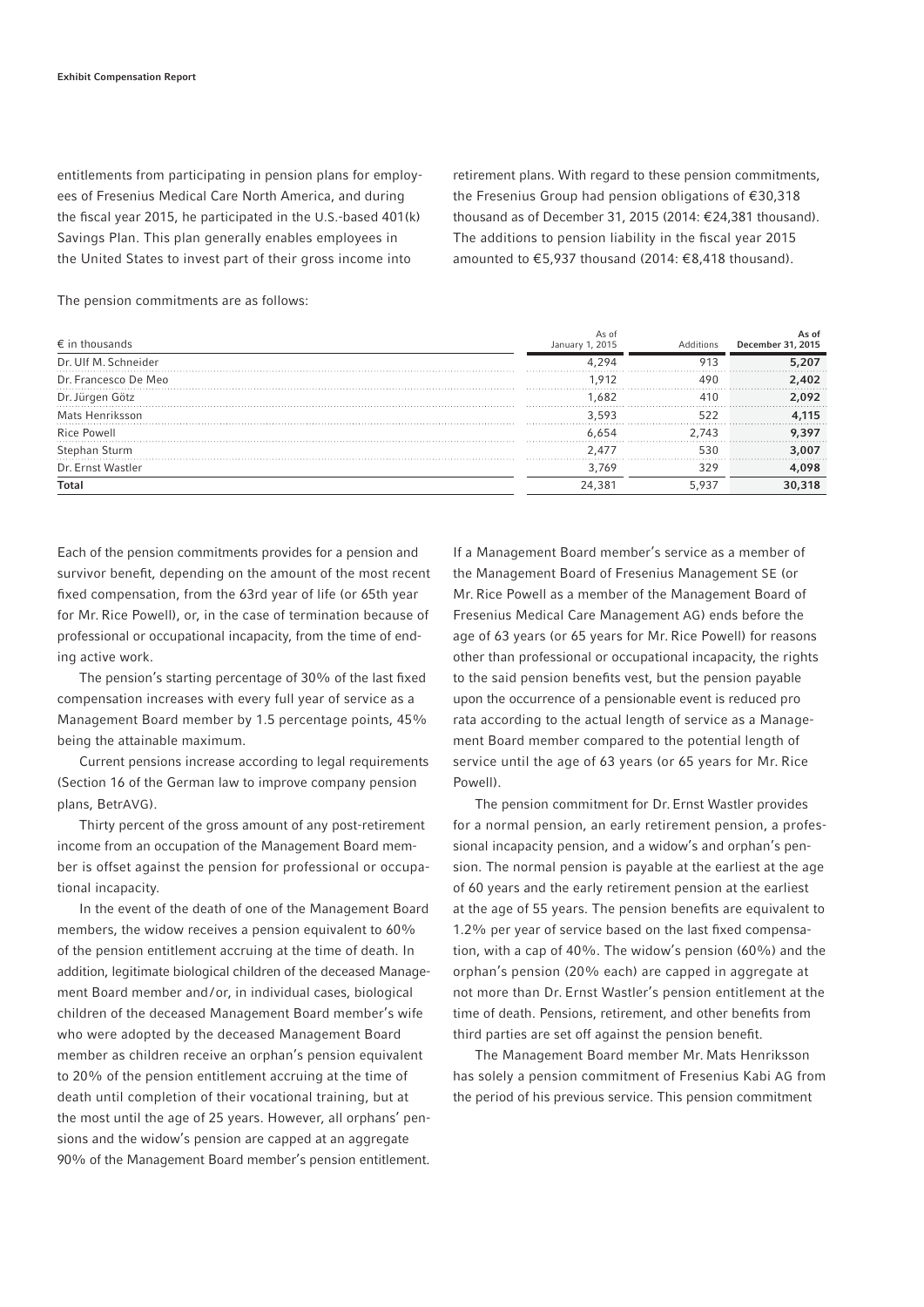remained unaffected by the service agreement with Fresenius Management SE, beginning on January 1, 2013. It is based on the pension policy of the Fresenius companies from January 1, 1988, and provides for retirement, incapacity, and survivors' pensions. It does not set forth any deduction of other income or pension benefits. The widow's pension amounts to 60% of the incapacity or retirement pension to be granted at the time of death; the orphan's pension amounts to 10% (half-orphans) or 20% (orphans) of the incapacity or retirement pension to be granted at the time of death. The total entitlements of widows and orphans are limited to 100% of Mr. Mats Henriksson's pension entitlements.

A post-employment non-competition covenant was agreed upon for all Management Board members. If such a covenant becomes applicable, the Management Board members receive a waiting allowance that is generally equivalent to half of the respective annual fixed compensation for each year of respective application of the non-competition covenant, up to a maximum of two years.

The service agreements of the Management Board members do not contain any explicit provision for the event of a change of control.

## MISCELLANEOUS

All members of the Management Board have received individual contractual commitments for the continuation of their compensation in the event of sickness for a maximum period of 12 months, provided that, after six months of sicknessrelated absence, any insurance benefits that may be paid are to be deducted from such continued compensation. In the event of death of a member of the Management Board, the surviving dependents will receive three monthly payments after the month in which the death occurred, at maximum, however, until the expiry of the respective employment agreement.

During the fiscal year 2015, no loans or advance payment on future compensation components were granted to any member of the Management Board of Fresenius Management SE.

Fresenius SE & Co. KGaA undertook to indemnify the Management Board members, to the legally permitted extent, against any claims that may be asserted against them in the course of their service for the Company and its affiliated

Group companies to the extent that such claims exceed their liability under German law. To cover such obligations, the Company purchased a directors & officers insurance, the deductible complying with the requirements of stock corporation law. The indemnification covers the period during which the respective member of the Management Board holds office as well as any claim in this regard after termination of the service on the Management Board.

Based on pension commitments to former members of the Management Board,  $€1,081$  thousand were paid in the fiscal year 2015 (2014: €1,049 thousand) and €588 thousand (2014: € 494 thousand) were paid to Dr. Ben Lipps as a result of a consultancy agreement entered into with Fresenius Medical Care Management AG. The benefit obligation for these persons amounted to €17,835 thousand (2014: €18,465 thousand).

# TABLES DISPLAYING THE VALUE OF BENEFITS GRANTED AND ALLOCATIONS

The German Corporate Governance Code stipulates that specific information shall be presented in the compensation report pertaining to the benefits granted for the year under review as well as the allocations and service costs in / for the year under review. The model tables provided in the appendix of the German Corporate Governance Code shall be used to present the information.

The following tables contain disclosures on both the value of the benefits granted and on the allocations. They conform to the structure and, to a large degree, to the specification of the model tables of the German Corporate Governance Code. The table displaying allocations additionally shows the allocation for the fiscal year, that is, without multi-year variable compensation / components with long-term incentive effect. This illustrates clearly which allocation is to be attributed to the activity in the respective year under review and which allocation results from the compensation components that were granted in previous – or even several – reporting years. Through differentiation, the comparability of the respective development in compensation is also increased.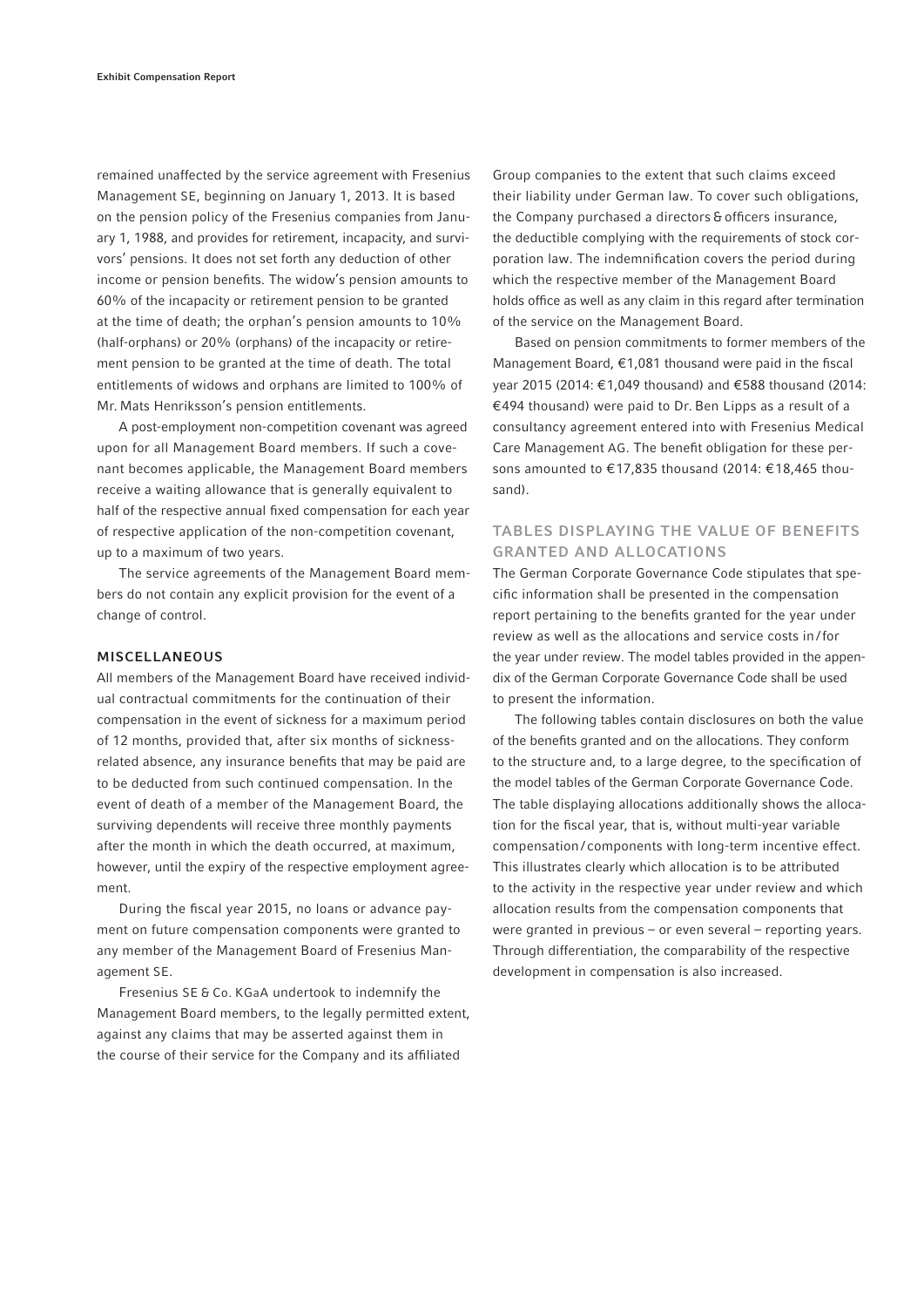|                                                                                   | Dr. Ulf M. Schneider<br>Chairman of the Management Board |             |       | Dr. Francesco De Meo<br><b>CEO Fresenius Helios</b><br>Board member since January 1, 2008 |          |          | Dr. Jürgen Götz<br>Chief Legal and Compliance Officer,<br>and Labor Relations Director<br>Board member since July 1, 2007 |       |          |              |       |          |  |
|-----------------------------------------------------------------------------------|----------------------------------------------------------|-------------|-------|-------------------------------------------------------------------------------------------|----------|----------|---------------------------------------------------------------------------------------------------------------------------|-------|----------|--------------|-------|----------|--|
| Benefits granted                                                                  |                                                          | 2015        | 2015  | Board member since May 28, 2003                                                           |          | 2015     |                                                                                                                           |       |          | 2015         | 2015  |          |  |
| Value € thousands                                                                 | 2015                                                     | min.        | max.  | 2014                                                                                      | 2015     | min.     | 2015<br>max.                                                                                                              | 2014  | 2015     | min.         | max.  | 2014     |  |
| Fixed compensation                                                                | 1,100                                                    | 1,100       | 1,100 | 990                                                                                       | 600      | 600      | 600                                                                                                                       | 550   | 460      | 460          | 460   | 415      |  |
| Fringe benefits                                                                   | 143                                                      | 143         | 143   | 92                                                                                        | 22       | 22       | 22                                                                                                                        | 19    | 70       | 70           | 70    | 35       |  |
| Total non-performance-based<br>compensation                                       | 1,243                                                    | 1,243       | 1,243 | 1,082                                                                                     | 622      | 622      | 622                                                                                                                       | 569   | 530      | 530          | 530   | 450      |  |
| One-year variable<br>compensation <sup>1</sup>                                    | 1,712                                                    | 1,200       | 1,750 | 1,454                                                                                     | 1,242    | 750      | 1,250                                                                                                                     | 1,015 | 869      | 700          | 950   | 697      |  |
| Multi-year variable<br>compensation/components with<br>long-term incentive effect | 2,752                                                    | $\mathbf 0$ | n.a.  | 1,642                                                                                     | 1,426    | 0        | n. a.                                                                                                                     | 1,015 | 1,426    | $\bf{0}$     | n.a.  | 872      |  |
| Thereof postponed one-year<br>variable compensation                               | $\bf{0}$                                                 | $\Omega$    | n.a.  | $\mathbf 0$                                                                               | $\bf{0}$ | 0        | n.a.                                                                                                                      | 143   | $\bf{0}$ | 0            | n.a.  | $\Omega$ |  |
| Thereof Stock Option Plan 2013<br>(part of LTIP 2013)<br>$(5$ -year term)         | 1,328                                                    | $\mathbf 0$ | n.a.  | 745                                                                                       | 996      | $\Omega$ | n. a.                                                                                                                     | 373   | 664      | <sup>n</sup> | n. a. | 373      |  |
| Thereof phantom stocks<br>(part of LTIP 2013)<br>$(5$ -year term)                 | 1,324                                                    | 0           | n.a.  | 797                                                                                       | 330      | 0        | n.a.                                                                                                                      | 399   | 662      | $\Omega$     | n.a.  | 399      |  |
| Thereof further phantom stocks                                                    | 100                                                      | 0           | n. a. | 100                                                                                       | 100      | 0        | n. a.                                                                                                                     | 100   | 100      | 0            | n. a. | 100      |  |
| Total non-performance-based and<br>performance-based compensation                 | 5,707                                                    | 2,443       | n. a. | 4,178                                                                                     | 3,290    | 1,372    | n. a.                                                                                                                     | 2,599 | 2,825    | 1,230        | n.a.  | 2,019    |  |
| Service cost                                                                      | 342                                                      | 342         | 342   | 234                                                                                       | 273      | 273      | 273                                                                                                                       | 201   | 190      | 190          | 190   | 136      |  |
| Value of benefits granted                                                         | 6,049                                                    | 2,785       | n.a.  | 4,412                                                                                     | 3,563    | 1,645    | n.a.                                                                                                                      | 2,800 | 3,015    | 1,420        | n.a.  | 2,155    |  |

<sup>1</sup> For the one-year variable compensation, there are no target values or comparable values for Board members who receive their remuneration from Fresenius Management SE. The one-year

variable compensation is calculated on the basis of bonus curves that are valid for several years. For this reason, the allocation from the one-year variable remuneration is stated here.<br><sup>2</sup> This amount contains a discret

<sup>3</sup> Mr. Rice Powell was granted stock options and phantom stocks from the stock option program of Fresenius Medical Care as follows:<br>in 2015: €164 thousand from the Share Based Award – New Incentive Bonus Plan 2010, €2,24

and € 777 thousand from the Long Term Incentive Program 2011 – Phantom Stock Plan 2011

in 2014: €120 thousand from the Share Based Award – New Incentive Bonus Plan 2010, €673 thousand from the Long Term Incentive Program 2011 – Stock Option Plan 2011,<br>and €231 thousand from the Long Term Incentive Program 2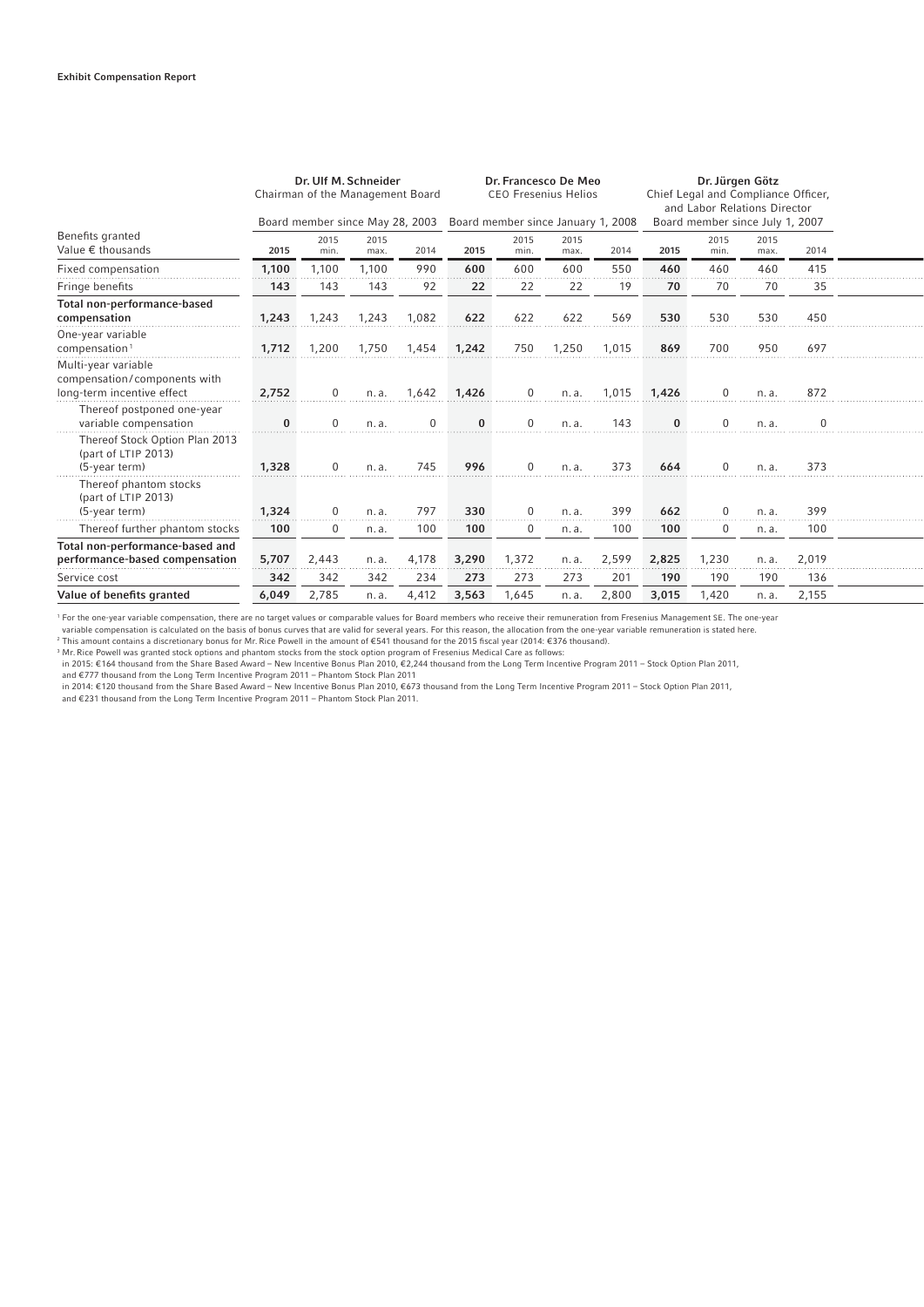|              | <b>Mats Henriksson</b><br>CEO Fresenius Kabi |              |       |                    |              | <b>Rice Powell</b><br><b>Stephan Sturm</b><br><b>CEO Fresenius Medical Care</b><br><b>Chief Financial Officer</b> |                    |              |              |              |       | Dr. Ernst Wastler<br><b>CEO Fresenius Vamed</b> |                                                                                                                                             |              |          |
|--------------|----------------------------------------------|--------------|-------|--------------------|--------------|-------------------------------------------------------------------------------------------------------------------|--------------------|--------------|--------------|--------------|-------|-------------------------------------------------|---------------------------------------------------------------------------------------------------------------------------------------------|--------------|----------|
|              |                                              |              |       |                    |              |                                                                                                                   |                    |              |              |              |       |                                                 | Board member since January 1, 2013 Board member since January 1, 2013 Board member since January 1, 2005 Board member since January 1, 2008 |              |          |
| 2015         | 2015<br>min.                                 | 2015<br>max. | 2014  | 2015               | 2015<br>min. | 2015<br>max.                                                                                                      | 2014               | 2015         | 2015<br>min. | 2015<br>max. | 2014  | 2015                                            | 2015<br>min.                                                                                                                                | 2015<br>max. | 2014     |
| 600          | 600                                          | 600          | 550   | 1,239              | 1,239        | 1,239                                                                                                             | 941                | 600          | 600          | 600          | 550   | 500                                             | 500                                                                                                                                         | 500          | 470      |
| 185          | 185                                          | 185          | 175   | 342                | 342          | 342                                                                                                               | 151                | 109          | 109          | 109          | 41    | 85                                              | 85                                                                                                                                          | 85           | 37       |
| 785          | 785                                          | 785          | 725   | 1,581              | 1,581        | 1,581                                                                                                             | 1,092              | 709          | 709          | 709          | 591   | 585                                             | 585                                                                                                                                         | 585          | 507      |
| 1,239        | 750                                          | 1,250        | 943   | 2,586 <sup>2</sup> | 169          | 2,995                                                                                                             | 1,929 <sup>2</sup> | 1,142        | 850          | 1,150        | 929   | 707                                             | 350                                                                                                                                         | 750          | 671      |
| 1,426        | 0                                            | n.a.         | 943   | 3,185 <sup>3</sup> | 0            |                                                                                                                   | n.a. $1,024^3$     | 1,426        | $\mathbf 0$  | n. a.        | 929   | 1,426                                           | 0                                                                                                                                           | n.a.         | 872      |
| $\mathbf{0}$ | $\Omega$                                     | n.a.         | 71    |                    |              |                                                                                                                   |                    | $\mathbf{0}$ | $\mathbf{0}$ | n. a.        | 57    | $\bf{0}$                                        | $\mathbf{0}$                                                                                                                                | n.a.         | $\Omega$ |
| 664          | $\Omega$                                     | n.a.         | 373   |                    |              |                                                                                                                   |                    | 664          | $\mathbf{0}$ | n.a.         | 373   | 664                                             | $\mathbf{0}$                                                                                                                                | n.a.         | 373      |
| 662          | $\mathbf 0$                                  | n.a.         | 399   |                    |              |                                                                                                                   |                    | 662          | 0            | n.a.         | 399   | 662                                             | 0                                                                                                                                           | n.a.         | 399      |
| 100          | 0                                            | n.a.         | 100   |                    |              |                                                                                                                   |                    | 100          | 0            | n. a.        | 100   | 100                                             | $\mathbf 0$                                                                                                                                 | n.a.         | 100      |
| 3,450        | 1,535                                        | n.a.         | 2,611 | 7,352              | 1,750        | n.a.                                                                                                              | 4,045              | 3,277        | 1,559        | n.a.         | 2,449 | 2,718                                           | 935                                                                                                                                         | n.a.         | 2,050    |
| 173          | 173                                          | 173          | 120   | 570                | 570          | 570                                                                                                               | 429                | 251          | 251          | 251          | 182   | 133                                             | 133                                                                                                                                         | 133          | 92       |
| 3,623        | 1,708                                        | n.a.         | 2,731 | 7,922              | 2,320        | n. a.                                                                                                             | 4,474              | 3,528        | 1.810        | n. a.        | 2,631 | 2,851                                           | 1,068                                                                                                                                       | n.a.         | 2,142    |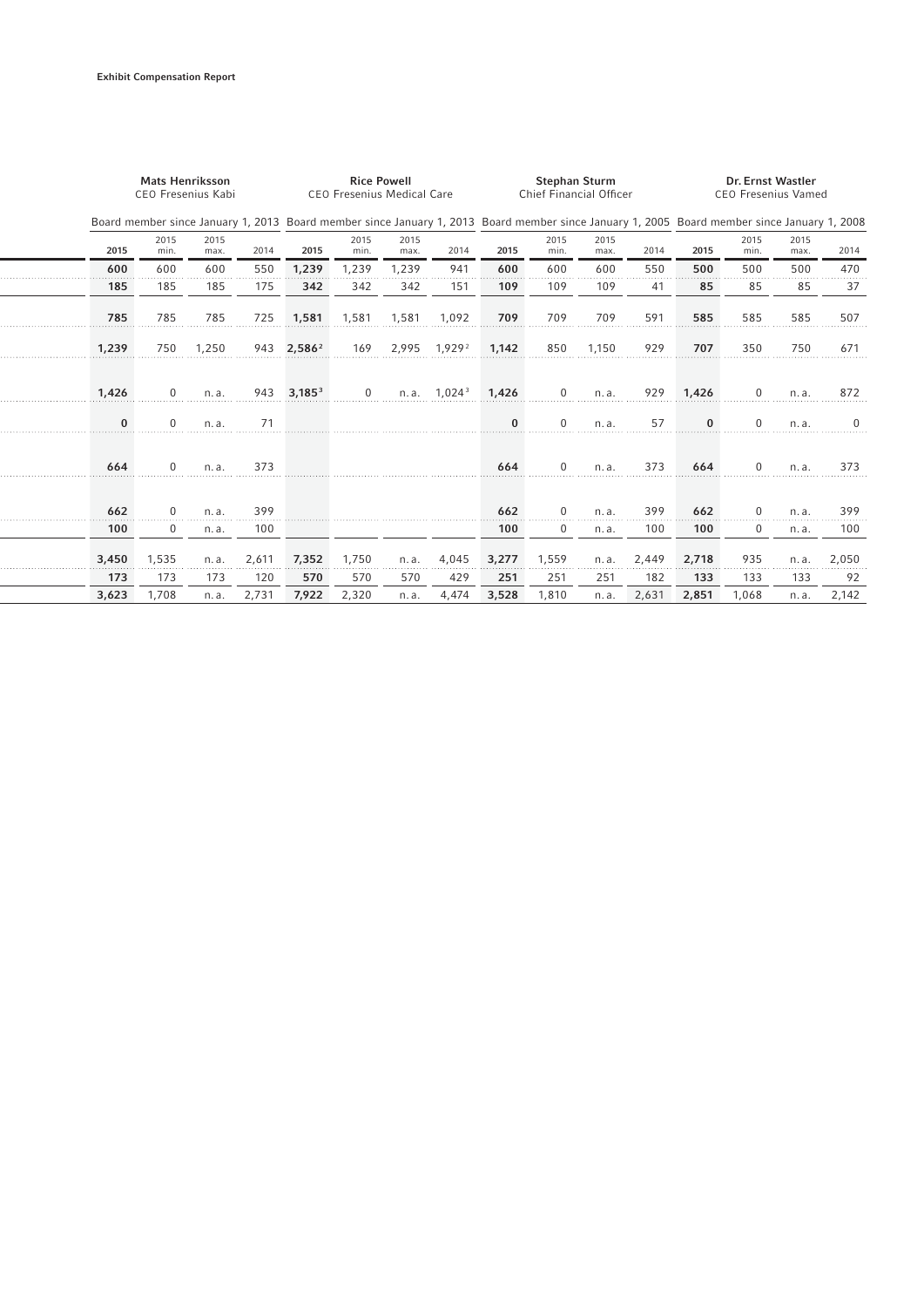| Board member since July 1, 2007<br>Board member since May 28, 2003<br>Board member since January 1, 2008<br>Allocations<br>Value € thousands<br>2015<br>2014<br>2015<br>2014<br>2015<br>2014<br>1,100<br>990<br>550<br>460<br>415<br>Fixed compensation<br>600<br>Fringe benefits<br>143<br>92<br>22<br>19<br>70<br>35<br>Total non-performance-based<br>compensation<br>569<br>530<br>1,243<br>1,082<br>622<br>450<br>One-year variable<br>1,712<br>869<br>697<br>compensation<br>1,454<br>1,242<br>1,015<br>Multi-year variable<br>compensation/components with<br>long-term incentive effect<br>10,590<br>6,395<br>9,333<br>29<br>5,993<br>$\mathbf{0}$<br>Thereof postponed one-year<br>29<br>variable compensation<br>$\mathbf 0$<br>0<br>0<br>0<br>Thereof Stock Option Plan 2003<br>(5-year term)<br>Issue 2006<br>Issue 2007<br>2,488<br>1,845<br>Thereof Stock Option Plan 2008<br>(5-year term)<br>Issue 2009<br>3,907<br>Issue 2010<br>3,996<br>5,771<br>Issue 2011<br>4,819<br>3,492<br>2,493<br>3,500<br>Issue 2012<br>Other<br>0<br>0<br>0<br>0<br>0<br>0<br>Total non-performance-based and<br>13,545<br>8,931<br>11,197<br>1,613<br>7,392<br>1,147<br>performance-based compensation<br>234<br>273<br>201<br>190<br>Service cost<br>342<br>136<br>Allocation including multi-year<br>variable compensation/compo-<br>nents with long-term incentive<br>7,582<br>1,283<br>effect<br>13,887<br>9,165<br>11,470<br>1,814<br>Allocation for the year under<br>review (not including multi-year |                              | Dr. Ulf M. Schneider<br>Chairman of the Management Board | Dr. Francesco De Meo<br><b>CEO Fresenius Helios</b> | Dr. Jürgen Götz<br>Chief Legal and Compliance Officer,<br>and Labor Relations Director |  |  |
|------------------------------------------------------------------------------------------------------------------------------------------------------------------------------------------------------------------------------------------------------------------------------------------------------------------------------------------------------------------------------------------------------------------------------------------------------------------------------------------------------------------------------------------------------------------------------------------------------------------------------------------------------------------------------------------------------------------------------------------------------------------------------------------------------------------------------------------------------------------------------------------------------------------------------------------------------------------------------------------------------------------------------------------------------------------------------------------------------------------------------------------------------------------------------------------------------------------------------------------------------------------------------------------------------------------------------------------------------------------------------------------------------------------------------------------------------------------------------------------------------------|------------------------------|----------------------------------------------------------|-----------------------------------------------------|----------------------------------------------------------------------------------------|--|--|
|                                                                                                                                                                                                                                                                                                                                                                                                                                                                                                                                                                                                                                                                                                                                                                                                                                                                                                                                                                                                                                                                                                                                                                                                                                                                                                                                                                                                                                                                                                            |                              |                                                          |                                                     |                                                                                        |  |  |
|                                                                                                                                                                                                                                                                                                                                                                                                                                                                                                                                                                                                                                                                                                                                                                                                                                                                                                                                                                                                                                                                                                                                                                                                                                                                                                                                                                                                                                                                                                            |                              |                                                          |                                                     |                                                                                        |  |  |
|                                                                                                                                                                                                                                                                                                                                                                                                                                                                                                                                                                                                                                                                                                                                                                                                                                                                                                                                                                                                                                                                                                                                                                                                                                                                                                                                                                                                                                                                                                            |                              |                                                          |                                                     |                                                                                        |  |  |
|                                                                                                                                                                                                                                                                                                                                                                                                                                                                                                                                                                                                                                                                                                                                                                                                                                                                                                                                                                                                                                                                                                                                                                                                                                                                                                                                                                                                                                                                                                            |                              |                                                          |                                                     |                                                                                        |  |  |
|                                                                                                                                                                                                                                                                                                                                                                                                                                                                                                                                                                                                                                                                                                                                                                                                                                                                                                                                                                                                                                                                                                                                                                                                                                                                                                                                                                                                                                                                                                            |                              |                                                          |                                                     |                                                                                        |  |  |
|                                                                                                                                                                                                                                                                                                                                                                                                                                                                                                                                                                                                                                                                                                                                                                                                                                                                                                                                                                                                                                                                                                                                                                                                                                                                                                                                                                                                                                                                                                            |                              |                                                          |                                                     |                                                                                        |  |  |
|                                                                                                                                                                                                                                                                                                                                                                                                                                                                                                                                                                                                                                                                                                                                                                                                                                                                                                                                                                                                                                                                                                                                                                                                                                                                                                                                                                                                                                                                                                            |                              |                                                          |                                                     |                                                                                        |  |  |
|                                                                                                                                                                                                                                                                                                                                                                                                                                                                                                                                                                                                                                                                                                                                                                                                                                                                                                                                                                                                                                                                                                                                                                                                                                                                                                                                                                                                                                                                                                            |                              |                                                          |                                                     |                                                                                        |  |  |
|                                                                                                                                                                                                                                                                                                                                                                                                                                                                                                                                                                                                                                                                                                                                                                                                                                                                                                                                                                                                                                                                                                                                                                                                                                                                                                                                                                                                                                                                                                            |                              |                                                          |                                                     |                                                                                        |  |  |
|                                                                                                                                                                                                                                                                                                                                                                                                                                                                                                                                                                                                                                                                                                                                                                                                                                                                                                                                                                                                                                                                                                                                                                                                                                                                                                                                                                                                                                                                                                            |                              |                                                          |                                                     |                                                                                        |  |  |
|                                                                                                                                                                                                                                                                                                                                                                                                                                                                                                                                                                                                                                                                                                                                                                                                                                                                                                                                                                                                                                                                                                                                                                                                                                                                                                                                                                                                                                                                                                            |                              |                                                          |                                                     |                                                                                        |  |  |
|                                                                                                                                                                                                                                                                                                                                                                                                                                                                                                                                                                                                                                                                                                                                                                                                                                                                                                                                                                                                                                                                                                                                                                                                                                                                                                                                                                                                                                                                                                            |                              |                                                          |                                                     |                                                                                        |  |  |
|                                                                                                                                                                                                                                                                                                                                                                                                                                                                                                                                                                                                                                                                                                                                                                                                                                                                                                                                                                                                                                                                                                                                                                                                                                                                                                                                                                                                                                                                                                            |                              |                                                          |                                                     |                                                                                        |  |  |
|                                                                                                                                                                                                                                                                                                                                                                                                                                                                                                                                                                                                                                                                                                                                                                                                                                                                                                                                                                                                                                                                                                                                                                                                                                                                                                                                                                                                                                                                                                            |                              |                                                          |                                                     |                                                                                        |  |  |
|                                                                                                                                                                                                                                                                                                                                                                                                                                                                                                                                                                                                                                                                                                                                                                                                                                                                                                                                                                                                                                                                                                                                                                                                                                                                                                                                                                                                                                                                                                            |                              |                                                          |                                                     |                                                                                        |  |  |
|                                                                                                                                                                                                                                                                                                                                                                                                                                                                                                                                                                                                                                                                                                                                                                                                                                                                                                                                                                                                                                                                                                                                                                                                                                                                                                                                                                                                                                                                                                            |                              |                                                          |                                                     |                                                                                        |  |  |
|                                                                                                                                                                                                                                                                                                                                                                                                                                                                                                                                                                                                                                                                                                                                                                                                                                                                                                                                                                                                                                                                                                                                                                                                                                                                                                                                                                                                                                                                                                            |                              |                                                          |                                                     |                                                                                        |  |  |
|                                                                                                                                                                                                                                                                                                                                                                                                                                                                                                                                                                                                                                                                                                                                                                                                                                                                                                                                                                                                                                                                                                                                                                                                                                                                                                                                                                                                                                                                                                            |                              |                                                          |                                                     |                                                                                        |  |  |
|                                                                                                                                                                                                                                                                                                                                                                                                                                                                                                                                                                                                                                                                                                                                                                                                                                                                                                                                                                                                                                                                                                                                                                                                                                                                                                                                                                                                                                                                                                            |                              |                                                          |                                                     |                                                                                        |  |  |
| nents with long-term incentive<br>3,297<br>2,770<br>2,137<br>1,785<br>1,589<br>1,283<br>effect)                                                                                                                                                                                                                                                                                                                                                                                                                                                                                                                                                                                                                                                                                                                                                                                                                                                                                                                                                                                                                                                                                                                                                                                                                                                                                                                                                                                                            | variable compensation/compo- |                                                          |                                                     |                                                                                        |  |  |

' This amount contains a discretionary bonus for Mr. Rice Powell in the amount of €541 thousand for the 2015 fiscal year (2014: €376 thousand).<br>` in Rice Powell had this allocation from stock options from the Fresenius Me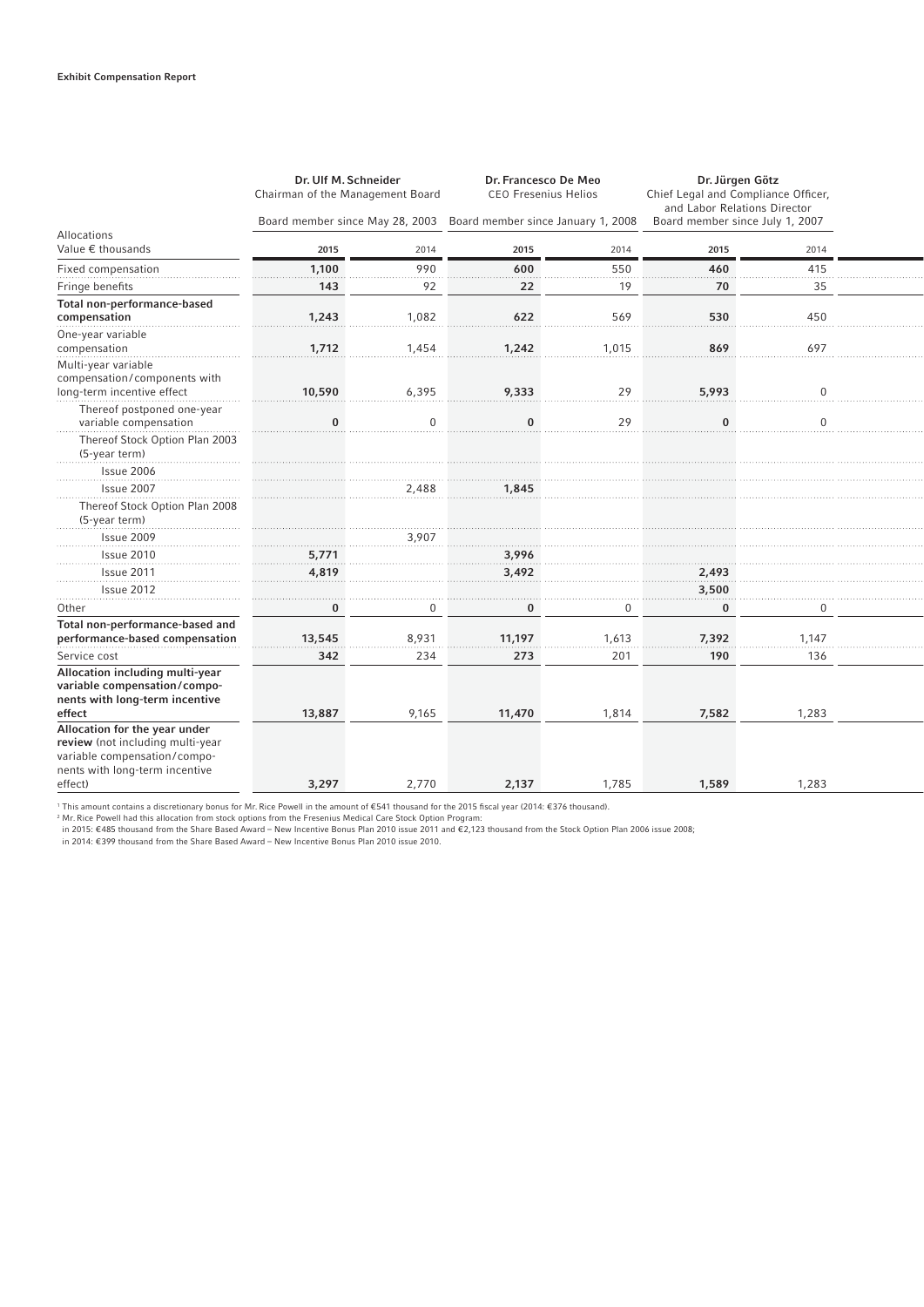|              | <b>Mats Henriksson</b><br>CEO Fresenius Kabi |                    | <b>Rice Powell</b><br>CEO Fresenius Medical Care |       | <b>Stephan Sturm</b><br>Chief Financial Officer | Dr. Ernst Wastler<br><b>CEO Fresenius Vamed</b>                                                                                             |             |
|--------------|----------------------------------------------|--------------------|--------------------------------------------------|-------|-------------------------------------------------|---------------------------------------------------------------------------------------------------------------------------------------------|-------------|
|              |                                              |                    |                                                  |       |                                                 | Board member since January 1, 2013 Board member since January 1, 2013 Board member since January 1, 2005 Board member since January 1, 2008 |             |
| 2015         | 2014                                         | 2015               | 2014                                             | 2015  | 2014                                            | 2015                                                                                                                                        | 2014        |
| 600          | 550                                          | 1,239              | 941                                              | 600   | 550                                             | 500                                                                                                                                         | 470         |
| 185          | 175                                          | 342                | 151                                              | 109   | 41                                              | 85                                                                                                                                          | 37          |
| 785          | 725                                          | 1,581              | 1,092                                            | 709   | 591                                             | 585                                                                                                                                         | 507         |
| 1,239        | 943                                          | 1,032 <sup>1</sup> | 7371                                             | 1,142 | 929                                             | 707                                                                                                                                         | 671         |
| 1,878        | $\mathbf 0$                                  | 2,608 <sup>2</sup> | 399 <sup>2</sup>                                 | 5,757 | 3,569                                           | 11,030                                                                                                                                      | 0           |
| $\bf{0}$     | $\mathbf 0$                                  | $\bf{0}$           | $\mathbf 0$                                      | 49    | 79                                              | $\pmb{0}$                                                                                                                                   | $\mathbf 0$ |
|              |                                              |                    |                                                  |       | 1,523                                           |                                                                                                                                             |             |
|              |                                              |                    |                                                  | 2,078 |                                                 | 992                                                                                                                                         |             |
|              |                                              |                    |                                                  |       | 1,967                                           |                                                                                                                                             |             |
| 1,525        |                                              |                    |                                                  | 3,630 |                                                 | 2,792                                                                                                                                       |             |
| 353          |                                              |                    |                                                  |       |                                                 | 3,723<br>3,523                                                                                                                              |             |
| $\mathbf{0}$ | $\Omega$                                     | $\bf{0}$           | $\Omega$                                         | 0     | $\Omega$                                        | $\bf{0}$                                                                                                                                    | 0           |
| 3,902        | 1,668                                        | 5,221              | 2,228                                            | 7,608 | 5,089                                           | 12,322                                                                                                                                      | 1,178       |
| 173          | 120                                          | 570                | 429                                              | 251   | 182                                             | 133                                                                                                                                         | 92          |
|              |                                              |                    |                                                  |       |                                                 |                                                                                                                                             |             |
| 4,075        | 1,788                                        | 5,791              | 2,657                                            | 7,859 | 5,271                                           | 12,455                                                                                                                                      | 1,270       |
|              |                                              |                    |                                                  |       |                                                 |                                                                                                                                             |             |
| 2,197        | 1,788                                        | 3,183              | 2,258                                            | 2,102 | 1,702                                           | 1,425                                                                                                                                       | 1,270       |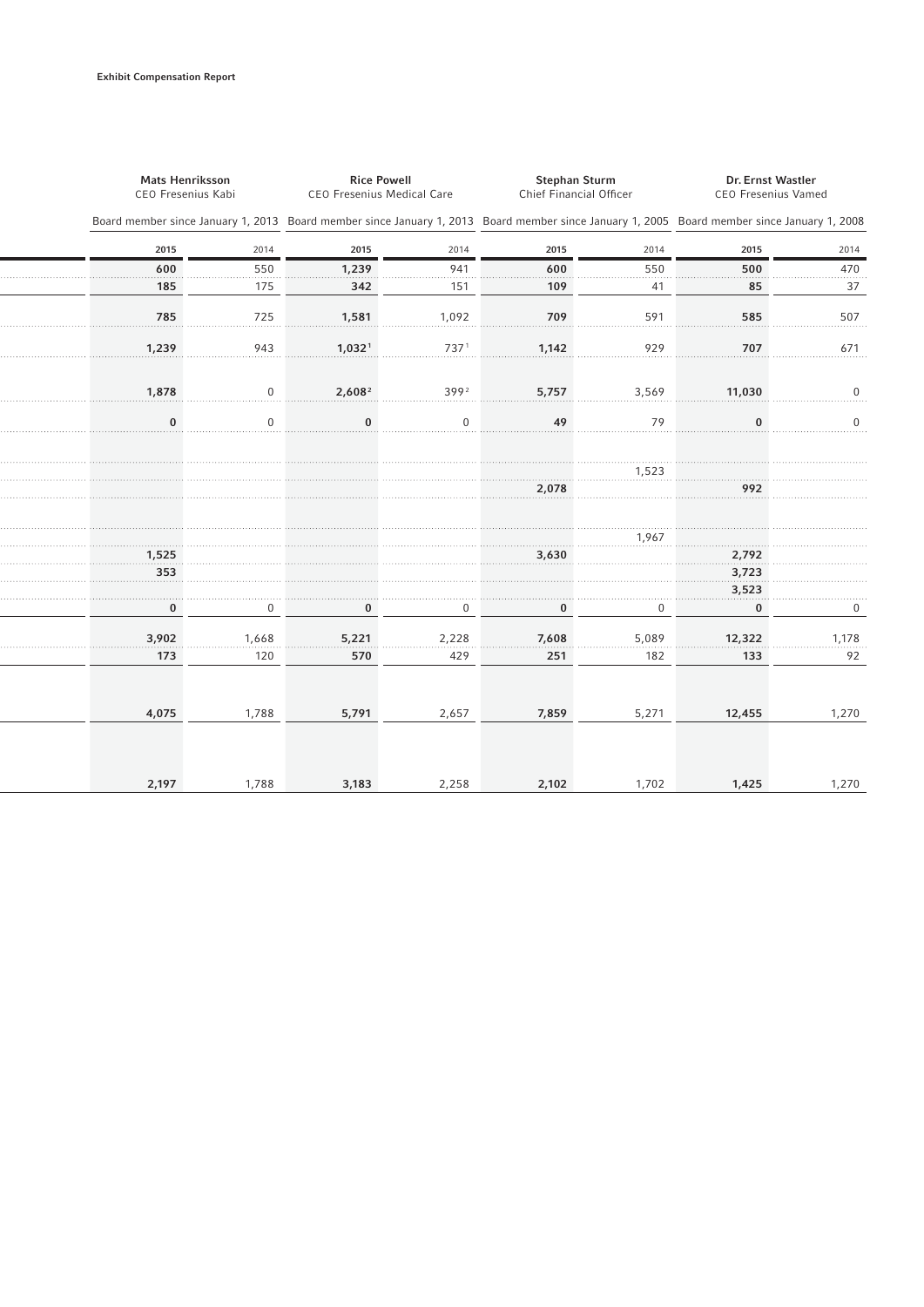## COMPENSATION OF THE SUPERVISORY BOARD

The compensation of the Supervisory Board is determined by the Annual General Meeting and is subject to the provisions contained in Section 13 of the articles of association of Fresenius SE & Co. KGaA. Each member of the Supervisory Board shall receive a fixed compensation of  $\epsilon$ 13 thousand for each full fiscal year.

The members of the Audit Committee of Fresenius SE & Co. KGaA receive an additional € 10 thousand each and the Chairman of the committee a further € 10 thousand. For each full fiscal year, the remuneration increases by 10% for each percentage point that three times the dividend paid on each ordinary share for that year (gross dividend according to the resolution of the Annual General Meeting) exceeds 3.6% of the amount equal to the subscribed capital divided by the number of non-par value shares; residual amounts are interpolated. If the General Meeting resolves a higher remuneration in view of the annual results, the increased amount shall be applicable. The Chairman receives twice this amount and the deputies to the Chairman one and a half times the amount of a Supervisory Board member. All members of the Supervisory Board receive appropriate compensation for costs of travel and accommodation incurred in connection with their duties as members of the Supervisory Board, including any applicable value-added tax. Additionally, in his capacity as Chairman of the Supervisory Board of Fresenius Management SE, Dr. Krick will be reimbursed for the costs of an intrusion detection system in the amount of  $\epsilon$ 8 thousand.

Fresenius SE & Co. KGaA provides to the members of the Supervisory Board insurance coverage in an adequate amount (relating to their function) with an excess equal to those of the Management Board.

If a member of the Supervisory Board of Fresenius SE & Co. KGaA is, at the same time, a member of the Supervisory Board of the general partner Fresenius Management SE and receives remuneration for his service on the Supervisory Board for Fresenius Management SE, the remuneration shall be reduced by half. The same applies with respect to the additional part of the remuneration for the Chairman or one of his deputies if they are, at the same time, the Chairman or one of his deputies on the Supervisory Board of Fresenius Management SE. If the deputy of the Chairman of the Supervisory Board of Fresenius SE & Co. KGaA is, at the same time, the Chairman of the Supervisory Board of Fresenius Management SE, he shall not receive remuneration for his service as Deputy Chairman of the Supervisory Board of Fresenius SE & Co. KGaA. According to Section 7 of the articles of association of Fresenius SE & Co. KGaA, the remuneration of the Supervisory Board of Fresenius Management SE was charged to Fresenius SE & Co. KGaA.

For the fiscal years 2015 and 2014, the compensation for the members of the Supervisory Boards of Fresenius SE & Co. KGaA and Fresenius Management SE (excluding expenses and reimbursements), including compensation for committee services, was as follows: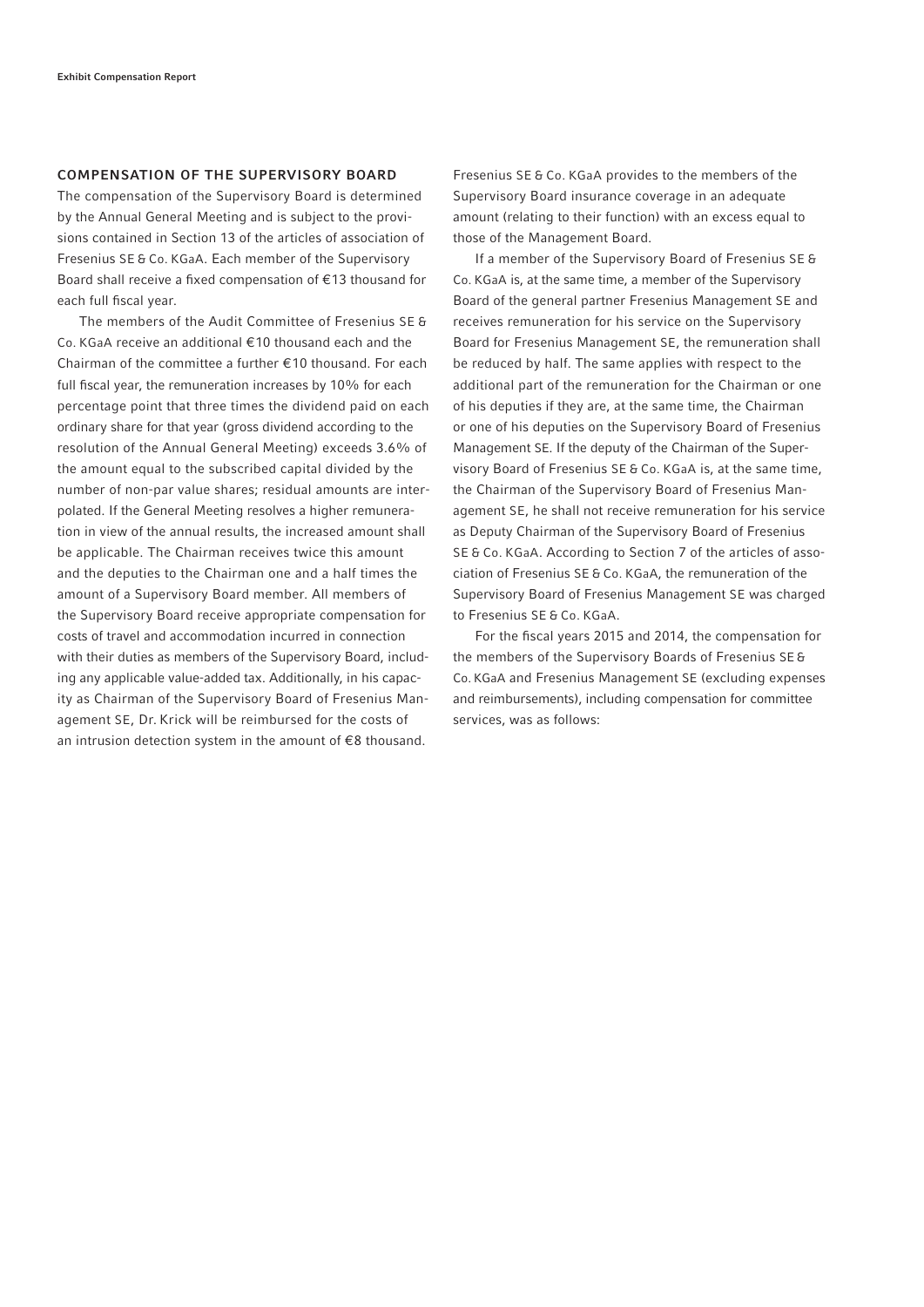|                                             | Fixed compensation         |              |                            |              | Compensation for<br>committee services |          |                            |          | Variable<br>compensation   |             |                            |             | Total<br>compensation |          |
|---------------------------------------------|----------------------------|--------------|----------------------------|--------------|----------------------------------------|----------|----------------------------|----------|----------------------------|-------------|----------------------------|-------------|-----------------------|----------|
|                                             | Fresenius SE &<br>Co. KGaA |              | Fresenius<br>Management SE |              | Fresenius SE &<br>Co. KGaA             |          | Fresenius<br>Management SE |          | Fresenius SE &<br>Co. KGaA |             | Fresenius<br>Management SE |             |                       |          |
| $\epsilon$ in thousands                     | 2015                       | 2014         | 2015                       | 2014         | 2015                                   | 2014     | 2015                       | 2014     | 2015                       | 2014        | 2015                       | 2014        | 2015                  | 2014     |
| Dr. Gerd Krick                              | 13                         | 13           | 13                         | 13           | 10                                     | 10       | 20                         | 20       | 210                        | 167         | 210                        | 167         | 476                   | 390      |
| Michael Diekmann<br>(as of May 20, 2015)    | 8                          | $\mathbf{0}$ | 4                          | $\mathbf 0$  | $\bf{0}$                               | $\Omega$ | 0                          | 0        | 129                        | $\Omega$    | 65                         | $\Omega$    | 206                   | $\Omega$ |
| Dr. Dieter Schenk                           | $\bf{0}$<br>.              | $\Omega$     | 19                         | 19           | $\bf{0}$                               | 0        | 10                         | 10       | $\bf{0}$                   | $\mathbf 0$ | 315                        | 250         | 344                   | 279      |
| Niko Stumpfögger                            | 19                         | 19           | $\bf{0}$                   | $\Omega$     |                                        | 0        | 0                          | 0        | 315                        | 250         | $\bf{0}$                   | $\mathbf 0$ | 334                   | 269      |
| Prof. Dr. med. D. Michael Albrecht          | 13                         | 13           | $\bf{0}$                   | $\Omega$     | $\Omega$                               | U        | 0                          | 0        | 210                        | 167         | $\bf{0}$                   | $\Omega$    | 223                   | 180      |
| Prof. Dr. h. c. Roland Berger               | $\overline{7}$             | 7            | 6                          | 6            | 20                                     | 20       | 0                          | $\Omega$ | 104                        | 83          | 105                        | 84          | 242                   | 200      |
| Dario Ilossi                                | 13<br>.                    | 13           | $\bf{0}$                   | $\Omega$     | $\Omega$                               | 0        | 0                          | 0        | 210                        | 167         | $\bf{0}$                   | $\Omega$    | 223                   | 180      |
| Konrad Kölbl                                | 13                         | 13           | $\bf{0}$                   |              | 10                                     | 10       | 0                          | $\Omega$ | 210                        | 167         | $\bf{0}$                   | $\Omega$    | 233                   | 190      |
| Klaus-Peter Müller                          | $\overline{7}$             |              | 6                          | 6            | $\bf{0}$                               | $\Omega$ | 0                          | $\Omega$ | 104                        | 83          | 105                        | 84          | 222                   | 180      |
| Dieter Reuß                                 | 13                         | 13           | $\bf{0}$                   | $\Omega$     | $\bf{0}$                               | 0        | 0                          | 0        | 210                        | 167         | $\bf{0}$                   | $\Omega$    | 223                   | 180      |
| Gerhard Roggemann                           | 13                         | 13           | $\bf{0}$                   | $\Omega$     | 10                                     | 10       | 0                          | 0        | 210                        | 167         | $\bf{0}$                   | 0           | 233                   | 190      |
| Dr. Gerhard Rupprecht<br>(† August 8, 2014) | $\bf{0}$                   | 8            | $\bf{0}$                   | 4            | 0                                      | $\Omega$ | 0                          | $\Omega$ | $\bf{0}$                   | 101         | $\bf{0}$                   | 50          | $\bf{0}$              | 163      |
| Dr. Karl Schneider                          | $\bf{0}$                   | $\Omega$     | 13                         | 13           | $\Omega$                               | $\Omega$ | 10                         | 10       | $\mathbf{0}$               | $\Omega$    | 210                        | 167         | 233                   | 190      |
| Stefan Schubert                             | 13                         | 13           | $\bf{0}$                   | $\mathbf{0}$ | $\bf{0}$                               | $\Omega$ | 0                          | 0        | 210                        | 167         | 0                          | $\Omega$    | 223                   | 180      |
| Rainer Stein                                | 13                         | 13           | $\bf{0}$                   | $\mathbf 0$  | 10                                     | 10       | 0                          | 0        | 210                        | 167         | 0                          | $\Omega$    | 233                   | 190      |
| Total                                       | 145                        | 145          | 61                         | 61           | 60                                     | 60       | 40                         | 40       | 2,332                      | 1,853       | 1,010                      | 802         | 3,648                 | 2,961    |

# DIRECTORS & OFFICERS INSURANCE

Fresenius SE & Co. KGaA has taken out a consequential loss liability insurance policy (D & O insurance), on an excess amount basis, for the members of the Management Board and the Supervisory Board of the general partner of Fresenius SE & Co. KGaA and for the Supervisory Board of Fresenius SE &

Co. KGaA as well as for all representative bodies of affiliates in Germany and elsewhere. The D & O policy applies throughout the world and runs until the end of June 2016. The policy covers the legal defense costs of a member of a representative body when a claim is made and, where relevant, any damages to be paid that are covered by the policy.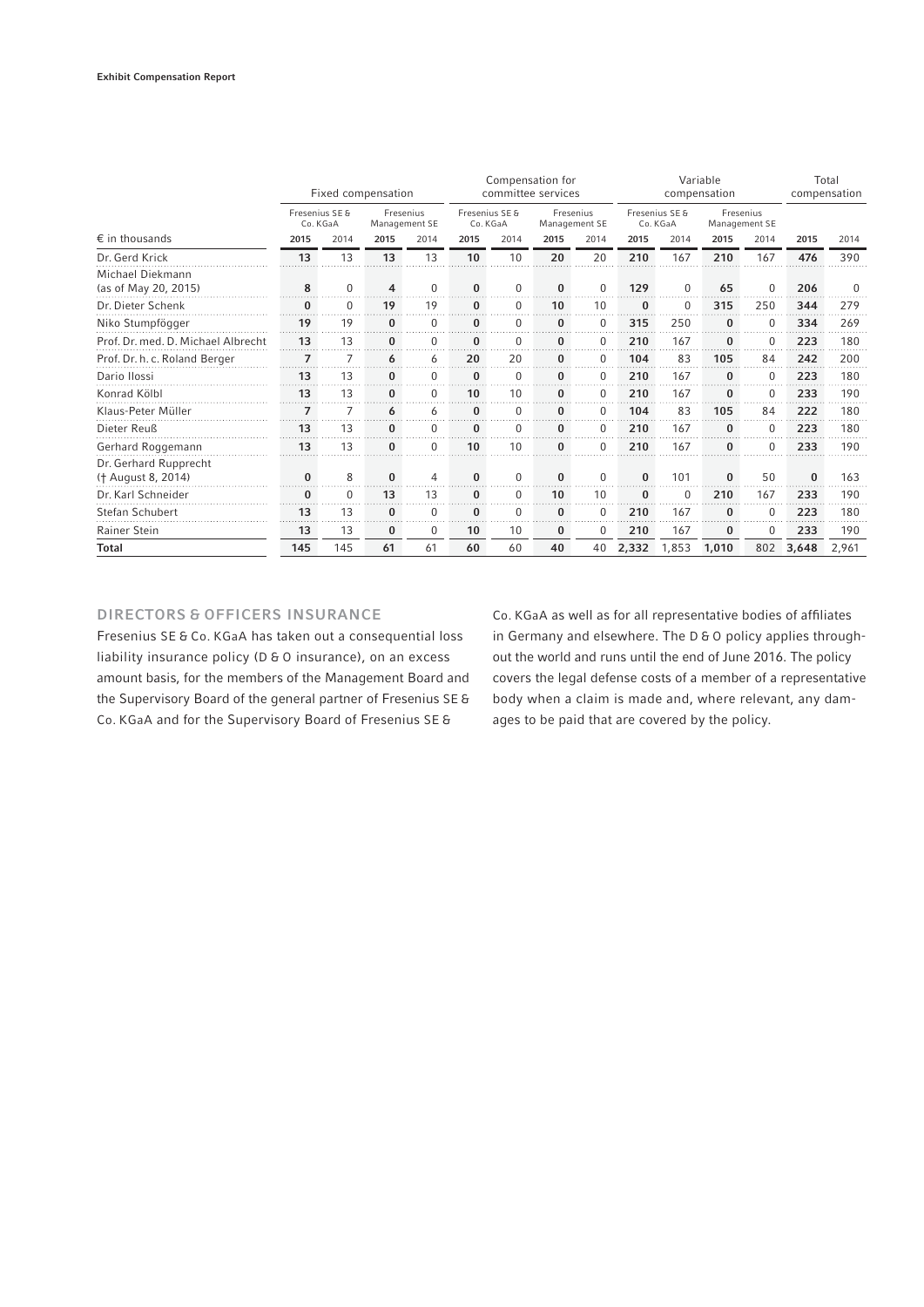# GLOSSARY

#### Financial terms

#### ADR (American Depositary Receipt)

Certificate that represents indirect ownership of shares in a non-U.S. company and enables trading in the United States.

#### **Cash flow**

Financial key figure that shows the net balance of incoming and outgoing payments during a reporting period.

## Commercial paper program

Financing instrument issued by corporations in need of short-term loans. Typically, commercial paper maturities range from a few days up to under two years.

#### Compliance

Measures for adherence to laws and company policies.

#### Corporate Governance

Designation in international parlance for company management and company controlling focused on responsible, long-term value creation.

#### Days Sales Outstanding (DSO)

Indicates the average number of days it takes for a receivable to be paid. A shorter DSO results in less interest for the creditor and a lower risk of default.

#### EBIT

Earnings before interest and income taxes.

#### EBITDA

Earnings before interest, income taxes, depreciation, and amortization.

#### KGaA (Kommanditgesellschaft auf Aktien)

A German legal form meaning partnership limited by shares. An entity with its own legal identity in which at least one general partner has full liability (personally liable shareholder, or Komplementär aktionär), while the other shareholders have an interest in the capital stock divided into shares without being personally liable for the debts of the company.

#### Organic sales growth

Growth that is generated by a company's existing businesses and not by acquisitions, divestitures, or foreign exchange impact.

#### OTC (Over-the-counter)

Trading of securities that are not listed on a stock exchange in the respective country. Fresenius' sponsored Level 1 ADRs are traded on the OTC market in the United States.

#### Rating

A classification of the creditworthiness of a company recognized by the international capital markets. It is granted by independent rating agencies such as Standard & Poor's, Moody's, or Fitch based on a company analysis.

#### ROE (Return on Equity)

Measure of a corporation's profitability revealing how much profit a company generates with the money shareholders have invested.

ROE = fiscal year's net income/total equity x 100.

#### ROIC (Return on Invested Capital)

Calculated by: (EBIT – taxes) : Invested capital Invested capital = total assets + amortization of goodwill (accumulated) – deferred tax assets – cash and cash equivalents – trade accounts payable – accruals (without pension accruals) – other liabilities not bearing interest.

#### ROOA (Return on Operating Assets)

Calculated by: EBIT x 100 : operating assets (average)

 Operating assets = total assets – deferred tax assets – trade accounts payable – payments received on account – approved subsidies.

#### SE (Societas Europaea)

Legal form of a European stock corporation. The supranational legal entity is based on European Community law. Subject to European regulations, the SE is treated in all member states of the European Union as a stock corporation according to the national law of the member state in which the SE is incorporated.

#### SOI (Scope of Inventory)

Indicates the average number of days between receiving goods as inventory and the sale of the finished product.

 Calculated by: (Inventories / Costs of goods sold) x 365 days.

#### Working Capital

Current assets (including deferred assets) – accruals – trade accounts payable – other liabilities – deferred charges.

#### Xetra (Exchange Electronic Trading)

Electronic trading system of Deutsche Börse AG to buy or sell stocks, foreign currencies, or other financial instruments.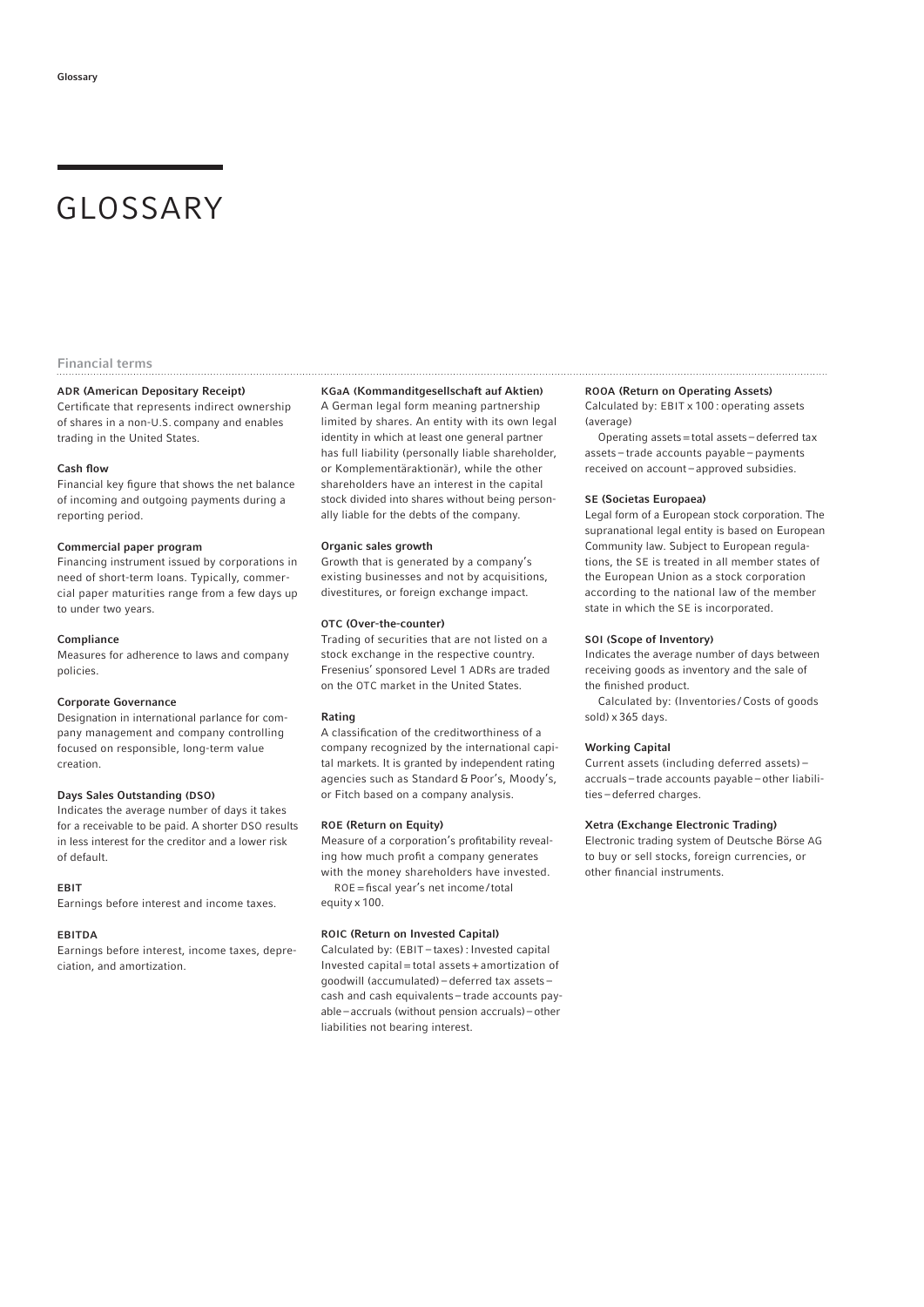

# REPORT OF THE SUPERVISORY BOARD

In 2015, the Supervisory Board of Fresenius SE & Co. KGaA fulfilled its obligations in its respective terms in accordance with the provisions of the law, the articles of association, and the rules of procedure. It regularly advised the Management Board of the general partner, Fresenius Management SE, regarding the management of the Company, and has supervised the management in accordance with its Supervisory Board responsibilities.

# COOPERATION BETWEEN THE MANAGEMENT AND THE SUPERVISORY BOARD

Carrying out its monitoring and advisory activities, the Management Board regularly kept the Supervisory Board informed − in a timely and comprehensive oral and written manner − about all important matters relating to business policy, business development, profitability, the economic and financial position of the Company and the Group, the corporate strategy and planning, risk situation, risk management, and compliance, as well as important business events. Based on the reports submitted from the Management Board of the general partner, the Supervisory Board discussed all business transactions that were important for the Company in its committees and at its meetings. The Management Board of the general partner discussed the Company's strategic direction with the Supervisory Board. The Supervisory Board passed resolutions within the framework of its legal and Company statutory authority.

The Supervisory Board of Fresenius SE & Co. KGaA convened for four regular meetings in 2015 – in March, May, October, and December. Before the meetings, the Management Board of the general partner sent detailed reports and comprehensive approval documents to the members of the Supervisory Board. At the meetings, the Supervisory Board discussed in detail the business development and any important corporate decisions based on the reports from the general partner's Management Board.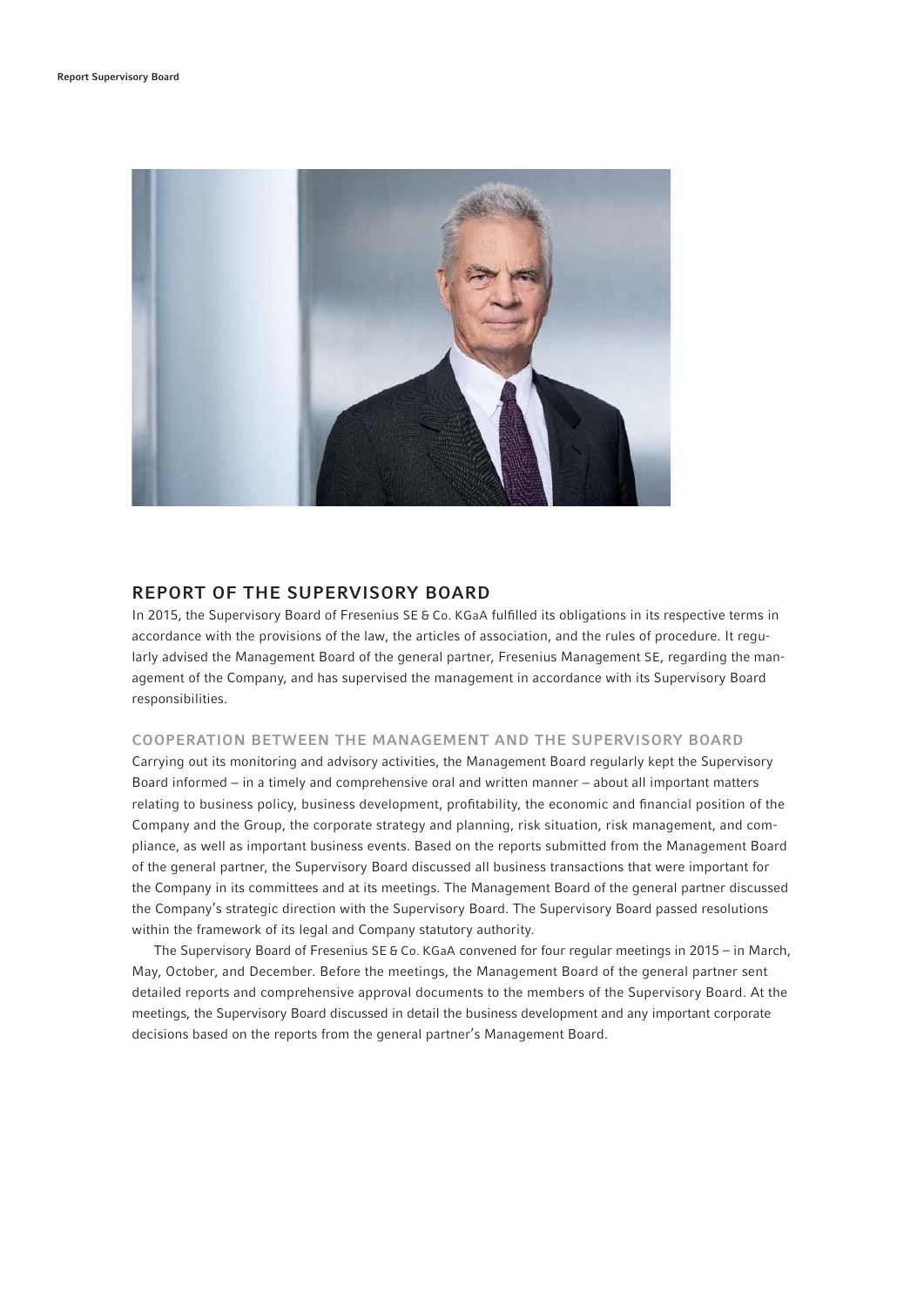All matters requiring Supervisory Board approval were submitted with sufficient time for proper scrutiny. After reviewing the related approval documents and detailed consultation with the Management Board of the general partner, the Supervisory Board approved all matters submitted to it.

The Supervisory Board was also informed about any important business events occurring between meetings. In addition, the Chairman of the general partner's Management Board regularly informed the Chairman of the Supervisory Board in separate meetings about the latest development of the business and forthcoming decisions and discussed them with him.

Every member of the Supervisory Board of Fresenius SE & Co. KGaA attended more than half of the Supervisory Board Meetings in 2015.

# MAIN FOCUS OF THE SUPERVISORY BOARD'S ACTIVITIES

In 2015, the Supervisory Board mostly focused its monitoring and consulting activities on business operations and investments by the business segments. Furthermore, the Supervisory Board thoroughly reviewed and discussed all other significant business activities with the Management Board. The main consulting focus was on acquisitions, especially the acquisition of a plant and a portfolio of drugs in ready-to-administer prefilled glass syringes by Fresenius Kabi, as well as the strategic enhancement of the IT system and process structure at Fresenius Kabi. The Supervisory Board discussed in detail the 2016 budget and the mid-term planning of the Fresenius Group. It also focused on the strategies of the business segments, especially on the business perspectives for Fresenius Medical Care and Fresenius Vamed. At its meetings and within the Audit Committee, the Supervisory Board also kept itself regularly informed about the Group's risk situation and risk management activities, as well as compliance.

## CORPORATE GOVERNANCE

The Supervisory Board and the Management Board of the general partner jointly issued a Declaration of Conformity in accordance with the German Corporate Governance Code pursuant to Section 161 of the German Stock Corporation Act (AktG) on December 20, 2015.

The Management Board of the general partner and the Supervisory Board of Fresenius SE & Co. KGaA have a duty to act in the best interests of the Company. In performing their activities, they do not pursue personal interests or bestow unjustified benefits on others. Any sideline activities or transactions with the Company by members of the corporate bodies must be reported to, and approved by, the Supervisory Board.

Prof. Dr. med. D. Michael Albrecht is a member of the Supervisory Board of our Company and is medical director and spokesman for the management board of the University Hospital Carl Gustav Carus Dresden, as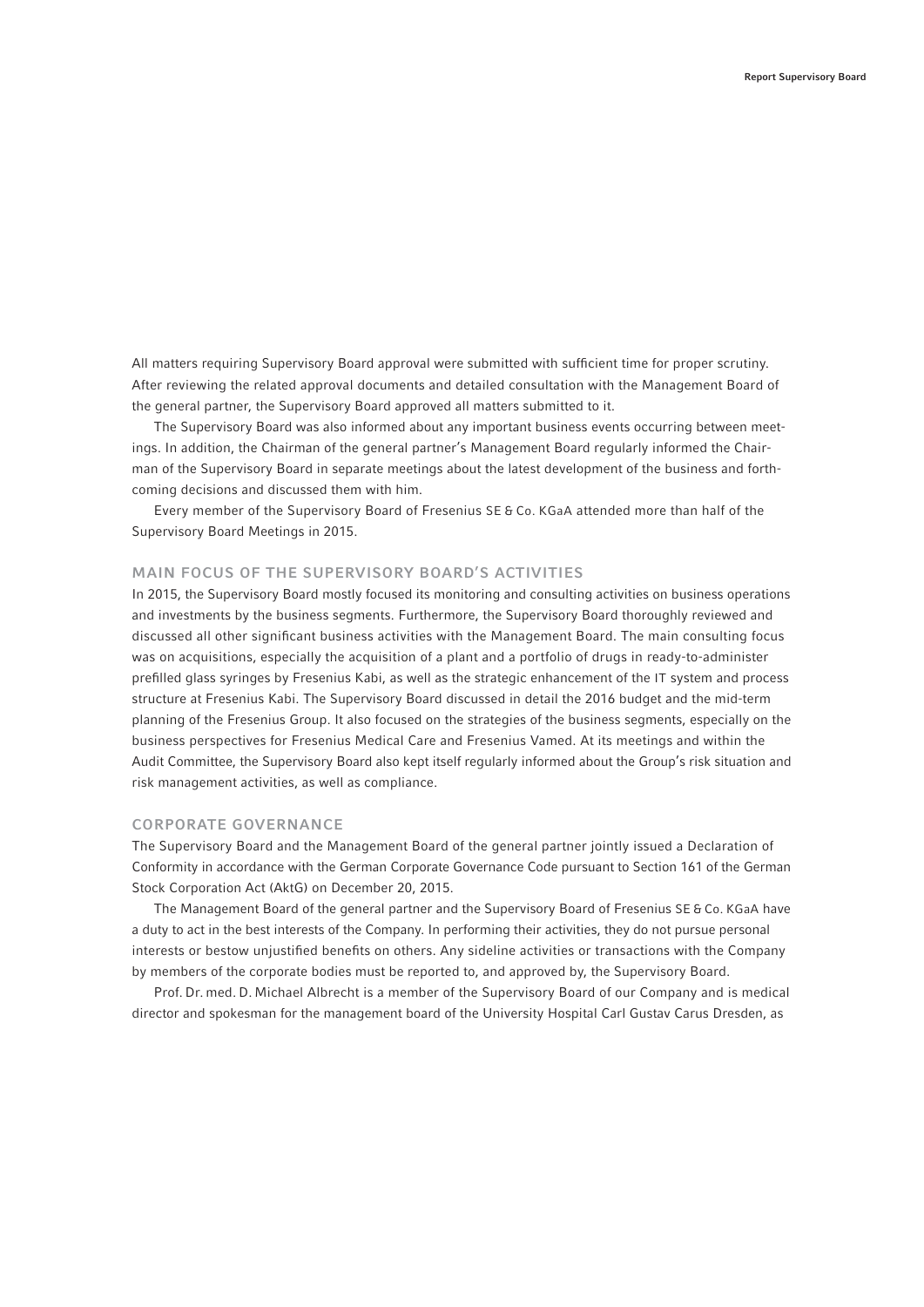well as a member of the supervisory board of the University Hospital in Aachen. The Fresenius Group maintains regular business relationships with these hospitals in the ordinary course under customary conditions. Klaus-Peter Müller is a member of the Supervisory Boards of our Company and of Fresenius Management SE, as well as chairman of the supervisory board of Commerzbank AG, with which the Fresenius Group maintains business relationships under customary conditions. Michael Diekmann has been a member of the Supervisory Board of Fresenius Management SE and Deputy Chairman of the Supervisory Board of Fresenius SE & Co. KGaA since May 20, 2015. Until May 7, 2015 he was Chairman of the Board of Management of Allianz SE, and currently he is a Non-Executive Director of the Board of Directors of Allianz Australia Ltd. In 2015, the Fresenius Group paid insurance premiums to Allianz under customary conditions.

There are no direct consultant or other service agreements between the Company and any member of the Supervisory Board.

Various companies of the Fresenius Group were advised by affiliated companies of the internationally acting law firm Noerr. Dr. Dieter Schenk, member of the Supervisory Board of Fresenius Management SE and Deputy Chairman of the same, is also a partner of the law firm Noerr LLP. In 2015, the Fresenius Group paid about €1.4 million to the law firm Noerr (2014: €1.8 million). This corresponds to 1% of the total amount paid by the Fresenius Group for services and legal advice in 2015 (2014: 1%). Not included in the amount paid are such payments made in 2015 that had already been processed for payment in 2014, and have therefore already been reported for the 2014 fiscal year. Of the total amount for the 2015 fiscal year, about € 0.3 million was attributable to services for Group companies not related to the business segment Fresenius Medical Care. The services rendered for Group companies of the business segment Fresenius Medical Care require separate approval by the Supervisory Boards of Fresenius Medical Care Management AG and Fresenius Medical Care AG & Co. KGaA. The Supervisory Board of Fresenius Management SE, of which Dr. Schenk is a member, closely examined this mandate and approved it. Dr. Schenk abstained from voting. The Supervisory Board of Fresenius SE & Co. KGaA, of which Dr. Schenk is not a member, dealt with the amounts for legal services paid to the law firm Noerr in relation to the amounts paid to other law firms.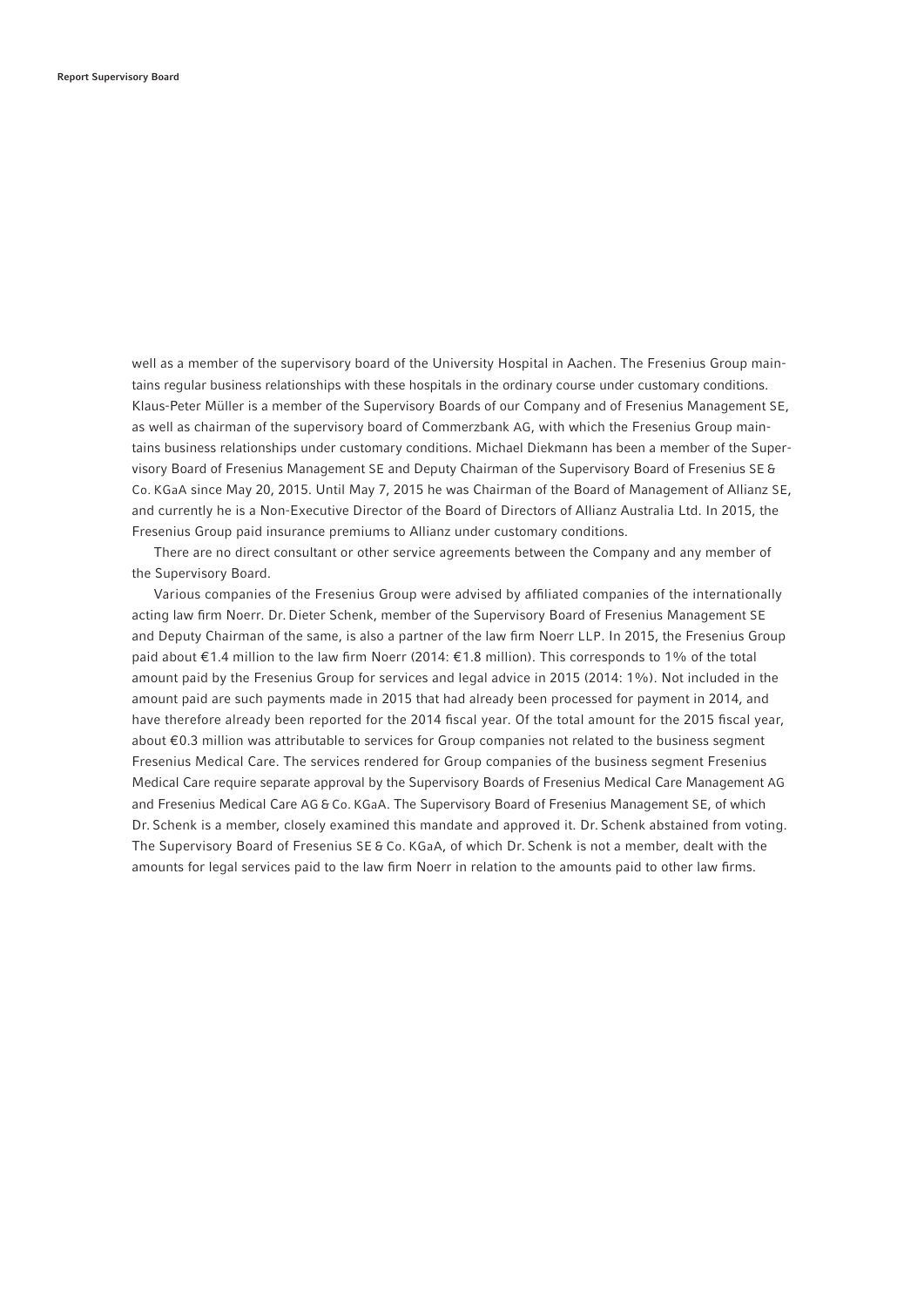The payments mentioned in this section are net amounts in euros. VAT was paid also.

For more information on corporate governance at Fresenius, please refer to the Corporate Governance Declaration and Report on pages 69 to 93 of the Annual Report. Fresenius has disclosed the information on related parties in its quarterly reports and on page 177 of the Annual Report.

## WORK OF THE COMMITTEES

The Audit Committee held three meetings and four conference calls in 2015. The main focus of its monitoring activities was on the preliminary audit of the annual financial statements of Fresenius SE & Co. KGaA and the Group for 2014 and discussions with the auditors about their reports and the terms of reference of the audit. Another matter dealt with by the Audit Committee was its recommendation to the Supervisory Board regarding which auditing firm to propose to the Annual General Meeting for election as auditor for the annual financial statements of Fresenius SE & Co. KGaA and the Group for 2015. The Supervisory Board's proposal to the Annual General Meeting in 2015 to elect KPMG AG Wirtschaftsprüfungsgesellschaft, Berlin, as auditor was based on a recommendation to this effect by the Audit Committee. The Audit Committee also reviewed the 2015 quarterly reports, the controlling reports on the development of the acquisitions, the compliance, the risk management system, the internal control system, and the internal auditing system. The Chairman of the Audit Committee reported regularly in the following Supervisory Board meetings on the work of the committee.

In preparation of the Supervisory Board election in May 2016, the Company's Nomination Committee met twice in 2015.

The Joint Committee, whose approval is necessary for certain important transactions of Fresenius SE & Co. KGaA and for certain legal acts between the Company and the Else Kröner-Fresenius Foundation, did not meet in 2015 because no transactions were effected that required the Joint Committee's approval.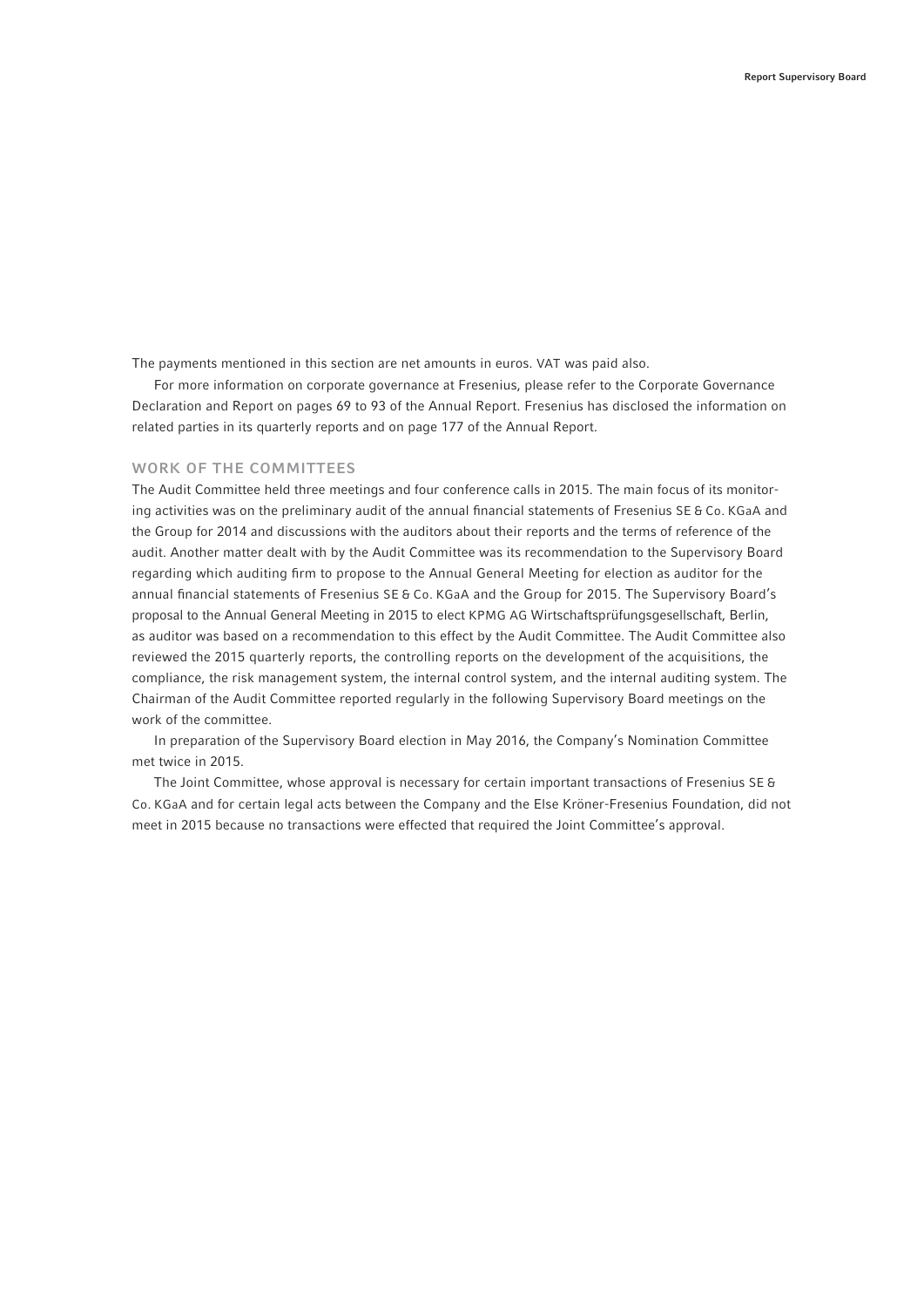There is no Mediation Committee because the Supervisory Board of Fresenius SE & Co. KGaA does not appoint the Management Board members of Fresenius Management SE.

For more information about the committees, their composition, and their work methods, please refer to the Corporate Governance Declaration and Report on pages 73, 74, and 189 of the Annual Report.

# PERSONNEL

Michael Diekmann has been elected by the General Meeting on May 20, 2015 as a member of the Supervisory Board and as a member of the Joint Committee. In the meeting of the Supervisory Board directly following the General Meeting, he was elected as Deputy Chairman of the Supervisory Board and as a member of the Nomination Committee.

In 2015, there were no changes in the composition of the Management Board of the general partner Fresenius Management SE.

## FINANCIAL STATEMENTS AND CONSOLIDATED FINANCIAL STATEMENTS

The accounting records, the financial statements prepared according to the German Commercial Code (HGB), and the 2015 Management Report of the Company were audited by KPMG AG Wirtschaftsprüfungsgesellschaft, Berlin. The firm was elected as auditor in accordance with the resolution passed at the Annual General Meeting of Fresenius SE & Co. KGaA on May 20, 2015, and was subsequently commissioned by the Supervisory Board. The auditors of KPMG issued their unqualified audit opinion for these statements. The same applies to the Company's consolidated financial statements, prepared according to IFRS accounting principles, and to the regulations that govern these statements pursuant to Section 315a of the German Commercial Code (HGB). It also applies to the Company's consolidated financial statements, which are prepared voluntarily according to U.S. GAAP.

The financial statements, the consolidated financial statements, the Management Reports, and the auditor's reports were submitted to each member of the Company's Supervisory Board within the required time. At their meetings on March 10 and 11, 2016, the Audit Committee and then the Supervisory Board discussed all the documents in detail.